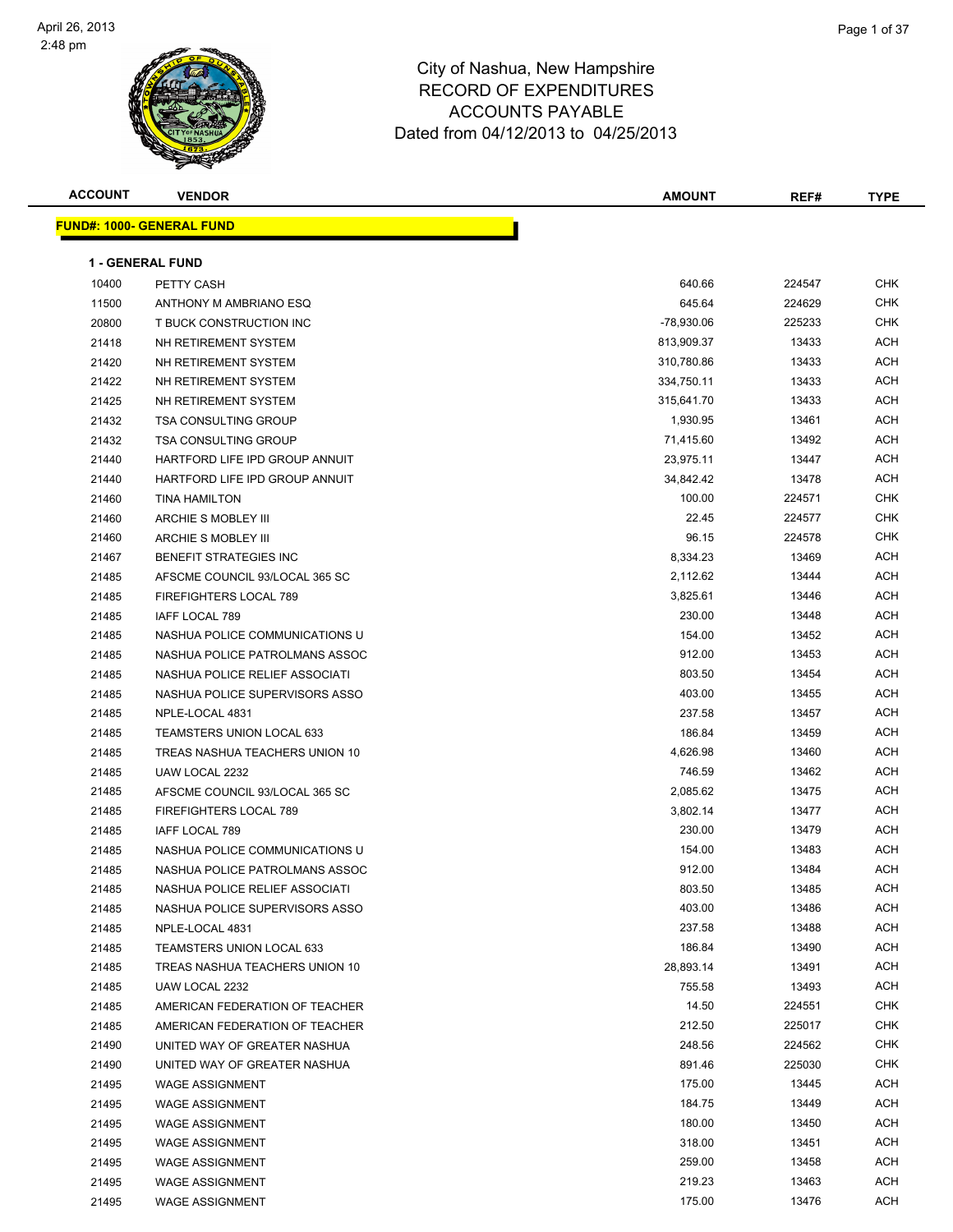

| <b>ACCOUNT</b> | <b>VENDOR</b>                    | <b>AMOUNT</b> | REF#   | <b>TYPE</b> |
|----------------|----------------------------------|---------------|--------|-------------|
|                | <b>FUND#: 1000- GENERAL FUND</b> |               |        |             |
|                |                                  |               |        |             |
|                | 1 - GENERAL FUND                 |               |        |             |
| 21495          | <b>WAGE ASSIGNMENT</b>           | 184.75        | 13480  | <b>ACH</b>  |
| 21495          | <b>WAGE ASSIGNMENT</b>           | 180.00        | 13481  | <b>ACH</b>  |
| 21495          | <b>WAGE ASSIGNMENT</b>           | 318.00        | 13482  | <b>ACH</b>  |
| 21495          | <b>WAGE ASSIGNMENT</b>           | 259.00        | 13489  | <b>ACH</b>  |
| 21495          | <b>WAGE ASSIGNMENT</b>           | 219.23        | 13494  | <b>ACH</b>  |
| 21495          | <b>WAGE ASSIGNMENT</b>           | 1,298.57      | 224552 | <b>CHK</b>  |
| 21495          | <b>WAGE ASSIGNMENT</b>           | 1.15          | 224553 | <b>CHK</b>  |
| 21495          | <b>WAGE ASSIGNMENT</b>           | 25.00         | 224554 | <b>CHK</b>  |
| 21495          | WAGE ASSIGNMENT                  | 47.90         | 224555 | <b>CHK</b>  |
| 21495          | <b>WAGE ASSIGNMENT</b>           | 126.01        | 224556 | <b>CHK</b>  |
| 21495          | <b>WAGE ASSIGNMENT</b>           | 1,341.85      | 224557 | <b>CHK</b>  |
| 21495          | <b>WAGE ASSIGNMENT</b>           | 87.68         | 224558 | <b>CHK</b>  |
| 21495          | <b>WAGE ASSIGNMENT</b>           | 11.54         | 224559 | <b>CHK</b>  |
| 21495          | <b>WAGE ASSIGNMENT</b>           | 103.50        | 224560 | <b>CHK</b>  |
| 21495          | <b>WAGE ASSIGNMENT</b>           | 237.00        | 224561 | <b>CHK</b>  |
| 21495          | WAGE ASSIGNMENT                  | 137.67        | 225018 | <b>CHK</b>  |
| 21495          | <b>WAGE ASSIGNMENT</b>           | 1,298.57      | 225019 | <b>CHK</b>  |
| 21495          | <b>WAGE ASSIGNMENT</b>           | 1.15          | 225020 | <b>CHK</b>  |
| 21495          | <b>WAGE ASSIGNMENT</b>           | 75.00         | 225021 | <b>CHK</b>  |
| 21495          | <b>WAGE ASSIGNMENT</b>           | 71.95         | 225022 | <b>CHK</b>  |
| 21495          | <b>WAGE ASSIGNMENT</b>           | 408.07        | 225023 | <b>CHK</b>  |
| 21495          | <b>WAGE ASSIGNMENT</b>           | 1,305.85      | 225024 | <b>CHK</b>  |
| 21495          | <b>WAGE ASSIGNMENT</b>           | 87.67         | 225025 | <b>CHK</b>  |
| 21495          | <b>WAGE ASSIGNMENT</b>           | 11.54         | 225026 | <b>CHK</b>  |
| 21495          | <b>WAGE ASSIGNMENT</b>           | 103.50        | 225027 | <b>CHK</b>  |
| 21495          | <b>WAGE ASSIGNMENT</b>           | 405.83        | 225028 | <b>CHK</b>  |
| 21495          | <b>WAGE ASSIGNMENT</b>           | 237.00        | 225029 | <b>CHK</b>  |
| 21495          | <b>WAGE ASSIGNMENT</b>           | 202.72        | 225031 | <b>CHK</b>  |
| 21495          | <b>WAGE ASSIGNMENT</b>           | 142.45        | 225032 | <b>CHK</b>  |
| 21538          | NASHUA TEACHERS UNION            | 111.07        | 13456  | <b>ACH</b>  |
| 21538          | NASHUA TEACHERS UNION            | 4,794.10      | 13487  | <b>ACH</b>  |
| 21921          | STATE OF NH                      | 13,077.16     | 13432  | ACH         |
| 21921          | STATE OF NH                      | 18,915.67     | 13436  | ACH         |
| 21921          | STATE OF NH                      | 13,497.87     | 13437  | <b>ACH</b>  |
| 21921          | STATE OF NH                      | 12,915.69     | 13442  | ACH         |
| 21921          | STATE OF NH                      | 10,397.52     | 13464  | ACH         |
| 21921          | STATE OF NH                      | 12,514.92     | 13465  | ACH         |
| 21921          | STATE OF NH                      | 14,176.75     | 13466  | ACH         |
| 21921          | STATE OF NH                      | 17,159.08     | 13467  | ACH         |
| 21921          | STATE OF NH                      | 37,809.25     | 13474  | ACH         |
| 21921          | STATE OF NH                      | 12,515.57     | 13495  | ACH         |
| 21922          | STATE OF NH DEPT OF SAFETY       | 33.00         | 225085 | CHK         |
| 21928          | DAVID DENEHY                     | 28.63         | 224569 | CHK         |
| 21928          | <b>JEFFREY BEALS</b>             | 57.26         | 224574 | <b>CHK</b>  |
| 21928          | ARCHIE S MOBLEY III              | 70.00         | 224579 | <b>CHK</b>  |
| 21928          | ARCHIE S MOBLEY III              | 30.00         | 224580 | <b>CHK</b>  |
| 21928          | THOMAS FINNERTY, JR.             | 487.90        | 224589 | <b>CHK</b>  |
| 21928          | DARREN O'LEARY                   | 11.21         | 225042 | <b>CHK</b>  |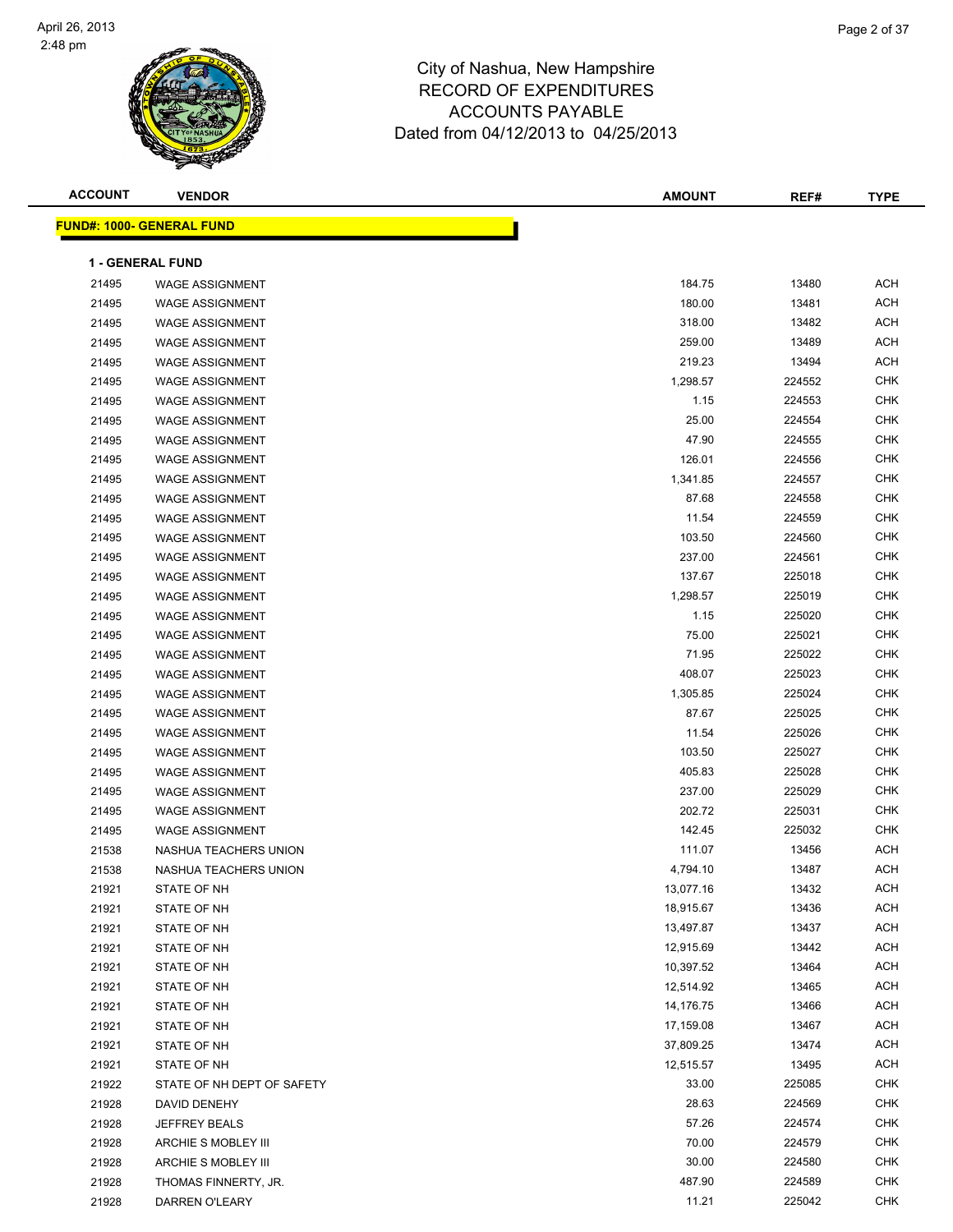

**ACCOUNT VENDOR AMOUNT REF# TYPE**

|                    | 1 - GENERAL FUND                  |                |        |            |
|--------------------|-----------------------------------|----------------|--------|------------|
| 21928              | <b>TRACY PAPPAS</b>               | 138.52         | 225062 | <b>CHK</b> |
| 21942              | <b>JEAN PAUL ROYEA</b>            | 140.22         | 225422 | <b>CHK</b> |
|                    | TOTAL 1 - GENERAL FUND            | \$2,071,546.85 |        |            |
| <b>101 - MAYOR</b> |                                   |                |        |            |
| 54421              | <b>CONWAY OFFICE PRODUCTS LLC</b> | 66.00          | 224650 | <b>CHK</b> |
| 54421              | <b>CONWAY OFFICE PRODUCTS LLC</b> | 0.60           | 225122 | <b>CHK</b> |
| 61910              | PETTY CASH                        | 33.38          | 224546 | <b>CHK</b> |
| 61910              | <b>SAM'S CLUB</b>                 | 55.70          | 224749 | <b>CHK</b> |
| 71800              | PETTY CASH                        | 63.96          | 224546 | <b>CHK</b> |
|                    | <b>TOTAL 101 - MAYOR</b>          | \$219.64       |        |            |
|                    | <b>102 - BOARD OF ALDERMEN</b>    |                |        |            |
| 53428              | <b>DONNA GRAHAM</b>               | 320.00         | 224676 | <b>CHK</b> |
| 53428              | <b>DONNA GRAHAM</b>               | 355.00         | 225145 | <b>CHK</b> |
| 54421              | CONWAY OFFICE PRODUCTS LLC        | 140.00         | 224650 | <b>CHK</b> |
| 54828              | <b>US BANK</b>                    | 150.40         | 225089 | <b>CHK</b> |
| 55699              | THE TELEGRAPH                     | 103.75         | 224769 | <b>CHK</b> |
|                    | TOTAL 102 - BOARD OF ALDERMEN     | \$1,069.15     |        |            |
| <b>103 - LEGAL</b> |                                   |                |        |            |
| 54421              | CONWAY OFFICE PRODUCTS LLC        | 90.00          | 224650 | <b>CHK</b> |
| 54828              | US BANK                           | 125.50         | 224625 | <b>CHK</b> |
| 55421              | SHEEHAN PHINNEY BASS & GREEN      | 240.00         | 225082 | <b>CHK</b> |
| 61807              | LEXISNEXIS MATTHEW BENDER         | 480.31         | 224708 | <b>CHK</b> |
|                    | TOTAL 103 - LEGAL                 | \$935.81       |        |            |
| 105 - CITI-STAT    |                                   |                |        |            |
| 54421              | CONWAY OFFICE PRODUCTS LLC        | 66.00          | 224650 | CHK        |
|                    | TOTAL 105 - CITI-STAT             | \$66.00        |        |            |
|                    | <b>107 - CITY CLERK</b>           |                |        |            |
| 54421              | CONWAY OFFICE PRODUCTS LLC        | 250.00         | 224650 | CHK        |
| 55200              | NH CITY & TOWN CLERKS ASSOC       | 20.00          | 224611 | <b>CHK</b> |
| 55400              | NH CITY & TOWN CLERKS ASSOC       | 45.00          | 224612 | <b>CHK</b> |
| 55699              | <b>CBCINNOVIS INC</b>             | 35.80          | 224642 | <b>CHK</b> |
|                    | <b>TOTAL 107 - CITY CLERK</b>     | \$350.80       |        |            |

 55221 NASHUA REGIONAL PLANNING COMM 8,596.25 225204 CHK 56200 ST JOSEPHS HOSPITAL **1,000.00** 224587 CHK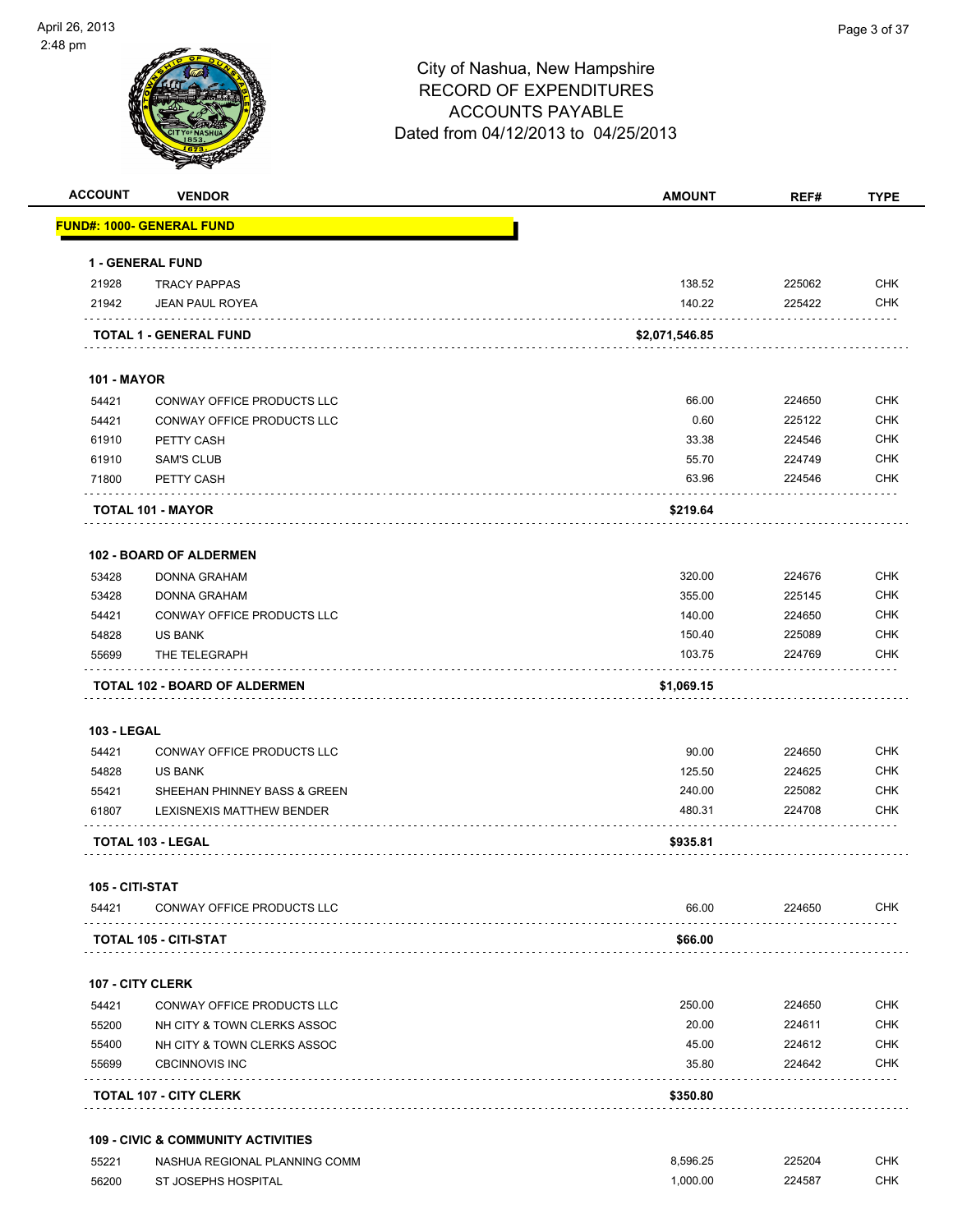

| <b>ACCOUNT</b> | <b>VENDOR</b>                                           | <b>AMOUNT</b>      | REF#             | <b>TYPE</b>                                                                                                                |
|----------------|---------------------------------------------------------|--------------------|------------------|----------------------------------------------------------------------------------------------------------------------------|
|                | FUND#: 1000- GENERAL FUND                               |                    |                  |                                                                                                                            |
|                | <b>TOTAL 109 - CIVIC &amp; COMMUNITY ACTIVITIES</b>     | \$9,596.25         |                  |                                                                                                                            |
|                |                                                         |                    |                  |                                                                                                                            |
|                | <b>111 - HUMAN RESOURCES</b>                            |                    |                  |                                                                                                                            |
| 54421          | CONWAY OFFICE PRODUCTS LLC                              | 120.00             | 224650           | <b>CHK</b>                                                                                                                 |
| 55425          | <b>CELIA LEONARD</b>                                    | 25.00              | 224700           | <b>CHK</b>                                                                                                                 |
| 55425          | <b>MATTHEW FIRMANI</b>                                  | 40.00              | 224709           | <b>CHK</b>                                                                                                                 |
| 55425          | <b>ST JOSEPHS HOSPITAL</b>                              | 219.00             | 224759           | <b>CHK</b>                                                                                                                 |
| 61100          | CONWAY OFFICE PRODUCTS LLC                              | 20.17              | 225122           | <b>CHK</b>                                                                                                                 |
| 61100          | STAPLES BUSINESS ADVANTAGE                              | 103.87             | 225229           | <b>CHK</b>                                                                                                                 |
|                | <b>TOTAL 111 - HUMAN RESOURCES</b>                      | \$528.04           |                  |                                                                                                                            |
|                | <b>118 - OTHER GENERAL GOV'T</b>                        |                    |                  |                                                                                                                            |
| 45370          | NASHUA HYDROPOWER ASSOCIATES                            | 1,062.48           | 13471            | ACH                                                                                                                        |
| 45960          | STAPLES BUSINESS ADVANTAGE                              | $-27.44$           | 224761           | <b>CHK</b>                                                                                                                 |
| 45960          | STAPLES BUSINESS ADVANTAGE                              | $-94.17$           | 225229           | <b>CHK</b>                                                                                                                 |
|                | TOTAL 118 - OTHER GENERAL GOV'T                         | \$940.87           |                  |                                                                                                                            |
|                | <b>120 - TELECOMMUNICATIONS</b>                         |                    |                  |                                                                                                                            |
| 55109          | PACIFIC TELEMANAGEMENT SERVICE                          | 75.00              | 224731           | <b>CHK</b>                                                                                                                 |
| 55109          | <b>FAIRPOINT COMMUNICATIONS</b>                         | 105.39             | 225067           | <b>CHK</b>                                                                                                                 |
| 55109          | PAETEC COMMUNICATIONS INC                               | 2,130.63           | 225077           | <b>CHK</b>                                                                                                                 |
| 55109          | LANGUAGE LINE SERVICES                                  | 37.84              | 225180           | <b>CHK</b>                                                                                                                 |
|                | TOTAL 120 - TELECOMMUNICATIONS                          | \$2,348.86         |                  |                                                                                                                            |
|                | <b>122 - INFORMATION TECHNOLOGY</b>                     |                    |                  |                                                                                                                            |
| 53142          | <b>AT&amp;T MOBILITY</b>                                | 450.40             | 225065           | <b>CHK</b>                                                                                                                 |
| 54407          | <b>OPTIMAL IDM LLC</b>                                  | 3,000.00           | 224730           | <b>CHK</b>                                                                                                                 |
| 54407          | CITRIX ONLINE LLC                                       | 165.00             | 225121           | <b>CHK</b>                                                                                                                 |
| 61100          | SURPLUS OFFICE EQUIPMENT INC                            | 254.00             | 224764           | <b>CHK</b>                                                                                                                 |
| 71207          | DELL MARKETING LP                                       | 288.98             | 224656           | <b>CHK</b>                                                                                                                 |
| 71228          | DLT SOLUTIONS INC                                       | 1,565.97           | 225128           | <b>CHK</b>                                                                                                                 |
|                | <b>TOTAL 122 - INFORMATION TECHNOLOGY</b>               | \$5,724.35         |                  |                                                                                                                            |
|                |                                                         |                    |                  |                                                                                                                            |
|                |                                                         |                    |                  |                                                                                                                            |
|                | <b>126 - FINANCIAL SERVICES</b>                         |                    |                  |                                                                                                                            |
| 45913          | PETTY CASH                                              | 16.74              | 224546           |                                                                                                                            |
| 53114<br>53467 | MELANSON HEATH & CO PC                                  | 4,000.00<br>795.23 | 225195<br>225187 |                                                                                                                            |
|                | <b>MAILINGS UNLIMITED</b><br>CONWAY OFFICE PRODUCTS LLC | 538.50             | 224650           |                                                                                                                            |
| 54421          |                                                         |                    |                  |                                                                                                                            |
| 55200          | <b>NHGFOA</b>                                           | 25.00<br>50.00     | 224613           |                                                                                                                            |
| 55400          | NH TAX COLLECTORS ASSN                                  |                    | 224548           |                                                                                                                            |
| 55400          | <b>NHGFOA</b>                                           | 370.00             | 224613           |                                                                                                                            |
| 55607<br>55607 | <b>MAILINGS UNLIMITED</b><br>US POSTAL SERVICES         | 875.00<br>186.00   | 13443<br>224775  | <b>CHK</b><br><b>CHK</b><br><b>CHK</b><br><b>CHK</b><br><b>CHK</b><br><b>CHK</b><br><b>CHK</b><br><b>ACH</b><br><b>CHK</b> |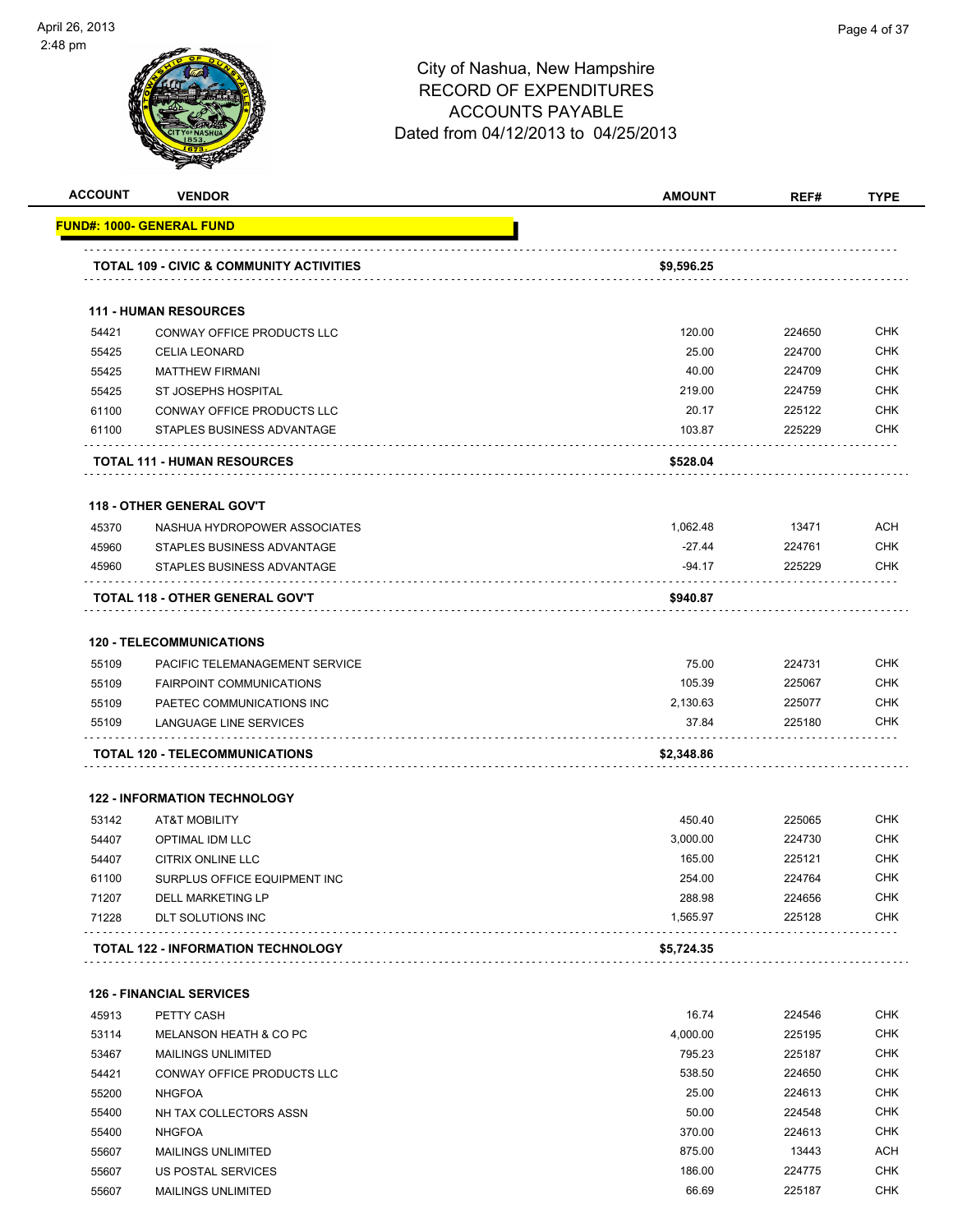| <b>ACCOUNT</b> | <b>VENDOR</b>                         | <b>AMOUNT</b> | REF#   | <b>TYPE</b> |
|----------------|---------------------------------------|---------------|--------|-------------|
|                | <u> FUND#: 1000- GENERAL FUND</u>     |               |        |             |
|                | <b>126 - FINANCIAL SERVICES</b>       |               |        |             |
| 61100          | CONWAY OFFICE PRODUCTS LLC            | 9.35          | 224650 | <b>CHK</b>  |
| 61100          | STAPLES BUSINESS ADVANTAGE            | 268.70        | 224761 | <b>CHK</b>  |
| 61807          | <b>PRICE DIGESTS</b>                  | 183.00        | 225218 | <b>CHK</b>  |
|                | <b>TOTAL 126 - FINANCIAL SERVICES</b> | \$7,384.21    |        |             |
|                | <b>129 - CITY BUILDINGS</b>           |               |        |             |
| 54100          | <b>PSNH</b>                           | 5,699.70      | 225080 | <b>CHK</b>  |
| 54141          | PENNICHUCK WATER WORKS INC            | 645.58        | 225078 | <b>CHK</b>  |
| 54280          | <b>AUBUCHON HARDWARE</b>              | $-1.66$       | 224637 | <b>CHK</b>  |
| 54280          | <b>CLASSIC SIGNS INC</b>              | 47.00         | 224647 | <b>CHK</b>  |
| 54280          | <b>DRAIN MEDIC</b>                    | 275.00        | 224659 | <b>CHK</b>  |
| 54280          | HUFF & GAUTHIER INC                   | 1,278.40      | 224686 | <b>CHK</b>  |
| 61499          | AUBUCHON HARDWARE                     | 37.79         | 224637 | <b>CHK</b>  |
|                | <b>TOTAL 129 - CITY BUILDINGS</b>     | \$7,981.81    |        |             |
|                | <b>130 - PURCHASING</b>               |               |        |             |
| 54421          | CONWAY OFFICE PRODUCTS LLC            | 720.00        | 224650 | <b>CHK</b>  |
| 54828          | <b>US BANK</b>                        | 376.75        | 224624 | <b>CHK</b>  |
| 55307          | <b>ROBERT GABRIEL</b>                 | 75.31         | 225045 | <b>CHK</b>  |
| 55500          | THE TELEGRAPH                         | 1,539.43      | 224769 | <b>CHK</b>  |
|                | <b>TOTAL 130 - PURCHASING</b>         | \$2,711.49    |        |             |
|                | <b>132 - ASSESSING</b>                |               |        |             |
| 54421          | <b>CONWAY OFFICE PRODUCTS LLC</b>     | 90.00         | 224650 | <b>CHK</b>  |
| 54828          | <b>US BANK</b>                        | 109.70        | 224625 | <b>CHK</b>  |
| 55307          | PETTY CASH                            | 3.96          | 224546 | <b>CHK</b>  |
| 55400          | <b>NEARC</b>                          | 45.00         | 225033 | <b>CHK</b>  |
| 55400          | <b>NEARC</b>                          | 45.00         | 225034 | <b>CHK</b>  |
|                | <b>TOTAL 132 - ASSESSING</b>          | \$293.66      |        |             |
|                | <b>142 - WOODLAWN CEMETERY</b>        |               |        |             |
| 54114          | <b>LIBERTY UTILITIES</b>              | 754.75        | 225073 | <b>CHK</b>  |
| 55109          | PAETEC COMMUNICATIONS INC             | 11.14         | 225077 | <b>CHK</b>  |
| 61499          | PETTY CASH                            | 22.71         | 224546 | <b>CHK</b>  |
|                | <b>TOTAL 142 - WOODLAWN CEMETERY</b>  | \$788.60      |        |             |
|                |                                       |               |        |             |
|                | <b>144 - EDGEWOOD CEMETERY</b>        |               |        |             |
| 54141          | PENNICHUCK WATER WORKS INC            | 388.91        | 224615 | <b>CHK</b>  |
| 54280          | PETTY CASH                            | 20.00         | 224546 | <b>CHK</b>  |
| 54280          | JOSEPH DEFONTES CO LLC                | 91.02         | 224696 | <b>CHK</b>  |
| 54487          | NASHUA OUTDOOR POWER EQUIPMENT        | 22.91         | 224721 | <b>CHK</b>  |
| 54600          | MAFFEES GARAGE INC                    | 836.41        | 224706 | <b>CHK</b>  |
| 61307          | SHATTUCK MALONE OIL CO                | 261.81        | 224618 | <b>CHK</b>  |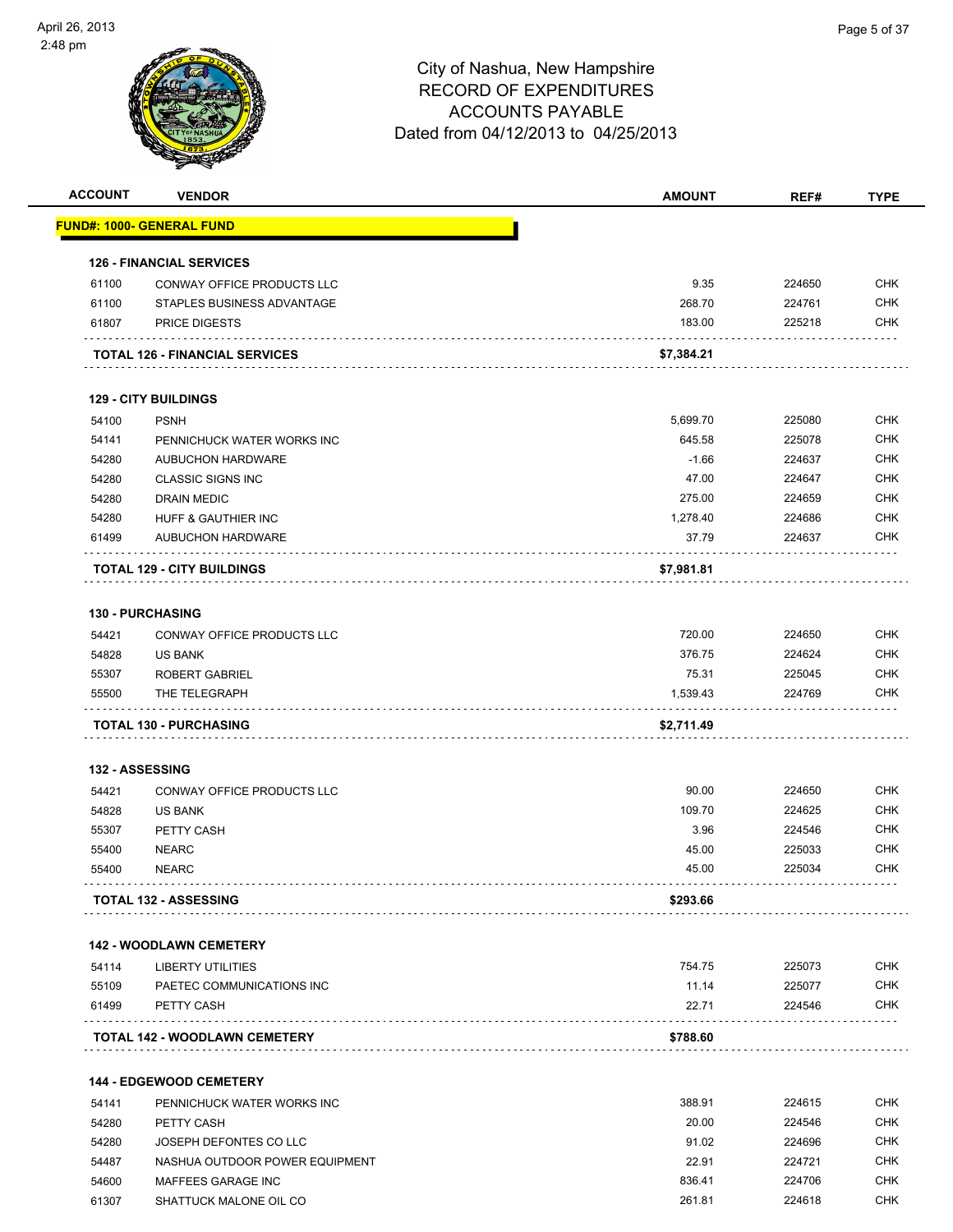| <b>ACCOUNT</b> | <b>VENDOR</b>                                     | <b>AMOUNT</b>  | REF#             | <b>TYPE</b>              |
|----------------|---------------------------------------------------|----------------|------------------|--------------------------|
|                | <u> FUND#: 1000- GENERAL FUND</u>                 |                |                  |                          |
|                | <b>144 - EDGEWOOD CEMETERY</b>                    |                |                  |                          |
| 61499          | HOME DEPOT CREDIT SERVICES                        | 157.50         | 224684           | CHK                      |
|                | <b>TOTAL 144 - EDGEWOOD CEMETERY</b>              | \$1,778.56     |                  |                          |
|                |                                                   |                |                  |                          |
| 150 - POLICE   |                                                   |                |                  |                          |
| 52800          | <b>CHRISTOPHER PEACH</b>                          | 630.44         | 224583           | <b>CHK</b>               |
| 52809          | CARLOS CAMACHO                                    | 250.00         | 224564           | <b>CHK</b>               |
| 52809          | <b>STEPHEN SWEENEY</b>                            | 139.00         | 224588           | <b>CHK</b>               |
| 52809          | MICHAEL SULLIVAN                                  | 200.00         | 224763           | <b>CHK</b>               |
| 52809          | <b>LAUREN HAWKESWORTH</b>                         | 199.90         | 225046           | <b>CHK</b>               |
| 52809          | <b>RICHARD SPRANKLE</b>                           | 200.00         | 225060           | <b>CHK</b>               |
| 53135          | PSYCHOTHERAPY ASSOC INC                           | 400.00         | 224741           | <b>CHK</b>               |
| 53135          | ST JOSEPHS HOSPITAL                               | 224.35         | 224758           | <b>CHK</b>               |
| 54100          | <b>PSNH</b>                                       | 218.18         | 224616           | <b>CHK</b>               |
| 54100          | <b>PSNH</b>                                       | 10,989.29      | 224617           | <b>CHK</b>               |
| 54114          | LIBERTY UTILITIES<br><b>LIBERTY UTILITIES</b>     | 1,613.70       | 224594           | <b>CHK</b>               |
| 54114          |                                                   | 39.94<br>54.20 | 224595<br>224607 | <b>CHK</b><br><b>CHK</b> |
| 54114<br>54114 | <b>LIBERTY UTILITIES</b>                          | 593.51         | 224618           | <b>CHK</b>               |
| 54114          | SHATTUCK MALONE OIL CO<br><b>HESS CORPORATION</b> | 3,971.34       | 224682           | <b>CHK</b>               |
| 54114          | <b>LIBERTY UTILITIES</b>                          | 46.52          | 225071           | <b>CHK</b>               |
| 54114          | <b>HESS CORPORATION</b>                           | 22.71          | 225159           | <b>CHK</b>               |
| 54141          | PENNICHUCK WATER WORKS INC                        | 26.94          | 224615           | <b>CHK</b>               |
| 54243          | J LAWRENCE HALL INC                               | 510.00         | 225171           | <b>CHK</b>               |
| 54280          | <b>BELLETETES INC</b>                             | 5.76           | 224635           | <b>CHK</b>               |
| 54280          | F W WEBB CO                                       | 396.08         | 224664           | <b>CHK</b>               |
| 54280          | HOME DEPOT CREDIT SERVICES                        | 32.38          | 224685           | <b>CHK</b>               |
| 54280          | HOME DEPOT CREDIT SERVICES                        | 83.15          | 225163           | <b>CHK</b>               |
| 54280          | NASHUA WALLPAPER & PAINT CO                       | 83.98          | 225205           | <b>CHK</b>               |
| 54407          | <b>THOMSON REUTERS</b>                            | 291.80         | 224781           | <b>CHK</b>               |
| 54421          | CONWAY OFFICE PRODUCTS LLC                        | 1,510.00       | 224650           | <b>CHK</b>               |
| 54487          | NEVERETTS SEW & VAC INC                           | 35.00          | 224723           | <b>CHK</b>               |
| 54487          | KUSTOM SIGNALS INC                                | 128.50         | 225179           | <b>CHK</b>               |
| 54600          | JD POWER EQUIPMENT INC                            | 181.96         | 225175           | <b>CHK</b>               |
| 54828          | <b>US BANK</b>                                    | 1,385.98       | 224624           | <b>CHK</b>               |
| 54849          | <b>DIRECTV INC</b>                                | 11.00          | 224592           | CHK                      |
| 54849          | COMCAST CABLE COMMUNICATIONS I                    | 121.90         | 225066           | <b>CHK</b>               |
| 54849          | <b>FAIRPOINT COMMUNICATIONS</b>                   | 56.74          | 225067           | <b>CHK</b>               |
| 55118          | <b>VERIZON WIRELESS</b>                           | 454.14         | 225090           | <b>CHK</b>               |
| 55200          | PANTEAO PRODUCTIONS                               | 50.94          | 224733           | <b>CHK</b>               |
| 55400          | <b>KERRY BAXTER</b>                               | 165.00         | 225036           | <b>CHK</b>               |
| 55400          | <b>JENNIFER CARTIER</b>                           | 105.00         | 225039           | <b>CHK</b>               |
| 55400          | <b>CITIZENS BANK</b>                              | 418.10         | 9201320          | ACH                      |
| 55421          | CALEA                                             | 5,000.00       | 225115           | <b>CHK</b>               |
| 55421          | <b>CITIZENS BANK</b>                              | 4,872.69       | 9201320          | <b>ACH</b>               |
| 55500          | THE TELEGRAPH                                     | 372.54         | 224769           | <b>CHK</b>               |
| 55600          | SOURCE 4 INC                                      | 259.77         | 224756           | <b>CHK</b>               |
| 55607          | US POSTAL SERVICES                                | 2,000.00       | 13441            | ACH                      |
|                |                                                   |                |                  |                          |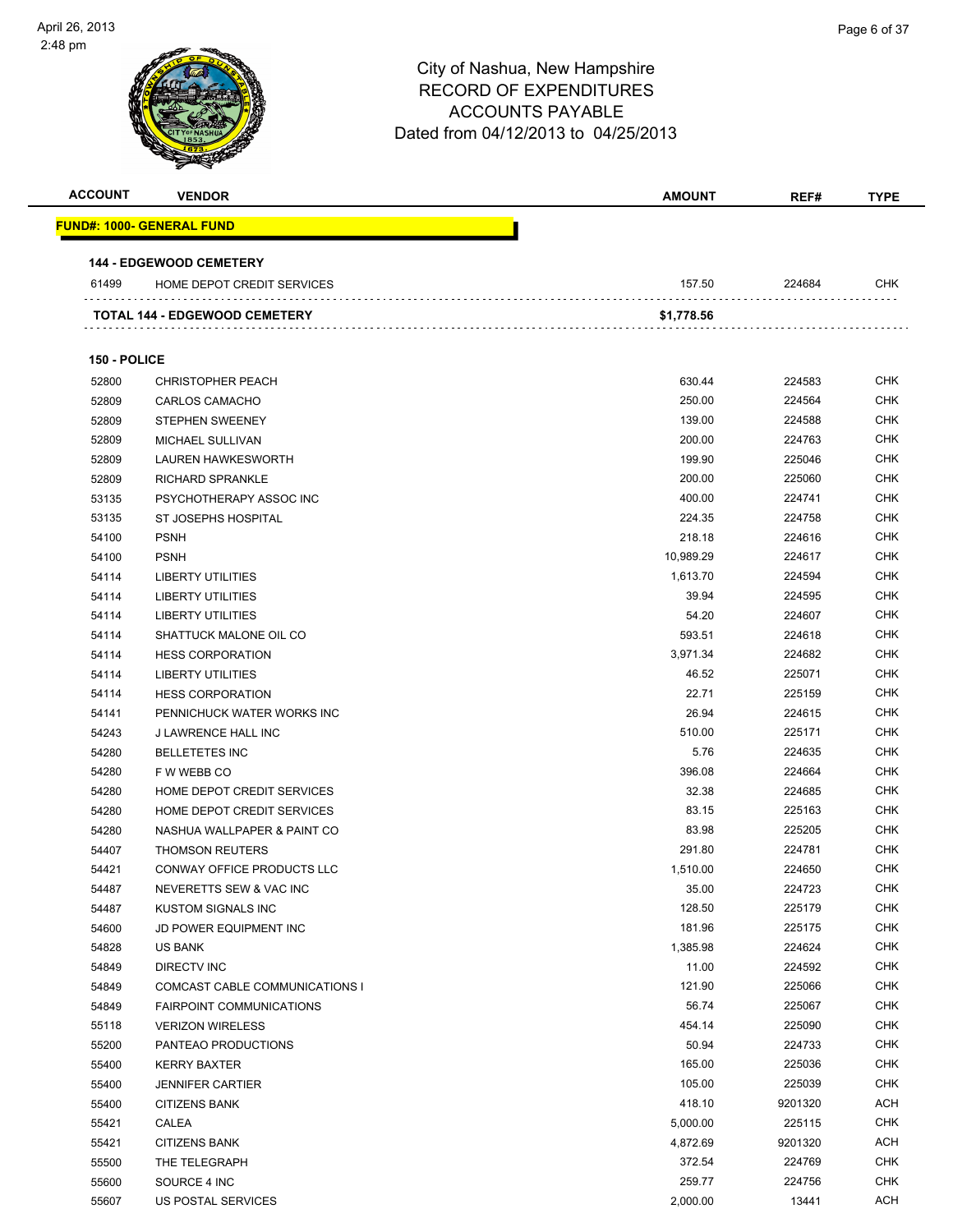

| <b>ACCOUNT</b> | <b>VENDOR</b>                    | <b>AMOUNT</b> | REF#    | <b>TYPE</b> |
|----------------|----------------------------------|---------------|---------|-------------|
|                | <b>FUND#: 1000- GENERAL FUND</b> |               |         |             |
| 150 - POLICE   |                                  |               |         |             |
| 61100          | CONWAY OFFICE PRODUCTS LLC       | 107.83        | 225122  | <b>CHK</b>  |
| 61100          | MCINTIRE BUSINESS PRODUCTS INC   | 143.97        | 225193  | <b>CHK</b>  |
| 61100          | STAPLES BUSINESS ADVANTAGE       | 1,345.93      | 225229  | CHK         |
| 61100          | TAB PRODUCTS CO LLC              | 934.48        | 225234  | <b>CHK</b>  |
| 61107          | <b>JOHN CINELLI</b>              | 100.00        | 224565  | CHK         |
| 61107          | <b>JOHN HANNIGAN</b>             | 51.48         | 224572  | <b>CHK</b>  |
| 61107          | <b>LAUREN HAWKESWORTH</b>        | 218.64        | 224573  | <b>CHK</b>  |
| 61107          | <b>BENS UNIFORMS</b>             | 209.00        | 224636  | CHK         |
| 61107          | <b>RYAN ROONEY</b>               | 59.98         | 224745  | CHK         |
| 61107          | PHILLIP COSTA                    | 212.46        | 225040  | <b>CHK</b>  |
| 61107          | DONALD DENSMORE                  | 100.00        | 225043  | <b>CHK</b>  |
| 61107          | <b>JAMES KENNEDY</b>             | 89.95         | 225050  | <b>CHK</b>  |
| 61107          | <b>SEAN MABRY</b>                | 100.00        | 225051  | <b>CHK</b>  |
| 61107          | <b>TODD MORIARTY</b>             | 100.00        | 225054  | CHK         |
| 61107          | <b>BENS UNIFORMS</b>             | 933.48        | 225109  | CHK         |
| 61110          | <b>BENS UNIFORMS</b>             | 433.92        | 224636  | CHK         |
| 61110          | <b>CENTER MASS INC</b>           | 106.90        | 224643  | CHK         |
| 61110          | <b>BENS UNIFORMS</b>             | 348.97        | 225109  | CHK         |
| 61110          | <b>TSSI</b>                      | 709.30        | 225241  | CHK         |
| 61142          | <b>AIRGAS EAST</b>               | 424.00        | 225096  | CHK         |
| 61428          | CENTRAL PAPER PRODUCTS CO        | 505.00        | 224644  | CHK         |
| 61428          | CENTRAL PAPER PRODUCTS CO        | 69.40         | 225118  | <b>CHK</b>  |
| 61428          | THE DURKIN CO INC                | 399.78        | 225130  | CHK         |
| 61428          | F W WEBB CO                      | 53.70         | 225134  | <b>CHK</b>  |
| 61607          | <b>CITIZENS BANK</b>             | 98.72         | 9201320 | ACH         |
| 61650          | STAPLES BUSINESS ADVANTAGE       | 486.00        | 225229  | CHK         |
| 61799          | MACMULKIN CHEVROLET INC          | 64.82         | 224705  | <b>CHK</b>  |
| 61799          | <b>TOWERS MOTOR PARTS CORP</b>   | 125.84        | 224770  | <b>CHK</b>  |
| 61799          | ADAMSON INDUSTRIES CORP          | -569.85       | 225093  | CHK         |
| 61799          | FISHER AUTO PARTS INC            | 115.71        | 225137  | CHK         |
| 61799          | HOME DEPOT CREDIT SERVICES       | 31.94         | 225163  | CHK         |
| 61799          | <b>MAYNARD &amp; LESIEUR INC</b> | 99.60         | 225190  | CHK         |
| 61799          | NORTHERN FOREIGN CAR PARTS INC   | 1,098.00      | 225210  | <b>CHK</b>  |
| 61799          | NYTECH SUPPLY CO                 | 69.49         | 225211  | <b>CHK</b>  |
| 61799          | PERMA LINE CORP OF NEW ENGLAND   | 43.05         | 225215  | <b>CHK</b>  |
| 61807          | LEXISNEXIS MATTHEW BENDER        | 247.73        | 225189  | <b>CHK</b>  |
| 61907          | <b>SAM'S CLUB</b>                | 177.64        | 224749  | <b>CHK</b>  |
| 71400          | AQUATIC SPECIALTIES LLC          | 750.00        | 224631  | <b>CHK</b>  |
| 71400          | W B HUNT CO INC                  | 393.90        | 225249  | <b>CHK</b>  |
| 71400          | HUNTS PHOTO AND VIDEO            | 787.80        | 225250  | CHK         |
|                | <b>TOTAL 150 - POLICE</b>        | \$50,130.99   |         |             |
|                |                                  |               |         |             |

#### **152 - FIRE**

| 44198 | CBCINNOVIS INC          | 392.00   | 224642 | снк |
|-------|-------------------------|----------|--------|-----|
| 53455 | PROFILE EVALUATIONS INC | 881.93   | 224740 | снк |
| 53455 | BIDDLE CONSULTING GROUP | 2.215.00 | 225111 | СНК |
| 53455 | <b>IPMA</b>             | 465.00   | 225170 | СНК |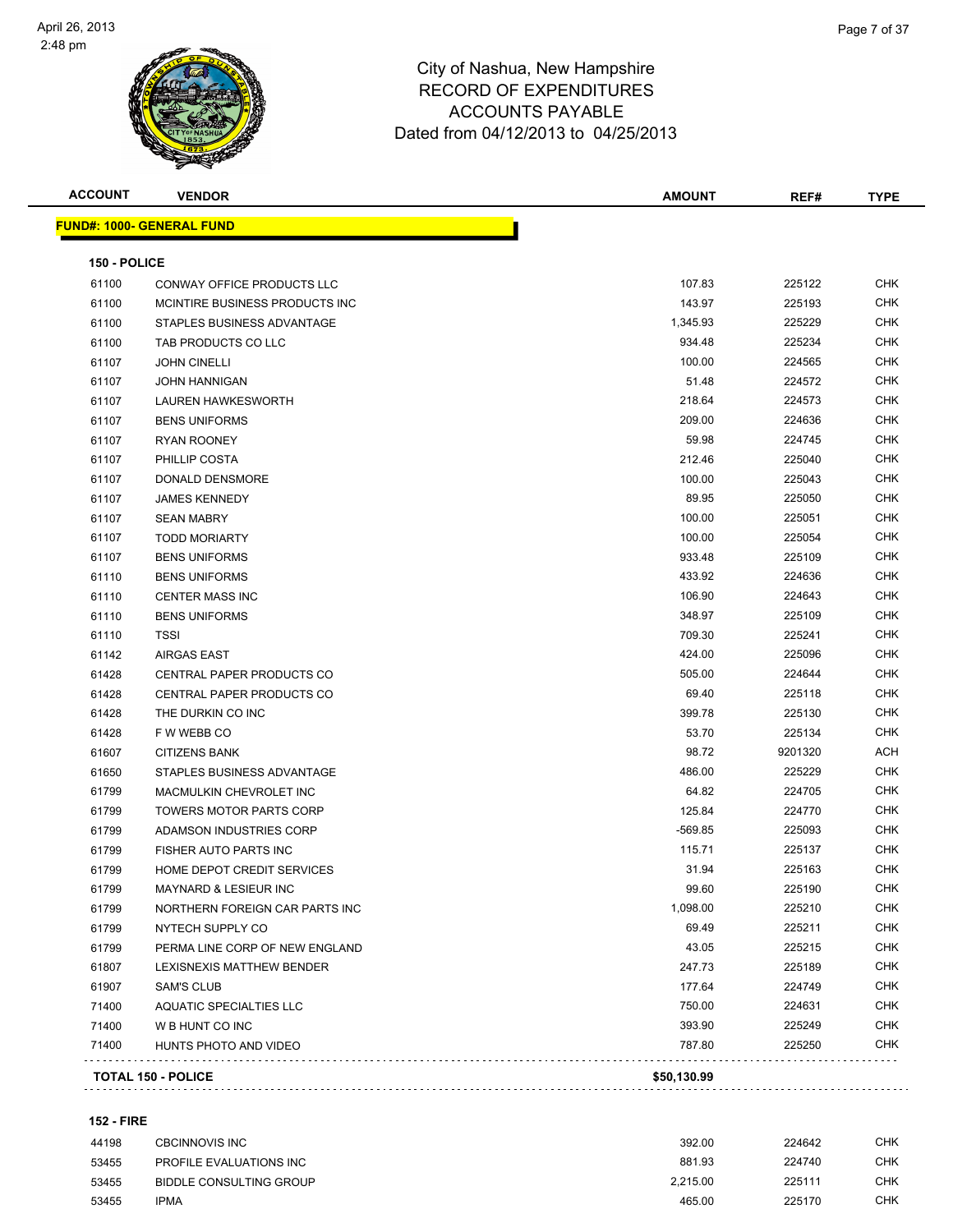

| <b>ACCOUNT</b>    | <b>VENDOR</b>                    | <b>AMOUNT</b> | REF#   | <b>TYPE</b> |
|-------------------|----------------------------------|---------------|--------|-------------|
|                   | <b>FUND#: 1000- GENERAL FUND</b> |               |        |             |
|                   |                                  |               |        |             |
| <b>152 - FIRE</b> |                                  |               |        |             |
| 54114             | <b>LIBERTY UTILITIES</b>         | 393.40        | 224598 | CHK         |
| 54114             | <b>HESS CORPORATION</b>          | 354.79        | 224682 | <b>CHK</b>  |
| 54114             | <b>LIBERTY UTILITIES</b>         | 604.29        | 225069 | <b>CHK</b>  |
| 54114             | LIBERTY UTILITIES                | 135.25        | 225070 | <b>CHK</b>  |
| 54114             | <b>LIBERTY UTILITIES</b>         | 187.53        | 225074 | <b>CHK</b>  |
| 54114             | <b>HESS CORPORATION</b>          | 1,316.06      | 225159 | <b>CHK</b>  |
| 54141             | PENNICHUCK WATER WORKS INC       | 486.49        | 224615 | <b>CHK</b>  |
| 54141             | PENNICHUCK WATER WORKS INC       | 1,016.87      | 225078 | <b>CHK</b>  |
| 54228             | <b>JP PEST SERVICES</b>          | 235.00        | 224691 | <b>CHK</b>  |
| 54280             | <b>BELLETETES INC</b>            | 34.91         | 224635 | <b>CHK</b>  |
| 54280             | HENRY HANGER CO OF AMERICA INC   | 96.00         | 224681 | <b>CHK</b>  |
| 54280             | NH SAFE & LOCK CO INC            | 99.00         | 224726 | <b>CHK</b>  |
| 54280             | STANLEY ELEVATOR CO INC          | 31.80         | 224760 | <b>CHK</b>  |
| 54280             | TRI STATE HOOD & DUCT LLC        | 600.00        | 224771 | <b>CHK</b>  |
| 54280             | AE MECHANICAL INC                | 1,102.45      | 225095 | <b>CHK</b>  |
| 54280             | DRAIN MEDIC                      | 375.00        | 225129 | <b>CHK</b>  |
| 54280             | <b>GRANITE STATE GLASS</b>       | 476.76        | 225149 | <b>CHK</b>  |
| 54421             | CONWAY OFFICE PRODUCTS LLC       | 652.00        | 224650 | <b>CHK</b>  |
| 54487             | COMPUTER HUT dba IT INSIDERS     | 663.89        | 224649 | <b>CHK</b>  |
| 54487             | <b>DELL MARKETING LP</b>         | 1,378.80      | 224656 | <b>CHK</b>  |
| 54487             | ADAMSON INDUSTRIES CORP          | 519.70        | 225093 | <b>CHK</b>  |
| 54600             | <b>BELLETETES INC</b>            | 5.40          | 224635 | <b>CHK</b>  |
| 54600             | D & R TOWING INC                 | 125.00        | 224654 | <b>CHK</b>  |
| 54600             | JACK YOUNG CO INC                | 282.81        | 224692 | <b>CHK</b>  |
| 54600             | <b>MAYNARD &amp; LESIEUR INC</b> | 431.50        | 224711 | <b>CHK</b>  |
| 54600             | MINUTEMAN TRUCKS INC             | 3,595.78      | 224715 | <b>CHK</b>  |
| 54600             | R WHITE EQUIPMENT CENTER INC     | 18.00         | 224743 | <b>CHK</b>  |
| 54600             | SANEL AUTO PARTS CO              | 566.91        | 224751 | <b>CHK</b>  |
| 54600             | SNAP ON TOOLS                    | 381.50        | 224755 | <b>CHK</b>  |
| 54600             | JACK YOUNG CO INC                | 202.38        | 225173 | CHK         |
| 54600             | YANKEE TRUCK LLC                 | 242.92        | 225253 | CHK         |
| 55118             | PAETEC COMMUNICATIONS INC        | 10.48         | 225077 | <b>CHK</b>  |
| 55699             | TRUE BLUE CLEANERS               | 60.32         | 224772 | <b>CHK</b>  |
| 55699             | TRUE BLUE CLEANERS               | 90.48         | 224773 | <b>CHK</b>  |
| 55699             | TRUE BLUE CLEANERS               | 100.06        | 225237 | <b>CHK</b>  |
| 55699             | TRUE BLUE CLEANERS               | 76.16         | 225238 | CHK         |
| 55699             | TRUE BLUE CLEANERS               | 71.08         | 225239 | <b>CHK</b>  |
| 61100             | STAPLES BUSINESS ADVANTAGE       | 433.20        | 224761 | CHK         |
| 61107             | STEPHEN COTE                     | 24.00         | 224652 | CHK         |
| 61110             | BERGERON PROTECTIVE CLOTHING     | 132.54        | 225110 | CHK         |
| 61428             | NEW ENGLAND PAPER & SUPPLY       | 513.08        | 224724 | CHK         |
| 61428             | NEW ENGLAND PAPER & SUPPLY       | 63.88         | 225206 | <b>CHK</b>  |
| 61650             | CONWAY OFFICE PRODUCTS LLC       | 186.24        | 225122 | <b>CHK</b>  |
| 61699             | POWER & TELEPHONE SUPPLY CO      | 223.50        | 224739 | CHK         |
| 61699             | RB ALLEN CO INC                  | 228.35        | 224744 | CHK         |
| 61699             | SANEL AUTO PARTS CO              | 4.80          | 224751 | CHK         |
| 61705             | <b>MAYNARD &amp; LESIEUR INC</b> | 2,000.76      | 224711 | CHK         |
| 61709             | <b>G H BERLIN OIL CO</b>         | 2,071.38      | 225139 | CHK         |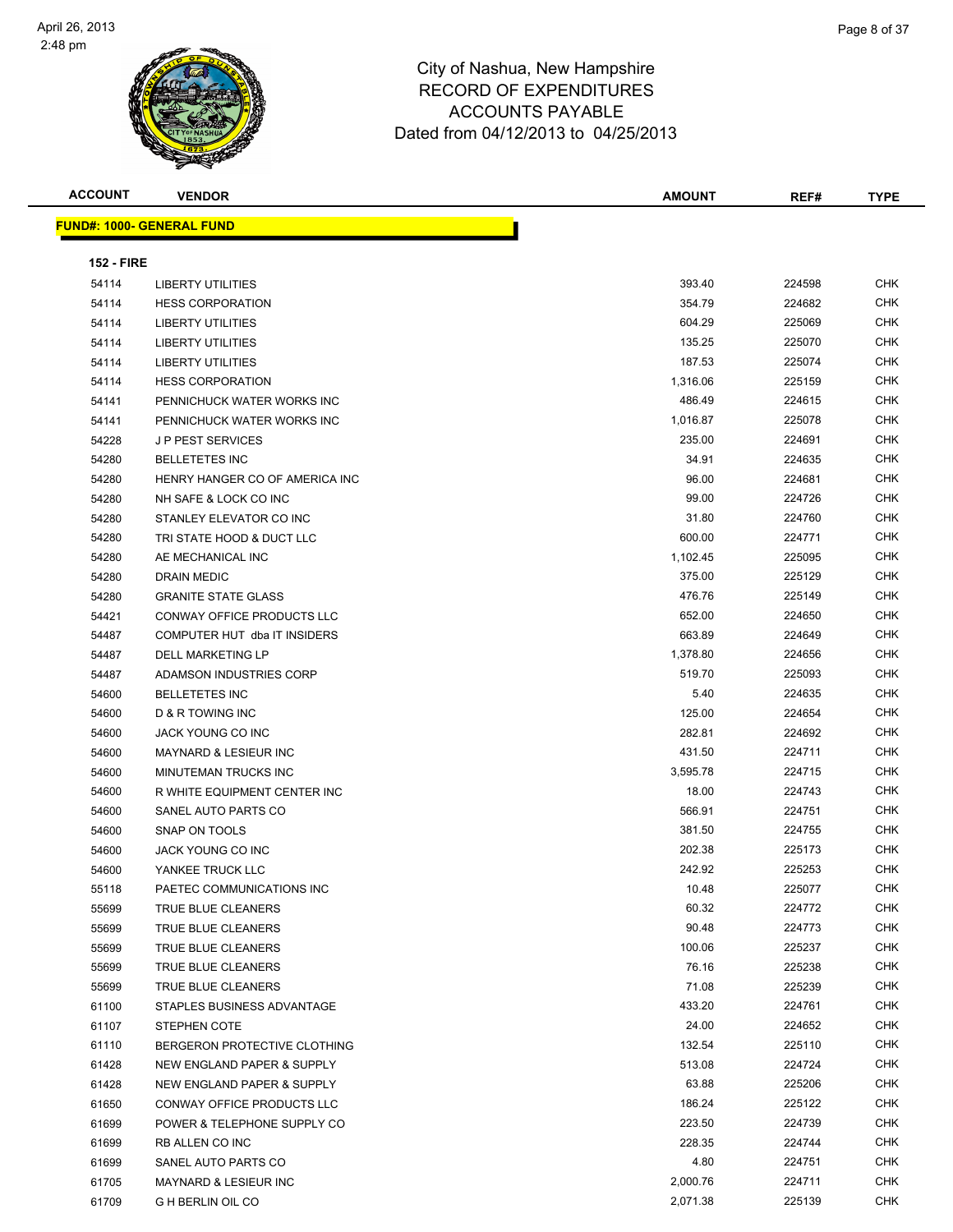

| <u> FUND#: 1000- GENERAL FUND</u><br>SANEL AUTO PARTS CO<br>ADAMSON INDUSTRIES CORP<br>JACK YOUNG CO INC<br>LIBERTY INTNL TRUCKS OF NH LLC<br>MINUTEMAN TRUCKS INC | 113.17<br>1,098.88<br>382.96                                                                                   | 224751<br>225093 | <b>CHK</b>       |
|--------------------------------------------------------------------------------------------------------------------------------------------------------------------|----------------------------------------------------------------------------------------------------------------|------------------|------------------|
|                                                                                                                                                                    |                                                                                                                |                  |                  |
|                                                                                                                                                                    |                                                                                                                |                  |                  |
|                                                                                                                                                                    |                                                                                                                |                  |                  |
|                                                                                                                                                                    |                                                                                                                |                  | <b>CHK</b>       |
|                                                                                                                                                                    |                                                                                                                | 225173           | <b>CHK</b>       |
|                                                                                                                                                                    | 49.28                                                                                                          | 225182           | <b>CHK</b>       |
|                                                                                                                                                                    | 1,768.84                                                                                                       | 225198           | <b>CHK</b>       |
| SANEL AUTO PARTS CO                                                                                                                                                | 64.27                                                                                                          | 225223           | <b>CHK</b>       |
| <b>TST HYDRAULICS INC</b>                                                                                                                                          | 59.84                                                                                                          | 225242           | <b>CHK</b>       |
| <b>NFPA</b>                                                                                                                                                        | 300.00                                                                                                         | 224610           | <b>CHK</b>       |
| JONES & BARTLETT LEARNING                                                                                                                                          | 615.80                                                                                                         | 225068           | <b>CHK</b>       |
| FIRE TECH & SAFETY OF NEW ENGL                                                                                                                                     | 4,700.00                                                                                                       | 224668           | <b>CHK</b>       |
| INDUSTRIAL PROTECTION SERVICES                                                                                                                                     | 97.60                                                                                                          | 224687           | CHK              |
| FIREMATIC SUPPLY CO INC                                                                                                                                            | 4,849.00                                                                                                       | 224669           | <b>CHK</b>       |
| <b>TOTAL 152 - FIRE</b>                                                                                                                                            | \$40,956.07                                                                                                    |                  |                  |
| <b>153 - BUILDING INSPECTION</b>                                                                                                                                   |                                                                                                                |                  |                  |
| JLC                                                                                                                                                                | 49.95                                                                                                          | 224593           | CHK              |
| <b>TOTAL 153 - BUILDING INSPECTION</b>                                                                                                                             | \$49.95                                                                                                        |                  |                  |
| <b>NELSON ORTEGA</b>                                                                                                                                               | 406.67                                                                                                         | 224581           | <b>CHK</b>       |
| <b>TOTAL 155 - CODE ENFORCEMENT</b>                                                                                                                                | \$406.67                                                                                                       |                  |                  |
|                                                                                                                                                                    |                                                                                                                |                  |                  |
|                                                                                                                                                                    |                                                                                                                |                  | <b>CHK</b>       |
|                                                                                                                                                                    |                                                                                                                |                  | CHK              |
| PETTY CASH                                                                                                                                                         | 13.97                                                                                                          | 224546           | CHK              |
| <b>TOTAL 156 - EMERGENCY MANAGEMENT</b>                                                                                                                            | \$180.84                                                                                                       |                  |                  |
|                                                                                                                                                                    |                                                                                                                |                  |                  |
| <b>157 - CITYWIDE COMMUNICATIONS</b>                                                                                                                               |                                                                                                                |                  |                  |
| <b>PSNH</b>                                                                                                                                                        | 229.43                                                                                                         | 224616           | <b>CHK</b>       |
| <b>PSNH</b>                                                                                                                                                        | 333.63                                                                                                         | 225079           | <b>CHK</b>       |
| 2-WAY COMMUNICATIONS SERVICE                                                                                                                                       | 336.00                                                                                                         | 224626           | <b>CHK</b>       |
| <b>VERIZON WIRELESS</b>                                                                                                                                            | 120.62                                                                                                         | 225090           | CHK              |
| MOTOROLA SOLUTIONS INC                                                                                                                                             | 51.75                                                                                                          | 224716           | CHK              |
| 2-WAY COMMUNICATIONS SERVICE                                                                                                                                       | 224.00                                                                                                         | 225091           | <b>CHK</b>       |
| MACMULKIN CHEVROLET INC                                                                                                                                            | 59.24                                                                                                          | 224705           | <b>CHK</b>       |
| MOTOROLA SOLUTIONS INC                                                                                                                                             | 312.75                                                                                                         | 225200           | <b>CHK</b>       |
| <b>CITIZENS BANK</b>                                                                                                                                               | 142.00                                                                                                         | 9201320<br>.     | ACH              |
| <b>TOTAL 157 - CITYWIDE COMMUNICATIONS</b>                                                                                                                         | \$1,809.42                                                                                                     |                  |                  |
|                                                                                                                                                                    | <b>155 - CODE ENFORCEMENT</b><br><b>156 - EMERGENCY MANAGEMENT</b><br>PETTY CASH<br>STAPLES BUSINESS ADVANTAGE | 13.48<br>153.39  | 224546<br>224761 |

| 54114 | LIBERTY UTILITIES       | 84.59  | 224595<br>. | СНК |
|-------|-------------------------|--------|-------------|-----|
| 54114 | <b>HESS CORPORATION</b> | 175.45 | 224682      | СНК |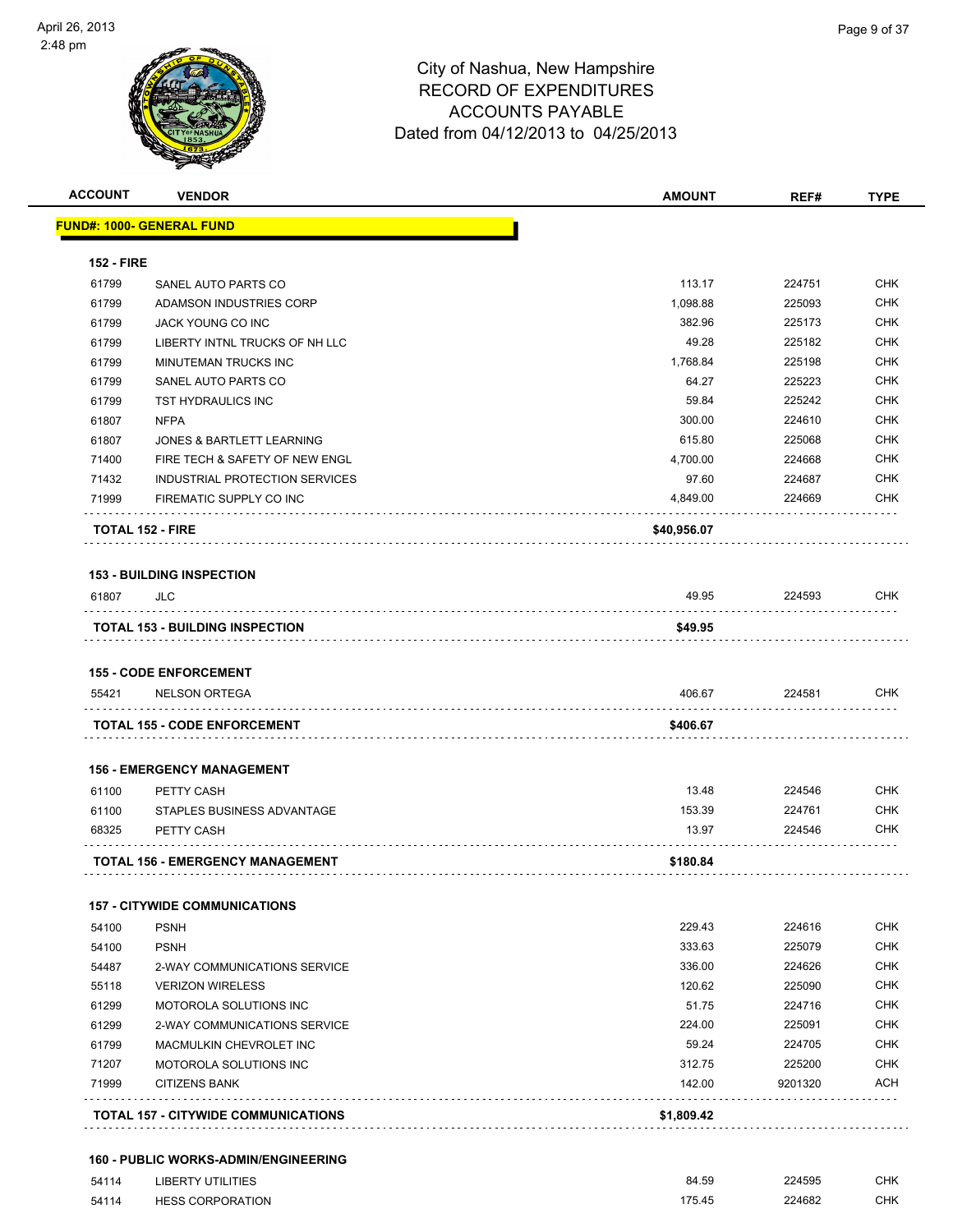

| <b>ACCOUNT</b> | <b>VENDOR</b>                                           | <b>AMOUNT</b>   | REF#             | <b>TYPE</b>              |
|----------------|---------------------------------------------------------|-----------------|------------------|--------------------------|
|                | <u> FUND#: 1000- GENERAL FUND</u>                       |                 |                  |                          |
|                | <b>160 - PUBLIC WORKS-ADMIN/ENGINEERING</b>             |                 |                  |                          |
| 54141          | PENNICHUCK WATER WORKS INC                              | 60.74           | 225078           | <b>CHK</b>               |
| 54421          | CONWAY OFFICE PRODUCTS LLC                              | 315.00          | 224650           | <b>CHK</b>               |
| 54828          | <b>US BANK</b>                                          | 198.72          | 225089           | <b>CHK</b>               |
| 55109          | PAETEC COMMUNICATIONS INC                               | 5.96            | 225077           | <b>CHK</b>               |
| 55307          | PETTY CASH                                              | 6.00            | 224546           | <b>CHK</b>               |
| 55400          | UNIVERSITY OF NEW HAMPSHIRE                             | 349.00          | 224621           | <b>CHK</b>               |
| 55699          | THE NAGLER GROUP                                        | 435.60          | 225235           | <b>CHK</b>               |
| 61100          | <b>IMTEK REPROGRAPHICS INC</b>                          | 123.52          | 225168           | <b>CHK</b>               |
| 61299          | NEW ENGLAND PAPER & SUPPLY                              | 80.50           | 225206           | <b>CHK</b>               |
| 61310          | ALTERNATIVE VEHICLE SERVICE GR                          | 153.92          | 224632           | CHK                      |
|                | <b>TOTAL 160 - PUBLIC WORKS-ADMIN/ENGINEERING</b>       | \$1,989.00      |                  |                          |
|                |                                                         |                 |                  |                          |
| 161 - STREETS  |                                                         |                 |                  |                          |
| 54100          | <b>PSNH</b>                                             | 1,046.23        | 224616           | <b>CHK</b>               |
| 54114          | <b>LIBERTY UTILITIES</b>                                | 2,085.99        | 224597           | <b>CHK</b>               |
| 54114          | <b>HESS CORPORATION</b>                                 | 5,200.92        | 224682           | <b>CHK</b>               |
| 54236          | CALLOGIX INC                                            | 48.00           | 224641           | <b>CHK</b>               |
| 54421          | CONWAY OFFICE PRODUCTS LLC                              | 204.00          | 224650           | <b>CHK</b>               |
| 54600          | LIBERTY INTNL TRUCKS OF NH LLC                          | 294.09          | 224701           | <b>CHK</b>               |
| 54600          | LOU'S CUSTOM EXHAUST                                    | 280.00          | 224703           | <b>CHK</b>               |
| 54600          | SOUTHWORTH-MILTON INC                                   | 180.39          | 225083           | <b>CHK</b>               |
| 54600          | AUTO ELECTRIC WAREHOUSE INC                             | 179.00          | 225102           | <b>CHK</b>               |
| 54600          | <b>CARPARTS OF NASHUA</b>                               | 322.64          | 225116           | <b>CHK</b>               |
| 54600          | <b>GRANITE STATE GLASS</b>                              | 170.00          | 225149           | <b>CHK</b>               |
| 54600          | NAPA AUTO PARTS                                         | 483.36          | 225201           | <b>CHK</b>               |
| 54600          | SANEL AUTO PARTS CO                                     | 330.76          | 225224           | <b>CHK</b>               |
| 54828          | <b>US BANK</b>                                          | 109.70          | 224624           | <b>CHK</b>               |
| 55109          | PAETEC COMMUNICATIONS INC                               | 20.96           | 225077           | <b>CHK</b>               |
| 61107          | UNIFIRST CORPORATION                                    | 576.54          | 224774           | <b>CHK</b>               |
| 61107          | ALECS SHOE STORE INC                                    | 94.95           | 225098           | <b>CHK</b>               |
| 61107          | UNIFIRST CORPORATION                                    | 857.58          | 225243           | <b>CHK</b>               |
| 61299          | PETTY CASH                                              | 4.00            | 224546           | <b>CHK</b>               |
| 61299          | LIBERTY INTNL TRUCKS OF NH LLC                          | 68.10           | 224701           | <b>CHK</b><br><b>CHK</b> |
| 61299          | SANEL AUTO PARTS CO                                     | 34.32           | 224752           |                          |
| 61299          | USP OF NEW ENGLAND                                      | 628.73          | 224776           | <b>CHK</b><br><b>CHK</b> |
| 61299          | <b>BELLETETES INC</b><br>MASS CRANE & HOIST SERVICE INC | 43.16<br>525.00 | 225108<br>225188 | <b>CHK</b>               |
| 61299<br>61299 | NAPA AUTO PARTS                                         | 174.97          | 225201           | <b>CHK</b>               |
| 61299          | NH BRAGG & SONS INC                                     | 62.40           | 225208           | <b>CHK</b>               |
| 61299          | SANEL AUTO PARTS CO                                     | 178.71          | 225224           | <b>CHK</b>               |
| 61300          | DENNIS K BURKE INC                                      | 40,172.15       | 224657           | <b>CHK</b>               |
| 61300          | DENNIS K BURKE INC                                      | 18,644.76       | 225127           | <b>CHK</b>               |
| 61310          | ALTERNATIVE VEHICLE SERVICE GR                          | 1,692.20        | 224632           | CHK                      |
| 61428          | BANNER SYSTEMS OF MASSACHUSETT                          | 511.86          | 224634           | <b>CHK</b>               |
| 61507          | OMEGA INDUSTRIAL SUPPLY INC                             | 1,078.69        | 225213           | CHK                      |
| 61514          | EASTERN MINERAL INC                                     | 13,390.82       | 225132           | CHK                      |
| 61514          | <b>GRANITE STATE MINERAL INC</b>                        | 18,132.55       | 225150           | <b>CHK</b>               |
|                |                                                         |                 |                  |                          |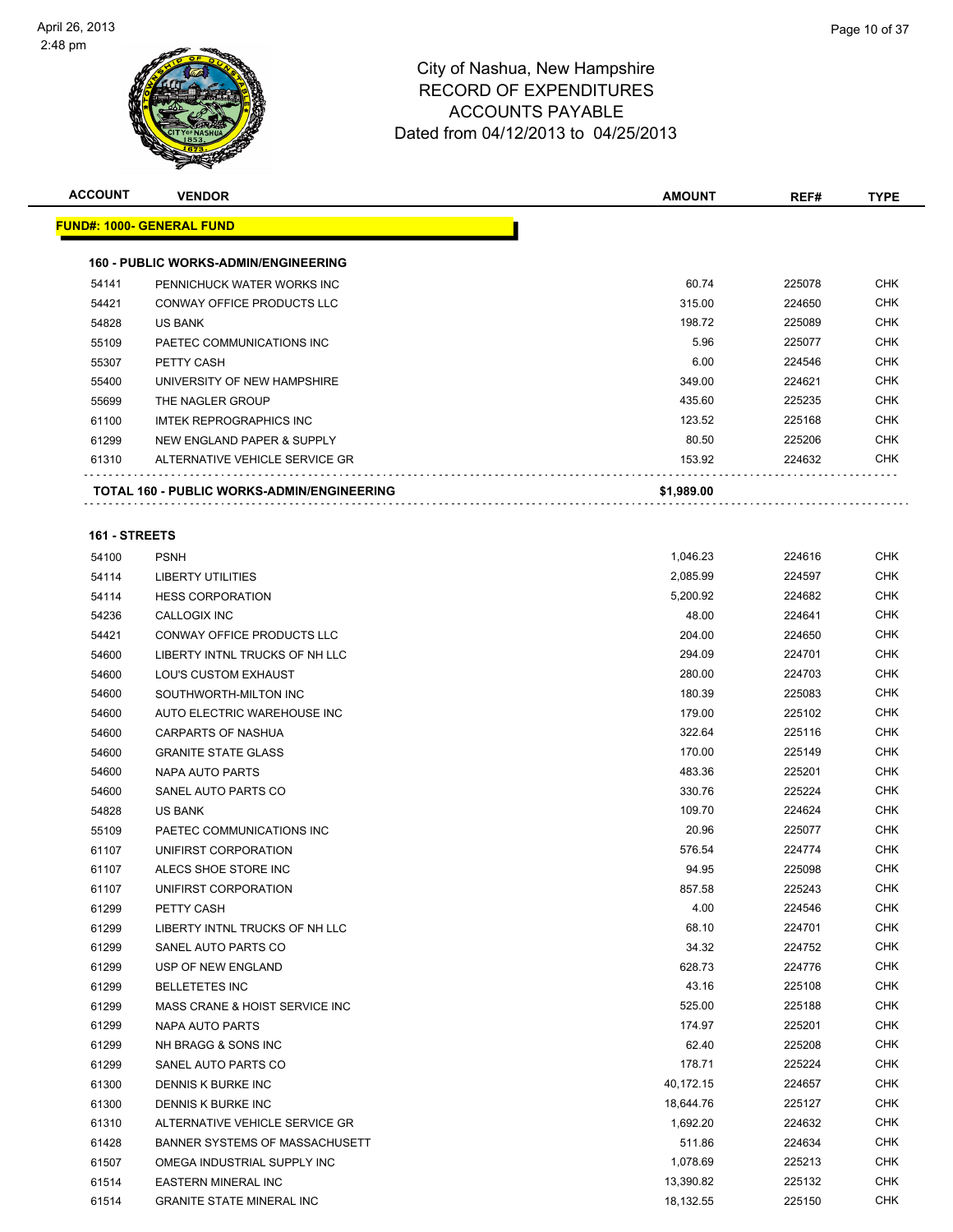

| <b>ACCOUNT</b> | <b>VENDOR</b>                         | <b>AMOUNT</b> | REF#   | <b>TYPE</b> |
|----------------|---------------------------------------|---------------|--------|-------------|
|                | <u> FUND#: 1000- GENERAL FUND</u>     |               |        |             |
| 161 - STREETS  |                                       |               |        |             |
| 61521          | PEMBROKE SAND & GRAVEL                | 2,171.59      | 225138 | <b>CHK</b>  |
| 61542          | PERMA LINE CORP OF NEW ENGLAND        | 1,576.60      | 224735 | <b>CHK</b>  |
| 61542          | <b>BELLETETES INC</b>                 | 0.00          | 225108 | CHK         |
| 61542          | <b>FASTENAL CO</b>                    | 192.54        | 225135 | <b>CHK</b>  |
| 61560          | <b>BELLETETES INC</b>                 | 295.55        | 225108 | <b>CHK</b>  |
| 61560          | CORRIVEAU ROUTHIER INC                | 329.50        | 225123 | CHK         |
| 61560          | SWENSON GRANITE CO LLC                | 185.00        | 225232 | <b>CHK</b>  |
| 61705          | MAYNARD & LESIEUR INC                 | 1,114.69      | 225191 | <b>CHK</b>  |
| 61799          | LIBERTY INTNL TRUCKS OF NH LLC        | $-192.57$     | 224701 | <b>CHK</b>  |
| 61799          | NAPA AUTO PARTS                       | 78.76         | 225201 | <b>CHK</b>  |
| 61799          | SANEL AUTO PARTS CO                   | 106.22        | 225224 | CHK         |
| 61900          | PETTY CASH                            | 32.59         | 224546 | CHK         |
| 71025          | <b>BELLETETES INC</b>                 | 518.34        | 225108 | <b>CHK</b>  |
| 71025          | SANEL AUTO PARTS CO                   | 93.12         | 225224 | CHK         |
|                | <b>TOTAL 161 - STREETS</b>            | \$114,329.46  |        |             |
|                | <b>162 - STREET LIGHTING</b>          |               |        |             |
| 54100          | <b>PSNH</b>                           | 765.02        | 224616 | CHK.        |
|                |                                       |               |        |             |
|                | TOTAL 162 - STREET LIGHTING           | \$765.02      |        |             |
|                | <b>166 - PARKING LOTS</b>             |               |        |             |
| 54100          | <b>PSNH</b>                           | 2,346.84      | 224616 | <b>CHK</b>  |
| 54141          | PENNICHUCK WATER WORKS INC            | 70.80         | 225078 | CHK         |
| 54280          | AUBUCHON HARDWARE                     | 9.70          | 224637 | <b>CHK</b>  |
| 55699          | LOOMIS FARGO & CO                     | 60.10         | 224702 | <b>CHK</b>  |
| 55699          | UNITED SITE SERVICES NORTHEAST        | 54.97         | 225244 | <b>CHK</b>  |
| 71025          | LOWES                                 | 8.30          | 224704 | CHK         |
|                | TOTAL 166 - PARKING LOTS              | \$2,550.71    |        |             |
|                | <b>171 - COMMUNITY SERVICES</b>       |               |        |             |
| 54100          | <b>PSNH</b>                           | 984.44        | 224616 | <b>CHK</b>  |
| 54107          | SHATTUCK MALONE OIL CO                | 1,497.15      | 225081 | <b>CHK</b>  |
| 54141          | PENNICHUCK WATER WORKS INC            | 251.68        | 225078 | <b>CHK</b>  |
| 54421          | CONWAY OFFICE PRODUCTS LLC            | 340.00        | 224650 | <b>CHK</b>  |
| 54828          | US BANK                               | 356.49        | 225089 | <b>CHK</b>  |
| 61100          | SURPLUS OFFICE EQUIPMENT INC          | 358.00        | 224764 | <b>CHK</b>  |
| 61135          | 4IMPRINT                              | 991.84        | 224627 | <b>CHK</b>  |
| 61135          | THE HOLISTIC SELF CARE CENTER         | 420.00        | 224683 | <b>CHK</b>  |
| 68318          | SHAW'S                                | 59.96         | 224585 | <b>CHK</b>  |
| 68320          | THE YOUTH COUNCIL                     | 875.76        | 224782 | CHK         |
|                |                                       |               |        |             |
|                | <b>TOTAL 171 - COMMUNITY SERVICES</b> | \$6,135.32    |        |             |

. . . . . . . . . . . . .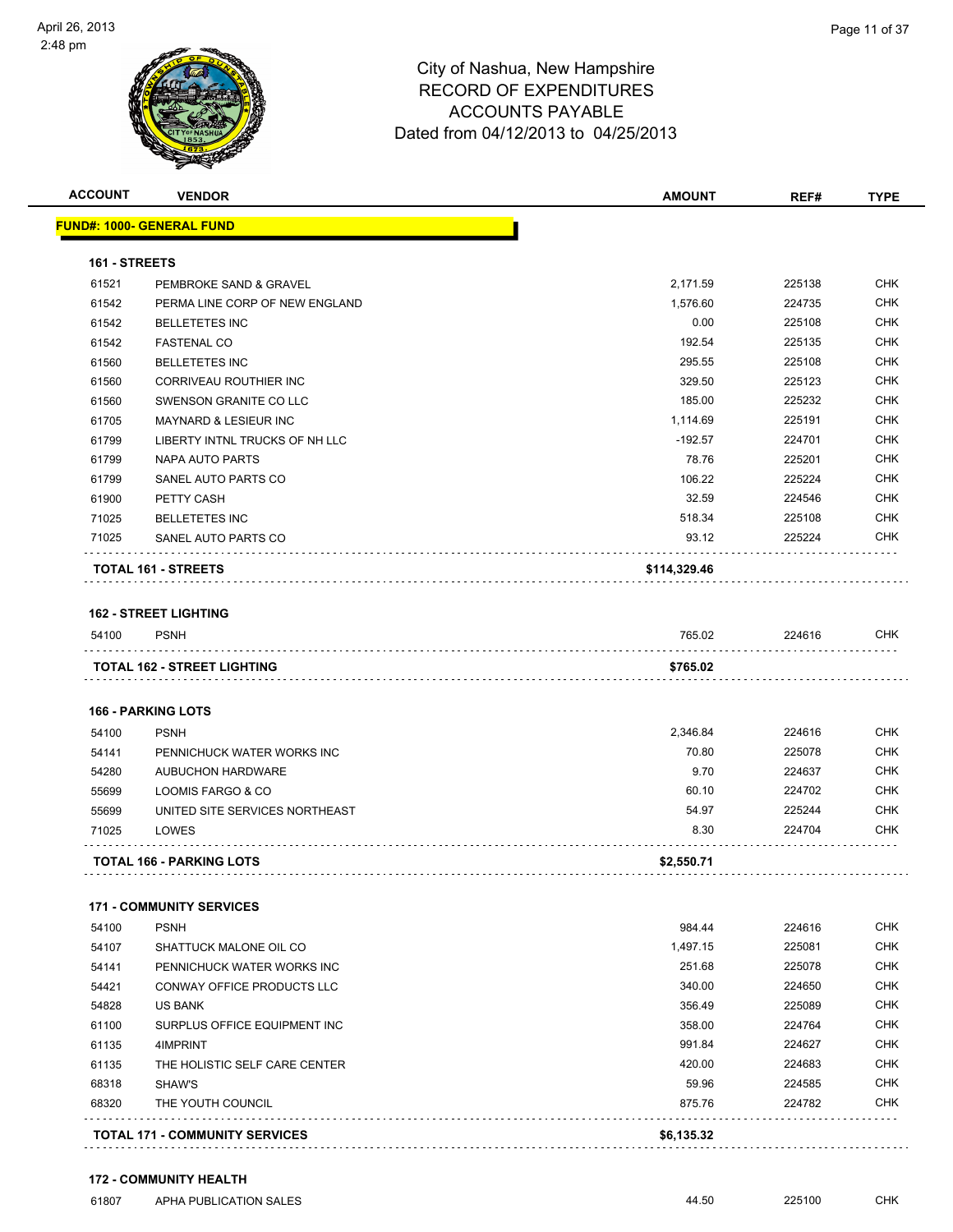

| <b>ACCOUNT</b><br><b>VENDOR</b>                             | <b>AMOUNT</b> | REF#   | <b>TYPE</b> |
|-------------------------------------------------------------|---------------|--------|-------------|
| FUND#: 1000- GENERAL FUND                                   |               |        |             |
| TOTAL 172 - COMMUNITY HEALTH                                | \$44.50       |        |             |
|                                                             |               |        |             |
| <b>174 - WELFARE ADMINISTRATION</b><br>55307<br>ROBERT MACK | 54.78         | 225053 | CHK         |
|                                                             |               |        |             |
| <b>TOTAL 174 - WELFARE ADMINISTRATION</b>                   | \$54.78       |        |             |
| <b>175 - WELFARE ASSISTANCE</b>                             |               |        |             |
| 55810<br>MOTEL 6                                            | 1,853.88      | 224976 | <b>CHK</b>  |
| 55810<br>188 CONCORD ST LLC                                 | 602.00        | 224978 | CHK         |
| 55810<br>23-25 TEMPLE ST REALTY LLC                         | 480.00        | 224979 | CHK         |
| 55810<br>28-34 RAILROAD SQUARE LLC                          | 925.00        | 224980 | CHK         |
| 55810<br>35-37 CROWN ST REALTY LLC                          | 290.00        | 224981 | CHK         |
| 55810<br>98 CHANDLER STREET LLC                             | 785.87        | 224982 | CHK         |
| 55810<br>CENTRAL REALTY INC                                 | 800.00        | 224983 | CHK         |
| 55810<br>E G CLARK                                          | 700.00        | 224984 | CHK         |
| 55810<br><b>GAUTHIER REAL ESTATE MGMT CORP</b>              | 680.00        | 224985 | CHK         |
| 55810<br><b>GP NASHUA LIMITED PARTNERSHIP</b>               | 617.87        | 224986 | CHK         |
| 55810<br><b>DANIELLE HILSKE</b>                             | 310.00        | 224987 | <b>CHK</b>  |
| 55810<br>MILE HIGH REAL ESTATE MGT LLC                      | 737.00        | 224989 | CHK         |
| 55810<br>NASHUA HOUSING AUTHORITY                           | 335.00        | 224990 | CHK         |
| 55810<br><b>PRA PROPERTIES LTD PARTNERSHIP</b>              | 184.12        | 224991 | <b>CHK</b>  |
| 55810<br><b>LISE TREMBLAY</b>                               | 221.81        | 224992 | CHK         |
| 55810<br><b>DIANE URQUHART</b>                              | 430.00        | 224993 | CHK         |
| 55810<br>ANGELO P VILLACIS                                  | 190.68        | 224994 | <b>CHK</b>  |
| 55810<br>WRN REAL ESTATE LLC                                | 1,506.68      | 224995 | CHK         |
| 55810<br>MOTEL 6                                            | 2,030.53      | 225428 | CHK         |
| 55810<br>188 CONCORD ST LLC                                 | 903.00        | 225430 | CHK         |
| 55810<br>28-34 RAILROAD SQUARE LLC                          | 375.00        | 225431 | <b>CHK</b>  |
| 55810<br><b>BCAD PROPERTIES</b>                             | 700.00        | 225432 | CHK         |
| 55810<br><b>CONSTANCE GAUTHIER</b>                          | 600.00        | 225433 | CHK         |
| 55810<br><b>LTA INVESTMENTS LLC</b>                         | 560.00        | 225434 | <b>CHK</b>  |
| 55810<br><b>JIMMIE LUMPKIN</b>                              | 800.00        | 225435 | <b>CHK</b>  |
| 55810<br><b>MOGD LAPOINTE</b>                               | 1,333.42      | 225436 | <b>CHK</b>  |
| 55810<br>OTD REALTY LLC                                     | 475.00        | 225437 | <b>CHK</b>  |
| 55810<br>PRA PROPERTIES LTD PARTNERSHIP                     | 594.00        | 225438 | <b>CHK</b>  |
| 55810<br><b>GRACE M RATZEL</b>                              | 670.00        | 225439 | <b>CHK</b>  |
| 55810<br>SEQUEL DEVELOPMENT LLC                             | 975.00        | 225440 | <b>CHK</b>  |
| 55814<br><b>PSNH</b>                                        | 463.05        | 224977 | <b>CHK</b>  |
| 55814<br><b>PSNH</b>                                        | 3,212.09      | 225429 | CHK         |
| 55816<br>MARKET BASKET ACCT 2589096                         | 631.56        | 224975 | <b>CHK</b>  |
| 55816<br>MARKET BASKET ACCT 2589096                         | 122.33        | 224988 | CHK         |
| 55818<br>MARKET BASKET ACCT 2589096                         | 109.99        | 224975 | CHK         |
| 55818<br>MARKET BASKET ACCT 2589096                         | 14.96         | 224988 | CHK         |
| <b>TOTAL 175 - WELFARE ASSISTANCE</b>                       | \$26,219.84   |        |             |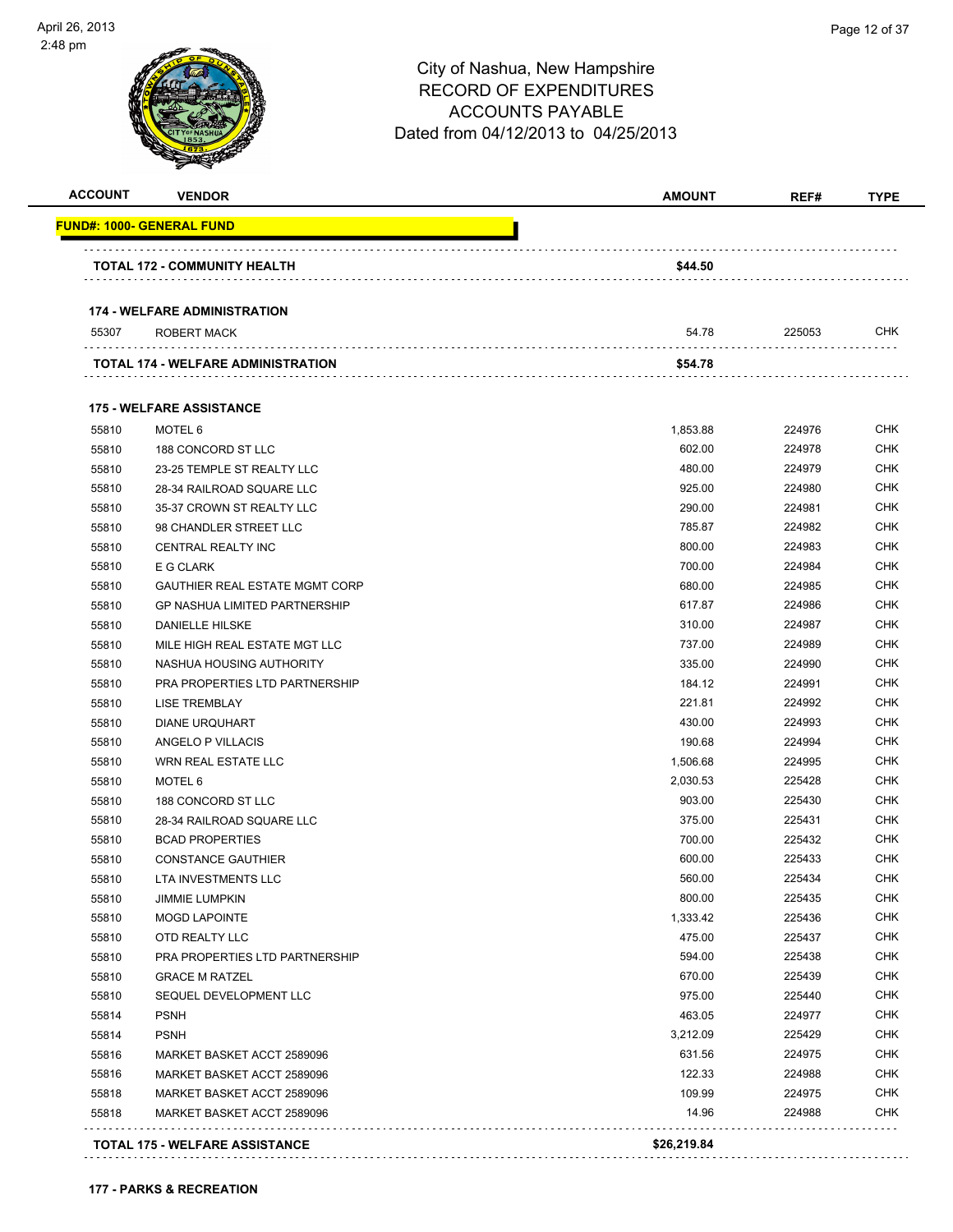

| <b>ACCOUNT</b> | <b>VENDOR</b>                       | <b>AMOUNT</b> | REF#   | <b>TYPE</b> |
|----------------|-------------------------------------|---------------|--------|-------------|
|                | <b>FUND#: 1000- GENERAL FUND</b>    |               |        |             |
|                | <b>177 - PARKS &amp; RECREATION</b> |               |        |             |
| 54100          | <b>PSNH</b>                         | 14.04         | 224616 | <b>CHK</b>  |
| 54100          | JOHNSONS ELECTRIC INC               | 931.44        | 224695 | <b>CHK</b>  |
| 54100          | <b>PSNH</b>                         | 86.48         | 225079 | CHK         |
| 54114          | <b>LIBERTY UTILITIES</b>            | 38.03         | 224600 | <b>CHK</b>  |
| 54114          | <b>LIBERTY UTILITIES</b>            | 223.98        | 224608 | CHK         |
| 54114          | <b>HESS CORPORATION</b>             | 481.21        | 224682 | CHK         |
| 54141          | PENNICHUCK WATER WORKS INC          | 526.24        | 224615 | <b>CHK</b>  |
| 54141          | PENNICHUCK WATER WORKS INC          | 649.01        | 225078 | CHK         |
| 54280          | JOHN DEERE LANDSCAPES               | 3,820.00      | 224694 | <b>CHK</b>  |
| 54280          | NORTHLAND INDUSTRIAL TRUCK CO       | 107.21        | 224727 | <b>CHK</b>  |
| 54280          | <b>FASTENAL CO</b>                  | 6.49          | 225135 | CHK         |
| 54280          | GATE CITY FENCE CO INC              | 695.00        | 225142 | CHK         |
| 54280          | HOME DEPOT CREDIT SERVICES          | 662.03        | 225162 | CHK         |
| 54280          | <b>JG GRADING LLC</b>               | 450.00        | 225176 | CHK         |
| 54280          | JOHN DEERE LANDSCAPES               | 167.36        | 225177 | CHK         |
| 54280          | JOHNSONS ELECTRIC INC               | 2,427.10      | 225178 | CHK         |
| 54280          | LOWES                               | 70.00         | 225184 | CHK         |
| 54280          | NEW ENGLAND SHARPENING CO INC       | 50.00         | 225207 | <b>CHK</b>  |
| 54280          | PEABODY SUPPLY CO                   | 18.11         | 225214 | <b>CHK</b>  |
| 54421          | CONWAY OFFICE PRODUCTS LLC          | 90.00         | 224650 | <b>CHK</b>  |
| 54821          | UNITED SITE SERVICES NORTHEAST      | 1,099.40      | 225244 | <b>CHK</b>  |
| 54828          | <b>US BANK</b>                      | 83.85         | 225089 | CHK         |
| 55109          | PAETEC COMMUNICATIONS INC           | 8.38          | 225077 | <b>CHK</b>  |
| 55400          | <b>NESTMA</b>                       | 30.00         | 224609 | <b>CHK</b>  |
| 55642          | <b>ERIC ROCHETTE</b>                | 875.00        | 224974 | CHK         |
| 55642          | JOHN C COLLINS                      | 1,075.00      | 225423 | <b>CHK</b>  |
| 55642          | <b>GREG COY</b>                     | 194.00        | 225424 | CHK         |
| 55642          | <b>KEITH GIROUARD</b>               | 759.00        | 225425 | CHK         |
| 55642          | <b>TIMOTHY KLEIN</b>                | 220.00        | 225426 | CHK         |
| 55642          | <b>DAVE MANSOR</b>                  | 590.00        | 225427 | <b>CHK</b>  |
| 55660          | <b>RS FIREWORKS LLC</b>             | 5,175.00      | 224747 | CHK         |
| 61100          | STAPLES BUSINESS ADVANTAGE          | 212.82        | 224761 | <b>CHK</b>  |
| 61107          | PATRICK JORDAN                      | 31.98         | 225049 | CHK         |
| 61107          | <b>M &amp; N SPORTS LLC</b>         | 398.00        | 225186 | <b>CHK</b>  |
| 61110          | <b>GRAINGER</b>                     | 142.56        | 225146 | <b>CHK</b>  |
| 61128          | HUDSON TROPHY CO                    | 1,293.75      | 225166 | <b>CHK</b>  |
| 61310          | ALTERNATIVE VEHICLE SERVICE GR      | 1,021.66      | 224632 | <b>CHK</b>  |
| 61799          | CARPARTS OF NASHUA                  | 18.22         | 225116 | CHK         |
| 61799          | F W WEBB CO                         | 354.80        | 225134 | <b>CHK</b>  |
| 61799          | <b>GATE CITY COLLISION CENTER</b>   | 479.80        | 225141 | <b>CHK</b>  |
| 61799          | NAPA AUTO PARTS                     | 35.34         | 225201 | CHK         |
| 61799          | NAPA AUTO PARTS                     | 160.45        | 225202 | <b>CHK</b>  |
| 61799          | NASHUA WALLPAPER & PAINT CO         | 331.91        | 225205 | <b>CHK</b>  |
| 61799          | PINE MOTOR PARTS                    | 25.08         | 225217 | CHK         |
| 61799          | SANEL AUTO PARTS CO                 | 42.89         | 225225 | <b>CHK</b>  |
| 61799          | TST HYDRAULICS INC                  | 216.83        | 225242 | CHK         |
| 61830          | THE TELEGRAPH                       | 590.00        | 224769 | CHK         |
| 71999          | JOHN DEERE LANDSCAPES               | 3,943.37      | 224694 | <b>CHK</b>  |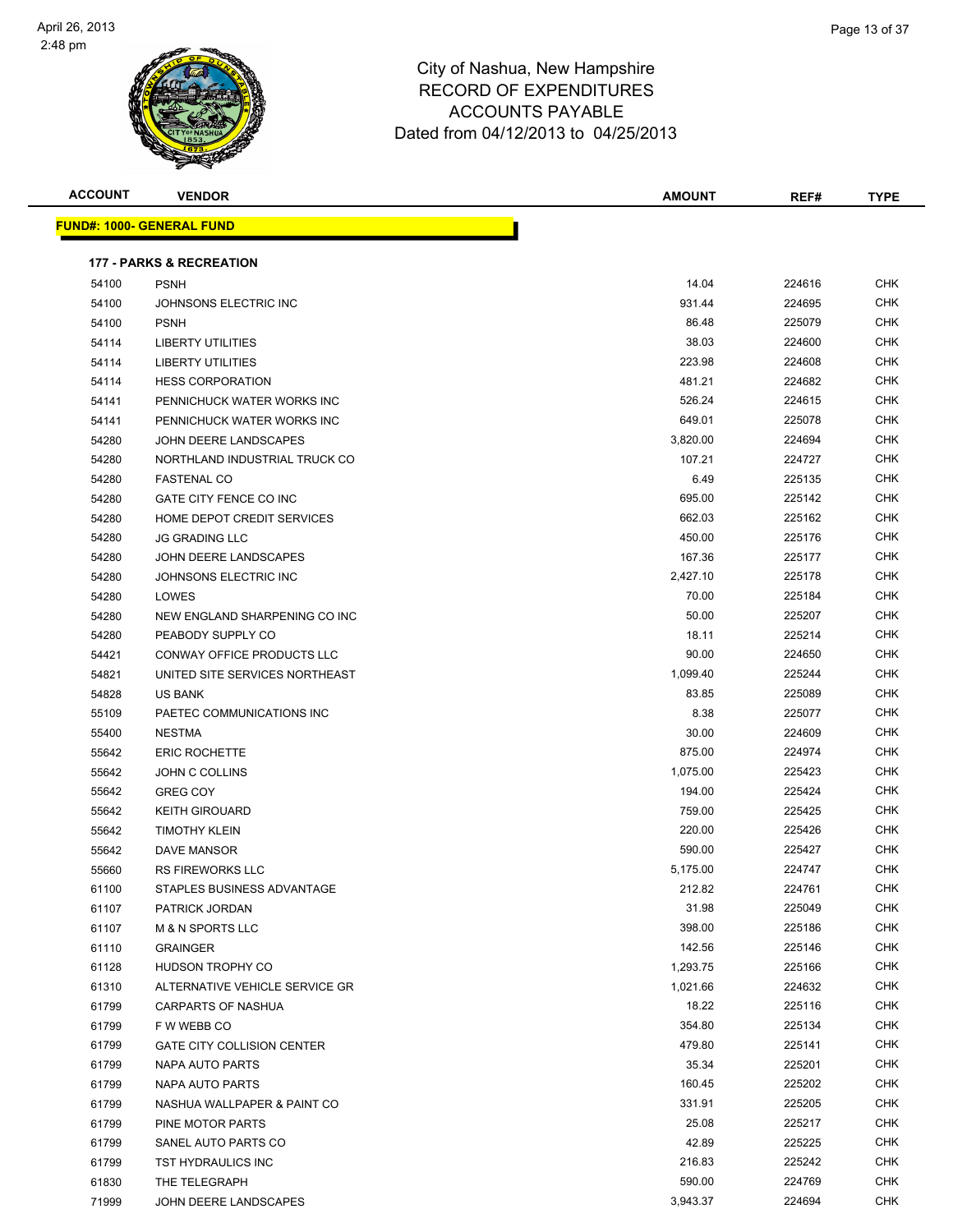| <b>ACCOUNT</b> | <b>VENDOR</b>                            | AMOUNT      | REF#   | <b>TYPE</b> |
|----------------|------------------------------------------|-------------|--------|-------------|
|                | <u> FUND#: 1000- GENERAL FUND</u>        |             |        |             |
|                | <b>177 - PARKS &amp; RECREATION</b>      |             |        |             |
| 71999          | HUDSON SMALL ENGINE                      | 391.00      | 225165 | <b>CHK</b>  |
|                | TOTAL 177 - PARKS & RECREATION           | \$31,313.82 |        |             |
| 179 - LIBRARY  |                                          |             |        |             |
| 54141          | PENNICHUCK WATER WORKS INC               | 348.47      | 225078 | <b>CHK</b>  |
| 54243          | <b>GRAINGER</b>                          | 306.96      | 224678 | <b>CHK</b>  |
| 54280          | <b>GRAINGER</b>                          | 102.24      | 225147 | <b>CHK</b>  |
| 54280          | <b>JP PEST SERVICES</b>                  | 125.00      | 225172 | <b>CHK</b>  |
| 54421          | CONWAY OFFICE PRODUCTS LLC               | 300.00      | 224650 | <b>CHK</b>  |
| 54428          | NEW HAMPSHIRE STATE LIBRARY              | 15.00       | 224725 | <b>CHK</b>  |
| 54428          | <b>OCLC INC</b>                          | 1,540.00    | 225212 | <b>CHK</b>  |
| 54600          | H DAW SERVICE STATION INC                | 68.94       | 225154 | <b>CHK</b>  |
| 54828          | <b>US BANK</b>                           | 75.00       | 225089 | <b>CHK</b>  |
| 55109          | PAETEC COMMUNICATIONS INC                | 12.57       | 225077 | <b>CHK</b>  |
| 55200          | NHTLA                                    | 50.00       | 225076 | <b>CHK</b>  |
| 55699          | PALLIGARNAI T VASUDEVAN                  | 200.00      | 224582 | <b>CHK</b>  |
| 61299          | <b>BRODART CO</b>                        | 822.24      | 224638 | <b>CHK</b>  |
| 61299          | <b>SAM'S CLUB</b>                        | 61.92       | 224749 | <b>CHK</b>  |
| 61299          | <b>GENERAL BOOK COVERS</b>               | 588.40      | 225144 | <b>CHK</b>  |
| 61807          | <b>GALE GROUP INC</b>                    | 32.38       | 224672 | <b>CHK</b>  |
| 61807          | <b>SIMON &amp; SCHUSTER</b>              | 36.96       | 224754 | <b>CHK</b>  |
| 61807          | <b>CENTER POINT PUBLISHING</b>           | 102.59      | 225117 | <b>CHK</b>  |
| 61807          | TOM HENDRIX BOOKS                        | 23.00       | 225236 | <b>CHK</b>  |
| 61807          | TSAI FONG BOOKS INC                      | 40.53       | 225240 | <b>CHK</b>  |
| 61814          | KINO LORBER FILMS                        | 249.00      | 224697 | <b>CHK</b>  |
| 61814          | MICRO MARKETING ASSOCIATES               | 63.73       | 224713 | <b>CHK</b>  |
| 61814          | MIDWEST TAPE LLC                         | 526.39      | 224714 | <b>CHK</b>  |
| 61814          | <b>BLACKSTONE AUDIO INC</b>              | 97.38       | 225112 | <b>CHK</b>  |
| 61814          | <b>MIDWEST TAPE LLC</b>                  | 1,096.30    | 225197 | <b>CHK</b>  |
| 61821          | UNION LEADER CORP                        | 159.12      | 224622 | <b>CHK</b>  |
| 61830          | VALUE LINE INSTITUTIONAL SERVI           | 2,450.00    | 224777 | <b>CHK</b>  |
|                | TOTAL 179 - LIBRARY                      | \$9,494.12  |        |             |
|                |                                          |             |        |             |
|                | <b>181 - COMMUNITY DEVELOPMENT</b>       |             |        |             |
| 54421          | CONWAY OFFICE PRODUCTS LLC               | 470.00      | 224650 | <b>CHK</b>  |
| 54828          | US BANK                                  | 364.19      | 225089 | <b>CHK</b>  |
| 61100          | STAPLES BUSINESS ADVANTAGE               | 3.99        | 224761 | <b>CHK</b>  |
| 61650          | STAPLES BUSINESS ADVANTAGE               | 38.24       | 224761 | <b>CHK</b>  |
|                | <b>TOTAL 181 - COMMUNITY DEVELOPMENT</b> | \$876.42    |        |             |
|                | <b>182 - PLANNING &amp; ZONING</b>       |             |        |             |
|                |                                          |             |        |             |

| 55200 | AMERICAN PLANNING ASSOC | 1.121.00 | 225064 | СНК |
|-------|-------------------------|----------|--------|-----|
| 55307 | PETTY CASH              | 66.11    | 224546 | СНК |
| 55421 | PETTY CASH              | 110.00   | 224546 | СНК |
| 61299 | PETTY CASH              | 11.83    | 224546 | СНК |
|       |                         |          |        |     |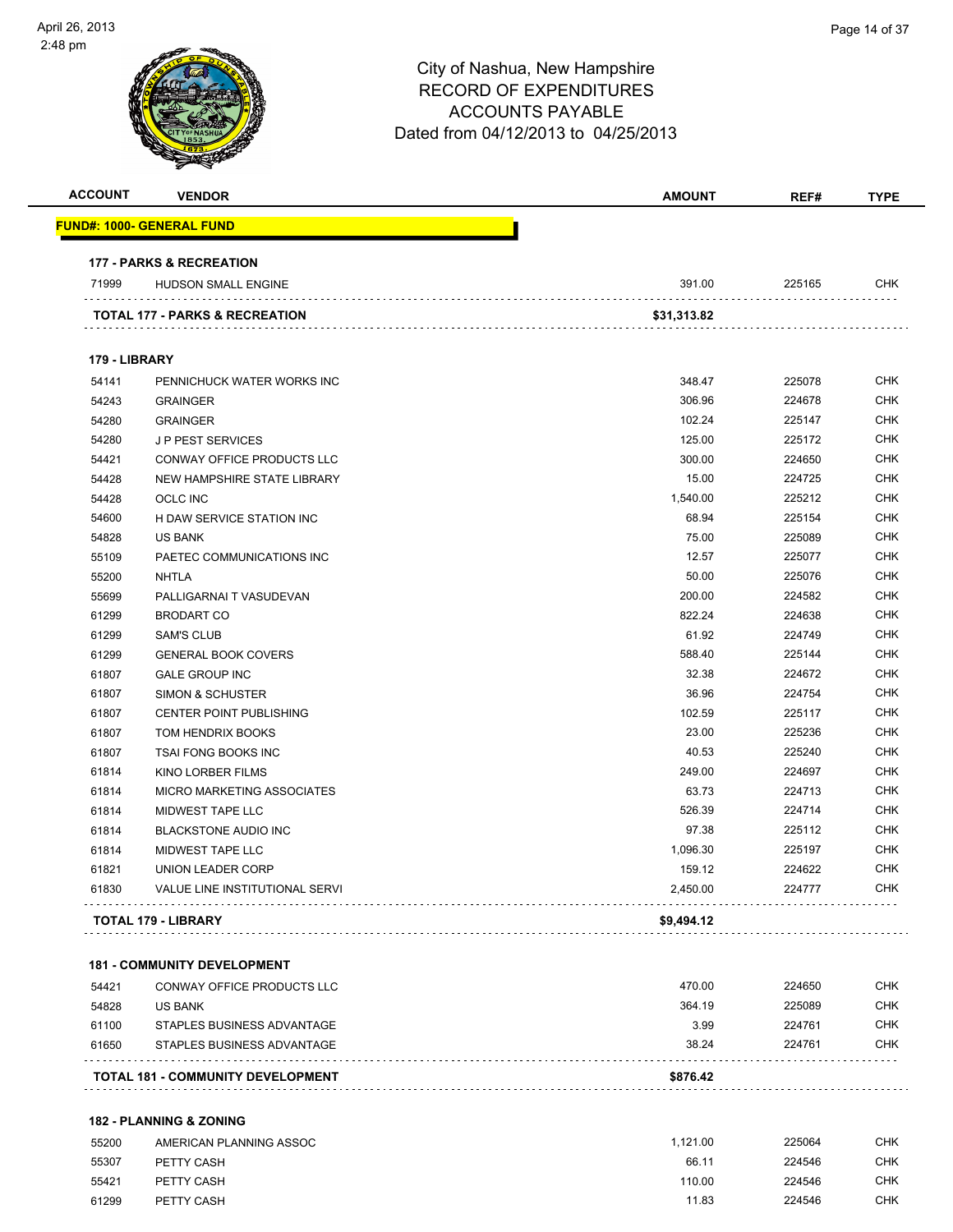

| <b>ACCOUNT</b> | <b>VENDOR</b>                            | <b>AMOUNT</b> | REF#   | <b>TYPE</b> |
|----------------|------------------------------------------|---------------|--------|-------------|
|                | <b>FUND#: 1000- GENERAL FUND</b>         |               |        |             |
|                | <b>182 - PLANNING &amp; ZONING</b>       |               |        |             |
| 61910          | PETTY CASH                               | 77.07         | 224546 | <b>CHK</b>  |
| 71900          | STAPLES BUSINESS ADVANTAGE               | 604.73        | 225229 | <b>CHK</b>  |
|                | <b>TOTAL 182 - PLANNING &amp; ZONING</b> | \$1,990.74    |        |             |
|                | <b>183 - ECONOMIC DEVELOPMENT</b>        |               |        |             |
| 54421          | CONWAY OFFICE PRODUCTS LLC               | 66.00         | 224650 | <b>CHK</b>  |
|                | <b>TOTAL 183 - ECONOMIC DEVELOPMENT</b>  | \$66.00       |        |             |
|                |                                          |               |        |             |

#### **191 - SCHOOL**

| 52300 | PLIC - SBD GRAND ISLAND               | 4,380.16  | 225393 | CHK        |
|-------|---------------------------------------|-----------|--------|------------|
| 52800 | <b>MARISSA LAMB</b>                   | 912.00    | 224876 | <b>CHK</b> |
| 52800 | <b>VINCENT LAVALLEE</b>               | 540.00    | 224881 | <b>CHK</b> |
| 52800 | <b>CAITLIN PORPIGLIA</b>              | 540.00    | 224923 | <b>CHK</b> |
| 52800 | RACHEL CALLEN                         | 1,183.20  | 225283 | <b>CHK</b> |
| 52800 | <b>JENNIFER CAMPO</b>                 | 1,440.00  | 225284 | <b>CHK</b> |
| 52800 | RODNEY COFFIN                         | 540.00    | 225295 | <b>CHK</b> |
| 52800 | <b>ALLISON KRONES</b>                 | 310.74    | 225350 | <b>CHK</b> |
| 52800 | <b>MICHELE SMITH</b>                  | 540.00    | 225409 | <b>CHK</b> |
| 53128 | <b>JACKSON LEWIS LLP</b>              | 2,080.00  | 224868 | <b>CHK</b> |
| 53600 | <b>EDUCATION INC</b>                  | 279.30    | 224842 | <b>CHK</b> |
| 53600 | <b>EDUCATION INC</b>                  | 465.50    | 225306 | <b>CHK</b> |
| 53614 | AMY MCCARTNEY                         | 9,360.00  | 224891 | <b>CHK</b> |
| 53614 | READYNURSE STAFFING SERVICES          | 1,023.19  | 224926 | <b>CHK</b> |
| 53614 | <b>CLARK ASSOC</b>                    | 36,710.63 | 225293 | <b>CHK</b> |
| 53614 | COMPASSIONATE STAFFING LLC            | 607.50    | 225296 | <b>CHK</b> |
| 53614 | <b>READYNURSE STAFFING SERVICES</b>   | 1,011.15  | 225402 | <b>CHK</b> |
| 53628 | <b>WATER CHEMICALS INC</b>            | 1,169.00  | 224792 | <b>CHK</b> |
| 53628 | <b>MULTI STATE BILLING SERVICES L</b> | 23.15     | 224897 | <b>CHK</b> |
| 53628 | STATE OF NH CRIMINAL RECORDS          | 253.00    | 224948 | <b>CHK</b> |
| 53628 | SURVEILLANCE SPECIALTIES, LTD         | 242.00    | 224950 | <b>CHK</b> |
| 53628 | FOLLETT SOFTWARE CO                   | 750.00    | 224971 | <b>CHK</b> |
| 53628 | YOUTH EDUCATIONAL EMPLOYMENT          | 1,950.00  | 224972 | <b>CHK</b> |
| 53628 | MULTI STATE BILLING SERVICES L        | 185.07    | 225372 | <b>CHK</b> |
| 53628 | PRO AV SYSTEMS INC                    | 90.00     | 225395 | <b>CHK</b> |
| 54100 | <b>PSNH</b>                           | 17,009.03 | 224785 | <b>CHK</b> |
| 54100 | <b>PSNH</b>                           | 12,834.99 | 225258 | <b>CHK</b> |
| 54100 | PUBLIC SERVICE OF NH                  | 85,908.63 | 225398 | <b>CHK</b> |
| 54114 | <b>LIBERTY UTILITIES</b>              | 13,577.53 | 224783 | <b>CHK</b> |
| 54114 | <b>HESS CORPORATION</b>               | 46,201.23 | 224786 | <b>CHK</b> |
| 54114 | <b>LIBERTY UTILITIES</b>              | 6,687.13  | 225255 | <b>CHK</b> |
| 54114 | <b>HESS CORPORATION</b>               | 10,847.48 | 225338 | <b>CHK</b> |
| 54141 | PENNICHUCK WATER WORKS INC            | 3,911.08  | 224784 | <b>CHK</b> |
| 54141 | PENNICHUCK WATER WORKS INC            | 806.18    | 225257 | <b>CHK</b> |
| 54280 | <b>B &amp; S LOCKSMITHS INC</b>       | 342.16    | 224806 | <b>CHK</b> |
| 54280 | SPORTS STOP OF NH                     | 349.99    | 224946 | <b>CHK</b> |
| 54280 | <b>VIKING ROOFING INC</b>             | 880.00    | 224962 | <b>CHK</b> |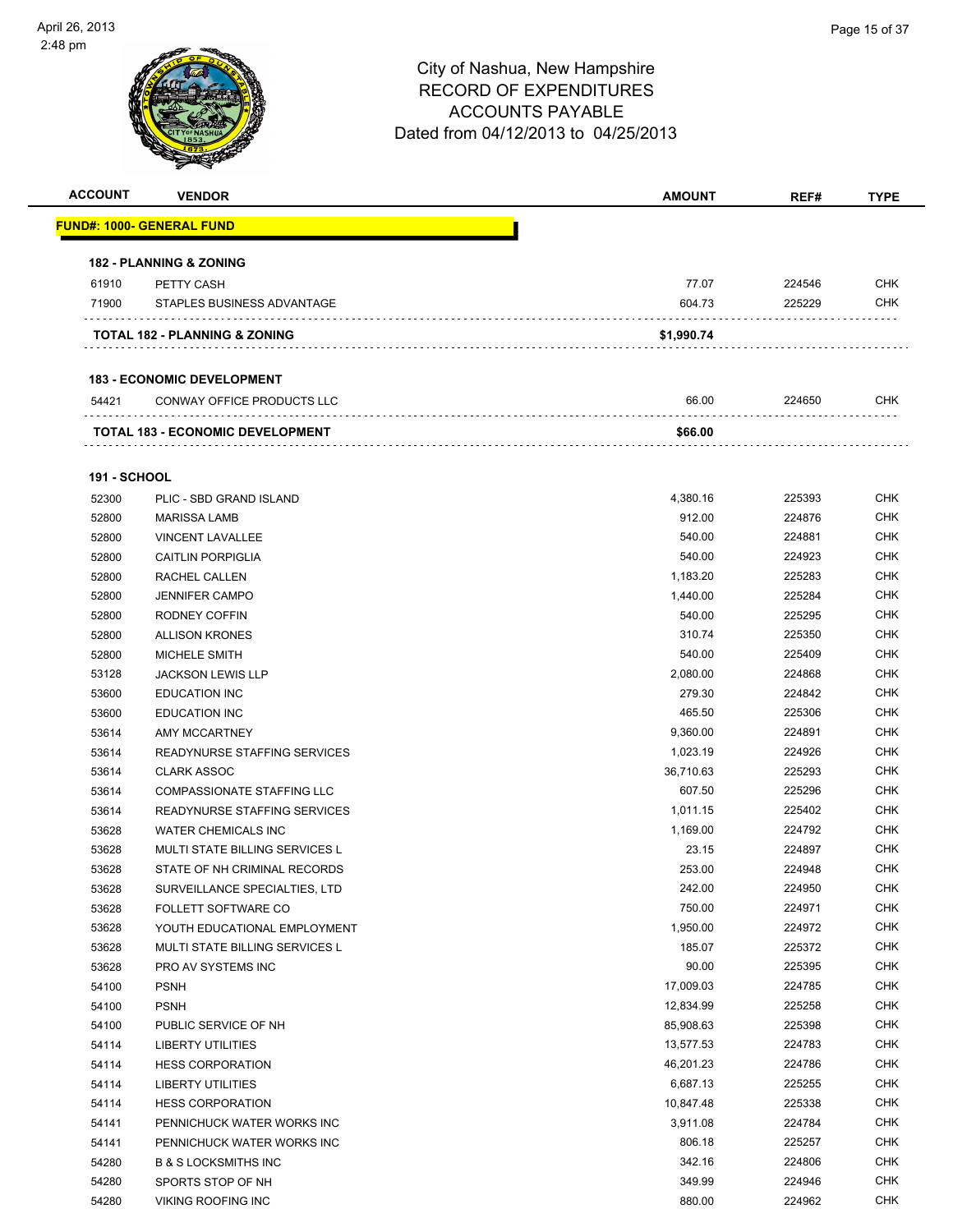

| <b>ACCOUNT</b>      | <b>VENDOR</b>                       | <b>AMOUNT</b> | REF#   | <b>TYPE</b> |
|---------------------|-------------------------------------|---------------|--------|-------------|
|                     | <b>FUND#: 1000- GENERAL FUND</b>    |               |        |             |
|                     |                                     |               |        |             |
| <b>191 - SCHOOL</b> |                                     |               |        |             |
| 54280               | <b>B &amp; S LOCKSMITHS INC</b>     | 204.54        | 225269 | <b>CHK</b>  |
| 54280               | MARVELL PLATE GLASS INC             | 67.00         | 225365 | <b>CHK</b>  |
| 54450               | <b>NELSON PIANO SERVICE</b>         | 21.00         | 224907 | <b>CHK</b>  |
| 54450               | SHANAHAN                            | 167.08        | 224943 | <b>CHK</b>  |
| 54487               | A - Z QUALITY REPAIR                | 1,802.11      | 224797 | <b>CHK</b>  |
| 54487               | DAVID BAILEY                        | 40.00         | 224807 | CHK         |
| 54487               | NASHUA SEW AND VAC                  | 14.25         | 224903 | <b>CHK</b>  |
| 54487               | <b>NELSON PIANO SERVICE</b>         | 50.00         | 224907 | <b>CHK</b>  |
| 54487               | NAfME Tri-M Music Honor Soc.        | 100.00        | 225256 | CHK         |
| 54600               | <b>MAYNARD &amp; LESIEUR INC</b>    | 15.50         | 224889 | <b>CHK</b>  |
| 54600               | ONE STOP AUTO BODY                  | 450.00        | 224915 | <b>CHK</b>  |
| 54600               | <b>TOWERS MOTOR PARTS CORP</b>      | 6.50          | 224956 | CHK         |
| 54600               | D & R TOWING INC                    | 1,146.45      | 225301 | CHK         |
| 54600               | <b>TOWERS MOTOR PARTS CORP</b>      | 10.95         | 225415 | <b>CHK</b>  |
| 55109               | <b>EARTHLINK BUSINESS</b>           | 5,597.30      | 224788 | <b>CHK</b>  |
| 55109               | <b>FAIRPOINT COMMUNICATIONS</b>     | 91.59         | 224789 | <b>CHK</b>  |
| 55109               | <b>FAIRPOINT COMMUNICATIONS</b>     | 30.04         | 225254 | <b>CHK</b>  |
| 55109               | <b>VERIZON WIRELESS</b>             | 481.56        | 225259 | CHK         |
| 55200               | <b>NHSAA</b>                        | 1,765.53      | 224790 | CHK         |
| 55200               | <b>LANCER TIMING SERVICES</b>       | 200.00        | 224878 | <b>CHK</b>  |
| 55200               | <b>GARY CUSTER</b>                  | 60.00         | 225300 | <b>CHK</b>  |
| 55300               | <b>DIANE KEENE</b>                  | 40.68         | 224871 | CHK         |
| 55300               | LUTHERAN COMMUNITY SERVICES SH      | 177.67        | 224885 | CHK         |
| 55300               | NHIAA                               | 40.00         | 224909 | <b>CHK</b>  |
| 55300               | <b>NHASEA</b>                       | 2,000.00      | 225378 | <b>CHK</b>  |
| 55300               | PETTY CASH SCHOOLS                  | 25.25         | 225391 | <b>CHK</b>  |
| 55307               | <b>MARK CONRAD</b>                  | 81.16         | 224834 | <b>CHK</b>  |
| 55307               | <b>MEGAN KELLEY</b>                 | 19.21         | 224872 | <b>CHK</b>  |
| 55307               | <b>MARC LAQUERRE</b>                | 97.04         | 224880 | <b>CHK</b>  |
| 55307               | <b>MAUREEN ODEA</b>                 | 147.19        | 224912 | CHK         |
| 55307               | <b>DEBORAH O'NEIL</b>               | 36.28         | 224914 | CHK         |
| 55307               | DAVID RYAN                          | 133.90        | 224930 | <b>CHK</b>  |
| 55307               | <b>SARAH MARANDOS</b>               | 135.60        | 225363 | <b>CHK</b>  |
| 55307               | <b>MAUREEN ODEA</b>                 | 131.08        | 225383 | <b>CHK</b>  |
| 55307               | PETTY CASH SCHOOLS                  | 12.71         | 225391 | CHK         |
| 55307               | <b>KERRY PILLSBURY</b>              | 82.16         | 225392 | CHK         |
| 55400               | WING HAN CHAN                       | 1,000.00      | 224831 | <b>CHK</b>  |
| 55400               | <b>IDEAS UNLIMITED SEMINARS INC</b> | 199.00        | 224864 | CHK         |
| 55400               | <b>SERESC</b>                       | 925.00        | 224941 | <b>CHK</b>  |
| 55400               | MEREDITH JIMENO                     | 149.00        | 225346 | <b>CHK</b>  |
| 55400               | <b>MAIDA LATVIS</b>                 | 60.00         | 225353 | CHK         |
| 55500               | THE TELEGRAPH                       | 1,135.26      | 224769 | <b>CHK</b>  |
| 55600               | <b>JOSTENS INC</b>                  | 1,474.75      | 224869 | CHK         |
| 55607               | CMRS-POC                            | 2,000.00      | 224787 | CHK         |
| 55607               | US POSTAL SERVICES                  | 214.00        | 224959 | CHK         |
| 55607               | PETTY CASH SCHOOLS                  | 6.11          | 225391 | CHK         |
| 55642               | MIKE BLAZE                          | 60.00         | 224813 | CHK         |
| 55642               | <b>KEVIN BOLDUC</b>                 | 150.00        | 224816 | <b>CHK</b>  |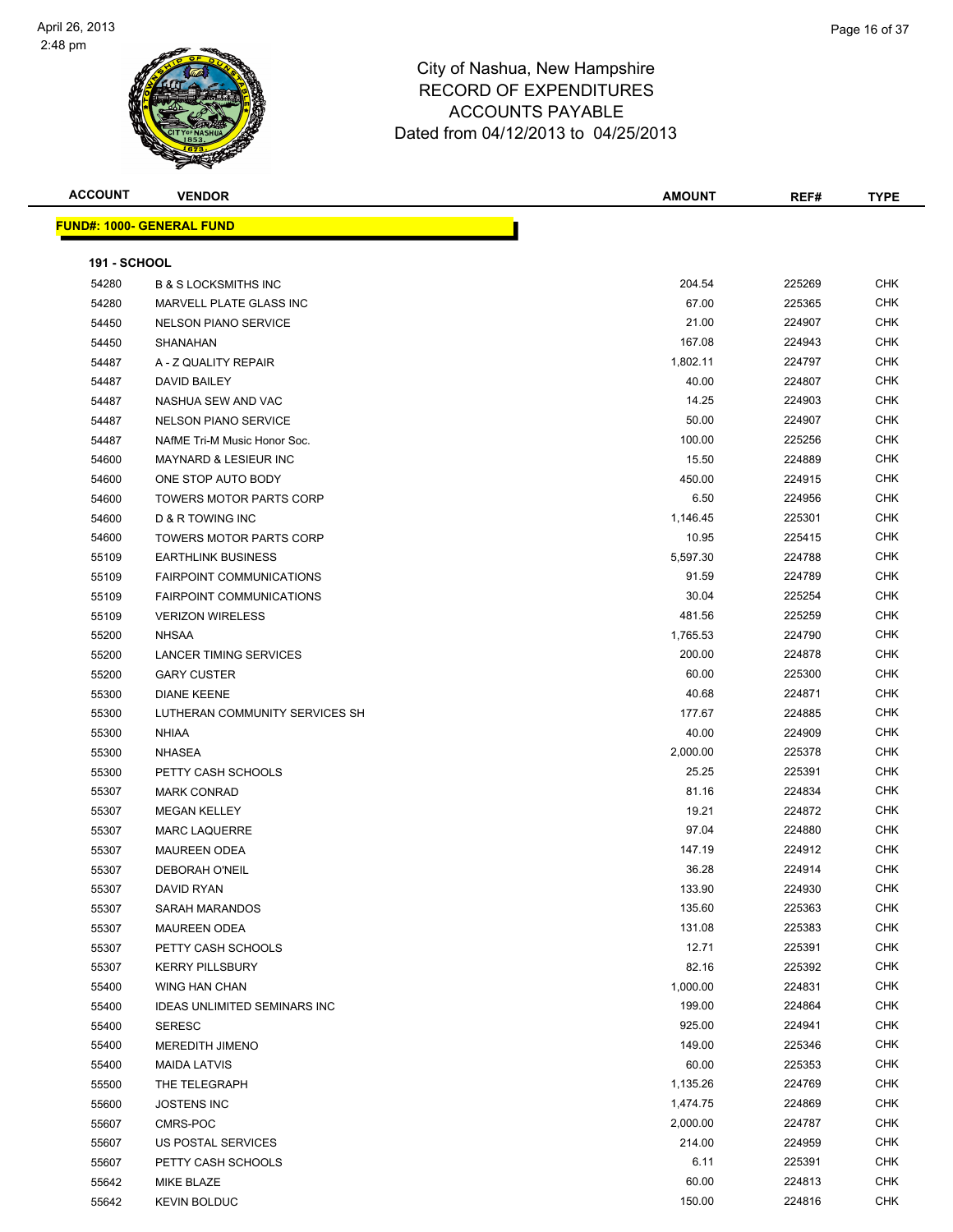

| <b>ACCOUNT</b>      | <b>VENDOR</b>                        | AMOUNT   | REF#   | <b>TYPE</b> |
|---------------------|--------------------------------------|----------|--------|-------------|
|                     | <b>FUND#: 1000- GENERAL FUND</b>     |          |        |             |
|                     |                                      |          |        |             |
| <b>191 - SCHOOL</b> |                                      |          |        |             |
| 55642               | DOUGLAS BOOTH                        | 80.00    | 224817 | <b>CHK</b>  |
| 55642               | DANA BOURASSA                        | 60.00    | 224819 | <b>CHK</b>  |
| 55642               | <b>STEVE BRACCI</b>                  | 60.00    | 224821 | <b>CHK</b>  |
| 55642               | <b>JOYCE DROWN</b>                   | 110.00   | 224839 | <b>CHK</b>  |
| 55642               | ED EMOND                             | 120.00   | 224843 | <b>CHK</b>  |
| 55642               | <b>JAMES GORSUCH</b>                 | 80.00    | 224852 | <b>CHK</b>  |
| 55642               | <b>JEFF GRIMES</b>                   | 130.00   | 224855 | <b>CHK</b>  |
| 55642               | MICHAEL HENDERSON                    | 140.00   | 224861 | <b>CHK</b>  |
| 55642               | <b>CHARLES KAJEN</b>                 | 130.00   | 224870 | <b>CHK</b>  |
| 55642               | <b>GARY KUBA</b>                     | 60.00    | 224875 | <b>CHK</b>  |
| 55642               | AL LANGGUTH                          | 60.00    | 224879 | <b>CHK</b>  |
| 55642               | <b>ART LEBEL</b>                     | 140.00   | 224883 | <b>CHK</b>  |
| 55642               | PHIL MCCARTHY                        | 80.00    | 224890 | <b>CHK</b>  |
| 55642               | <b>DENNIS MELANSON</b>               | 130.00   | 224893 | <b>CHK</b>  |
| 55642               | <b>THOMAS MORAN</b>                  | 60.00    | 224896 | CHK         |
| 55642               | DANIEL J MURPHY                      | 130.00   | 224898 | <b>CHK</b>  |
| 55642               | <b>MATTHEW O'MALLEY</b>              | 260.00   | 224913 | <b>CHK</b>  |
| 55642               | <b>BARRY REDDICK</b>                 | 60.00    | 224928 | CHK         |
| 55642               | <b>THOMAS SAWYER</b>                 | 130.00   | 224932 | CHK         |
| 55642               | <b>GORDON R SCHUPMANN</b>            | 120.00   | 224939 | <b>CHK</b>  |
| 55642               | <b>JAMES SEROSKIE</b>                | 60.00    | 224942 | <b>CHK</b>  |
| 55642               | <b>DOUG STEVENS</b>                  | 120.00   | 224949 | <b>CHK</b>  |
| 55642               | <b>DOUGLAS THOMAS</b>                | 80.00    | 224954 | <b>CHK</b>  |
| 55642               | <b>JIM TUFTS</b>                     | 142.00   | 224958 | <b>CHK</b>  |
| 55642               | DANIEL VALAVANE                      | 60.00    | 224960 | <b>CHK</b>  |
| 55642               | JAMES L VELINO                       | 140.00   | 224961 | <b>CHK</b>  |
| 55642               | RICHARD WALLACE                      | 130.00   | 224964 | <b>CHK</b>  |
| 55642               | <b>JAMES WALSH</b>                   | 60.00    | 224965 | CHK         |
| 55642               | <b>DAVID WEBSTER</b>                 | 120.00   | 224967 | CHK         |
| 55642               | <b>KERRY WHITTEN</b>                 | 142.00   | 224969 | CHK         |
| 55642               | ROBERT ZUCCARO                       | 60.00    | 224973 | <b>CHK</b>  |
| 55642               | <b>MARK CHERBONNEAU</b>              | 80.00    | 225289 | <b>CHK</b>  |
| 55642               | <b>DANIEL CHRISTOPHER</b>            | 80.00    | 225292 | <b>CHK</b>  |
| 55642               | <b>KEVIN COYLE</b>                   | 60.00    | 225298 | <b>CHK</b>  |
| 55642               | ROBERT A EARL                        | 180.00   | 225304 | <b>CHK</b>  |
| 55642               | <b>JOHN FERLAN</b>                   | 60.00    | 225311 | <b>CHK</b>  |
| 55642               | <b>JAMES GORSUCH</b>                 | 80.00    | 225327 | <b>CHK</b>  |
| 55642               | <b>WILLIAM MAKARAWICZ</b>            | 80.00    | 225362 | CHK         |
| 55642               | DONALD MCGUIGAN                      | 130.00   | 225366 | <b>CHK</b>  |
| 55642               | DONALD F MICUCCI                     | 60.00    | 225370 | <b>CHK</b>  |
| 55642               | <b>GARY MURTAGH</b>                  | 60.00    | 225373 | CHK         |
| 55642               | EDWARD SUCHOCKI JR                   | 60.00    | 225412 | <b>CHK</b>  |
| 55642               | DAVID WEBSTER                        | 140.00   | 225418 | <b>CHK</b>  |
| 55642               | ROBERT ZUCCARO                       | 60.00    | 225421 | <b>CHK</b>  |
| 55690               | FIRST STUDENT INC                    | 1,369.60 | 224847 | <b>CHK</b>  |
| 55691               | <b>SALLY CRATEAU</b>                 | 442.51   | 225299 | <b>CHK</b>  |
| 55691               | <b>J S C TRANSPORTATION SVCS INC</b> | 280.00   | 225344 | <b>CHK</b>  |
| 55691               | <b>BARBARA MELANSON</b>              | 242.95   | 225367 | <b>CHK</b>  |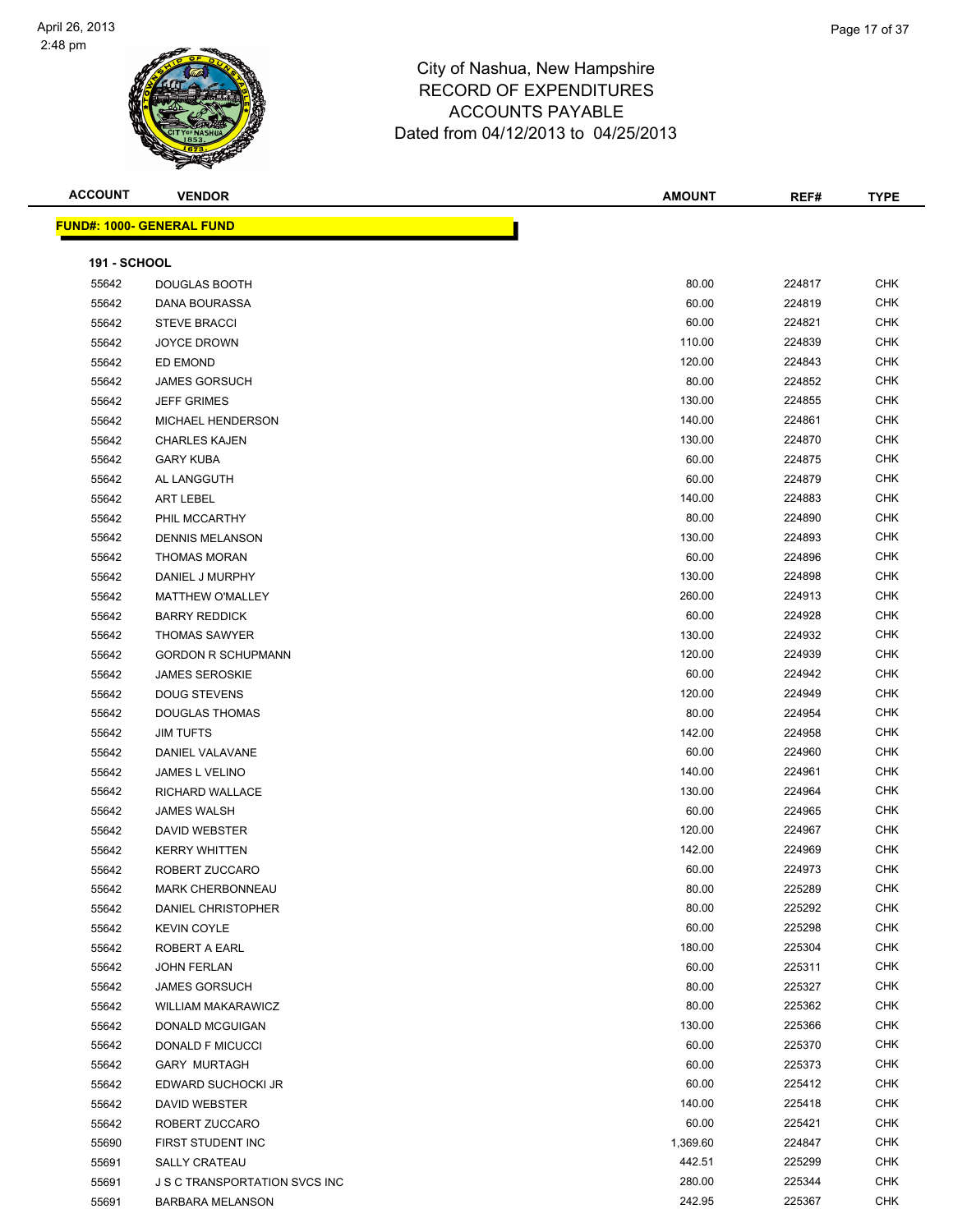

| <b>ACCOUNT</b>      | <b>VENDOR</b>                         | <b>AMOUNT</b> | REF#   | <b>TYPE</b> |
|---------------------|---------------------------------------|---------------|--------|-------------|
|                     | <u> FUND#: 1000- GENERAL FUND</u>     |               |        |             |
|                     |                                       |               |        |             |
| <b>191 - SCHOOL</b> |                                       |               |        |             |
| 55691               | THE PROVIDER ENTERPRISES INC          | 48,708.00     | 225397 | <b>CHK</b>  |
| 55691               | SARAH WINSLOW                         | 336.29        | 225420 | <b>CHK</b>  |
| 55694               | EASTER SEALS OF NEW HAMPSHIRE         | 11,853.64     | 225305 | <b>CHK</b>  |
| 55694               | <b>GATEWAYS COMMUNITY HEALTH</b>      | 3,202.50      | 225322 | <b>CHK</b>  |
| 55694               | <b>GREATER LAWRENCE ED COLLABORAT</b> | 6,328.35      | 225332 | CHK         |
| 55694               | INSTITUTE OF PROFESSIONAL PRAC        | 1,821.28      | 225343 | <b>CHK</b>  |
| 55694               | MERRIMACK SPEC ED COLLABORATIV        | 56,732.18     | 225368 | <b>CHK</b>  |
| 55694               | REACH THE TOP TUTORING                | 270.00        | 225401 | <b>CHK</b>  |
| 55694               | <b>SERESC</b>                         | 14,699.20     | 225408 | <b>CHK</b>  |
| 61100               | TREASURER STATE OF NH                 | 75.00         | 224791 | <b>CHK</b>  |
| 61100               | OCE use this (15830 P1)               | 120.00        | 224826 | CHK         |
| 61100               | STAPLES BUSINESS ADVANTAGE            | 249.33        | 224947 | <b>CHK</b>  |
| 61100               | WB MASON CO INC                       | 1,301.73      | 224966 | <b>CHK</b>  |
| 61100               | OCE use this (15830 P1)               | 350.00        | 225285 | <b>CHK</b>  |
| 61100               | PETTY CASH SCHOOLS                    | 83.41         | 225391 | <b>CHK</b>  |
| 61100               | <b>SCHOOL SPECIALTY</b>               | 10.23         | 225407 | CHK         |
| 61100               | STAPLES BUSINESS ADVANTAGE            | 648.34        | 225411 | CHK         |
| 61135               | <b>BELLETETES INC</b>                 | 169.65        | 224811 | CHK         |
| 61135               | <b>BLICK ART MATERIALS</b>            | 195.60        | 224814 | CHK         |
| 61135               | OCE use this (15830 P1)               | 590.00        | 224826 | <b>CHK</b>  |
| 61135               | <b>CARLEX INC</b>                     | 205.36        | 224828 | <b>CHK</b>  |
| 61135               | CRYSTAL ROCK BOTTLED WATER            | 87.80         | 224836 | <b>CHK</b>  |
| 61135               | DJ JEFF HAMILTON                      | 250.00        | 224838 | <b>CHK</b>  |
| 61135               | DURACO INC                            | 131.48        | 224840 | <b>CHK</b>  |
| 61135               | <b>EXEMPLARS</b>                      | 385.00        | 224844 | <b>CHK</b>  |
| 61135               | FIRST STUDENT INC                     | 120.71        | 224847 | <b>CHK</b>  |
| 61135               | <b>HANNAFORD</b>                      | 7.90          | 224859 | CHK         |
| 61135               | HOME DEPOT CREDIT SERVICES            | 270.50        | 224862 | <b>CHK</b>  |
| 61135               | J W PEPPER & SON INC                  | 822.17        | 224867 | <b>CHK</b>  |
| 61135               | MARKET BASKET ACCT 2589096            | 663.79        | 224888 | CHK         |
| 61135               | MCINTIRE BUSINESS PRODUCTS INC        | 111.13        | 224892 | <b>CHK</b>  |
| 61135               | MIDWEST TECHNOLOGY PRODUCTS           | 17.10         | 224895 | <b>CHK</b>  |
| 61135               | <b>MUSIC IN MOTION</b>                | 82.85         | 224900 | <b>CHK</b>  |
| 61135               | <b>NASCO</b>                          | 203.72        | 224901 | <b>CHK</b>  |
| 61135               | NASHUA OUTDOOR POWER EQUIPMENT        | 5.20          | 224902 | CHK         |
| 61135               | PEARSON ASSESSMENTS                   | 138.75        | 224906 | <b>CHK</b>  |
| 61135               | <b>PAXTON PATTERSON</b>               | 596.00        | 224920 | CHK         |
| 61135               | POCKET NURSE                          | 188.30        | 224922 | CHK         |
| 61135               | REALLY GOOD STUFF INC                 | 76.79         | 224927 | <b>CHK</b>  |
| 61135               | <b>SARGENT WELCH</b>                  | 96.12         | 224931 | CHK         |
| 61135               | <b>SCHOOL HEALTH CORP</b>             | 95.04         | 224933 | CHK         |
| 61135               | SCHOOL NURSE SUPPLY INC               | 132.00        | 224935 | <b>CHK</b>  |
| 61135               | <b>SCHOOL SPECIALTY</b>               | 9,440.63      | 224938 | CHK         |
| 61135               | <b>RENEE SCHWARZ</b>                  | 23.43         | 224940 | CHK         |
| 61135               | SIMPLEX GRINNELL                      | 600.00        | 224945 | CHK         |
| 61135               | STAPLES BUSINESS ADVANTAGE            | 3,130.86      | 224947 | CHK         |
| 61135               | SYSCO BOSTON LLC                      | 43.09         | 224951 | CHK         |
| 61135               | <b>TEACHERS DISCOVERY</b>             | 198.96        | 224952 | CHK         |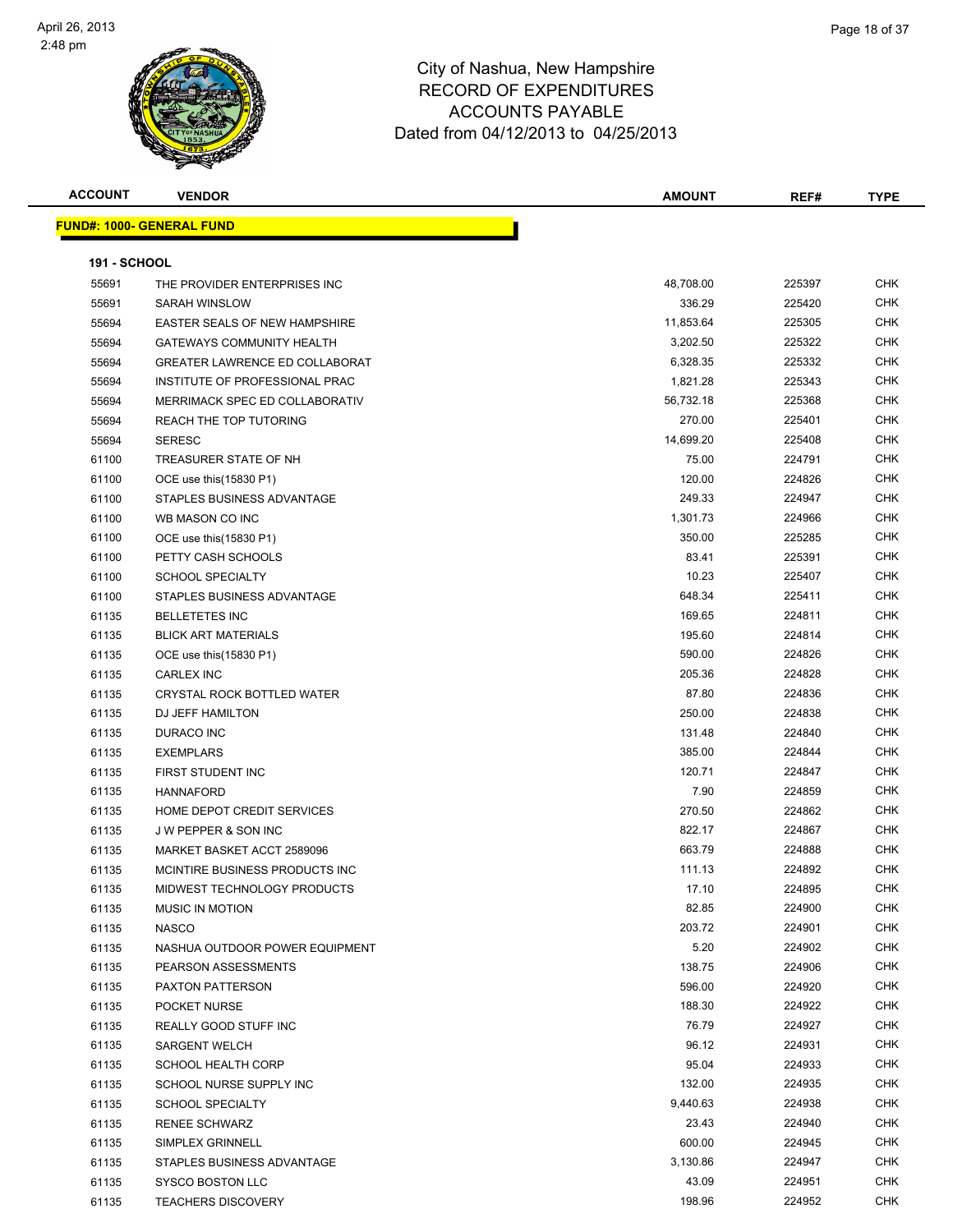

| <b>ACCOUNT</b>      | <b>VENDOR</b>                          | <b>AMOUNT</b> | REF#   | <b>TYPE</b> |
|---------------------|----------------------------------------|---------------|--------|-------------|
|                     | <b>FUND#: 1000- GENERAL FUND</b>       |               |        |             |
|                     |                                        |               |        |             |
| <b>191 - SCHOOL</b> |                                        |               |        |             |
| 61135               | <b>WAL-MART</b>                        | 50.61         | 224963 | <b>CHK</b>  |
| 61135               | <b>WEST MUSIC</b>                      | 27.90         | 224968 | CHK         |
| 61135               | <b>B &amp; H PHOTO VIDEO PRO AUDIO</b> | 49.00         | 225268 | <b>CHK</b>  |
| 61135               | <b>BARNES &amp; NOBLE INC</b>          | 433.08        | 225270 | CHK         |
| 61135               | <b>BELLETETES INC</b>                  | 103.40        | 225272 | CHK         |
| 61135               | <b>VERONICA BODDEN</b>                 | 34.87         | 225275 | <b>CHK</b>  |
| 61135               | CAROLINA BIOLOGICAL SUPPLY CO          | 390.08        | 225286 | CHK         |
| 61135               | CARTRIDGE WORLD NASHUA                 | 537.99        | 225287 | CHK         |
| 61135               | PAULA DANEAU                           | 33.85         | 225302 | CHK         |
| 61135               | <b>ANDREA FISHER</b>                   | 74.25         | 225313 | CHK         |
| 61135               | ROSE FRANCOEUR                         | 66.38         | 225317 | <b>CHK</b>  |
| 61135               | <b>GENERAL LINEN SERVICE INC</b>       | 131.21        | 225323 | CHK         |
| 61135               | PROJECTOR QUEST.COM                    | 170.28        | 225325 | CHK         |
| 61135               | <b>GOVCONNECTION INC</b>               | 91.67         | 225329 | CHK         |
| 61135               | <b>HARVARD EDUCATION PRESS</b>         | 29.95         | 225337 | CHK         |
| 61135               | HOME DEPOT CREDIT SERVICES             | 45.93         | 225340 | CHK         |
| 61135               | NASHUA HIGH SCHOOL SOUTH               | 166.50        | 225341 | <b>CHK</b>  |
| 61135               | <b>JW PEPPER &amp; SON INC</b>         | 352.24        | 225345 | <b>CHK</b>  |
| 61135               | <b>KRESS DESIGN 2</b>                  | 148.00        | 225349 | CHK         |
| 61135               | LEARNING CYCLES LLC                    | 6,067.60      | 225355 | CHK         |
| 61135               | <b>LINGUISYSTEMS</b>                   | 22.95         | 225358 | CHK         |
| 61135               | M & M ELECTRICAL SUPPLY CO INC         | 666.57        | 225359 | <b>CHK</b>  |
| 61135               | <b>MAINE OXY</b>                       | 40.27         | 225361 | CHK         |
| 61135               | MARKET BASKET ACCT 2589096             | 345.93        | 225364 | CHK         |
| 61135               | NIXON CO INC                           | 560.25        | 225380 | <b>CHK</b>  |
| 61135               | NORTH CENTER FOOD SERVICE              | 850.07        | 225381 | CHK         |
| 61135               | P J CURRIER LUMBER CO                  | 778.26        | 225384 | <b>CHK</b>  |
| 61135               | <b>PAXTON PATTERSON</b>                | 240.00        | 225386 | <b>CHK</b>  |
| 61135               | <b>SCHOOL SPECIALTY</b>                | 2,111.97      | 225407 | CHK         |
| 61135               | STAPLES BUSINESS ADVANTAGE             | 530.62        | 225411 | CHK         |
| 61135               | <b>TEACHERS DISCOVERY</b>              | 620.88        | 225413 | CHK         |
| 61135               | TECHNICAL EDUCATION PRODUCTS,          | 1,113.00      | 225414 | CHK         |
| 61135               | DEBBRA UTTERO                          | 20.78         | 225416 | CHK         |
| 61142               | DXE MEDICAL INC                        | 139.00        | 224841 | CHK         |
| 61142               | <b>SCHOOL HEALTH CORP</b>              | 269.13        | 224933 | CHK         |
| 61142               | SCHOOL KIDS HEALTHCARE                 | 6.30          | 224934 | CHK         |
| 61249               | PEARSON ASSESSMENTS                    | 604.28        | 224906 | CHK         |
| 61249               | NATIONAL SCIENCE TEACHERS ASSO         | 117.94        | 224911 | CHK         |
| 61299               | <b>BELLETETES INC</b>                  | 263.57        | 224811 | <b>CHK</b>  |
| 61299               | <b>BSN SPORTS</b>                      | 2,629.60      | 224823 | <b>CHK</b>  |
| 61299               | <b>FASTENAL CO</b>                     | 13.17         | 224846 | CHK         |
| 61299               | HOME DEPOT CREDIT SERVICES             | 125.90        | 224863 | CHK         |
| 61299               | NASHUA WALLPAPER & PAINT CO            | 64.42         | 224904 | CHK         |
| 61299               | PEARSON ASSESSMENTS                    | 340.25        | 224906 | CHK         |
| 61299               | PASEK CORP                             | 1,152.12      | 224919 | CHK         |
| 61299               | STAPLES BUSINESS ADVANTAGE             | 119.99        | 224947 | CHK         |
| 61299               | TREASURER STATE OF NH                  | 85.00         | 224957 | CHK         |
| 61299               | <b>BELLETETES INC</b>                  | 148.48        | 225272 | CHK         |
|                     |                                        |               |        |             |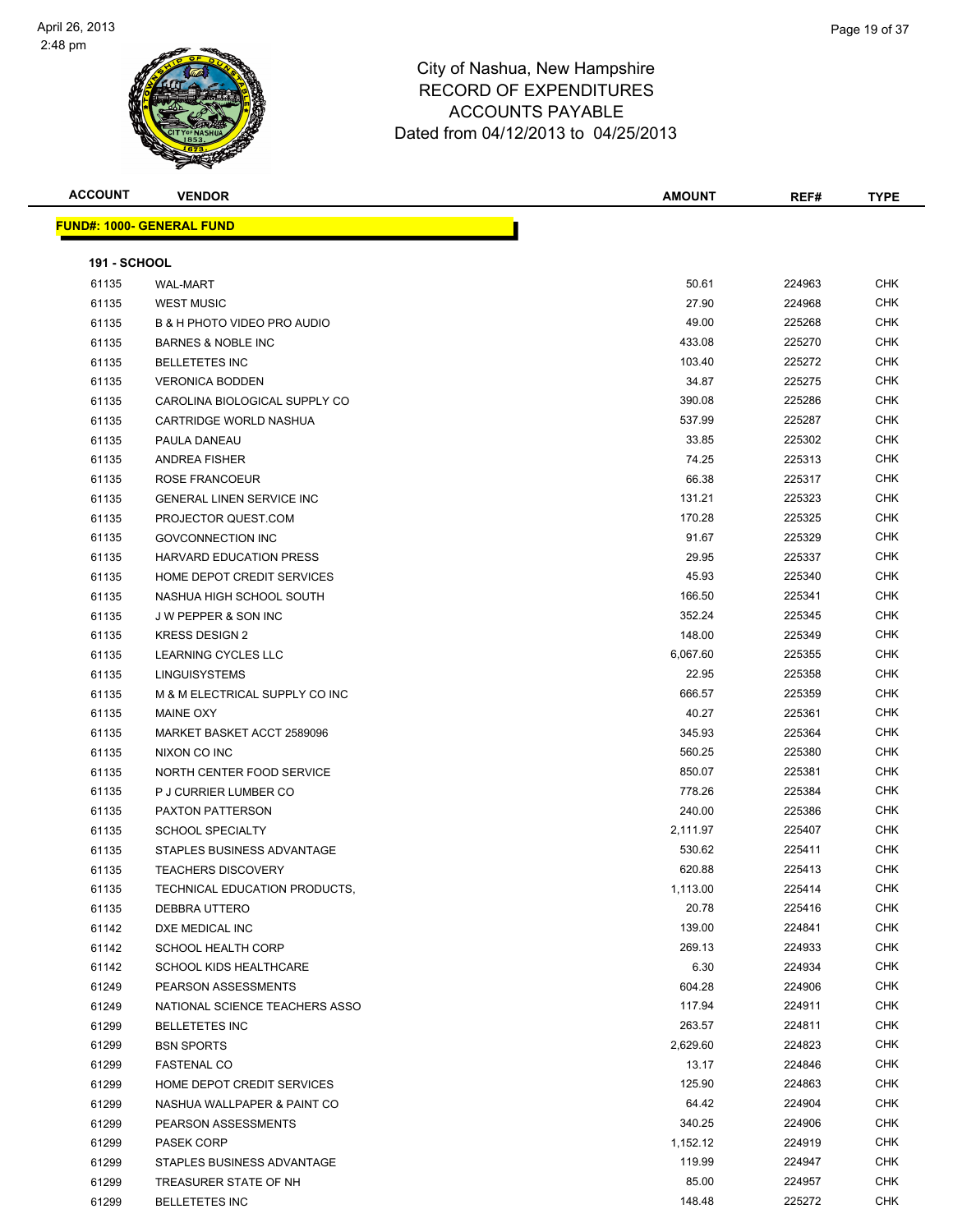

| <b>ACCOUNT</b>      | <b>VENDOR</b>                               | <b>AMOUNT</b>  | REF#   | <b>TYPE</b> |
|---------------------|---------------------------------------------|----------------|--------|-------------|
|                     | <b>FUND#: 1000- GENERAL FUND</b>            |                |        |             |
| <b>191 - SCHOOL</b> |                                             |                |        |             |
| 61299               | <b>RICHARD FARRENKOPF</b>                   | 23.66          | 225310 | <b>CHK</b>  |
| 61299               | NASHUA WALLPAPER & PAINT CO                 | 134.72         | 225376 | <b>CHK</b>  |
| 61407               | AMERICAN TIME & SIGNAL CO                   | 4,550.20       | 224804 | <b>CHK</b>  |
| 61407               | M & M ELECTRICAL SUPPLY CO INC              | 58.85          | 224886 | <b>CHK</b>  |
| 61407               | <b>REXEL CLS</b>                            | 113.29         | 224929 | CHK         |
| 61407               | M & M ELECTRICAL SUPPLY CO INC              | 365.68         | 225359 | CHK         |
| 61414               | F W WEBB CO                                 | 386.33         | 224845 | <b>CHK</b>  |
| 61414               | PEABODY SUPPLY CO                           | 690.62         | 224921 | <b>CHK</b>  |
| 61414               | F W WEBB CO                                 | 405.86         | 225308 | CHK         |
| 61414               | PEABODY SUPPLY CO                           | 0.97           | 225388 | <b>CHK</b>  |
| 61421               | AIREX FILTER CORPORATION                    | 5,607.76       | 224803 | <b>CHK</b>  |
| 61421               | BEARINGS SPECIALTY CO INC                   | 35.57          | 224810 | CHK         |
| 61421               | <b>CAPP USA</b>                             | 678.00         | 224827 | <b>CHK</b>  |
| 61421               | <b>GRAINGER</b>                             | 502.60         | 224853 | <b>CHK</b>  |
| 61421               | BEARINGS SPECIALTY CO INC                   | 58.18          | 225271 | <b>CHK</b>  |
| 61421               | <b>GRAINGER</b>                             | 91.40          | 225330 | <b>CHK</b>  |
| 61428               | NATIONWIDE SALES & SERVICE                  | 1,242.50       | 224905 | CHK         |
| 61599               | <b>FRANKLIN PAINT CO INC</b>                | 3,875.50       | 224849 | <b>CHK</b>  |
| 61599               | NASHUA OUTDOOR POWER EQUIPMENT              | 193.80         | 224902 | <b>CHK</b>  |
| 61599               | <b>BROX INDUSTRIES INC</b>                  | 119.25         | 225281 | <b>CHK</b>  |
| 61599               | <b>FOSTER MATERIALS INC</b>                 | 3,242.20       | 225316 | <b>CHK</b>  |
| 61599               | GATE CITY FENCE CO INC                      | 40.00          | 225321 | CHK         |
| 61599               | HOLLIS CONSTRUCTION INC                     | 288.00         | 225339 | CHK         |
| 61599               | SPORTS TURF IRRIGATION                      | 513.89         | 225410 | <b>CHK</b>  |
| 61814               | <b>FOLLETT LIBRARY RESOURCES</b>            | 309.64         | 224848 | <b>CHK</b>  |
| 61875               | <b>HEINEMANN</b>                            | 666.74         | 224860 | CHK         |
| 61875               | <b>BARNES &amp; NOBLE INC</b>               | 166.61         | 225270 | CHK         |
| 71221               | APPLE INC                                   | 1,996.00       | 224805 | CHK         |
| 71228               | FOLLETT SOFTWARE CO                         | 2,800.00       | 224971 | CHK         |
| 71800               | <b>NELSON PIANO SERVICE</b>                 | 34.00          | 224907 | CHK         |
| 71999               | COFFEY MUSIC CO INC                         | 1,826.23       | 224899 | <b>CHK</b>  |
| 71999               | PRO AV SYSTEMS INC                          | 507.00         | 224925 | CHK         |
|                     | <b>TOTAL 191 - SCHOOL</b>                   | \$515,894.48   |        |             |
|                     |                                             |                |        |             |
|                     | <b>193 - DEBT SERVICE</b>                   |                |        |             |
| 75200               | <b>US BANK</b><br>.                         | 188,350.01     | 13435  | ACH         |
|                     | <b>TOTAL 193 - DEBT SERVICE</b>             | \$188,350.01   |        |             |
|                     | <b>TOTAL FUND 1000 - GENERAL FUND</b>       | \$3,107,873.11 |        |             |
|                     | <b>FUND#: 1001- GF-CAPITAL IMPROVEMENTS</b> |                |        |             |

**152 - FIRE-CAP IMP**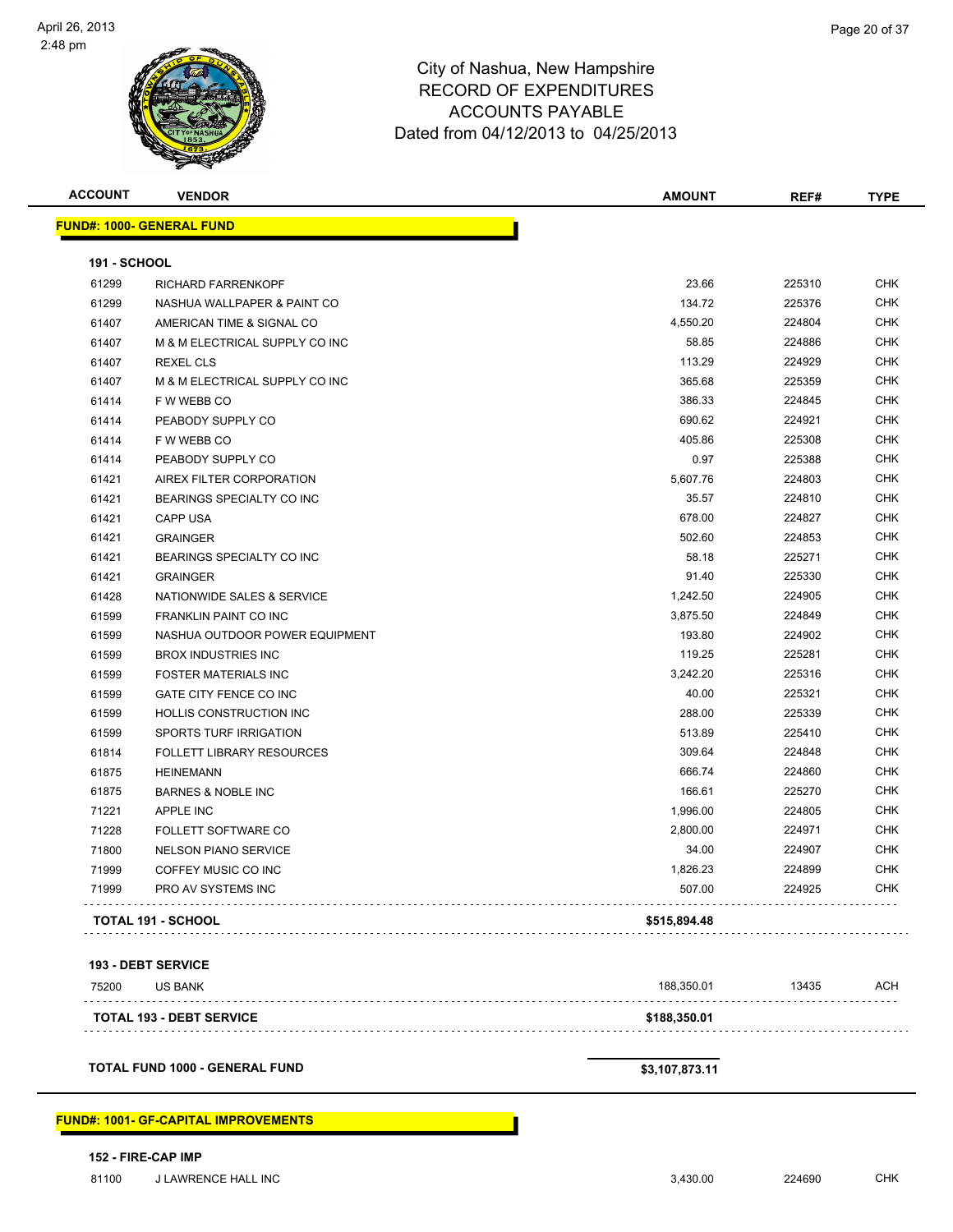

|                                  | <b>VENDOR</b>                                                            | <b>AMOUNT</b> | REF#   |  |
|----------------------------------|--------------------------------------------------------------------------|---------------|--------|--|
|                                  | <b>FUND#: 1001- GF-CAPITAL IMPROVEMENTS</b>                              |               |        |  |
|                                  | <b>TOTAL 152 - FIRE-CAP IMP</b>                                          | \$3,430.00    |        |  |
|                                  | 161 - STREETS-CAP IMP                                                    |               |        |  |
| 81100                            | A H HARRIS & SONS INC                                                    | 6,389.40      | 225092 |  |
| 81100                            | SUNSHINE PAVING CORPORATION                                              | 12,875.42     | 225231 |  |
|                                  | TOTAL 161 - STREETS-CAP IMP                                              | \$19,264.82   |        |  |
|                                  | 166 - PARKING-CAP IMP                                                    |               |        |  |
| 81100                            | <b>CALE AMERICA</b>                                                      | 2,500.00      | 224640 |  |
| 81100                            | <b>CALE AMERICA</b>                                                      | 116,100.00    | 225114 |  |
|                                  | TOTAL 166 - PARKING-CAP IMP                                              | \$118,600.00  |        |  |
| <b>191 - SCHOOL</b>              |                                                                          |               |        |  |
| 81100                            | <b>WILLIAM L BLISS</b>                                                   | 2,295.00      | 224815 |  |
|                                  | TOTAL 191 - SCHOOL                                                       | \$2,295.00    |        |  |
|                                  | <b>TOTAL FUND 1001 - GF-CAPITAL IMPROVEMENTS</b>                         | \$143,589.82  |        |  |
|                                  | <u> FUND#: 1010- GF-PRIOR YEAR ESCROWS</u>                               |               |        |  |
| 53452                            | <b>126 - FINANCIAL SERVICES</b><br><b>KBW FINANCIAL STAFFING/RECRUIT</b> | 824.80        | 224698 |  |
|                                  | <b>TOTAL 126 - FINANCIAL SERVICES</b>                                    | \$824.80      |        |  |
|                                  | <b>156 - EMERGENCY MGT-PRIOR YEAR</b>                                    |               |        |  |
| 68325                            | <b>BULLEX</b>                                                            | 7,868.73      | 224639 |  |
| 68325                            | STAPLES BUSINESS ADVANTAGE                                               | $-59.99$      | 224761 |  |
| 68325                            | <b>ADVERTEASERS</b>                                                      | 155.00        | 225094 |  |
| 68325                            | STAPLES BUSINESS ADVANTAGE                                               | 230.27        | 225229 |  |
|                                  | <b>TOTAL 156 - EMERGENCY MGT-PRIOR YEAR</b>                              | \$8,194.01    |        |  |
|                                  | 161 - STREETS-PRIOR YEAR                                                 |               |        |  |
| 61705<br>المتحالف المتحدث المالي | <b>MAYNARD &amp; LESIEUR INC</b>                                         | 2,277.51      | 225191 |  |
|                                  | <b>TOTAL 161 - STREETS-PRIOR YEAR</b>                                    | \$2,277.51    |        |  |
|                                  | <b>181 - COMMUNITY DEV-PRIOR YEAR</b>                                    |               |        |  |
| 53107                            | VANASSE HANGEN BRUSTLIN INC                                              | 12,425.48     | 224778 |  |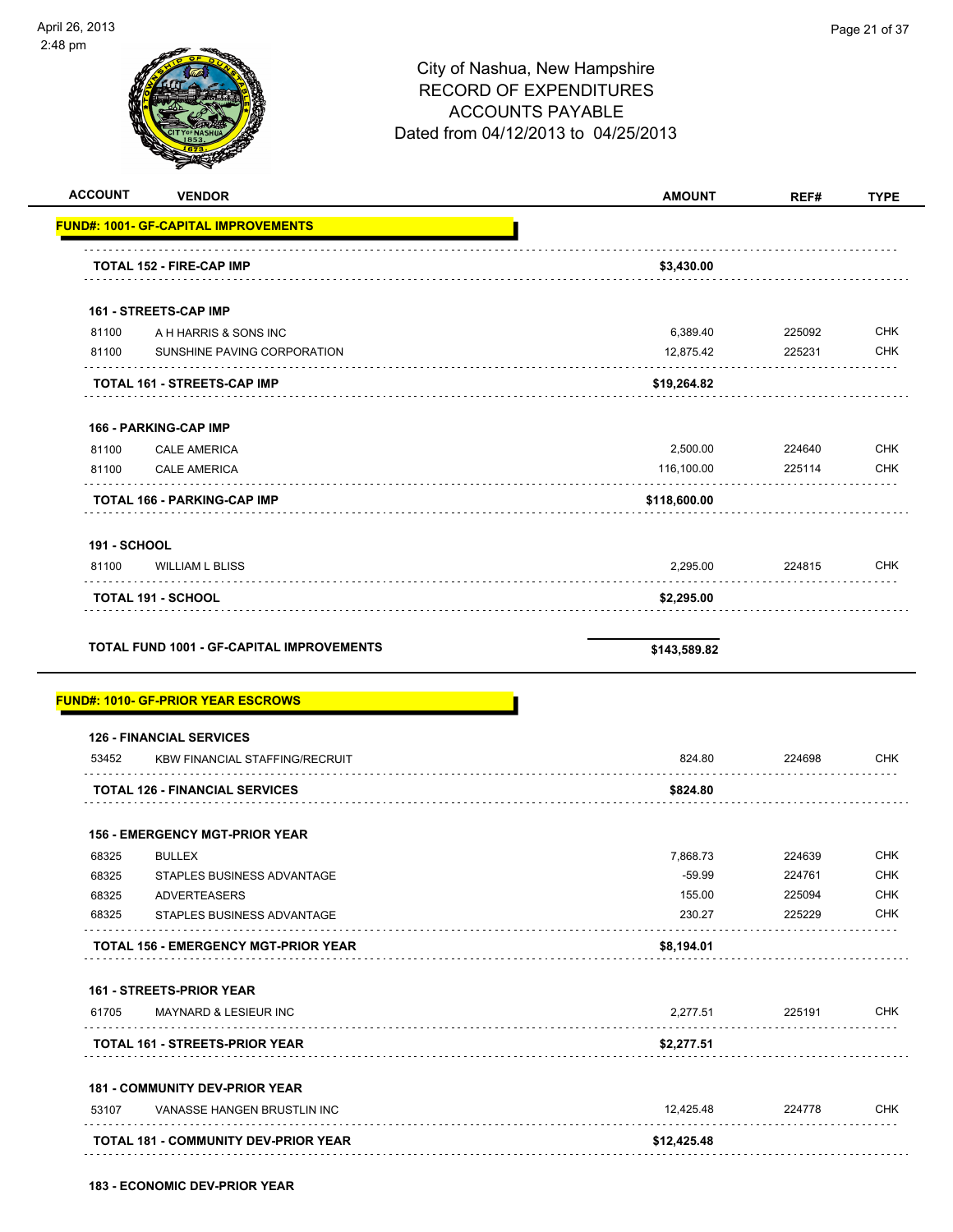

|              | <b>TOTAL FUND 2100 - FOOD SERVICES</b> | \$140,880.14 |        |            |
|--------------|----------------------------------------|--------------|--------|------------|
|              |                                        |              |        |            |
| 71000        | KITTREDGE EQUIPMENT CO - NH            | 1,176.91     | 225348 | <b>CHK</b> |
| 71000        | KITTREDGE EQUIPMENT CO - NH            | 3,285.97     | 224873 | <b>CHK</b> |
| 61299        | COSTA FRUIT & PRODUCE CO INC           | 23.75        | 225297 | <b>CHK</b> |
| 61299        | CENTRAL PAPER PRODUCTS CO              | 11,792.72    | 225288 | <b>CHK</b> |
| 61299        | POSITIVE PROMOTIONS INC                | 746.98       | 224924 | <b>CHK</b> |
| 61299        | <b>CENTRAL PAPER PRODUCTS CO</b>       | 12,060.09    | 224829 | <b>CHK</b> |
| 61299        | BROWN INDUSTRIES, INC.                 | 241.00       | 224822 | <b>CHK</b> |
| 61214        | NEW ENGLAND ICE CREAM                  | 1,286.65     | 225377 | <b>CHK</b> |
| 61214        | <b>M SAUNDERS INC</b>                  | 3,061.58     | 225360 | <b>CHK</b> |
| 61214        | <b>GREAT STATE BEVERAGES INC</b>       | 122.80       | 225331 | <b>CHK</b> |
| 61214        | GILLS PIZZA CO                         | 4,192.00     | 225324 | <b>CHK</b> |
| 61214        | <b>GARELICK FARMS LYNN</b>             | 30,215.90    | 225320 | <b>CHK</b> |
| 61214        | COSTA FRUIT & PRODUCE CO INC           | 14,664.23    | 225297 | <b>CHK</b> |
| 61214        | COCA COLA BOTTLING CO                  | 157.50       | 225294 | <b>CHK</b> |
| 61214        | <b>BOSTON PIE INC</b>                  | 1,459.20     | 225277 | <b>CHK</b> |
| 61214        | <b>BIMBO FOODS BAKERIES INC</b>        | 1,163.93     | 225273 | <b>CHK</b> |
| 61214        | NEW ENGLAND ICE CREAM                  | 250.93       | 224908 | <b>CHK</b> |
| 61214        | <b>M SAUNDERS INC</b>                  | 7,389.64     | 224887 | <b>CHK</b> |
| 61214        | <b>GREAT STATE BEVERAGES INC</b>       | 167.76       | 224854 | <b>CHK</b> |
| 61214        | GILLS PIZZA CO                         | 3,891.00     | 224851 | <b>CHK</b> |
| 61214        | COSTA FRUIT & PRODUCE CO INC           | 37,754.80    | 224835 | <b>CHK</b> |
| 61214        | COCA COLA BOTTLING CO                  | 1,293.50     | 224832 | <b>CHK</b> |
| 61214        | <b>BIMBO FOODS BAKERIES INC</b>        | 1,825.06     | 224812 | <b>CHK</b> |
| 55607        | <b>JEANETTE KIMBELL</b>                | 12.65        | 225347 | <b>CHK</b> |
| 55600        | <b>ACE PRINTING CO</b>                 | 455.00       | 225263 | <b>CHK</b> |
| 55400        | <b>CLAIRE RIOUX</b>                    | 75.00        | 225405 | <b>CHK</b> |
| <b>UUPCC</b> | <b>UMERTL GUINSALVES</b>               | op.uu        | 225320 | ◡⊓⋂        |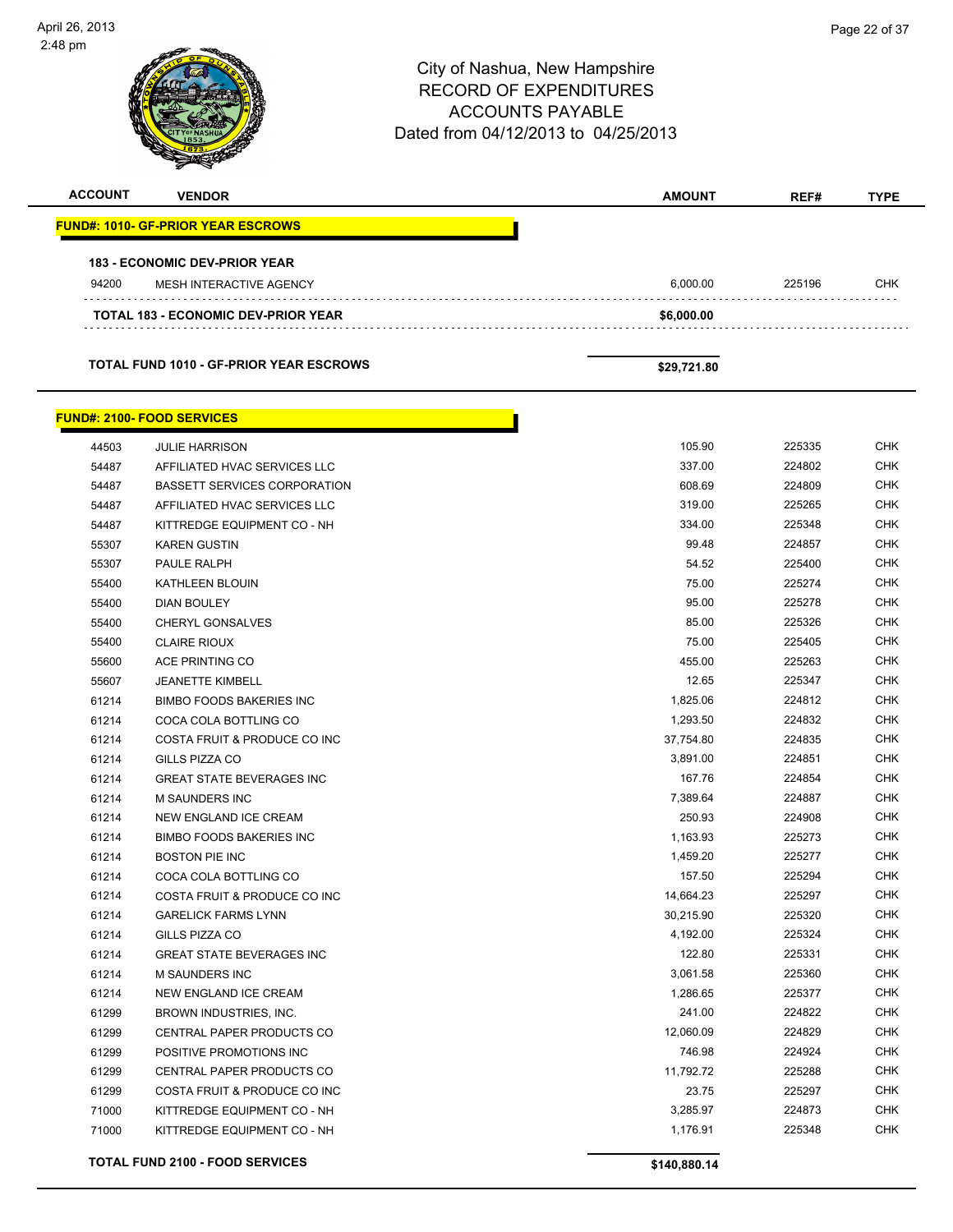

| <b>ACCOUNT</b> | <b>VENDOR</b>                                   | <b>AMOUNT</b> | REF#   | <b>TYPE</b> |
|----------------|-------------------------------------------------|---------------|--------|-------------|
|                | <b>FUND#: 2207- ADULT ED/CONTINUING ED</b>      |               |        |             |
| 61135          | STAPLES BUSINESS ADVANTAGE                      | 211.45        | 224947 | <b>CHK</b>  |
| 61135          | CARTRIDGE WORLD NASHUA                          | 81.97         | 225287 | <b>CHK</b>  |
| 61135          | NASHUA HIGH SCHOOL NORTH                        | 1,215.00      | 225379 | <b>CHK</b>  |
| 61135          | STAPLES BUSINESS ADVANTAGE                      | 38.76         | 225411 | <b>CHK</b>  |
| 61135          | <b>WAL-MART</b>                                 | 95.38         | 225417 | <b>CHK</b>  |
|                | <b>TOTAL FUND 2207 - ADULT ED/CONTINUING ED</b> | \$1,642.56    |        |             |
|                | <b>FUND#: 2212- ATHLETICS REVENUE FUND</b>      |               |        |             |
| 61107          | CHAMPIONS CHOICE INC                            | 1,050.00      | 224830 | <b>CHK</b>  |
| 61107          | ALL AMERICAN SPORTS CORP                        | 2,431.49      | 225404 | <b>CHK</b>  |
| 61299          | <b>SCOTT INSINGA</b>                            | 19.90         | 224865 | <b>CHK</b>  |
| 61299          | HUDSON TROPHY CO                                | 56.00         | 225342 | <b>CHK</b>  |
| 61299          | PAUL J WESINGER                                 | 35.95         | 225419 | <b>CHK</b>  |
|                | <b>TOTAL FUND 2212 - ATHLETICS REVENUE FUND</b> | \$3,593.34    |        |             |
|                |                                                 |               |        |             |
|                | <b>FUND#: 2222- AFTER SCHOOL PROGRAM</b>        |               |        |             |
| 61299          | <b>GARELICK FARMS LYNN</b>                      | 236.40        | 224850 | <b>CHK</b>  |
| 61299          | STAPLES BUSINESS ADVANTAGE                      | 92.00         | 224947 | <b>CHK</b>  |
| 61299          | AC MOORE INC                                    | 241.70        | 225261 | <b>CHK</b>  |
| 61299          | MICHELLE DEVINE                                 | 83.14         | 225303 | <b>CHK</b>  |
| 61299          | <b>GARELICK FARMS LYNN</b>                      | 65.66         | 225320 | <b>CHK</b>  |
| 61299          | LINDA HAMM                                      | 125.42        | 225334 | <b>CHK</b>  |
| 61299          | <b>DEBRA KUDALIS</b>                            | 18.49         | 225351 | <b>CHK</b>  |
| 61299          | MARKET BASKET ACCT 2589096                      | 374.79        | 225364 | <b>CHK</b>  |
| 61299          | SABRINA NADEAU                                  | 45.21         | 225374 | <b>CHK</b>  |
| 61299          | NEW ENGLAND ICE CREAM                           | 1,252.33      | 225377 | <b>CHK</b>  |
| 61299          | MICHAEL PLOURDE                                 | 24.88         | 225394 | <b>CHK</b>  |
| 61299          | <b>SAM'S CLUB</b>                               | 312.45        | 225406 | <b>CHK</b>  |
|                | TOTAL FUND 2222 - AFTER SCHOOL PROGRAM          | \$2,872.47    |        |             |
|                | <b>FUND#: 2247- CULINARY ARTS</b>               |               |        |             |
|                |                                                 |               |        |             |
| 61135          | NORTH CENTER FOOD SERVICE                       | 165.07        | 224910 | <b>CHK</b>  |
| 61135          | CENTRAL PAPER PRODUCTS CO                       | 331.81        | 225288 | <b>CHK</b>  |
|                | <b>TOTAL FUND 2247 - CULINARY ARTS</b>          | \$496.88      |        |             |
|                | <b>FUND#: 2257- SPECIAL ED LOCAL</b>            |               |        |             |
| 44600          | ALPANA GUPTA                                    | 180.00        | 224856 | <b>CHK</b>  |
| 44600          | <b>DEBRA CHRISTIANSON</b>                       | 1,620.00      | 225291 | <b>CHK</b>  |
|                |                                                 |               |        |             |
|                | <b>TOTAL FUND 2257 - SPECIAL ED LOCAL</b>       | \$1,800.00    |        |             |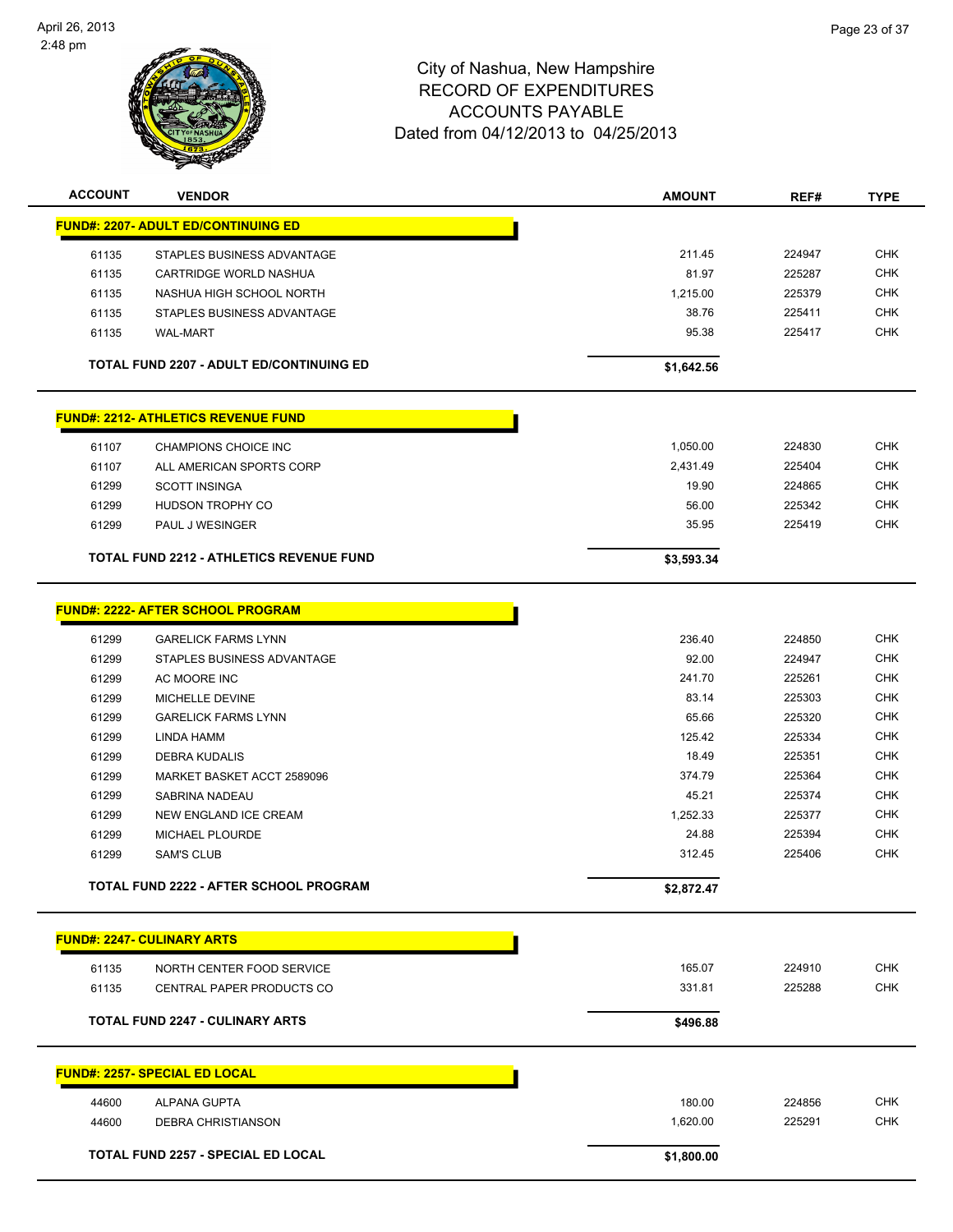

| <b>ACCOUNT</b> | <b>VENDOR</b>                                               | <b>AMOUNT</b> | REF#   | <b>TYPE</b> |
|----------------|-------------------------------------------------------------|---------------|--------|-------------|
|                | <b>FUND#: 2501- PUBLIC HEALTH CLIENT FEES FUND</b>          |               |        |             |
| 55845          | TREASURER STATE OF NH                                       | 185.00        | 225087 | <b>CHK</b>  |
|                | TOTAL FUND 2501 - PUBLIC HEALTH CLIENT FEES FUND            | \$185.00      |        |             |
|                | <b>FUND#: 2503- PARKS &amp; REC PROGRAMS FUND</b>           |               |        |             |
| 61128          | <b>M &amp; N SPORTS LLC</b>                                 | 4,891.50      | 225186 | <b>CHK</b>  |
|                | <b>TOTAL FUND 2503 - PARKS &amp; REC PROGRAMS FUND</b>      | \$4,891.50    |        |             |
|                | <b>FUND#: 2505- GOVT &amp; EDUCATION CHANNELS FUND</b>      |               |        |             |
| 53470          | <b>MIKE JEYNES</b>                                          | 325.00        | 224693 | <b>CHK</b>  |
| 53470          | <b>JIM MCLEAN</b>                                           | 150.00        | 224712 | <b>CHK</b>  |
| 53470          | TIM O'NEIL                                                  | 100.00        | 224728 | <b>CHK</b>  |
| 53470          | TEN SIX SIX MEDIA                                           | 100.00        | 224767 | <b>CHK</b>  |
| 53470          | <b>FRANK J WALLENT</b>                                      | 262.50        | 225013 | <b>CHK</b>  |
| 54114          | <b>LIBERTY UTILITIES</b>                                    | 23.50         | 224595 | <b>CHK</b>  |
| 54114          | <b>HESS CORPORATION</b>                                     | 48.74         | 224682 | <b>CHK</b>  |
| 54141          | PENNICHUCK WATER WORKS INC                                  | 16.57         | 225078 | <b>CHK</b>  |
| 55699          | EZSTREAM.COM                                                | 2,495.00      | 225133 | <b>CHK</b>  |
| 61100          | STAPLES BUSINESS ADVANTAGE                                  | 182.48        | 225229 | <b>CHK</b>  |
| 61299          | STAPLES BUSINESS ADVANTAGE                                  | 79.90         | 225229 | <b>CHK</b>  |
| 71000          | STAPLES BUSINESS ADVANTAGE                                  | 439.93        | 225229 | CHK         |
|                | <b>TOTAL FUND 2505 - GOVT &amp; EDUCATION CHANNELS FUND</b> | \$4,223.62    |        |             |
|                | <b>FUND#: 2506- HUNT BLDG FACILITY RENTALS</b>              |               |        |             |
| 54141          | PENNICHUCK WATER WORKS INC                                  | 50.46         | 225078 | <b>CHK</b>  |
|                | <b>TOTAL FUND 2506 - HUNT BLDG FACILITY RENTALS</b>         | \$50.46       |        |             |
|                | <b>FUND#: 3015- HUNT BLDG GRANTS FUND</b>                   |               |        |             |
| 55699          | THE NASHUA FLUTE CHOIR INC                                  | 350.00        | 224719 | <b>CHK</b>  |
|                | TOTAL FUND 3015 - HUNT BLDG GRANTS FUND                     | \$350.00      |        |             |
|                | <b>FUND#: 3050- POLICE GRANTS FUND</b>                      |               |        |             |
|                |                                                             |               |        |             |
| 55400          | <b>JOSEPH FAY</b>                                           | 240.00        | 224570 | <b>CHK</b>  |
| 55400          | ROBERT PAGE                                                 | 140.00        | 224732 | <b>CHK</b>  |
|                | <b>TOTAL FUND 3050 - POLICE GRANTS FUND</b>                 | \$380.00      |        |             |
|                | <b>FUND#: 3068- COMMUNITY SERVICES GRANTS</b>               |               |        |             |
| 53628          | POSITIVE STREET ART                                         | 1,000.00      | 225014 | <b>CHK</b>  |
| 53999          | GREATER NASHUA MENTAL HEALTH C                              | 1,493.71      | 224679 | <b>CHK</b>  |
|                |                                                             |               |        |             |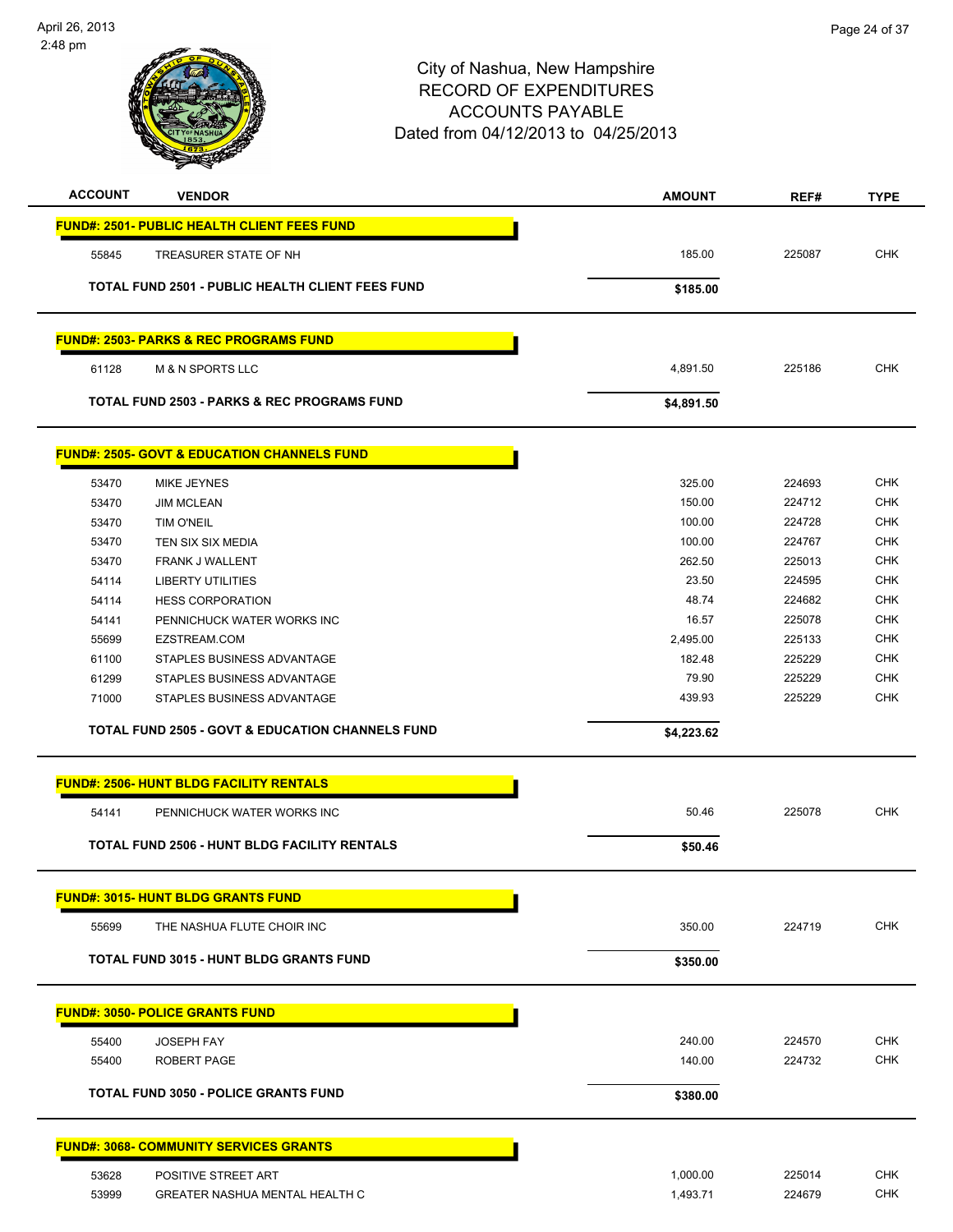

| <b>ACCOUNT</b> | <b>VENDOR</b>                                         | <b>AMOUNT</b> | REF#   | <b>TYPE</b> |
|----------------|-------------------------------------------------------|---------------|--------|-------------|
|                | <b>FUND#: 3068- COMMUNITY SERVICES GRANTS</b>         |               |        |             |
| 55300          | PATRICIA CROOKER                                      | 54.94         | 225041 | <b>CHK</b>  |
| 55421          | UMASS MEDICAL SCHOOL                                  | 100.00        | 225088 | <b>CHK</b>  |
| 55421          | SODEXO                                                | 390.75        | 225227 | <b>CHK</b>  |
| 55699          | SOUTHERN NH HIV AIDS TASK FORC                        | 10,490.00     | 225228 | <b>CHK</b>  |
| 55810          | <b>HARBOR HOMES INC</b>                               | 43,355.00     | 225155 | <b>CHK</b>  |
| 61917          | PATRICIA CROOKER                                      | 189.80        | 224567 | <b>CHK</b>  |
| 68235          | <b>HARBOR HOMES INC</b>                               | 3,034.85      | 225155 | <b>CHK</b>  |
| 68235          | SOUTHERN NH HIV AIDS TASK FORC                        | 734.00        | 225228 | <b>CHK</b>  |
| 68240          | SODEXO                                                | 451.50        | 225227 | <b>CHK</b>  |
| 68315          | POSITIVE PROMOTIONS INC                               | 267.15        | 224738 | <b>CHK</b>  |
| 68315          | THE TELEGRAPH                                         | 500.00        | 224769 | <b>CHK</b>  |
|                |                                                       |               |        |             |
|                | <b>TOTAL FUND 3068 - COMMUNITY SERVICES GRANTS</b>    | \$62,061.70   |        |             |
|                | <b>FUND#: 3070- COMMUNITY HEALTH GRANTS FUND</b>      |               |        |             |
| 55699          | ALEXANDER GRANOK MD                                   | 800.00        | 225099 | <b>CHK</b>  |
|                | <b>TOTAL FUND 3070 - COMMUNITY HEALTH GRANTS FUND</b> | \$800.00      |        |             |
|                | <b>FUND#: 3080- COMMUNITY DEVELOPMENT GRANTS</b>      |               |        |             |
|                |                                                       |               |        |             |
| 53142          | NASHUA REGIONAL PLANNING COMM                         | 483.75        | 225204 | <b>CHK</b>  |
| 53628          | <b>GZA GEOENVIRONMENTAL INC</b>                       | 3,432.88      | 224680 | <b>CHK</b>  |
| 53628          | <b>GZA GEOENVIRONMENTAL INC</b>                       | 6,251.64      | 225153 | <b>CHK</b>  |
| 53628          | <b>CREDERE ASSOCIATES</b>                             | 3,705.74      | 224653 | <b>CHK</b>  |
| 53999          | NASHUA REGIONAL PLANNING COMM                         | 5,546.25      | 225204 | <b>CHK</b>  |
| 68400          | COTTON MILL SQUARE LLC                                | 117,334.95    | 225015 | <b>CHK</b>  |
| 81700          | <b>GATE CITY MONUMENT INC</b>                         | 7,937.45      | 225143 | <b>CHK</b>  |
| 81700          | <b>FENCE SOLUTIONS</b>                                | 7,493.00      | 224667 | <b>CHK</b>  |
| 81700          | NASHUA REGIONAL PLANNING COMM                         | 67.50         | 225204 | <b>CHK</b>  |
|                | <b>TOTAL FUND 3080 - COMMUNITY DEVELOPMENT GRANTS</b> | \$152,253.16  |        |             |
|                | <b>FUND#: 3090- URBAN PROGRAM GRANTS</b>              |               |        |             |
| 54210          | ARTHUR & LINDA PROVENCAL AND                          | 14,000.00     | 225057 | <b>CHK</b>  |
| 54210          | DANIEL & JOSEPHINE O'NIELL AND                        | 24,000.00     | 225055 | <b>CHK</b>  |
| 54210          | <b>BC-AD LLC AND</b>                                  | 20,000.00     | 225037 | <b>CHK</b>  |
| 54225          | ALCHEMY LEAD MANAGMENT                                | 1,025.00      | 224628 | <b>CHK</b>  |
| 54225          | ALCHEMY LEAD MANAGMENT                                | 1,124.00      | 225097 | <b>CHK</b>  |
| 55307          | PETTY CASH                                            | 25.52         | 224546 | <b>CHK</b>  |
| 55307          | DAVID SULLIVAN                                        | 163.85        | 225061 | <b>CHK</b>  |
| 55421          | NATIONAL COMMUNITY DEVELOPMENT                        | 120.00        | 225075 | <b>CHK</b>  |
| 55500          | THE TELEGRAPH                                         | 146.80        | 224769 | <b>CHK</b>  |
| 61250          | DEVLIN EMIS-PENA                                      | 175.00        | 224663 | <b>CHK</b>  |
| 68345          | <b>MELISSA HOWARD</b>                                 | 400.00        | 225047 | <b>CHK</b>  |
| 68345          | <b>BRIANNA SMITH</b>                                  | 400.00        | 225059 | <b>CHK</b>  |
| 69075          | MARGUERITES PLACE INC                                 | 4,607.50      | 224707 | <b>CHK</b>  |
|                |                                                       |               |        |             |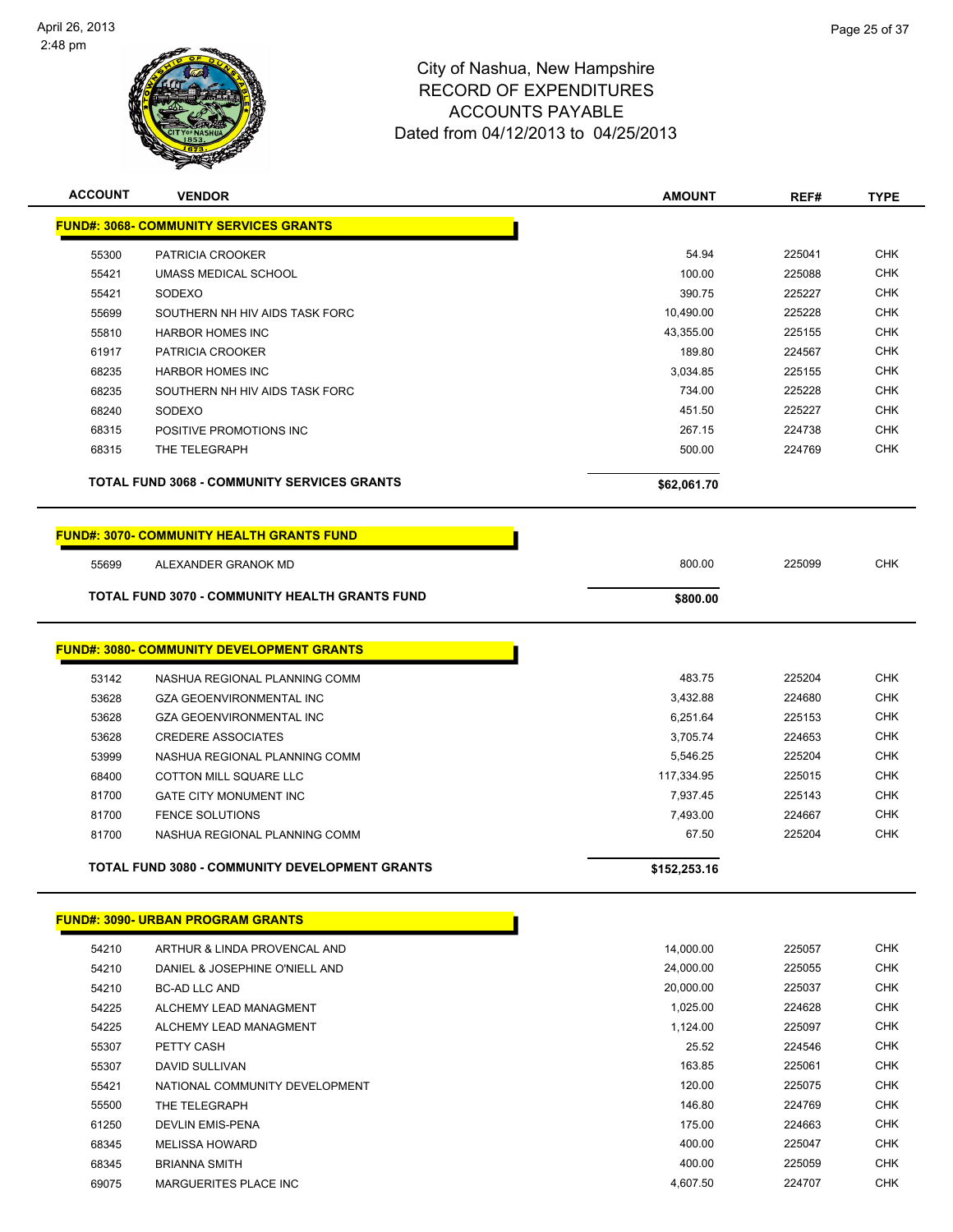| <b>ACCOUNT</b> | <b>VENDOR</b>                                        | <b>AMOUNT</b> | REF#   | <b>TYPE</b> |
|----------------|------------------------------------------------------|---------------|--------|-------------|
|                | TOTAL FUND 3090 - URBAN PROGRAM GRANTS               | \$66,187.67   |        |             |
|                | <b>FUND#: 3100- ECONOMIC DEVELOPMENT GRANTS</b>      |               |        |             |
| 53142          | NORTH STAR DESTINATION STRATEG                       | 235.32        | 225209 | <b>CHK</b>  |
|                | <b>TOTAL FUND 3100 - ECONOMIC DEVELOPMENT GRANTS</b> | \$235.32      |        |             |
|                | <b>FUND#: 3120- TRANSIT GRANTS</b>                   |               |        |             |
| 53999          | LOOMIS FARGO & CO                                    | 203.40        | 224702 | <b>CHK</b>  |
| 54114          | <b>LIBERTY UTILITIES</b>                             | 86.94         | 224595 | <b>CHK</b>  |
| 54114          | <b>HESS CORPORATION</b>                              | 180.33        | 224682 | <b>CHK</b>  |
| 54114          | <b>LIBERTY UTILITIES</b>                             | 282.76        | 224596 | <b>CHK</b>  |
| 54114          | <b>HESS CORPORATION</b>                              | 610.10        | 224682 | <b>CHK</b>  |
| 54141          | PENNICHUCK WATER WORKS INC                           | 60.75         | 225078 | <b>CHK</b>  |
| 54141          | PENNICHUCK WATER WORKS INC                           | 45.78         | 225078 | <b>CHK</b>  |
| 54421          | CONWAY OFFICE PRODUCTS LLC                           | 114.00        | 224650 | <b>CHK</b>  |
| 55109          | <b>FAIRPOINT COMMUNICATIONS</b>                      | 171.85        | 225067 | <b>CHK</b>  |
| 55607          | UNITED PARCEL SERVICE                                | 168.02        | 224623 | <b>CHK</b>  |
| 61299          | CENTRAL PAPER PRODUCTS CO                            | 272.44        | 224644 | <b>CHK</b>  |
| 61299          | HOME DEPOT CREDIT SERVICES                           | 257.54        | 224684 | <b>CHK</b>  |
| 61299          | HOME DEPOT CREDIT SERVICES                           | $-17.73$      | 225162 | <b>CHK</b>  |
| 61300          | <b>CITY OF NASHUA</b>                                | 245.64        | 224566 | <b>CHK</b>  |
| 61307          | GLOBAL MONTELLO GROUP CORP                           | 33,805.60     | 224675 | <b>CHK</b>  |
| 61705          | <b>MAYNARD &amp; LESIEUR INC</b>                     | 370.00        | 225192 | <b>CHK</b>  |
| 61799          | <b>GILLIG LLC</b>                                    | 226.26        | 224674 | <b>CHK</b>  |
| 61799          | <b>CUMMINS NORTHEAST INC</b>                         | 134.64        | 225125 | <b>CHK</b>  |
| 61799          | RYDER FLEET PRODUCTS COM INC                         | 146.32        | 225221 | <b>CHK</b>  |
| 61799          | <b>FASTENAL CO</b>                                   | 1.91          | 224665 | <b>CHK</b>  |
| 61799          | <b>GRAINGER</b>                                      | 67.50         | 224677 | <b>CHK</b>  |
| 61799          | NAPA AUTO PARTS                                      | 36.00         | 224718 | <b>CHK</b>  |
| 61799          | <b>QUIRK GM PARTS DEPOT</b>                          | 82.11         | 224742 | <b>CHK</b>  |
| 61799          | NAPA AUTO PARTS                                      | 25.46         | 225203 | <b>CHK</b>  |
| 61799          | <b>GRAINGER</b>                                      | 71.28         | 224677 | <b>CHK</b>  |
| 61799          | NAPA AUTO PARTS                                      | 13.77         | 224718 | <b>CHK</b>  |
| 61799          | NAPA AUTO PARTS                                      | 26.55         | 225203 | <b>CHK</b>  |
| 61799          | <b>FASTENAL CO</b>                                   | 168.41        | 224665 | <b>CHK</b>  |
| 61799          | <b>NAPA AUTO PARTS</b>                               | 49.25         | 224718 | <b>CHK</b>  |
| 61799          | <b>NAPA AUTO PARTS</b>                               | 14.40         | 225203 | <b>CHK</b>  |
| 61799          | PETE'S TIRE BARNS INC                                | 108.12        | 225216 | <b>CHK</b>  |
| 61799          | RYDER FLEET PRODUCTS COM INC                         | 63.50         | 225221 | <b>CHK</b>  |
| 61799          | NAPA AUTO PARTS                                      | 80.03         | 224718 | <b>CHK</b>  |
| 68240          | PRINT FACTORY                                        | 65.00         | 225219 | <b>CHK</b>  |
| 71999          | GREG SMITH EQUIPMENT SALES INC                       | 844.00        | 225152 | <b>CHK</b>  |
|                | TOTAL FUND 3120 - TRANSIT GRANTS                     | \$39,081.93   |        |             |

**FUND#: 3800- SCHOOL GRANTS FUND**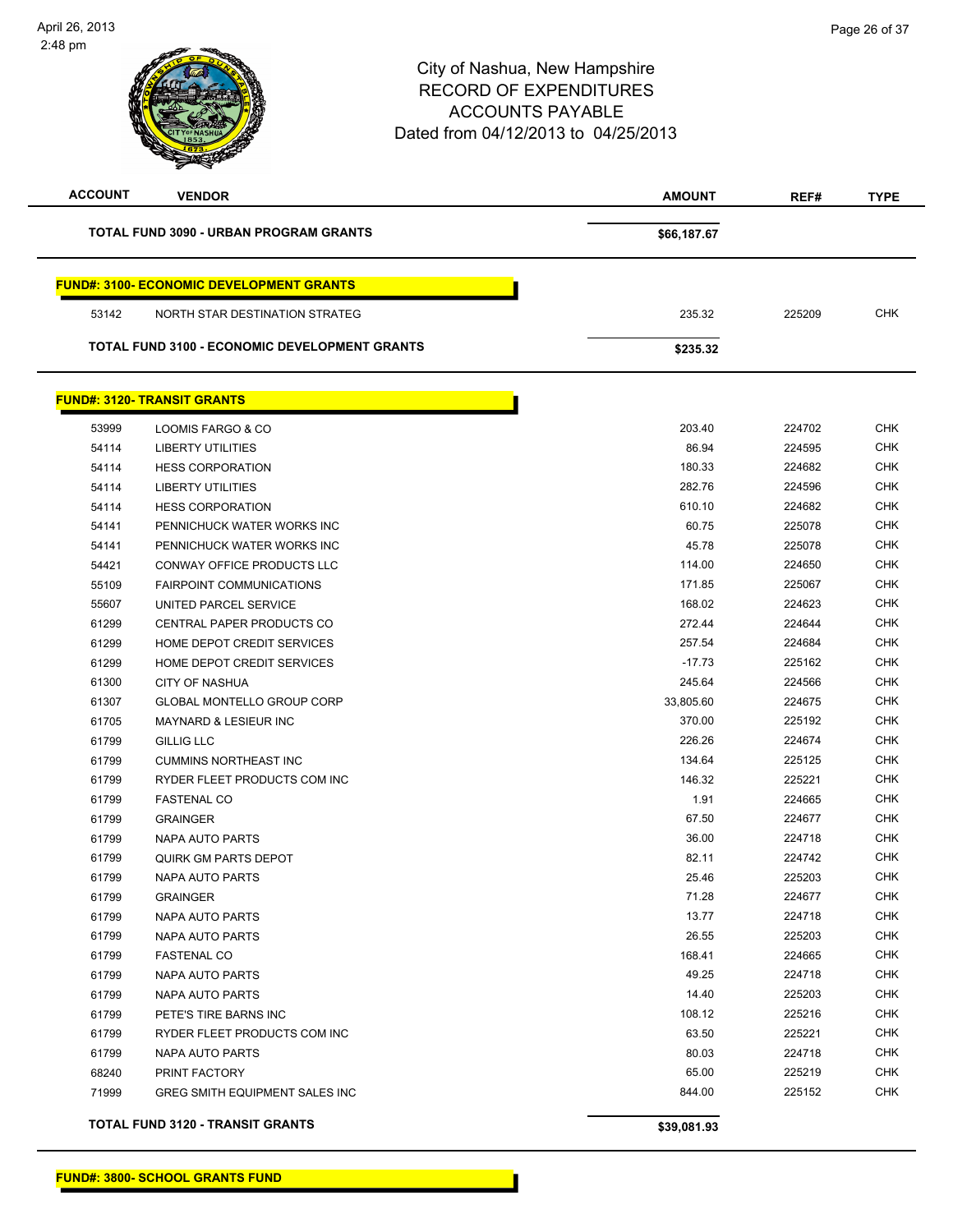

| <b>ACCOUNT</b> | <b>VENDOR</b>                           | <b>AMOUNT</b> | REF#   | <b>TYPE</b> |
|----------------|-----------------------------------------|---------------|--------|-------------|
|                | <u> FUND#: 3800- SCHOOL GRANTS FUND</u> |               |        |             |
| 53600          | #1 ACADEMIC TUTORING SERVICE            | 2,280.00      | 224793 | <b>CHK</b>  |
| 53600          | 1 CHOICE TUTORING INC                   | 8,930.42      | 224794 | <b>CHK</b>  |
| 53600          | 1:1 ONLINE TUTORING SERVICES            | 7,035.87      | 224795 | <b>CHK</b>  |
| 53600          | 24/7 EDUCATE ONLINE                     | 1,718.33      | 224796 | <b>CHK</b>  |
| 53600          | A+ TUTORS FOR SCHOLARS INC              | 248.00        | 224798 | CHK         |
| 53600          | ABACUS IN-HOME TUTORING INC             | 1,267.50      | 224799 | <b>CHK</b>  |
| 53600          | <b>OXFORD LEARNING</b>                  | 3,468.00      | 224918 | <b>CHK</b>  |
| 53600          | <b>ACES</b>                             | 9,229.88      | 225264 | CHK         |
| 53607          | THE COLLEGE BOARD                       | 8,600.00      | 224833 | CHK         |
| 53607          | <b>MARSHALL E DERRY</b>                 | 1,600.00      | 224837 | CHK         |
| 53607          | <b>JAMES FOLEY</b>                      | 105.00        | 225314 | CHK         |
| 53607          | JEFFREY LEDUC                           | 210.00        | 225356 | <b>CHK</b>  |
| 53607          | <b>MARK PROULX</b>                      | 525.00        | 225396 | CHK         |
| 53628          | <b>JEANNA HAMILTON</b>                  | 87.50         | 224858 | <b>CHK</b>  |
| 53628          | <b>HOLLY LAVINE</b>                     | 100.00        | 224882 | <b>CHK</b>  |
| 53628          | <b>JULIE OTA</b>                        | 125.00        | 224917 | <b>CHK</b>  |
| 53628          | <b>CLARK ASSOC</b>                      | 166.50        | 225293 | <b>CHK</b>  |
| 53628          | <b>JEANNA HAMILTON</b>                  | 25.00         | 225333 | <b>CHK</b>  |
| 53628          | <b>HOLLY LAVINE</b>                     | 50.00         | 225354 | <b>CHK</b>  |
| 53628          | <b>BOOTHBY THERAPY SERVICES LLC</b>     | 701.36        | 224818 | <b>CHK</b>  |
| 53628          | <b>INTERIM HEALTH CARE</b>              | 7,174.00      | 224866 | <b>CHK</b>  |
| 53628          | <b>NURSES PRN INC</b>                   | 810.00        | 224944 | <b>CHK</b>  |
| 55300          | <b>TIMOTHY BOSCH</b>                    | 87.01         | 225276 | <b>CHK</b>  |
| 55300          | <b>KELLIE GABRIEL</b>                   | 268.65        | 225318 | <b>CHK</b>  |
| 55300          | <b>ROBIN PERINGER</b>                   | 679.09        | 225390 | CHK         |
| 55300          | <b>CAROL TETLER</b>                     | 140.73        | 224953 | <b>CHK</b>  |
| 55300          | <b>KEITH KLAWES</b>                     | 77.11         | 224874 | CHK         |
| 55300          | <b>MARGARET GALLAGHER</b>               | 50.00         | 225319 | <b>CHK</b>  |
| 55300          | <b>LENNY HARRISON</b>                   | 68.48         | 225336 | <b>CHK</b>  |
| 55300          | CHRISTINE LEFAVE-REMINGTON              | 240.00        | 225357 | CHK         |
| 55300          | <b>EDWARD PANESSITI</b>                 | 68.48         | 225385 | CHK         |
| 55400          | <b>KATELYN BUSH</b>                     | 522.59        | 224824 | CHK         |
| 55400          | LYNNE LAMONTAGNE                        | 441.07        | 224877 | CHK         |
| 55400          | <b>COURTNEY TOMICH</b>                  | 444.36        | 224955 | <b>CHK</b>  |
| 55400          | MITCHELL WOLPER                         | 31.52         | 224970 | <b>CHK</b>  |
| 55400          | <b>JANE QUIGLEY</b>                     | 711.84        | 225399 | <b>CHK</b>  |
| 55400          | RACHEL CALLEN                           | 231.73        | 224825 | <b>CHK</b>  |
| 55400          | SAMANTHA BROADHEAD                      | 232.41        | 225279 | <b>CHK</b>  |
| 55400          | MICHELLE BRODEUR                        | 221.58        | 225280 | <b>CHK</b>  |
| 55400          | <b>MAUREEN CHORMA</b>                   | 219.06        | 225290 | CHK         |
| 55400          | <b>ELAINE FALLON</b>                    | 59.00         | 225309 | CHK         |
| 55400          | <b>CAROL FONDEN</b>                     | 215.00        | 225315 | CHK         |
| 55400          | <b>JULIE GOULET</b>                     | 234.21        | 225328 | CHK         |
| 55400          | <b>DEBORAH MEYERS</b>                   | 150.00        | 225369 | CHK         |
| 55400          | <b>HEATHER O'CONNOR</b>                 | 229.48        | 225382 | CHK         |
| 55400          | <b>TAMMIE PAYETTE</b>                   | 169.68        | 225387 | CHK         |
| 55400          | <b>VICKIE PELLETIER</b>                 | 199.20        | 225389 | <b>CHK</b>  |
| 55400          | <b>MARIA REYNOLDS</b>                   | 449.36        | 225403 | <b>CHK</b>  |
| 55690          | BOYS & GIRLS CLUB OF GREATER N          | 3,200.00      | 224820 | <b>CHK</b>  |
|                |                                         |               |        |             |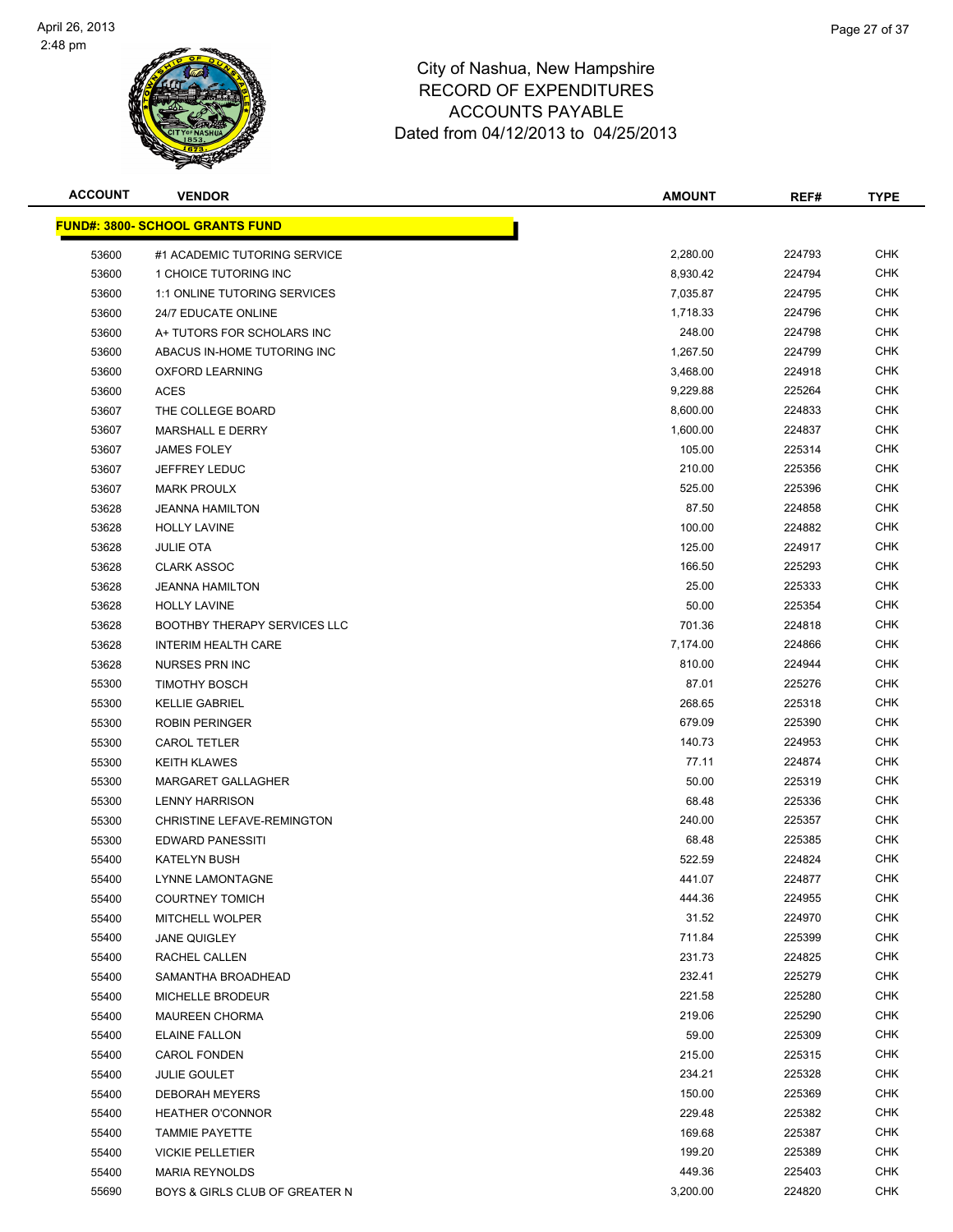

| <b>ACCOUNT</b> | <b>VENDOR</b>                           | <b>AMOUNT</b> | REF#   | <b>TYPE</b> |
|----------------|-----------------------------------------|---------------|--------|-------------|
|                | <u> FUND#: 3800- SCHOOL GRANTS FUND</u> |               |        |             |
| 55690          | FIRST STUDENT INC                       | 1,177.53      | 224847 | <b>CHK</b>  |
| 55690          | FIRST STUDENT INC                       | 303.87        | 225312 | <b>CHK</b>  |
| 61135          | <b>SCHOOL SPECIALTY</b>                 | 307.90        | 224938 | <b>CHK</b>  |
| 61135          | BARNES & NOBLE INC                      | 528.00        | 224808 | <b>CHK</b>  |
| 61135          | <b>SCHOOL SPECIALTY</b>                 | 212.40        | 225407 | <b>CHK</b>  |
| 61135          | RITA LEWANDOWSKI                        | 140.38        | 224884 | <b>CHK</b>  |
| 61135          | <b>SCHOOL SPECIALTY</b>                 | 71.18         | 224938 | <b>CHK</b>  |
| 61135          | STAPLES BUSINESS ADVANTAGE              | 44.70         | 224947 | <b>CHK</b>  |
| 61135          | ORIENTAL TRADING CO INC                 | 66.49         | 224916 | <b>CHK</b>  |
| 61135          | <b>CLASSROOM DIRECT INC</b>             | 169.83        | 224937 | <b>CHK</b>  |
| 61135          | <b>EDUPRESS</b>                         | 27.48         | 225307 | <b>CHK</b>  |
| 61135          | STAPLES BUSINESS ADVANTAGE              | 183.67        | 224947 | <b>CHK</b>  |
| 61135          | WB MASON CO INC                         | 87.09         | 224966 | <b>CHK</b>  |
| 61135          | CYNTHIA MICHAUD                         | 120.71        | 224894 | <b>CHK</b>  |
| 61135          | <b>SCHOOL SPECIALTY</b>                 | 212.91        | 224938 | <b>CHK</b>  |
| 61299          | <b>SCHOOL SPECIALTY</b>                 | 55.28         | 224938 | <b>CHK</b>  |
| 61299          | <b>GARELICK FARMS LYNN</b>              | 81.70         | 224850 | <b>CHK</b>  |
| 61299          | AC MOORE INC                            | 71.09         | 225261 | <b>CHK</b>  |
| 61299          | <b>SHERRI BULLUCK</b>                   | 62.77         | 225282 | <b>CHK</b>  |
| 61299          | <b>GARELICK FARMS LYNN</b>              | 58.85         | 225320 | <b>CHK</b>  |
| 61299          | MARKET BASKET ACCT 2589096              | 207.49        | 225364 | <b>CHK</b>  |
| 61299          | NEW ENGLAND ICE CREAM                   | 348.51        | 225377 | <b>CHK</b>  |
| 61299          | MARKET BASKET ACCT 2589096              | 142.18        | 224888 | <b>CHK</b>  |
| 61299          | <b>WAL-MART</b>                         | 203.40        | 224963 | <b>CHK</b>  |
| 61299          | <b>WAL-MART</b>                         | 597.38        | 225417 | <b>CHK</b>  |
| 61299          | <b>ACHIEVEMENT PRODUCTS</b>             | 434.65        | 224800 | <b>CHK</b>  |
| 61299          | <b>ACHIEVEMENT PRODUCTS</b>             | 193.26        | 224801 | <b>CHK</b>  |
| 61299          | <b>SCHOOL SPECIALTY</b>                 | 83.63         | 224938 | <b>CHK</b>  |
| 61299          | <b>SCHOOL SPECIALTY</b>                 | 138.05        | 224938 | <b>CHK</b>  |
| 61299          | <b>ABLENET INC</b>                      | 423.00        | 225260 | <b>CHK</b>  |
| 61299          | LAKESHORE LEARNING MATERIALS            | 646.45        | 225352 | <b>CHK</b>  |
| 61299          | <b>NASCO</b>                            | 58.43         | 225375 | CHK         |
| 61807          | <b>AUTISM INSPIRATION</b>               | 149.95        | 225267 | <b>CHK</b>  |
| 61875          | <b>BARNES &amp; NOBLE INC</b>           | 2,666.53      | 225270 | <b>CHK</b>  |
| 61875          | <b>MIRAVIA LLC</b>                      | 845.97        | 225371 | <b>CHK</b>  |
| 61875          | <b>BARNES &amp; NOBLE INC</b>           | 588.60        | 225270 | <b>CHK</b>  |
| 61875          | <b>HEINEMANN</b>                        | 17,285.40     | 224860 | <b>CHK</b>  |
| 61875          | PEARSON ASSESSMENTS                     | 2,829.23      | 224906 | <b>CHK</b>  |
| 71221          | APPLE INC                               | 9,580.00      | 224805 | <b>CHK</b>  |
| 71221          | <b>SCHOOL OUTFITTERS</b>                | 2,286.67      | 224936 | <b>CHK</b>  |
| 71228          | FOLLETT SOFTWARE CO                     | 2,000.00      | 224971 | <b>CHK</b>  |
| 71228          | APPLE INC                               | 750.00        | 225266 | <b>CHK</b>  |
| 71800          | <b>SCHOOL SPECIALTY</b>                 | 88.84         | 224938 | CHK         |
| 71800          | LAKESHORE LEARNING MATERIALS            | 1,142.92      | 225352 | CHK         |
| 71800          | <b>SCHOOL SPECIALTY</b>                 | 595.84        | 225407 | CHK         |
| 71999          | LAKESHORE LEARNING MATERIALS            | 648.00        | 225352 | CHK         |
| 71999          | <b>SCHOOL SPECIALTY</b>                 | 312.87        | 225407 | <b>CHK</b>  |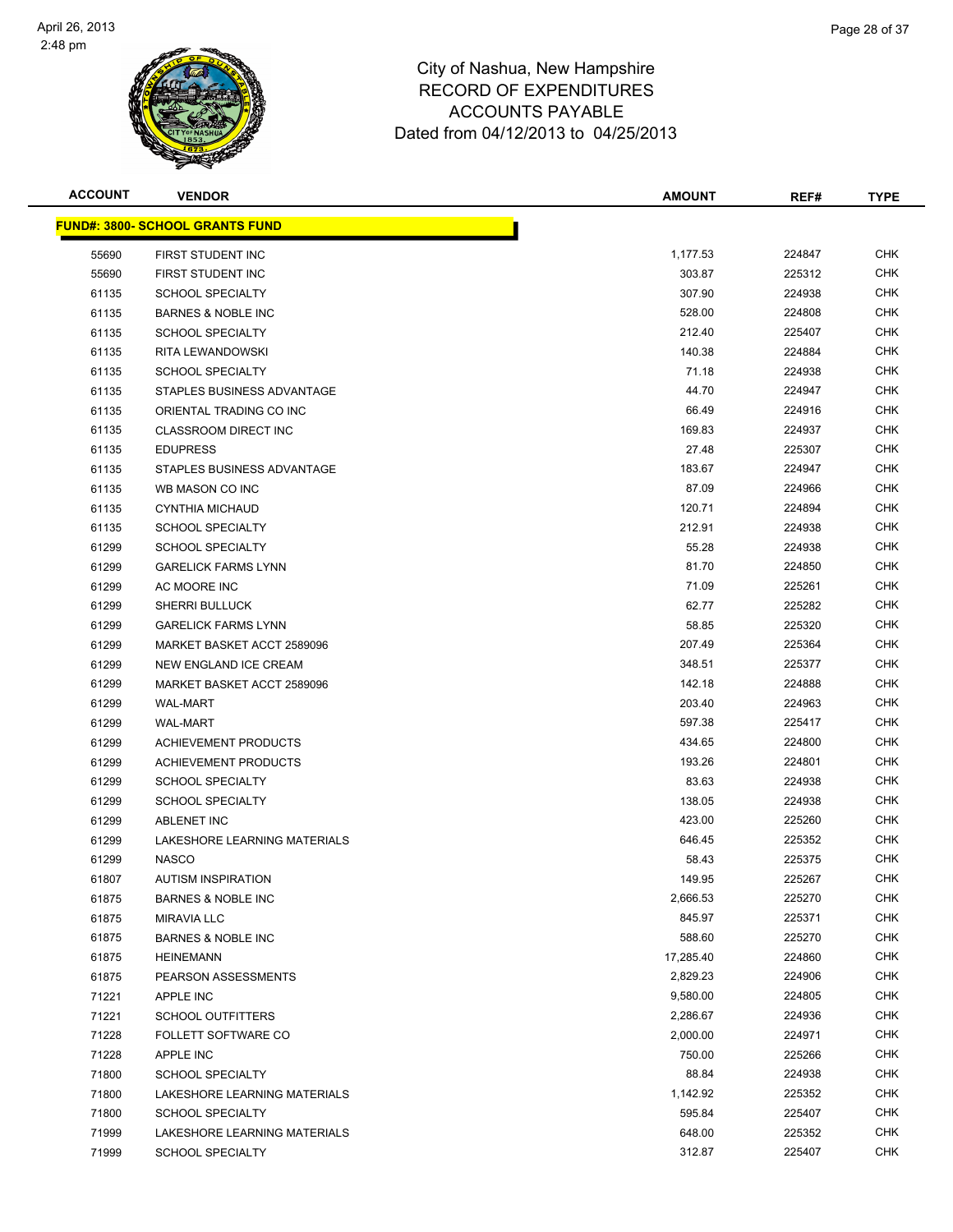| <b>ACCOUNT</b> | <b>VENDOR</b>                                     | <b>AMOUNT</b> | REF#    | <b>TYPE</b> |
|----------------|---------------------------------------------------|---------------|---------|-------------|
|                | <b>TOTAL FUND 3800 - SCHOOL GRANTS FUND</b>       | \$113,330.08  |         |             |
|                | <b>FUND#: 3810- FOOD SERVICE GRANTS FUND</b>      |               |         |             |
| 61214          | <b>M SAUNDERS INC</b>                             | 884.85        | 225360  | <b>CHK</b>  |
| 61214          | <b>M SAUNDERS INC</b>                             | 1,353.80      | 225360  | <b>CHK</b>  |
| 61214          | M SAUNDERS INC                                    | 1,261.90      | 225360  | <b>CHK</b>  |
| 61214          | M SAUNDERS INC                                    | 1,235.85      | 225360  | <b>CHK</b>  |
| 61214          | M SAUNDERS INC                                    | 1,746.50      | 225360  | <b>CHK</b>  |
| 61214          | M SAUNDERS INC                                    | 938.05        | 225360  | <b>CHK</b>  |
| 61214          | <b>M SAUNDERS INC</b>                             | 802.50        | 225360  | CHK         |
| 61299          | COSTA FRUIT & PRODUCE CO INC                      | 58.14         | 225297  | <b>CHK</b>  |
| 61299          | CENTRAL PAPER PRODUCTS CO                         | 112.96        | 225288  | <b>CHK</b>  |
|                | <b>TOTAL FUND 3810 - FOOD SERVICE GRANTS FUND</b> | \$8,394.55    |         |             |
|                | <b>FUND#: 4005- TRAFFIC VIOLATIONS FUND</b>       |               |         |             |
| 55607          | <b>MAILINGS UNLIMITED</b>                         | 875.00        | 13443   | <b>ACH</b>  |
| 55607          | <b>MAILINGS UNLIMITED</b>                         | 66.69         | 225187  | <b>CHK</b>  |
| 55699          | <b>D &amp; R TOWING INC</b>                       | 190.00        | 225126  | <b>CHK</b>  |
| 61107          | <b>BENS UNIFORMS</b>                              | 89.98         | 225109  | <b>CHK</b>  |
| 61799          | MACMULKIN CHEVROLET INC                           | 48.84         | 224705  | <b>CHK</b>  |
| 81342          | <b>T2 SYSTEMS INC</b>                             | 14,540.00     | 224766  | <b>CHK</b>  |
|                |                                                   |               |         |             |
|                | <b>TOTAL FUND 4005 - TRAFFIC VIOLATIONS FUND</b>  | \$15,810.51   |         |             |
|                | <b>FUND#: 4010- MOTOR VEHICLE ADMIN FUND</b>      |               |         |             |
| 53467          | <b>MAILINGS UNLIMITED</b>                         | 400.22        | 225187  | <b>CHK</b>  |
| 55699          | <b>CINTAS</b>                                     | 35.00         | 224645  | <b>CHK</b>  |
| 61299          | <b>B &amp; S LOCKSMITHS INC</b>                   | 956.28        | 225105  | <b>CHK</b>  |
|                | <b>TOTAL FUND 4010 - MOTOR VEHICLE ADMIN FUND</b> | \$1,391.50    |         |             |
|                | <b>FUND#: 4020- POLICE DRUG ENFORCEMENT FUND</b>  |               |         |             |
|                |                                                   |               |         | <b>CHK</b>  |
| 54100          | <b>PSNH</b>                                       | 171.54        | 224616  |             |
| 54899          | LAW REALTY CO INC                                 | 416.67        | 225181  | <b>CHK</b>  |
| 54899          | LITCHFIELD VANTAGE LLC                            | 1,583.33      | 225183  | <b>CHK</b>  |
| 55400          | <b>JOSHUA ALBERT</b>                              | 105.00        | 225035  | <b>CHK</b>  |
| 55400          | <b>AARON BELANGER</b>                             | 105.00        | 225038  | CHK         |
| 55400          | <b>MATTHEW DIFAVA</b>                             | 105.00        | 225044  | CHK         |
| 55400          | <b>SCOTT HUDON</b>                                | 105.00        | 225048  | <b>CHK</b>  |
| 55400          | <b>TIMOTHY MACISAAC</b>                           | 105.00        | 225052  | CHK         |
| 55400          | <b>KEVIN ROURKE</b>                               | 105.00        | 225058  | <b>CHK</b>  |
| 55400          | <b>CITIZENS BANK</b>                              | 829.51        | 9201320 | ACH         |
| 55699          | CITY OF BOSTON - POLICE DEPT                      | 2,800.00      | 224646  | <b>CHK</b>  |
| 61799          | CARPARTS OF NASHUA                                | 11.84         | 225116  | <b>CHK</b>  |
| 61799          | <b>GRAPPONE AUTOMOTIVE GROUP</b>                  | 66.26         | 225151  | CHK         |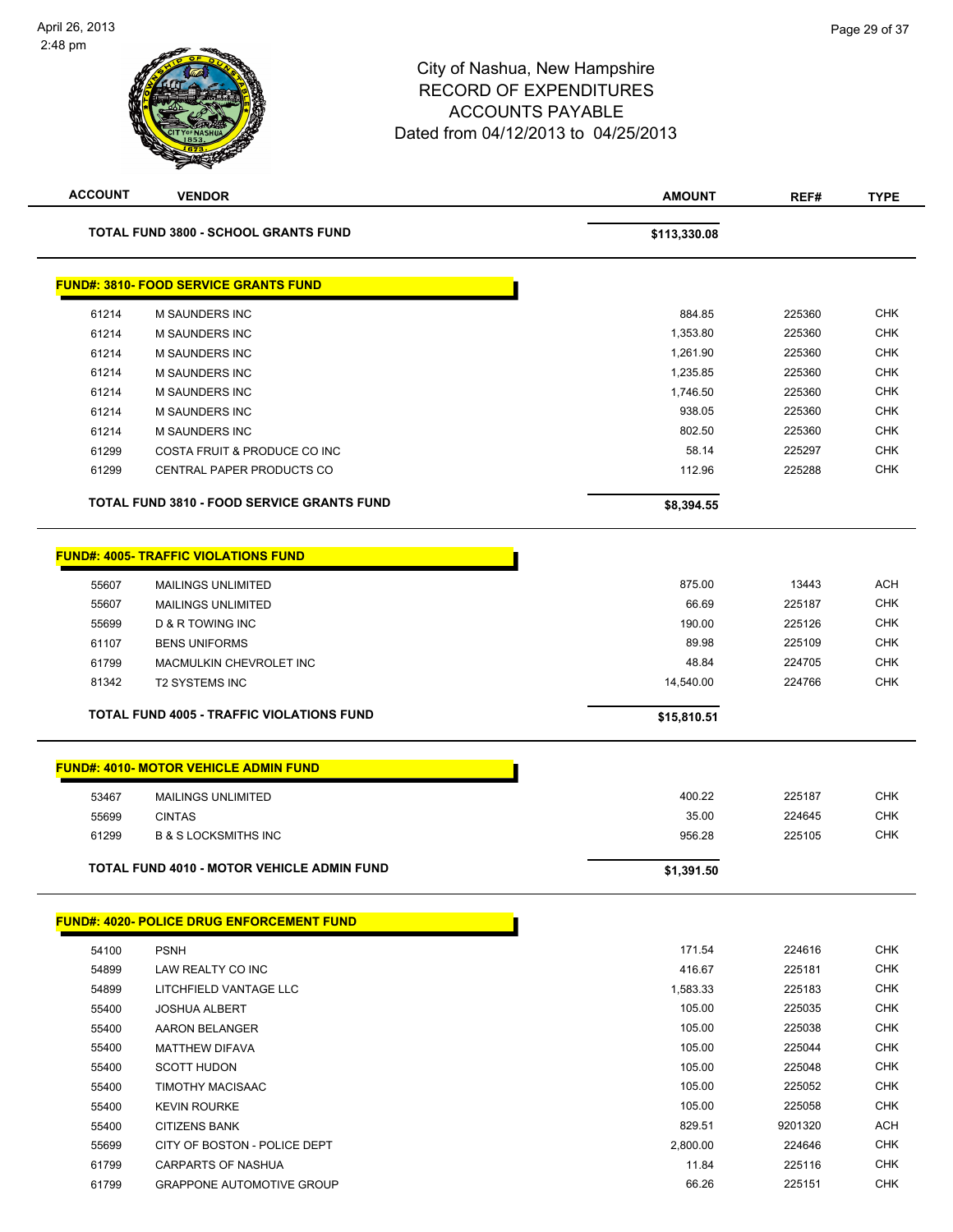

| <b>ACCOUNT</b> | <b>VENDOR</b>                                      | <b>AMOUNT</b> | REF#    | <b>TYPE</b> |
|----------------|----------------------------------------------------|---------------|---------|-------------|
|                | <b>FUND#: 4020- POLICE DRUG ENFORCEMENT FUND</b>   |               |         |             |
| 61799          | SULLIVAN TIRE INC                                  | 430.32        | 225230  | <b>CHK</b>  |
| 71000          | ELITE K9                                           | 822.48        | 224662  | <b>CHK</b>  |
|                |                                                    |               |         |             |
|                | TOTAL FUND 4020 - POLICE DRUG ENFORCEMENT FUND     | \$7,761.95    |         |             |
|                | <b>FUND#: 4025- DOJ DRUG FORFEITURE FUNDS</b>      |               |         |             |
| 55699          | GATE CITY FENCE CO INC                             | 1,940.00      | 224673  | <b>CHK</b>  |
| 71407          | <b>CITIZENS BANK</b>                               | 767.87        | 9201320 | <b>ACH</b>  |
|                | <b>TOTAL FUND 4025 - DOJ DRUG FORFEITURE FUNDS</b> | \$2,707.87    |         |             |
|                | <b>FUND#: 4090- LIB-LOST/DAMAGED BOOK FINES</b>    |               |         |             |
| 45440          | SMITH COLLEGE                                      | 10.00         | 224586  | <b>CHK</b>  |
| 45440          | SUZANNE M LAVALLA                                  | 52.38         | 224765  | <b>CHK</b>  |
| 54487          | SCHOOLS IN, LLC                                    | 7,809.85      | 224753  | <b>CHK</b>  |
| 55699          | DAVID KRUH                                         | 200.00        | 224575  | <b>CHK</b>  |
| 61299          | <b>GALLERY SYSTEM ART DISPLAYS</b>                 | 748.59        | 225140  | <b>CHK</b>  |
|                | TOTAL FUND 4090 - LIB-LOST/DAMAGED BOOK FINES      | \$8,820.82    |         |             |
|                |                                                    |               |         |             |
|                | <b>FUND#: 4100- ENVIRONMENTAL RLF</b>              |               |         |             |
| 53142          | NASHUA REGIONAL PLANNING COMM                      | 1,743.75      | 225204  | <b>CHK</b>  |
|                | <b>TOTAL FUND 4100 - ENVIRONMENTAL RLF</b>         | \$1,743.75    |         |             |
|                | <b>FUND#: 5010- CAP PROJECTS-INFO TECHNOLOGY</b>   |               |         |             |
| 81342          | NICHOLAS MISEIRVITCH                               | 735.63        | 224576  | <b>CHK</b>  |
| 81342          | COMPUTER HUT dba IT INSIDERS                       | 2,399.95      | 224649  | <b>CHK</b>  |
| 81342          | <b>KRONOS INC</b>                                  | 233.75        | 224699  | <b>CHK</b>  |
| 81342          | PETTY CASH                                         | 66.00         | 225056  | <b>CHK</b>  |
|                | TOTAL FUND 5010 - CAP PROJECTS-INFO TECHNOLOGY     | \$3,435.33    |         |             |
|                | <b>FUND#: 5040- CAPITAL PROJECTS-FIRE</b>          |               |         |             |
| 81500          | MOTOROLA SOLUTIONS INC                             | 11,863.35     | 225200  | <b>CHK</b>  |
|                |                                                    |               |         |             |
|                | <b>TOTAL FUND 5040 - CAPITAL PROJECTS-FIRE</b>     | \$11,863.35   |         |             |
|                | <b>FUND#: 5200- CAPITAL PROJECTS-STREETS</b>       |               |         |             |
| 81700          | VANASSE HANGEN BRUSTLIN INC                        | 2,684.47      | 225247  | <b>CHK</b>  |
|                | TOTAL FUND 5200 - CAPITAL PROJECTS-STREETS         | \$2,684.47    |         |             |
|                |                                                    |               |         |             |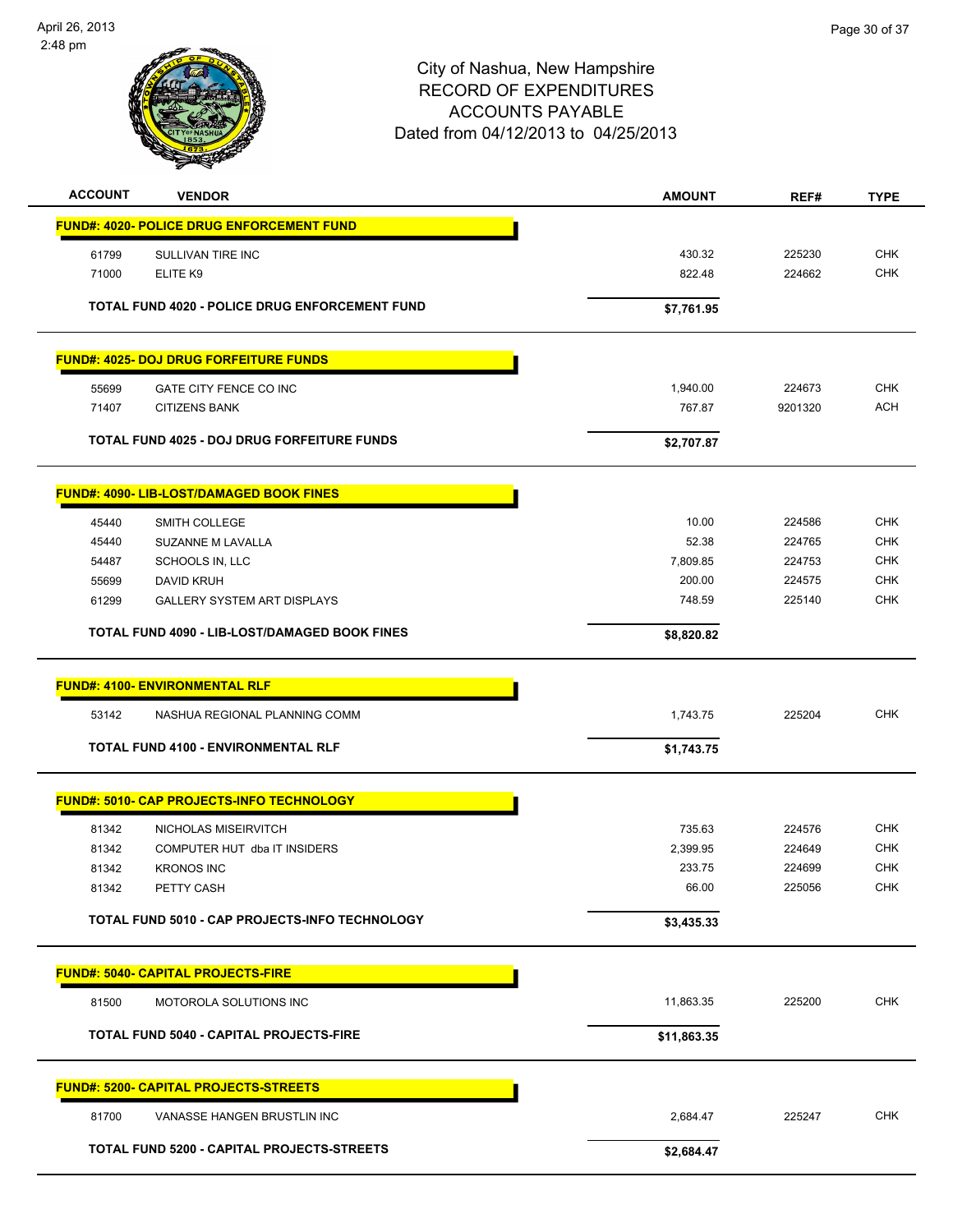

| <b>ACCOUNT</b> | <b>VENDOR</b>                                     | <b>AMOUNT</b> | REF#   | <b>TYPE</b> |
|----------------|---------------------------------------------------|---------------|--------|-------------|
|                | <b>FUND#: 5300- CAPITAL PROJECTS-PARKING</b>      |               |        |             |
| 81200          | <b>CALE AMERICA</b>                               | 14.200.00     | 225114 | <b>CHK</b>  |
| 81200          | <b>CALE AMERICA</b>                               | 14,200.00     | 225114 | <b>CHK</b>  |
|                | <b>TOTAL FUND 5300 - CAPITAL PROJECTS-PARKING</b> | \$28,400.00   |        |             |
|                | <b>FUND#: 5700- CAP PROJECTS-BROAD ST PKWY</b>    |               |        |             |
| 81700          | <b>HAYNER SWANSON INC</b>                         | 4,009.22      | 225157 | <b>CHK</b>  |
| 81700          | <b>NCM DEMOLITION &amp; REMEDIATION</b>           | 23.464.00     | 224722 | <b>CHK</b>  |
| 81700          | <b>HAYNER SWANSON INC</b>                         | 1.120.00      | 225157 | <b>CHK</b>  |
| 81700          | FAY SPOFFORD & THORNDIKE LLC                      | 13,849.86     | 224666 | <b>CHK</b>  |
| 81700          | FAY SPOFFORD & THORNDIKE LLC                      | 36.446.76     | 225136 | <b>CHK</b>  |
| 81700          | FAY SPOFFORD & THORNDIKE LLC                      | 4.616.63      | 224666 | <b>CHK</b>  |
| 81700          | FAY SPOFFORD & THORNDIKE LLC                      | 1,658.73      | 225136 | <b>CHK</b>  |
| 81700          | <b>FAY SPOFFORD &amp; THORNDIKE LLC</b>           | 61.338.62     | 224666 | <b>CHK</b>  |
| 81700          | FAY SPOFFORD & THORNDIKE LLC                      | 52.832.33     | 225136 | <b>CHK</b>  |
| 81700          | FAY SPOFFORD & THORNDIKE LLC                      | 10,490.44     | 224666 | <b>CHK</b>  |
| 81700          | FAY SPOFFORD & THORNDIKE LLC                      | 12,679.78     | 225136 | <b>CHK</b>  |
| 81700          | <b>HAYNER SWANSON INC</b>                         | 32.078.47     | 225157 | <b>CHK</b>  |
| 81700          | <b>HISTORIC DOCUMENTATION COMPANY</b>             | 6.919.64      | 225161 | <b>CHK</b>  |
| 81700          | <b>CRAFTS APPRAISAL ASSOC LTD</b>                 | 6,500.00      | 225124 | <b>CHK</b>  |
|                |                                                   |               |        |             |

| 53107 | ENV COMPLIANCE SERVICES INC           |          |
|-------|---------------------------------------|----------|
| 53479 | DOCULYNX INC                          |          |
| 53999 | USDA APHIS WILDLIFE SERVICES          |          |
| 54280 | <b>BELLETETES INC</b>                 |          |
| 54280 | <b>DEC-TAM CORP</b>                   |          |
| 54280 | <b>FOUR SEASONS AIR</b>               |          |
| 54280 | HOME DEPOT CREDIT SERVICES            |          |
| 54421 | <b>CONWAY OFFICE PRODUCTS LLC</b>     |          |
| 54600 | NAPA AUTO PARTS                       |          |
| 54600 | SANEL AUTO PARTS CO                   |          |
| 54600 | SOUTHWORTH-MILTON INC                 |          |
| 54600 | STAY SAFE TRAFFIC PRODUCTS INC        |          |
| 54600 | <b>AUTOMATION INC</b>                 |          |
| 54600 | <b>G H BERLIN OIL CO</b>              |          |
| 54600 | SANEL AUTO PARTS CO                   |          |
| 54625 | <b>D &amp; R TOWING INC</b>           |          |
| 55109 | COMCAST CABLE COMMUNICATIONS I        |          |
| 55109 | PAETEC COMMUNICATIONS INC             |          |
| 55118 | <b>AT&amp;T MOBILITY</b>              |          |
| 55200 | TREASURER STATE OF NH                 | 1,490.26 |
| 55699 | AMHERST APPLIANCE REPAIR              | 1,295.00 |
| 55699 | <b>CLEANHARBORS</b>                   | 1,863.02 |
| 55699 | <b>INTEGRATED PAPER RECYCLERS LLC</b> | 1,090.62 |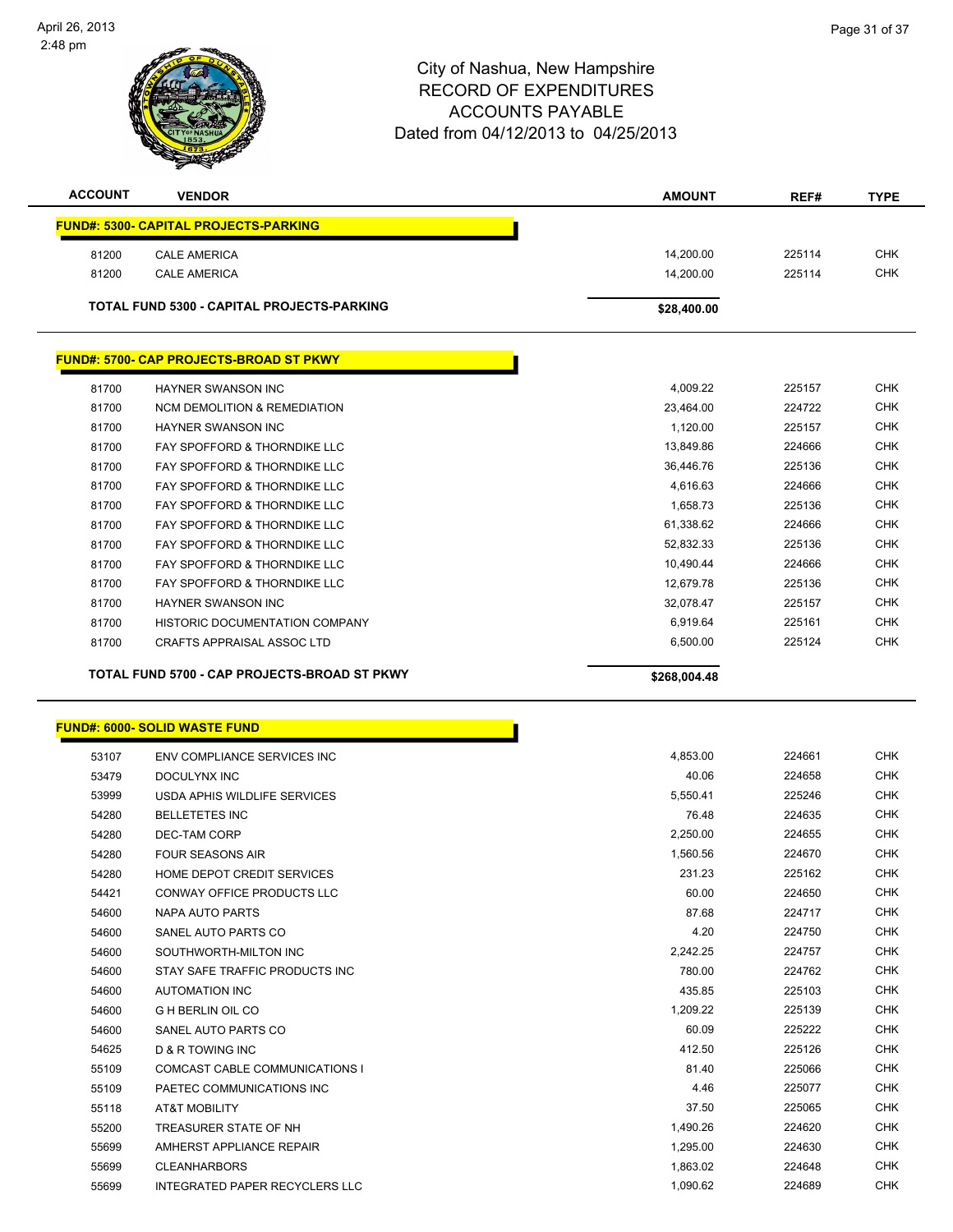

| <b>ACCOUNT</b> | <b>VENDOR</b>                             | <b>AMOUNT</b> | REF#   | <b>TYPE</b> |
|----------------|-------------------------------------------|---------------|--------|-------------|
|                | <b>FUND#: 6000- SOLID WASTE FUND</b>      |               |        |             |
| 55699          | UNIVERSAL RECYCLING TECH LLC              | 13,002.52     | 225245 | <b>CHK</b>  |
| 61100          | PETTY CASH                                | 4.00          | 224546 | <b>CHK</b>  |
| 61107          | REFLECTIVE APPAREL FACTORY INC            | 1,966.90      | 225220 | <b>CHK</b>  |
| 61110          | PHOENIX SCREEN PRINTING                   | 225.00        | 224736 | <b>CHK</b>  |
| 61110          | UNIFIRST CORPORATION                      | 729.25        | 224774 | <b>CHK</b>  |
| 61110          | REFLECTIVE APPAREL FACTORY INC            | 83.64         | 225220 | <b>CHK</b>  |
| 61110          | UNIFIRST CORPORATION                      | 147.91        | 225243 | <b>CHK</b>  |
| 61192          | <b>CALLOGIX INC</b>                       | 112.00        | 224641 | <b>CHK</b>  |
| 61307          | SHATTUCK MALONE OIL CO                    | 1,395.59      | 224618 | <b>CHK</b>  |
| 61307          | SHATTUCK MALONE OIL CO                    | 538.25        | 225081 | <b>CHK</b>  |
| 61310          | ALTERNATIVE VEHICLE SERVICE GR            | 10,840.25     | 224632 | <b>CHK</b>  |
| 61705          | <b>G H BERLIN OIL CO</b>                  | 323.29        | 224671 | <b>CHK</b>  |
| 61705          | <b>MAYNARD &amp; LESIEUR INC</b>          | 3,183.90      | 224710 | <b>CHK</b>  |
| 61705          | PINE MOTOR PARTS                          | 44.98         | 224737 | <b>CHK</b>  |
| 61705          | SANEL AUTO PARTS CO                       | 88.56         | 224750 | <b>CHK</b>  |
| 75100          | <b>US BANK</b>                            | 515,000.00    | 13434  | <b>ACH</b>  |
| 75200          | <b>US BANK</b>                            | 83,034.38     | 13434  | <b>ACH</b>  |
|                | <b>TOTAL FUND 6000 - SOLID WASTE FUND</b> | \$656,436.21  |        |             |

## **FUND#: 6200- WASTEWATER FUND**

| 21775 | <b>MILLION DOLLAR VIEW LLC</b>    | 45.84     | 224996 | <b>CHK</b> |
|-------|-----------------------------------|-----------|--------|------------|
| 53107 | <b>EASTERN ANALYTICAL INC</b>     | 65.00     | 224660 | <b>CHK</b> |
| 53107 | CHEMSERVE ENVIRONMENTAL ANALYS    | 718.34    | 225120 | <b>CHK</b> |
| 53467 | PENNICHUCK WATER WORKS INC        | 8,730.40  | 224614 | <b>CHK</b> |
| 53467 | <b>MAILINGS UNLIMITED</b>         | 645.71    | 225187 | <b>CHK</b> |
| 53479 | DOCULYNX INC                      | 688.22    | 224658 | <b>CHK</b> |
| 54100 | <b>PSNH</b>                       | 28,756.57 | 225080 | <b>CHK</b> |
| 54114 | <b>LIBERTY UTILITIES</b>          | 42.10     | 224599 | <b>CHK</b> |
| 54114 | <b>LIBERTY UTILITIES</b>          | 2,970.59  | 224601 | <b>CHK</b> |
| 54114 | <b>LIBERTY UTILITIES</b>          | 140.82    | 224602 | <b>CHK</b> |
| 54114 | <b>LIBERTY UTILITIES</b>          | 194.23    | 224603 | <b>CHK</b> |
| 54114 | <b>LIBERTY UTILITIES</b>          | 379.30    | 224604 | <b>CHK</b> |
| 54114 | <b>LIBERTY UTILITIES</b>          | 58.61     | 224605 | <b>CHK</b> |
| 54114 | <b>LIBERTY UTILITIES</b>          | 100.60    | 224606 | <b>CHK</b> |
| 54114 | <b>LIBERTY UTILITIES</b>          | 41.12     | 225072 | <b>CHK</b> |
| 54114 | <b>HESS CORPORATION</b>           | 5.50      | 225159 | <b>CHK</b> |
| 54141 | PENNICHUCK WATER WORKS INC        | 202.79    | 224615 | <b>CHK</b> |
| 54141 | PENNICHUCK WATER WORKS INC        | 3,168.65  | 225078 | <b>CHK</b> |
| 54300 | <b>B &amp; D SEPTIC SERVICE</b>   | 215.00    | 225104 | <b>CHK</b> |
| 54300 | CORRIVEAU ROUTHIER INC            | 68.35     | 225123 | <b>CHK</b> |
| 54421 | <b>CONWAY OFFICE PRODUCTS LLC</b> | 90.00     | 224650 | <b>CHK</b> |
| 54487 | PETTY CASH                        | 35.94     | 224546 | <b>CHK</b> |
| 54487 | PEABODY SUPPLY CO                 | 199.28    | 224734 | <b>CHK</b> |
| 54487 | <b>RUSSELECTRIC INC</b>           | 2,860.61  | 224748 | <b>CHK</b> |
| 54487 | <b>MILTON CAT</b>                 | 2,690.00  | 225084 | <b>CHK</b> |
| 54487 | EASTERN INDUSTRIAL AUTOMATION     | 2,384.97  | 225131 | <b>CHK</b> |
| 54487 | <b>FASTENAL CO</b>                | 1,124.47  | 225135 | <b>CHK</b> |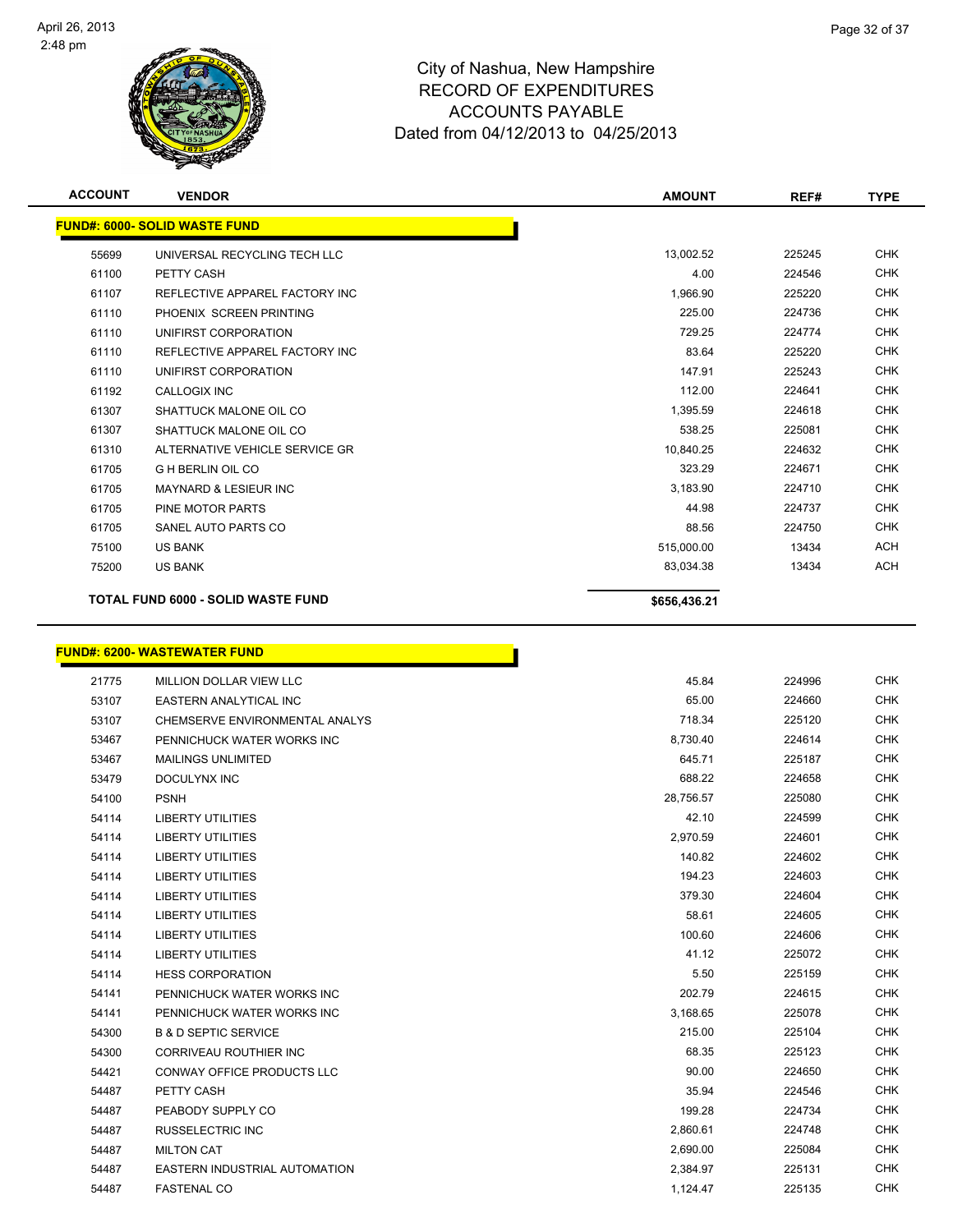

**FUND#: 6500- PROPERTY & CASUALTY FUND**

### City of Nashua, New Hampshire RECORD OF EXPENDITURES ACCOUNTS PAYABLE Dated from 04/12/2013 to 04/25/2013

| <b>ACCOUNT</b> | <b>VENDOR</b>                            | <b>AMOUNT</b>  | REF#   | <b>TYPE</b> |
|----------------|------------------------------------------|----------------|--------|-------------|
|                | <b>FUND#: 6200- WASTEWATER FUND</b>      |                |        |             |
| 54487          | <b>G H BERLIN OIL CO</b>                 | 2,041.24       | 225139 | <b>CHK</b>  |
| 54487          | <b>GRAINGER</b>                          | 4,083.58       | 225146 | <b>CHK</b>  |
| 54487          | <b>GRANITE CITY ELECTRIC SUPPLY</b>      | 5,028.77       | 225148 | <b>CHK</b>  |
| 54487          | HARRY W WELLS & SON INC                  | 298.00         | 225156 | <b>CHK</b>  |
| 54487          | <b>HIGHLAND POWER</b>                    | 3,942.83       | 225160 | <b>CHK</b>  |
| 54487          | HOME DEPOT CREDIT SERVICES               | 91.03          | 225162 | <b>CHK</b>  |
| 54487          | HUBER TECHNOLOGY INC                     | 1,781.00       | 225164 | <b>CHK</b>  |
| 54487          | M & M ELECTRICAL SUPPLY CO INC           | 322.71         | 225185 | <b>CHK</b>  |
| 54487          | MCMASTER CARR SUPPLY CO                  | 1,469.95       | 225194 | <b>CHK</b>  |
| 54487          | PEABODY SUPPLY CO                        | 781.34         | 225214 | <b>CHK</b>  |
| 54487          | PINE MOTOR PARTS                         | 235.74         | 225217 | CHK         |
| 54600          | PINE MOTOR PARTS                         | 73.79          | 224737 | <b>CHK</b>  |
| 54828          | <b>US BANK</b>                           | 113.54         | 224625 | <b>CHK</b>  |
| 55109          | PAETEC COMMUNICATIONS INC                | 6.55           | 225077 | <b>CHK</b>  |
| 55118          | <b>AT&amp;T MOBILITY</b>                 | 37.50          | 225065 | <b>CHK</b>  |
| 55607          | PETTY CASH                               | 13.54          | 224546 | CHK         |
| 61100          | CONWAY OFFICE PRODUCTS LLC               | 250.00         | 225122 | <b>CHK</b>  |
| 61107          | UNIFIRST CORPORATION                     | 321.75         | 224774 | <b>CHK</b>  |
| 61107          | ALECS SHOE STORE INC                     | 110.00         | 225098 | <b>CHK</b>  |
| 61107          | UNIFIRST CORPORATION                     | 331.55         | 225243 | <b>CHK</b>  |
| 61149          | <b>VWR INTERNATIONAL</b>                 | 2,774.55       | 224779 | <b>CHK</b>  |
| 61149          | <b>VWR INTERNATIONAL</b>                 | 727.81         | 225248 | <b>CHK</b>  |
| 61156          | <b>BASF CORPORATION</b>                  | 4,739.04       | 225107 | <b>CHK</b>  |
| 61156          | JCI JONES CHEMICALS INC                  | 2,404.25       | 225174 | <b>CHK</b>  |
| 61299          | PETTY CASH                               | 82.85          | 224546 | <b>CHK</b>  |
| 61299          | <b>GRAINGER</b>                          | 81.64          | 225146 | <b>CHK</b>  |
| 61299          | <b>MOORE MEDICAL LLC</b>                 | 101.76         | 225199 | <b>CHK</b>  |
| 61310          | ALTERNATIVE VEHICLE SERVICE GR           | 485.14         | 224632 | <b>CHK</b>  |
| 81200          | <b>BOERGER PUMPS</b>                     | 8,376.00       | 225113 | <b>CHK</b>  |
| 81200          | CHASE ELECTRIC MOTORS LLC                | 13,495.00      | 225119 | <b>CHK</b>  |
| 81300          | SIHI PUMPS INC                           | 33,540.75      | 225226 | <b>CHK</b>  |
| 81700          | SUNSHINE PAVING CORPORATION              | 288.65         | 225231 | <b>CHK</b>  |
| 81700          | <b>WOODARD &amp; CURRAN</b>              | 4,923.56       | 225251 | <b>CHK</b>  |
| 81700          | HAYNER SWANSON INC                       | 434.29         | 225157 | <b>CHK</b>  |
| 81700          | HAZEN & SAWYER PC                        | 304,284.10     | 225158 | <b>CHK</b>  |
| 81700          | T BUCK CONSTRUCTION INC                  | 789,300.64     | 225233 | <b>CHK</b>  |
| 81700          | <b>WRIGHT-PIERCE</b>                     | 23,305.32      | 225252 | <b>CHK</b>  |
|                | <b>TOTAL FUND 6200 - WASTEWATER FUND</b> | \$1,267,302.77 |        |             |

## TREASURER STATE OF NH 50.00 224619 CHK CONWAY OFFICE PRODUCTS LLC 103.00 224650 CHK 54421 CONWAY OFFICE PRODUCTS LLC 6 CHK CHA CONVERSITY CHANGE AND THE CHANGE OF THE CHANGE OF THE CHANGE OF THE CHA DIANE VEINO 79.10 225063 CHK APPLE NASHUA LLC 980.00 224997 CHK CONCORD HOSPITAL 146.00 224999 CHK 59207 CPTE NASHUA 225000 CHK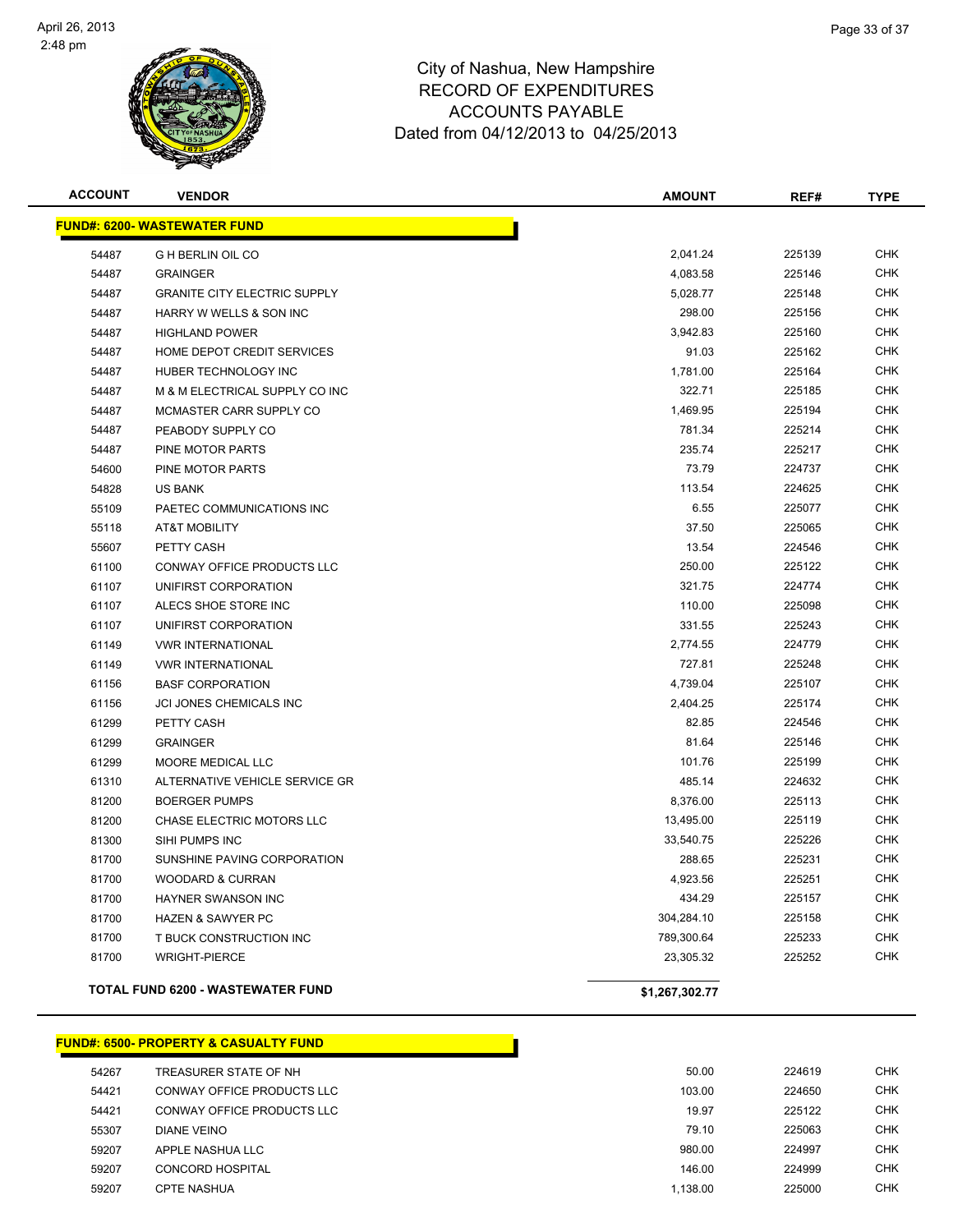

| <b>ACCOUNT</b> | <b>VENDOR</b>                                    | <b>AMOUNT</b> | REF#   | <b>TYPE</b> |
|----------------|--------------------------------------------------|---------------|--------|-------------|
|                | <b>FUND#: 6500- PROPERTY &amp; CASUALTY FUND</b> |               |        |             |
| 59207          | DARTMOUTH HITCHCOCK CLINIC                       | 169.00        | 225002 | <b>CHK</b>  |
| 59207          | FIRST SCRIPT NETWORK SERVICES                    | 800.00        | 225003 | <b>CHK</b>  |
| 59207          | <b>FOUNDATION MEDICAL PARTNERS</b>               | 154.00        | 225004 | <b>CHK</b>  |
| 59207          | FOUR SEASONS ORTHOPAEDIC CTR P                   | 171.00        | 225005 | <b>CHK</b>  |
| 59207          | <b>GRANITE STATE EMERGENCY PHYSIC</b>            | 196.00        | 225006 | <b>CHK</b>  |
| 59207          | OCCUPATIONAL HEALTH CTRS SOUTH                   | 245.97        | 225009 | <b>CHK</b>  |
| 59207          | ORIENTAL ACUPUNCTURE & HERB                      | 200.00        | 225010 | <b>CHK</b>  |
| 59207          | ORTHOPEDIC PHYSICAL THERAPY                      | 370.00        | 225011 | <b>CHK</b>  |
| 59207          | SO NH REGIONAL MEDICAL CENTER                    | 2,456.78      | 225012 | <b>CHK</b>  |
| 59207          | SO NH REGIONAL MEDICAL CENTER                    | 7,022.06      | 225441 | <b>CHK</b>  |
| 59207          | ASSOCIATED RADIOLOGISTS PA                       | 24.00         | 225442 | <b>CHK</b>  |
| 59207          | <b>IVELISSE BABILONIA</b>                        | 127.46        | 225443 | <b>CHK</b>  |
| 59207          | <b>BRIGHAM &amp; WOMENS PHYSICIANS OR</b>        | 240.00        | 225445 | <b>CHK</b>  |
| 59207          | COVENTRY HEALTH CARE WORKERS C                   | 240.40        | 225447 | <b>CHK</b>  |
| 59207          | DARTMOUTH HITCHCOCK CLINIC                       | 259.00        | 225449 | <b>CHK</b>  |
| 59207          | <b>INTEGRATED PAIN CARE</b>                      | 157.00        | 225450 | <b>CHK</b>  |
| 59207          | <b>MARIE BAIZLEY</b>                             | 79.99         | 225451 | <b>CHK</b>  |
| 59207          | NASHUA EYE ASSOC PA                              | 335.00        | 225454 | <b>CHK</b>  |
| 59207          | OCCUPATIONAL HEALTH CTRS SOUTH                   | 500.68        | 225455 | <b>CHK</b>  |
| 59207          | PARNELL CHIROPRACTIC                             | 224.00        | 225456 | <b>CHK</b>  |
| 59207          | SO NH REGIONAL MEDICAL CENTER                    | 3,171.23      | 225458 | <b>CHK</b>  |
| 59207          | ST JOSEPHS HOSPITAL                              | 2,420.75      | 225459 | <b>CHK</b>  |
| 59207          | THERACARE                                        | 1,304.00      | 225460 | <b>CHK</b>  |
| 59225          | <b>CULLENCOLLIMORE PLLC</b>                      | 3,633.57      | 225001 | <b>CHK</b>  |
| 59225          | <b>MARK LEVESQUE</b>                             | 110.00        | 225008 | <b>CHK</b>  |
| 59225          | CONNORS LAW OFFICES PLLC                         | 15,000.00     | 225446 | <b>CHK</b>  |
| 59225          | <b>CULLENCOLLIMORE PLLC</b>                      | 4,547.00      | 225448 | <b>CHK</b>  |
| 59225          | MAYNARD & DONOVAN PLLC                           | 9,000.00      | 225453 | <b>CHK</b>  |
| 59250          | <b>MARK CROWELL SERVICES INC</b>                 | 2,600.00      | 225452 | <b>CHK</b>  |
| 59275          | <b>GATE CITY MONUMENT INC</b>                    | 527.00        | 224563 | <b>CHK</b>  |
| 59275          | CHARLOTTE THIBAULT                               | 195.00        | 224998 | <b>CHK</b>  |
| 59275          | JIM ALLARD CONTRACTING LLC                       | 1,292.50      | 225007 | <b>CHK</b>  |
| 59275          | <b>MICHAEL BELANGER</b>                          | 250.00        | 225444 | <b>CHK</b>  |
| 59275          | PUBLIC SERVICE OF NH                             | 195.26        | 225457 | <b>CHK</b>  |
| 61100          | STAPLES BUSINESS ADVANTAGE                       | 135.12        | 224761 | <b>CHK</b>  |
| 61192          | OCCUPATIONAL DRUG TESTING LLC                    | 65.00         | 224729 | <b>CHK</b>  |
| 61830          | THE TELEGRAPH                                    | 195.50        | 225086 | <b>CHK</b>  |
|                | TOTAL FUND 6500 - PROPERTY & CASUALTY FUND       | \$61,130.34   |        |             |

|       | <b>FUND#: 6600- BENEFITS SELF INSURANCE FUND</b> |        |        |
|-------|--------------------------------------------------|--------|--------|
| 45607 | <b>BERNICE DIGGINS</b>                           | 44.23  | 224504 |
| 45607 | CANDACE VILLIMAINO                               | 270.53 | 224505 |
| 45607 | <b>DANIEL CRONIN</b>                             | 70.35  | 224506 |
| 45607 | DANIEL LAVOIE                                    | 52.62  | 224507 |
| 45607 | DEBORAH NUTE                                     | 14.46  | 224508 |
| 45607 | DONA STALEY                                      | 227.97 | 224509 |
| 45607 | DONALD CONLEY                                    | 22.32  | 224510 |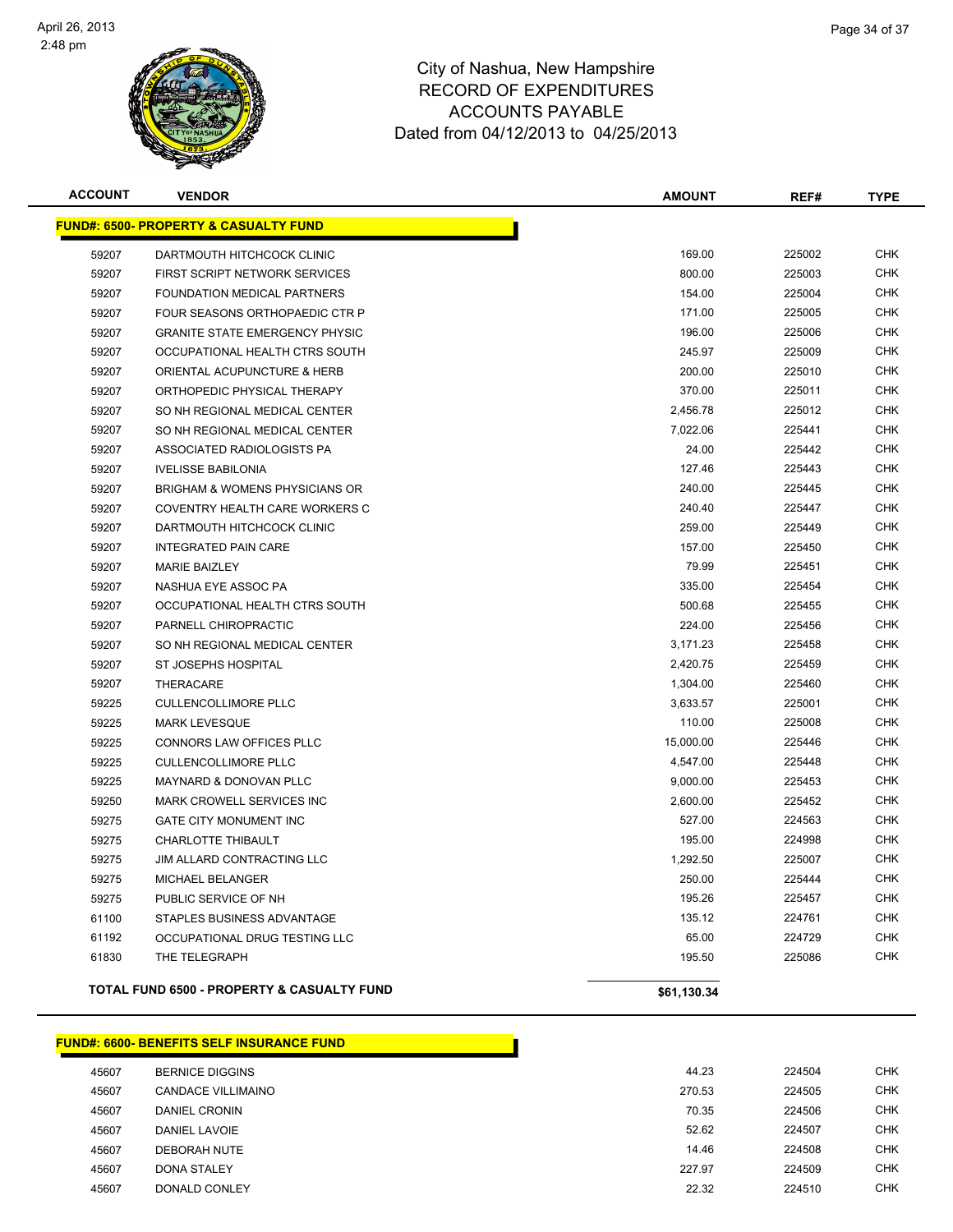

| <b>ACCOUNT</b> | <b>VENDOR</b>                                     | <b>AMOUNT</b> | REF#   | <b>TYPE</b> |
|----------------|---------------------------------------------------|---------------|--------|-------------|
|                | <u> FUND#: 6600- BENEFITS SELF INSURANCE FUND</u> |               |        |             |
| 45607          | <b>DORRIS BLAIR</b>                               | 6.64          | 224511 | <b>CHK</b>  |
| 45607          | <b>EDEN GALLANT</b>                               | 14.14         | 224512 | <b>CHK</b>  |
| 45607          | <b>GREGORY BRONSON</b>                            | 25.71         | 224513 | <b>CHK</b>  |
| 45607          | <b>JAMES HARGREAVES</b>                           | 38.09         | 224515 | <b>CHK</b>  |
| 45607          | <b>JANICE LESSARD</b>                             | 63.69         | 224517 | <b>CHK</b>  |
| 45607          | <b>JEAN LORREY</b>                                | 6.64          | 224518 | <b>CHK</b>  |
| 45607          | <b>JOAN POLTACK</b>                               | 2.62          | 224519 | <b>CHK</b>  |
| 45607          | <b>JUDITH TURNER</b>                              | 173.52        | 224522 | <b>CHK</b>  |
| 45607          | KATHLEEN GAVIN-PARKS                              | 173.52        | 224523 | <b>CHK</b>  |
| 45607          | <b>LITA SIMEONE</b>                               | 5.79          | 224524 | CHK         |
| 45607          | <b>LORI-JEAN BLANCHETTE</b>                       | 181.47        | 224525 | <b>CHK</b>  |
| 45607          | MARCELLA WOODMAN                                  | 47.64         | 224526 | <b>CHK</b>  |
| 45607          | <b>MARCIA WEBBER</b>                              | 208.13        | 224527 | <b>CHK</b>  |
| 45607          | <b>MARK DETERING</b>                              | 5.85          | 224528 | <b>CHK</b>  |
| 45607          | <b>MARK FAULKNER</b>                              | 28.48         | 224529 | <b>CHK</b>  |
| 45607          | <b>MARY KELLEY</b>                                | 185.85        | 224530 | <b>CHK</b>  |
| 45607          | <b>MAUREEN DECKER</b>                             | 125.07        | 224531 | <b>CHK</b>  |
| 45607          | <b>MICHAEL LAVOIE</b>                             | 3.30          | 224532 | <b>CHK</b>  |
| 45607          | <b>NAOMI STEINBERG</b>                            | 139.60        | 224533 | <b>CHK</b>  |
| 45607          | RAYMOND MCDANNELL                                 | 14.14         | 224534 | <b>CHK</b>  |
| 45607          | ROBERT DION                                       | 14.60         | 224535 | <b>CHK</b>  |
| 45607          | ROGER HALL JR                                     | 16.86         | 224536 | <b>CHK</b>  |
| 45607          | <b>RUTH HARRIS</b>                                | 173.56        | 224537 | <b>CHK</b>  |
| 45607          | <b>SANDRA LOWE</b>                                | 270.53        | 224539 | <b>CHK</b>  |
| 45607          | <b>SCOTT MARTINAGE</b>                            | 28.48         | 224540 | <b>CHK</b>  |
| 45607          | THOMAS BYRNE JR                                   | 22.66         | 224543 | <b>CHK</b>  |
| 45607          | <b>THOMAS HORNE</b>                               | 47.64         | 224544 | <b>CHK</b>  |
| 45607          | TIMOTHY MAYNARD                                   | 23.50         | 224545 | <b>CHK</b>  |
| 45607          | <b>ALICE REMP</b>                                 | 90.77         | 224503 | CHK         |
| 45607          | <b>HOLLY SYKES</b>                                | 4.44          | 224514 | <b>CHK</b>  |
| 45607          | <b>JANET VALUK</b>                                | 82.32         | 224516 | <b>CHK</b>  |
| 45607          | <b>JOHN BARRY</b>                                 | 183.24        | 224520 | <b>CHK</b>  |
| 45607          | <b>JUDITH MIELE</b>                               | 49.79         | 224521 | <b>CHK</b>  |
| 45607          | SANDRA LANCTOT                                    | 868.96        | 224538 | <b>CHK</b>  |
| 45607          | <b>SUSAN LAVOICE</b>                              | 22.76         | 224541 | <b>CHK</b>  |
| 45607          | <b>SUSAN REGULA</b>                               | 853.17        | 224542 | <b>CHK</b>  |
| 59000          | NORTHERN NEW ENGLAND BENEFIT                      | 40,065.90     | 13473  | ACH         |
| 59507          | ANTHEM BCBS OF NE                                 | 40,229.02     | 13438  | ACH         |
| 59507          | ANTHEM BCBS OF NE                                 | 35,829.54     | 13468  | <b>ACH</b>  |
| 59507          | ANTHEM BCBS OF NE                                 | 412,265.40    | 13438  | ACH         |
| 59507          | ANTHEM BCBS OF NE                                 | 435,074.17    | 13468  | <b>ACH</b>  |
| 59507          | STEPHANIE ROSS-SAURI                              | 128.19        | 224746 | <b>CHK</b>  |
| 59507          | ANTHEM BCBS OF NE                                 | 54,585.76     | 13438  | ACH         |
| 59507          | ANTHEM BCBS OF NE                                 | 34,977.23     | 13468  | ACH         |
| 59507          | HARVARD PILGRIM HEALTH CARE                       | 106,059.12    | 13439  | ACH         |
| 59507          | HARVARD PILGRIM HEALTH CARE                       | 77,819.47     | 13470  | ACH         |
| 59525          | NORTHEAST DELTA DENTAL                            | 21,063.76     | 13440  | <b>ACH</b>  |
| 59525          | NORTHEAST DELTA DENTAL                            | 21,051.34     | 13472  | <b>ACH</b>  |
|                |                                                   |               |        |             |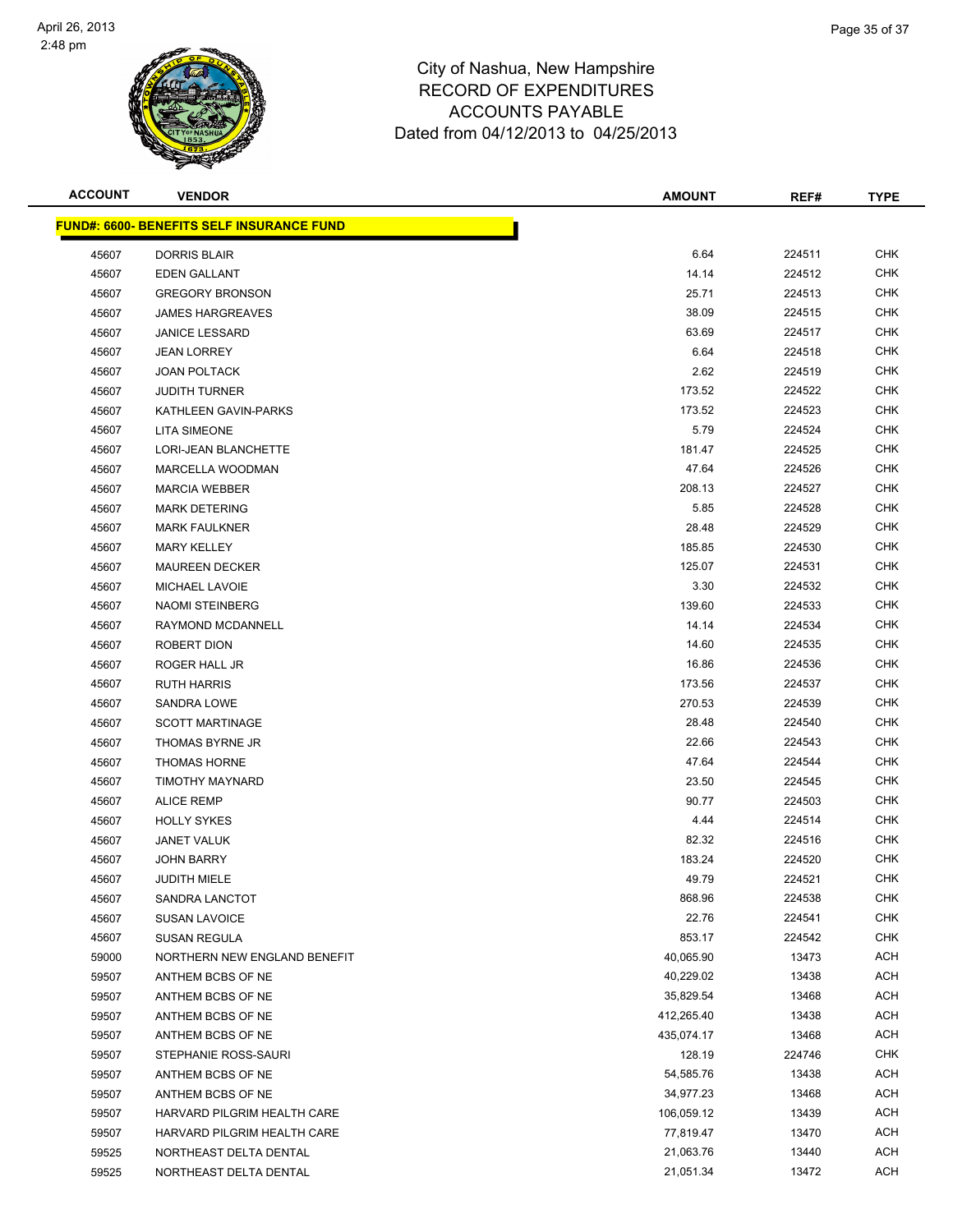| <b>ACCOUNT</b><br><b>VENDOR</b>                                        | <b>AMOUNT</b>      | REF#             | <b>TYPE</b>              |
|------------------------------------------------------------------------|--------------------|------------------|--------------------------|
| <b>TOTAL FUND 6600 - BENEFITS SELF INSURANCE FUND</b>                  | \$1,284,054.55     |                  |                          |
| <b>FUND#: 7050- HOLMAN STADIUM IMPROVEMNTS ETF</b>                     |                    |                  |                          |
| 54280<br>ASAP SPRINKLER LLC<br>UNITED SITE SERVICES NORTHEAST<br>61299 | 3,328.90<br>109.94 | 225101<br>225244 | <b>CHK</b><br><b>CHK</b> |
| TOTAL FUND 7050 - HOLMAN STADIUM IMPROVEMNTS ETF                       | \$3,438.84         |                  |                          |
| <b>FUND#: 7076- REG VOC ED CAPITAL RESERVE</b>                         |                    |                  |                          |
| 71000<br><b>ACCESS AV</b>                                              | 102,703.00         | 225262           | <b>CHK</b>               |
| TOTAL FUND 7076 - REG VOC ED CAPITAL RESERVE                           | \$102,703.00       |                  |                          |
| <b>FUND#: 7506- ETF CONTRIB-WOODLAWN CEMETERY</b>                      |                    |                  |                          |
| 54280<br>HUFF & GAUTHIER INC                                           | 1,824.10           | 225167           | CHK                      |
| <b>TOTAL FUND 7506 - ETF CONTRIB-WOODLAWN CEMETERY</b>                 | \$1,824.10         |                  |                          |
| <b>FUND#: 7526- CHAIRMAN FUND-BOARD OF HEALTH</b>                      |                    |                  |                          |
| 61910<br>PETTY CASH                                                    | 64.78              | 224584           | <b>CHK</b>               |
| TOTAL FUND 7526 - CHAIRMAN FUND-BOARD OF HEALTH                        | \$64.78            |                  |                          |
| <b>FUND#: 7528- P&amp;Z-SIDEWALK CONSTRUCTION NE</b>                   |                    |                  |                          |
| 54210<br>CORRIVEAU ROUTHIER INC                                        | 6,198.05           | 224651           | <b>CHK</b>               |
| <b>TOTAL FUND 7528 - P&amp;Z-SIDEWALK CONSTRUCTION NE</b>              | \$6,198.05         |                  |                          |
| <u> FUND#: 7534- LIBRARY-CHANDLER MEM LIB FUND</u>                     |                    |                  |                          |
| 54114<br><b>HESS CORPORATION</b>                                       | 609.55             | 224682           | <b>CHK</b>               |
| 54141<br>PENNICHUCK WATER WORKS INC                                    | 75.34              | 225078           | <b>CHK</b>               |
| <b>TOTAL FUND 7534 - LIBRARY-CHANDLER MEM LIB FUND</b>                 | \$684.89           |                  |                          |
| <b>FUND#: 7549- LIBRARY-MISC LIB DONATIONS</b>                         |                    |                  |                          |
| 53999<br>NASHUA GARDEN CLUB                                            | 300.00             | 224720           | <b>CHK</b>               |
| <b>TOTAL FUND 7549 - LIBRARY-MISC LIB DONATIONS</b>                    | \$300.00           |                  |                          |
| <b>FUND#: 8050- LIBRARY-CHARLES ZYLONIS</b>                            |                    |                  |                          |
| 61821<br><b>BALTECH PUBLISING</b>                                      | 29.95              | 224591           | <b>CHK</b>               |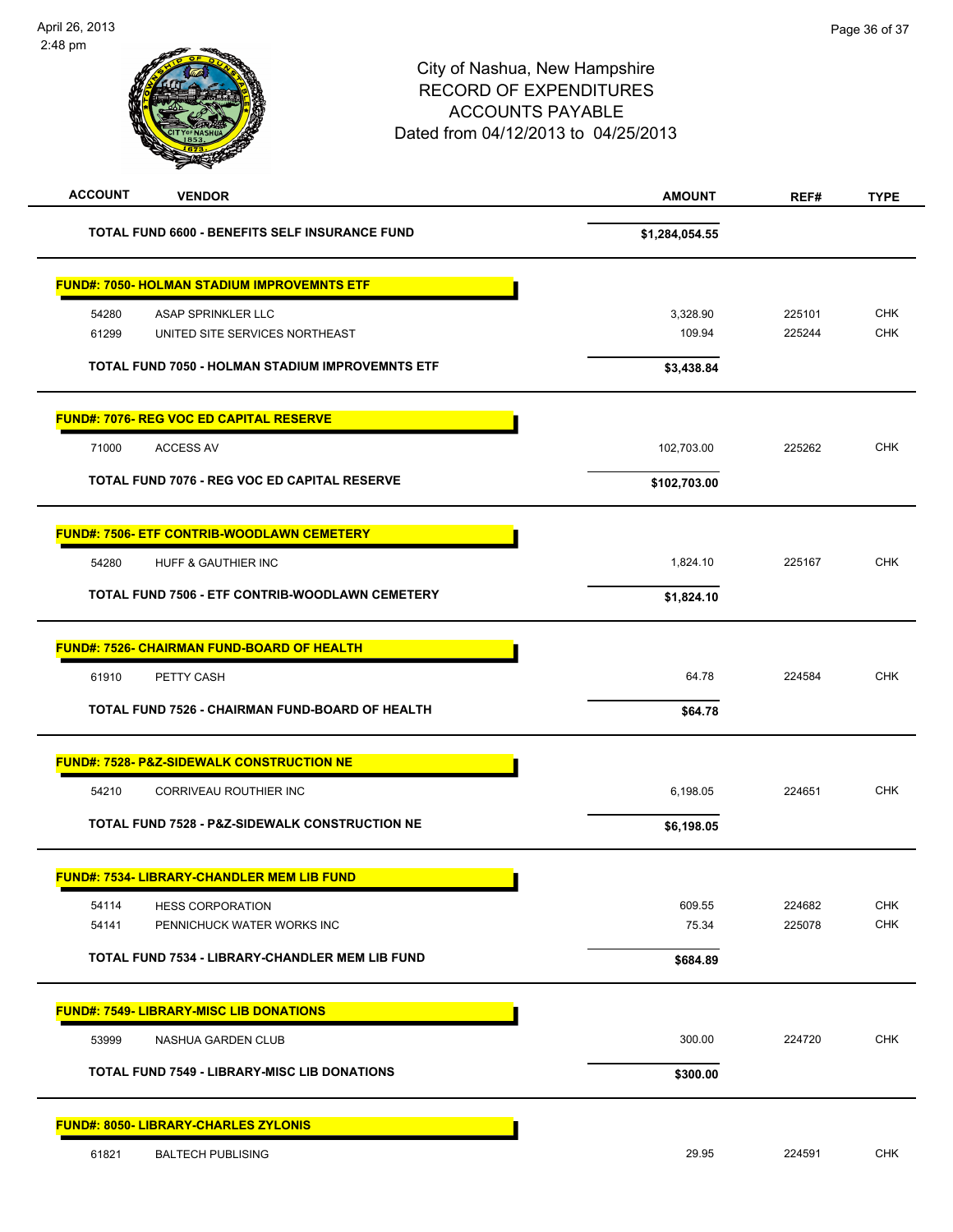#### City of Nashua, New Hampshire RECORD OF EXPENDITURES ACCOUNTS PAYABLE Dated from 04/12/2013 to 04/25/2013

| <b>ACCOUNT</b> | <b>VENDOR</b>                                       | <b>AMOUNT</b> | REF#   | <b>TYPE</b> |
|----------------|-----------------------------------------------------|---------------|--------|-------------|
|                | <b>TOTAL FUND 8050 - LIBRARY-CHARLES ZYLONIS</b>    | \$29.95       |        |             |
|                | <b>FUND#: 8063- LIBRARY-HENRY STEARNS FUND</b>      |               |        |             |
| 61807          | <b>BAKER &amp; TAYLOR, INC</b>                      | 1,301.60      | 224633 | <b>CHK</b>  |
| 61807          | <b>INGRAM LIBRARY SERVICES</b>                      | 411.05        | 224688 | <b>CHK</b>  |
| 61807          | <b>BAKER &amp; TAYLOR, INC</b>                      | 2,908.21      | 225106 | <b>CHK</b>  |
| 61807          | <b>INGRAM LIBRARY SERVICES</b>                      | 79.45         | 225169 | <b>CHK</b>  |
| 61814          | THE GREAT COURSES                                   | 954.35        | 224768 | <b>CHK</b>  |
|                | <b>TOTAL FUND 8063 - LIBRARY-HENRY STEARNS FUND</b> | \$5,654.66    |        |             |
|                | <b>FUND#: 8200- BPW PENSION FUND</b>                |               |        |             |
| 52120          | <b>ESTATE OF MAURICE BELANGER</b>                   | 3,000.00      | 224549 | <b>CHK</b>  |
| 52120          | TD BANK - IRA                                       | 22,984.09     | 224550 | <b>CHK</b>  |
| 52120          | <b>DONALD R BERNARD</b>                             | 3,000.00      | 225016 | <b>CHK</b>  |
|                | <b>TOTAL FUND 8200 - BPW PENSION FUND</b>           | \$28,984.09   |        |             |

**Grand Total:**

**\$7,656,325.37**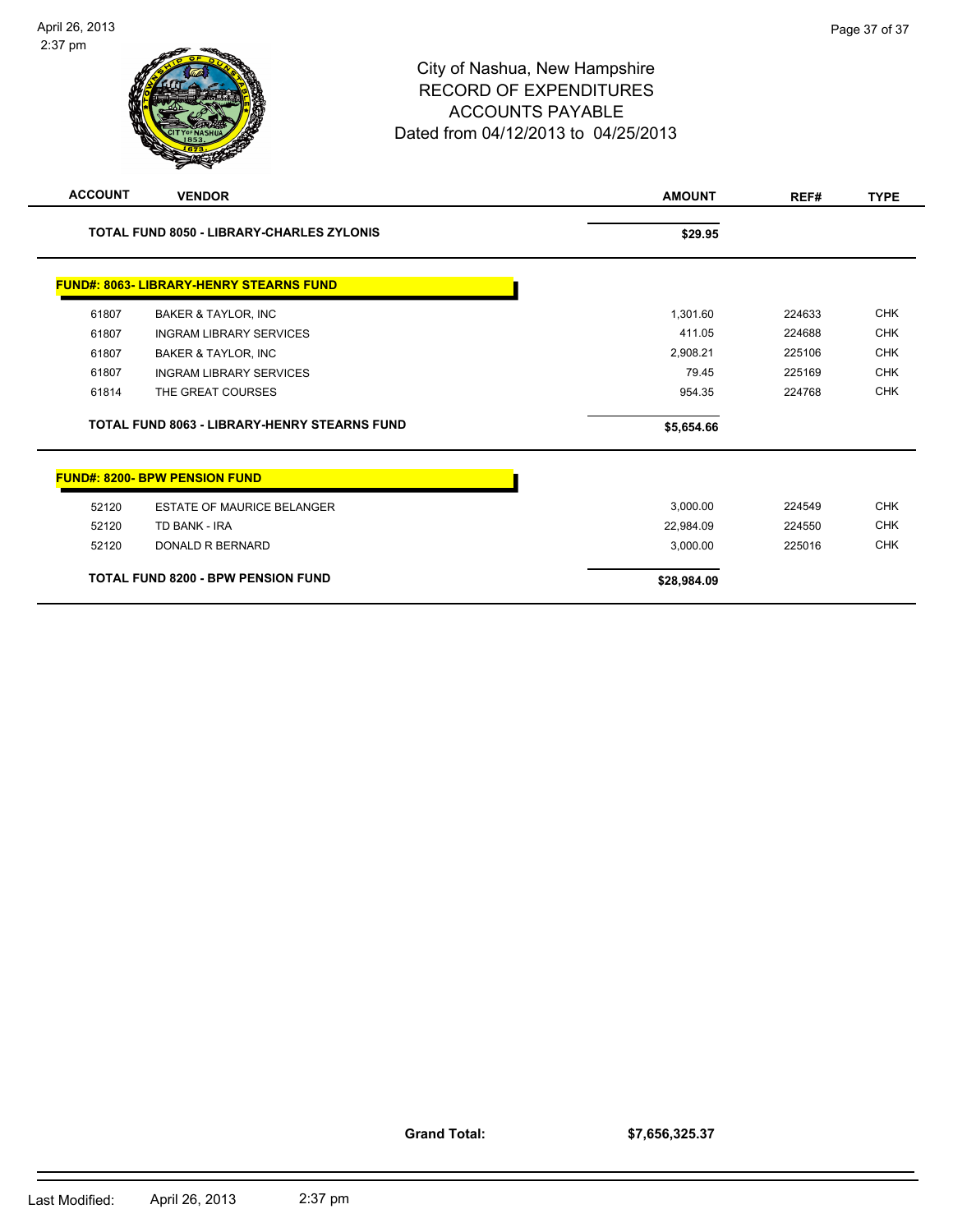

# 12:32 pm Page 1 of 46 RECORD OF EXPENDITURES PAYROLL-GROSS WAGES Dated from 04/12/2013 to 04/25/2013

| Page 1 of 46 |  |  |
|--------------|--|--|
|              |  |  |
|              |  |  |

| <b>PAY DATE</b>                   | <b>ACCOUNT</b> | <b>DESCRIPTION</b>             | <b>AMOUNT</b> |
|-----------------------------------|----------------|--------------------------------|---------------|
| <b>FUND#: 1000 - GENERAL FUND</b> |                |                                |               |
| <b>MAYOR</b><br>101               |                |                                |               |
| 4/18/13                           | 51100          | CITIZEN SERVICES DIRECTOR      | 903.15        |
| 4/25/13                           | 51100          | CITIZEN SERVICES DIRECTOR      | 903.15        |
| 4/18/13                           | 51100          | EXECUTIVE SECRETARY AA         | 877.27        |
| 4/25/13                           | 51100          | EXECUTIVE SECRETARY AA         | 877.27        |
| 4/18/13                           | 51100          | HUNT BUILDING ADMINISTRATOR    | 401.15        |
| 4/25/13                           | 51100          | HUNT BUILDING ADMINISTRATOR    | 401.15        |
| 4/18/13                           | 51100          | <b>RESOURCE COORDINATOR</b>    | 565.56        |
| 4/25/13                           | 51100          | RESOURCE COORDINATOR           | 565.56        |
| 4/18/13                           | 51100          | SECRETARY RECEPTIONIST         | 565.56        |
| 4/25/13                           | 51100          | SECRETARY RECEPTIONIST         | 565.56        |
| 4/18/13                           | 51200          | <b>COMMUNICATIONS DIRECTOR</b> | 413.87        |
| 4/25/13                           | 51200          | <b>COMMUNICATIONS DIRECTOR</b> | 413.87        |
| 4/18/13                           | 51500          | MAYOR                          | 2,068.36      |
| 4/25/13                           | 51500          | <b>MAYOR</b>                   | 2,068.36      |
| 4/25/13                           | 55118          | TELEPHONE-CELLULAR             | 50.00         |
| <b>TOTAL 101 - MAYOR</b>          |                |                                | \$11,639.84   |
| 102<br><b>BOARD OF ALDERMEN</b>   |                |                                |               |
| 4/18/13                           | 51100          | ALDERMANIC LEGISLATION MANAGER | 1,324.89      |
| 4/25/13                           | 51100          | ALDERMANIC LEGISLATION MANAGER | 1,324.89      |
| TOTAL 102 - BOARD OF ALDERMEN     |                |                                | \$2,649.78    |
|                                   |                |                                |               |
| 103<br><b>LEGAL</b>               |                |                                |               |
| 4/25/13                           | 51100          | ASSISTANT CORP COUNSEL         | 1,324.88      |
| 4/18/13                           | 51100          | DEPUTY CORPORATION COUNSEL     | 4,049.83      |
| 4/25/13                           | 51100          | DEPUTY CORPORATION COUNSEL     | 4,049.83      |
| 4/18/13                           | 51100          | <b>LEGAL ASSISTANT</b>         | 1,793.60      |
| 4/25/13                           | 51100          | <b>LEGAL ASSISTANT</b>         | 1,793.60      |
| 4/25/13                           | 55118          | TELEPHONE-CELLULAR             | 50.00         |
| <b>TOTAL 103 - LEGAL</b>          |                |                                | \$13,061.74   |
| 105<br><b>CITI-STAT</b>           |                |                                |               |
| 4/18/13                           | 51100          | <b>DIRECTOR CITISTAT</b>       | 1,485.69      |
| 4/25/13                           | 51100          | DIRECTOR CITISTAT              | 1,485.69      |
| 4/18/13                           | 51100          | OPERATIONS ANALYST             | 690.84        |
| 4/25/13                           | 51100          | OPERATIONS ANALYST             | 690.84        |
| TOTAL 105 - CITI-STAT             |                |                                | \$4,353.06    |
| 107<br><b>CITY CLERK</b>          |                |                                |               |
| 4/18/13                           | 51100          | <b>CITY CLERK</b>              | 1,720.02      |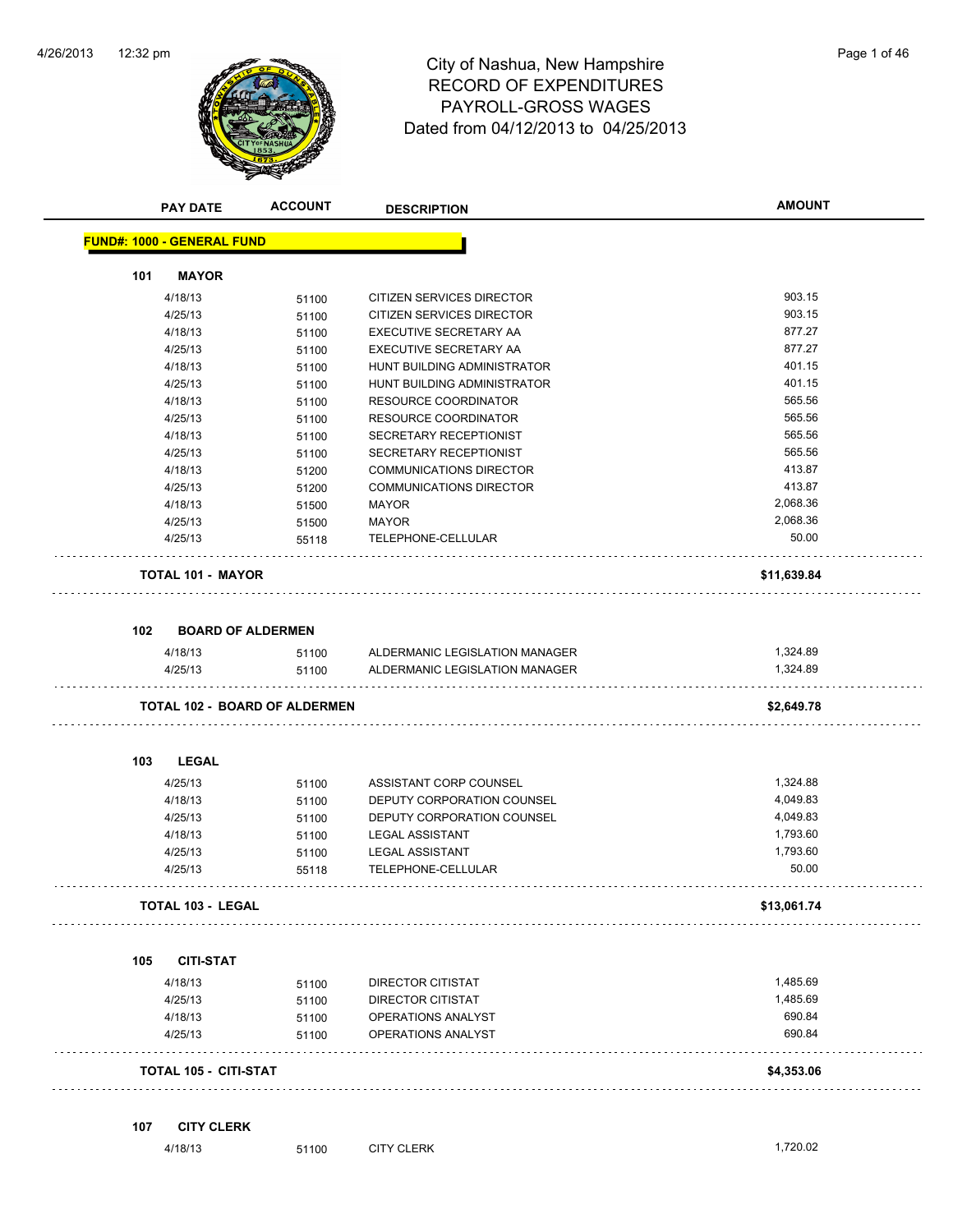

# 12:32 pm Page 2 of 46 RECORD OF EXPENDITURES PAYROLL-GROSS WAGES Dated from 04/12/2013 to 04/25/2013

|     | <b>PAY DATE</b>                      | <b>ACCOUNT</b>                | <b>DESCRIPTION</b>                                  | <b>AMOUNT</b>        |
|-----|--------------------------------------|-------------------------------|-----------------------------------------------------|----------------------|
|     | <b>FUND#: 1000 - GENERAL FUND</b>    |                               |                                                     |                      |
| 107 | <b>CITY CLERK</b>                    |                               |                                                     |                      |
|     |                                      |                               |                                                     | 1,720.02             |
|     | 4/25/13<br>4/18/13                   | 51100                         | <b>CITY CLERK</b><br><b>CLERK VITAL RECORDS II</b>  | 2,048.10             |
|     | 4/25/13                              | 51100                         |                                                     | 2,048.10             |
|     | 4/18/13                              | 51100                         | <b>CLERK VITAL RECORDS II</b><br>DEPUTY CITY CLERK  | 1,331.47             |
|     |                                      | 51100                         |                                                     | 1,331.45             |
|     | 4/25/13<br>4/18/13                   | 51100                         | DEPUTY CITY CLERK<br>DEPUTY VOTER REG ASST CITY CLK | 780.97               |
|     | 4/25/13                              | 51100                         | DEPUTY VOTER REG ASST CITY CLK                      | 468.58               |
|     |                                      | 51100                         |                                                     |                      |
|     | <b>TOTAL 107 - CITY CLERK</b>        |                               |                                                     | \$11,448.71          |
| 111 | <b>HUMAN RESOURCES</b>               |                               |                                                     |                      |
|     |                                      |                               |                                                     |                      |
|     | 4/18/13                              | 51100                         | <b>HR ANALYST</b>                                   | 985.56               |
|     | 4/25/13                              | 51100                         | <b>HR ANALYST</b>                                   | 985.56               |
|     | 4/18/13                              | 51100                         | HR SPEC                                             | 809.99               |
|     | 4/25/13                              | 51100                         | HR SPEC                                             | 809.99               |
|     | 4/18/13                              | 51100                         | <b>HUMAN RESOURCES DIRECTOR</b>                     | 1,501.75             |
|     | 4/25/13                              | 51100                         | HUMAN RESOURCES DIRECTOR                            | 1,501.74             |
|     | 4/18/13                              | 51200                         | HR GENERALIST PT                                    | 247.13<br>250.22     |
|     | 4/25/13                              | 51200                         | <b>HR GENERALIST PT</b>                             |                      |
|     | <b>TOTAL 111 - HUMAN RESOURCES</b>   |                               |                                                     | \$7,091.94           |
|     |                                      |                               |                                                     |                      |
| 115 | <b>CITYWIDE PENSIONS</b>             |                               |                                                     |                      |
|     | 4/25/13                              | 52120                         | PENSION DISTRIBUTIONS                               | 50.00                |
|     | <b>TOTAL 115 - CITYWIDE PENSIONS</b> |                               |                                                     | \$50.00              |
|     |                                      |                               |                                                     |                      |
| 122 |                                      | <b>INFORMATION TECHNOLOGY</b> |                                                     |                      |
|     | 4/18/13                              | 51100                         | <b>ADMIN ASSISTANT II</b>                           | 649.33<br>649.33     |
|     | 4/25/13                              | 51100                         | ADMIN ASSISTANT II                                  |                      |
|     | 4/18/13                              | 51100                         | ERP SYSTEM ADMIN DBA                                | 1,575.29<br>1,575.29 |
|     | 4/25/13                              | 51100                         | ERP SYSTEM ADMIN DBA                                | 1,533.61             |
|     | 4/18/13                              | 51100                         | INTER INTRA APPL DEV PROJ LDR                       | 1,533.61             |
|     | 4/25/13                              | 51100                         | INTER INTRA APPL DEV PROJ LDR                       |                      |
|     | 4/18/13                              | 51100                         | INTERNET INTRANET APPL DEV                          | 1,430.60<br>1,430.60 |
|     | 4/25/13                              | 51100                         | INTERNET INTRANET APPL DEV                          |                      |
|     | 4/18/13                              | 51100                         | IT APPLICATIONS ANALYST                             | 1,120.54             |
|     | 4/25/13                              | 51100                         | IT APPLICATIONS ANALYST                             | 1,120.54             |
|     | 4/18/13                              | 51100                         | IT DIVISION DIRECTOR                                | 1,929.25             |
|     | 4/25/13                              | 51100                         | IT DIVISION DIRECTOR                                | 1,929.25             |
|     | 4/18/13                              | 51100                         | IT INFRASTRUCTURE ANALYST                           | 1,170.17             |
|     | 4/25/13                              | 51100                         | IT INFRASTRUCTURE ANALYST                           | 1,170.17             |
|     | 4/18/13                              | 51100                         | IT INFRASTRUCTURE TEAM LEADER                       | 1,674.48             |
|     | 4/25/13                              | 51100                         | IT INFRASTRUCTURE TEAM LEADER                       | 1,674.48             |
|     | 4/18/13                              | 51100                         | SYSTEMS ADM DATABASE ADM                            | 1,579.53             |
|     | 4/25/13                              | 51100                         | SYSTEMS ADM DATABASE ADM                            | 1,579.53             |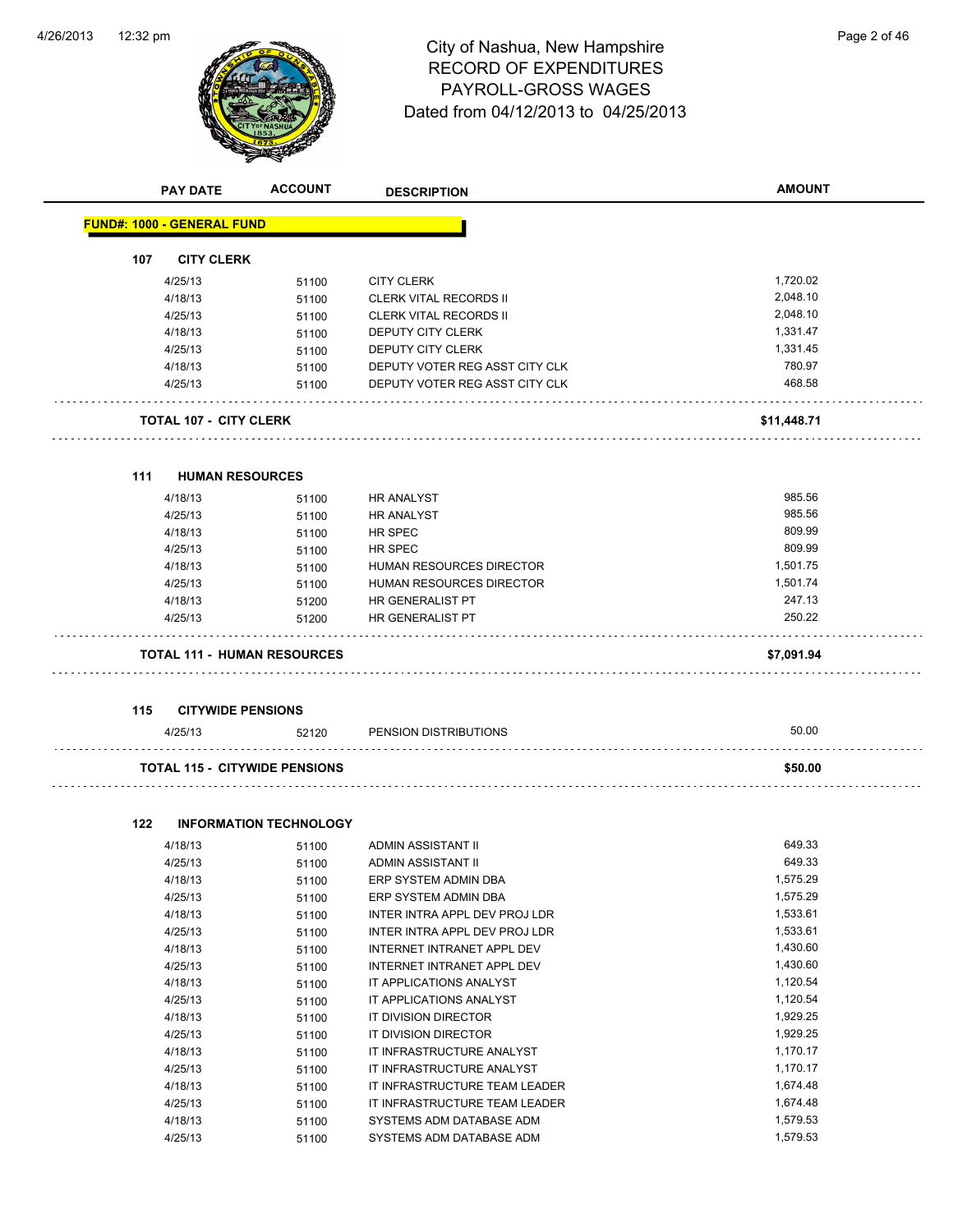

# 12:32 pm Page 3 of 46 RECORD OF EXPENDITURES PAYROLL-GROSS WAGES Dated from 04/12/2013 to 04/25/2013

| <b>PAY DATE</b>                           | <b>ACCOUNT</b>                | <b>DESCRIPTION</b>               | <b>AMOUNT</b> |
|-------------------------------------------|-------------------------------|----------------------------------|---------------|
| <b>FUND#: 1000 - GENERAL FUND</b>         |                               |                                  |               |
| 122                                       | <b>INFORMATION TECHNOLOGY</b> |                                  |               |
|                                           |                               |                                  |               |
| 4/18/13                                   | 51100                         | TECHNICAL SPEC II NET SUPPORT    | 2,264.68      |
| 4/25/13                                   | 51100                         | TECHNICAL SPEC II NET SUPPORT    | 2,264.69      |
| 4/18/13                                   | 51100                         | <b>TECHNICAL SPEC III</b>        | 1,411.68      |
| 4/25/13                                   | 51100                         | <b>TECHNICAL SPEC III</b>        | 1,411.68      |
| 4/18/13                                   | 51100                         | <b>WEB DESIGNER</b>              | 618.01        |
| 4/25/13                                   | 51100                         | <b>WEB DESIGNER</b>              | 618.01        |
| 4/25/13                                   | 55118                         | TELEPHONE-CELLULAR               | 250.00        |
| <b>TOTAL 122 - INFORMATION TECHNOLOGY</b> |                               |                                  | \$34,164.35   |
|                                           |                               |                                  |               |
| 126<br><b>FINANCIAL SERVICES</b>          |                               |                                  |               |
| 4/18/13                                   | 51100                         | <b>ACCOUNTANT</b>                | 876.56        |
| 4/25/13                                   | 51100                         | <b>ACCOUNTANT</b>                | 876.55        |
| 4/18/13                                   | 51100                         | ACCOUNTING COMPLIANCE MGR        | 1,042.55      |
| 4/25/13                                   | 51100                         | ACCOUNTING COMPLIANCE MGR        | 1,042.55      |
| 4/18/13                                   | 51100                         | ACCOUNTS PAYABLE COORDINATOR     | 2,034.82      |
| 4/25/13                                   | 51100                         | ACCOUNTS PAYABLE COORDINATOR     | 2,034.82      |
| 4/18/13                                   | 51100                         | <b>ACCOUNTS PAYABLE SUPV</b>     | 903.15        |
| 4/25/13                                   | 51100                         | <b>ACCOUNTS PAYABLE SUPV</b>     | 903.15        |
| 4/18/13                                   | 51100                         | CFO COMPTROLLER                  | 1,941.86      |
| 4/25/13                                   | 51100                         | CFO COMPTROLLER                  | 1,941.86      |
| 4/18/13                                   | 51100                         | <b>COLLECTIONS SPEC II</b>       | 772.09        |
| 4/25/13                                   | 51100                         | <b>COLLECTIONS SPEC II</b>       | 772.08        |
| 4/18/13                                   | 51100                         | <b>COMPENSATION MANAGER</b>      | 1,489.36      |
| 4/25/13                                   | 51100                         | <b>COMPENSATION MANAGER</b>      | 1,489.36      |
| 4/18/13                                   | 51100                         | DEP TREASURER TAX COLLECTOR      | 1,045.14      |
| 4/25/13                                   | 51100                         | DEP TREASURER TAX COLLECTOR      | 1,045.14      |
| 4/18/13                                   | 51100                         | FINANCE AND ADMIN MANAGER        | 723.20        |
| 4/25/13                                   | 51100                         | <b>FINANCE AND ADMIN MANAGER</b> | 723.20        |
| 4/18/13                                   | 51100                         | FINANCIAL MANAGER GENERAL GOVT   | 1,328.18      |
| 4/25/13                                   | 51100                         | FINANCIAL MANAGER GENERAL GOVT   | 1,328.18      |
| 4/18/13                                   | 51100                         | FINANCIAL SERVICES COORDINATOR   | 909.84        |
| 4/25/13                                   | 51100                         | FINANCIAL SERVICES COORDINATOR   | 909.84        |
| 4/18/13                                   | 51100                         | MOTOR VEHICLE COORDINATOR        | 646.79        |
| 4/25/13                                   | 51100                         | MOTOR VEHICLE COORDINATOR        | 646.79        |
| 4/18/13                                   | 51100                         | MV CLERK II REGISTRATION         | 632.00        |
| 4/25/13                                   | 51100                         | MV CLERK II REGISTRATION         | 632.00        |
| 4/18/13                                   | 51100                         | PAYROLL ANALYST II               | 1,746.69      |
| 4/25/13                                   | 51100                         | PAYROLL ANALYST II               | 1,746.69      |
| 4/18/13                                   | 51100                         | REVENUE ACCOUNTS SPEC            | 808.65        |
| 4/25/13                                   | 51100                         | REVENUE ACCOUNTS SPEC            | 808.66        |
| 4/18/13                                   | 51100                         | REVENUE COORDINATOR              | 1,020.46      |
| 4/25/13                                   | 51100                         | REVENUE COORDINATOR              | 1,020.46      |
| 4/18/13                                   | 51100                         | SENIOR FINANCIAL ANALYST         | 1,078.17      |
| 4/25/13                                   | 51100                         | SENIOR FINANCIAL ANALYST         | 1,078.17      |
| 4/18/13                                   | 51100                         | SUPV VEHICLE REGISTRATION        | 985.56        |
| 4/25/13                                   | 51100                         | SUPV VEHICLE REGISTRATION        | 985.56        |
| 4/18/13                                   | 51100                         | TREASURER TAX COLLECTOR          | 1,720.02      |
| 4/25/13                                   | 51100                         | TREASURER TAX COLLECTOR          | 1,720.02      |
| 4/18/13                                   | 51100                         | VEHICLE REGISTRATION CLERK       | 1,086.16      |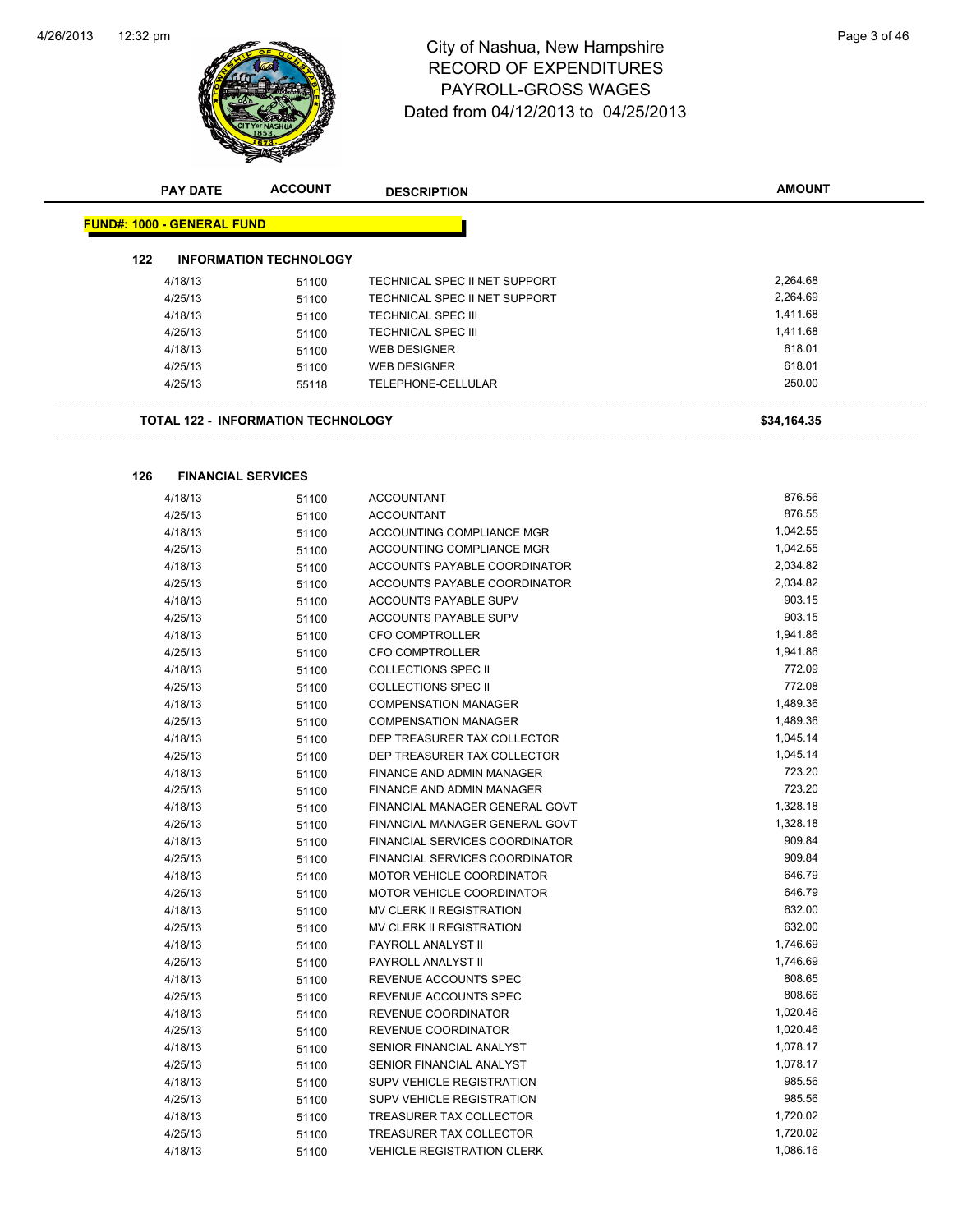

# 12:32 pm Page 4 of 46 RECORD OF EXPENDITURES PAYROLL-GROSS WAGES Dated from 04/12/2013 to 04/25/2013

| <b>PAY DATE</b>                   | <b>ACCOUNT</b>                    | <b>DESCRIPTION</b>                | <b>AMOUNT</b> |
|-----------------------------------|-----------------------------------|-----------------------------------|---------------|
| <b>FUND#: 1000 - GENERAL FUND</b> |                                   |                                   |               |
| 126                               | <b>FINANCIAL SERVICES</b>         |                                   |               |
| 4/25/13                           | 51100                             | <b>VEHICLE REGISTRATION CLERK</b> | 1,086.16      |
| 4/18/13                           | 51200                             | <b>ACCOUNTING TEMP</b>            | 1,795.00      |
| 4/25/13                           | 51200                             | <b>ACCOUNTING TEMP</b>            | 585.00        |
| 4/18/13                           | 51300                             | OVERTIME-REGULAR                  | 98.25         |
| 4/25/13                           | 51300                             | OVERTIME-REGULAR                  | 84.44         |
| 4/25/13                           | 55118                             | TELEPHONE-CELLULAR                | 100.00        |
|                                   | TOTAL 126 - FINANCIAL SERVICES    |                                   | \$48,245.18   |
| 129                               | <b>CITY BUILDINGS</b>             |                                   |               |
| 4/18/13                           | 51100                             | <b>BUILDING MANAGER</b>           | 766.04        |
| 4/25/13                           | 51100                             | <b>BUILDING MANAGER</b>           | 766.04        |
| 4/18/13                           | 51100                             | <b>CUSTODIAN I</b>                | 1,144.95      |
| 4/25/13                           | 51100                             | <b>CUSTODIAN I</b>                | 1,144.95      |
| 4/18/13                           | 51100                             | <b>MAINTENANCE SPEC</b>           | 650.81        |
| 4/25/13                           | 51100                             | <b>MAINTENANCE SPEC</b>           | 650.81        |
| 4/18/13                           | 51200                             | <b>CUSTODIAN I</b>                | 301.34        |
| 4/25/13                           | 51200                             | <b>CUSTODIAN I</b>                | 301.34        |
|                                   | <b>TOTAL 129 - CITY BUILDINGS</b> |                                   | \$5,726.28    |
|                                   |                                   |                                   |               |
| 130<br><b>PURCHASING</b>          |                                   |                                   |               |
| 4/18/13                           | 51100                             | PRINTING TECH MAIL DIST           | 953.24        |
| 4/25/13                           | 51100                             | PRINTING TECH MAIL DIST           | 953.23        |
| 4/18/13                           | 51100                             | PURCHASING AGENT I                | 646.79        |
| 4/25/13                           | 51100                             | PURCHASING AGENT I                | 646.79        |
| 4/18/13                           | 51100                             | PURCHASING AGENT II               | 1,000.42      |
| 4/25/13                           | 51100                             | PURCHASING AGENT II               | 1,000.42      |
| 4/18/13                           | 51100                             | PURCHASING MANAGER                | 1,324.88      |
| 4/25/13                           | 51100                             | PURCHASING MANAGER                | 1,324.88      |
| <b>TOTAL 130 - PURCHASING</b>     |                                   |                                   | \$7,850.65    |
| 131                               | <b>HUNT BUILDING</b>              |                                   |               |
| 4/18/13                           | 51100                             | HUNT BUILDING ADMINISTRATOR       | 285.52        |
| 4/25/13                           | 51100                             | HUNT BUILDING ADMINISTRATOR       | 285.52        |
|                                   | <b>TOTAL 131 - HUNT BUILDING</b>  |                                   | \$571.04      |
| 132<br><b>ASSESSING</b>           |                                   |                                   |               |
| 4/18/13                           | 51100                             | <b>APPRAISER I</b>                | 855.64        |
| 1051122                           |                                   | 0.0001000                         | $OEE$ $CO$    |

| 4/18/13 | 51100 | APPRAISER I         | 855.64   |
|---------|-------|---------------------|----------|
| 4/25/13 | 51100 | <b>APPRAISER I</b>  | 855.63   |
| 4/18/13 | 51100 | <b>APPRAISER II</b> | 1.000.41 |
| 4/25/13 | 51100 | <b>APPRAISER II</b> | 1.000.42 |
| 4/18/13 | 51100 | APPRAISER III       | 1.139.67 |
|         |       |                     |          |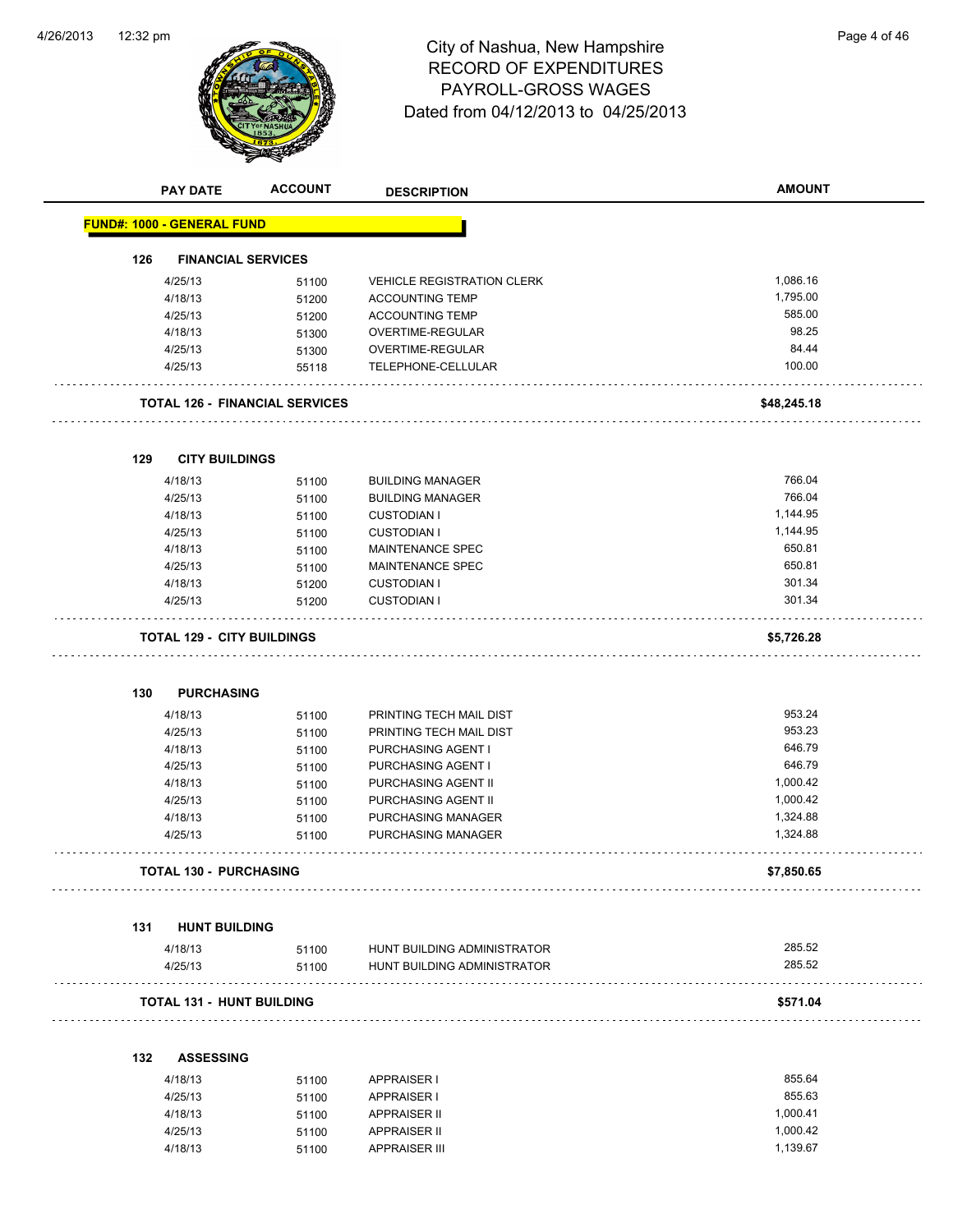

## 12:32 pm Page 5 of 46 RECORD OF EXPENDITURES PAYROLL-GROSS WAGES Dated from 04/12/2013 to 04/25/2013

|     | <b>PAY DATE</b>                      | <b>ACCOUNT</b> | <b>DESCRIPTION</b>            | <b>AMOUNT</b> |
|-----|--------------------------------------|----------------|-------------------------------|---------------|
|     | <b>FUND#: 1000 - GENERAL FUND</b>    |                |                               |               |
| 132 | <b>ASSESSING</b>                     |                |                               |               |
|     | 4/25/13                              | 51100          | <b>APPRAISER III</b>          | 1,139.67      |
|     | 4/18/13                              | 51100          | ASSESSING ADMIN SPEC II CSR   | 682.29        |
|     | 4/25/13                              | 51100          | ASSESSING ADMIN SPEC II CSR   | 682.29        |
|     | 4/18/13                              | 51100          | ASSESSING ADMIN SPEC III CSR  | 871.34        |
|     | 4/25/13                              | 51100          | ASSESSING ADMIN SPEC III CSR  | 871.34        |
|     | 4/18/13                              | 51100          | CHIEF ASSESSOR GIS MANAGER    | 2,030.57      |
|     | 4/25/13                              | 51100          | CHIEF ASSESSOR GIS MANAGER    | 2.030.57      |
|     | 4/18/13                              | 51100          | DEPARTMENT COORDINATOR        | 827.49        |
|     | 4/25/13                              | 51100          | DEPARTMENT COORDINATOR        | 827.49        |
|     | 4/18/13                              | 51100          | DEPUTY MANAGER APPRAISER IV   | 1,408.19      |
|     | 4/25/13                              | 51100          | DEPUTY MANAGER APPRAISER IV   | 1,408.19      |
|     | 4/25/13                              | 51500          | ELECTED BOARD MEMBER          | 375.00        |
|     | <b>TOTAL 132 - ASSESSING</b>         |                |                               | \$18,006.20   |
|     |                                      |                |                               |               |
| 134 | <b>GIS</b>                           |                |                               |               |
|     | 4/18/13                              | 51100          | <b>GIS TECHNICIAN II</b>      | 1,021.46      |
|     | 4/25/13                              | 51100          | <b>GIS TECHNICIAN II</b>      | 1,021.46      |
|     | <b>TOTAL 134 - GIS</b>               |                |                               | \$2,042.92    |
| 142 | <b>WOODLAWN CEMETERY</b>             |                |                               |               |
|     | 4/18/13                              | 51100          | <b>GROUNDSKEEPER CEMETERY</b> | 1,228.44      |
|     | 4/25/13                              | 51100          | GROUNDSKEEPER CEMETERY        | 1,228.44      |
|     | 4/18/13                              | 51100          | SUPERINTENDENT CEMETERY I     | 985.55        |
|     | 4/25/13                              | 51100          | SUPERINTENDENT CEMETERY I     | 985.56        |
|     | 4/18/13                              | 51400          | WAGES TEMP-SEASONAL           | 320.00        |
|     | 4/25/13                              | 51400          | <b>WAGES TEMP-SEASONAL</b>    | 560.00        |
|     | <b>TOTAL 142 - WOODLAWN CEMETERY</b> |                |                               | \$5,307.99    |
|     |                                      |                |                               |               |
| 144 | <b>EDGEWOOD CEMETERY</b>             |                |                               |               |
|     | 4/18/13                              | 51100          | <b>GROUNDSKEEPER CEMETERY</b> | 1,062.78      |
|     | 4/25/13                              | 51100          | <b>GROUNDSKEEPER CEMETERY</b> | 1,062.78      |
|     | 4/18/13                              | 51100          | SUBFOREMAN CEMETERY           | 766.04        |
|     | 4/25/13                              | 51100          | SUBFOREMAN CEMETERY           | 766.04        |
|     | 4/18/13                              | 51100          | SUPERINTENDENT CEMETERY II    | 1,099.37      |
|     | 4/25/13                              | 51100          | SUPERINTENDENT CEMETERY II    | 1,099.37      |
|     | 4/18/13                              | 51400          | WAGES TEMP-SEASONAL           | 400.00        |
|     | 4/25/13                              | 51400          | WAGES TEMP-SEASONAL           | 400.00        |
|     | 4/25/13                              | 55314          | FIXED RATE MILEAGE ALLOWANCE  | 200.00        |
|     | <b>TOTAL 144 - EDGEWOOD CEMETERY</b> |                |                               | \$6,856.38    |
|     |                                      |                |                               |               |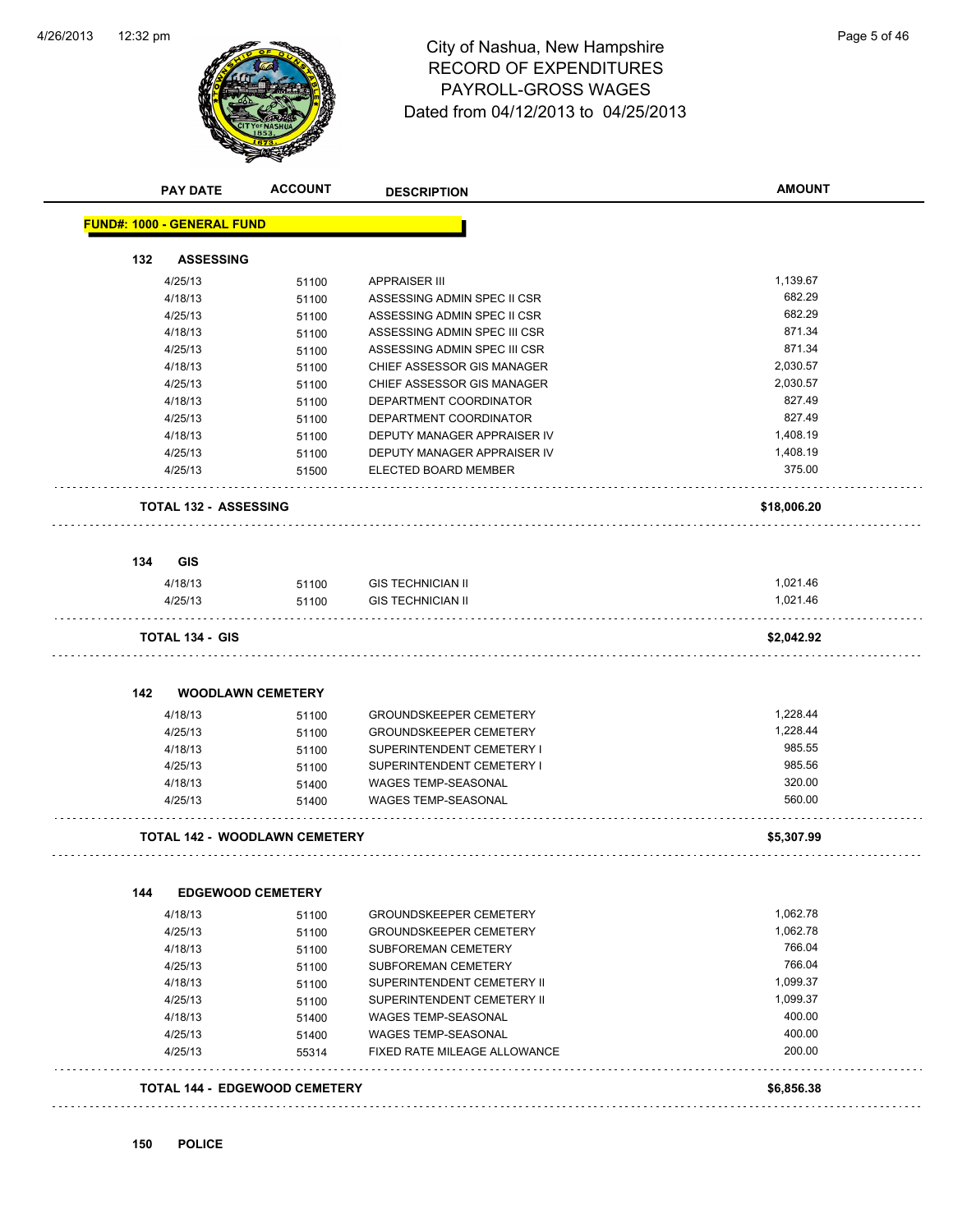

## 12:32 pm Page 6 of 46 RECORD OF EXPENDITURES PAYROLL-GROSS WAGES Dated from 04/12/2013 to 04/25/2013

| <b>PAY DATE</b>                   | <b>ACCOUNT</b> | <b>DESCRIPTION</b>                | <b>AMOUNT</b> |
|-----------------------------------|----------------|-----------------------------------|---------------|
|                                   |                |                                   |               |
| <b>FUND#: 1000 - GENERAL FUND</b> |                |                                   |               |
| 150<br><b>POLICE</b>              |                |                                   |               |
| 4/18/13                           | 51100          | <b>1ST YEAR OFFICERS</b>          | 15,806.60     |
| 4/25/13                           | 51100          | <b>1ST YEAR OFFICERS</b>          | 15,806.60     |
| 4/18/13                           | 51100          | 1ST YR OFFICERS CERTIFIED SPEC    | 3,520.51      |
| 4/25/13                           | 51100          | 1ST YR OFFICERS CERTIFIED SPEC    | 3,520.51      |
| 4/18/13                           | 51100          | <b>ACCOUNT CLERK III</b>          | 1,968.14      |
| 4/25/13                           | 51100          | <b>ACCOUNT CLERK III</b>          | 1,968.14      |
| 4/18/13                           | 51100          | ADMINISTRATIVE PROJECT SPEC       | 1,177.18      |
| 4/25/13                           | 51100          | ADMINISTRATIVE PROJECT SPEC       | 1,177.18      |
| 4/18/13                           | 51100          | ANIMAL CONTROL OFFICER            | 891.40        |
| 4/25/13                           | 51100          | ANIMAL CONTROL OFFICER            | 891.40        |
| 4/18/13                           | 51100          | AUTO MECHANIC 1ST CLASS           | 740.38        |
| 4/25/13                           | 51100          | AUTO MECHANIC 1ST CLASS           | 740.39        |
| 4/18/13                           | 51100          | AUTO MECHANIC 2ND CLASS           | 735.61        |
| 4/25/13                           | 51100          | AUTO MECHANIC 2ND CLASS           | 735.61        |
| 4/18/13                           | 51100          | <b>BUILDING MAINTENANCE SUPV</b>  | 922.04        |
| 4/25/13                           | 51100          | <b>BUILDING MAINTENANCE SUPV</b>  | 922.04        |
| 4/18/13                           | 51100          | <b>CAPTAIN</b>                    | 13,650.14     |
| 4/25/13                           | 51100          | CAPTAIN                           | 13,650.12     |
| 4/18/13                           | 51100          | CHIEF OF POLICE                   | 2,402.67      |
| 4/25/13                           | 51100          | CHIEF OF POLICE                   | 2,402.66      |
| 4/18/13                           | 51100          | <b>COMM TECH ALL DESIGNATIONS</b> | 7,257.93      |
| 4/25/13                           | 51100          | COMM TECH ALL DESIGNATIONS        | 7,257.93      |
| 4/18/13                           | 51100          | COMMUNITY POLICE COORD CEMD       | 1,214.02      |
| 4/25/13                           | 51100          | COMMUNITY POLICE COORD CEMD       | 1,214.02      |
| 4/18/13                           | 51100          | <b>CRIME ANALYST</b>              | 1,158.79      |
| 4/25/13                           | 51100          | <b>CRIME ANALYST</b>              | 1,158.79      |
| 4/18/13                           | 51100          | <b>CUSTODIAN II</b>               | 682.42        |
| 4/25/13                           | 51100          | <b>CUSTODIAN II</b>               | 682.42        |
| 4/18/13                           | 51100          | <b>CUSTODIAN III</b>              | 1,349.54      |
| 4/25/13                           | 51100          | <b>CUSTODIAN III</b>              | 1,349.54      |
| 4/18/13                           | 51100          | DEPUTY CHIEF OF POLICE            | 4,354.52      |
| 4/25/13                           | 51100          | DEPUTY CHIEF OF POLICE            | 4,354.52      |
| 4/18/13                           | 51100          | DETENTION SPEC                    | 776.25        |
| 4/25/13                           | 51100          | DETENTION SPEC                    | 776.25        |
| 4/18/13                           | 51100          | DISPATCHERS ALL DESIGNATIONS      | 6,634.95      |
| 4/25/13                           | 51100          | DISPATCHERS ALL DESIGNATIONS      | 6,634.95      |
| 4/18/13                           | 51100          | FLEET MAINTENANCE ASST SUPV       | 863.25        |
| 4/25/13                           | 51100          | FLEET MAINTENANCE ASST SUPV       | 863.25        |
| 4/18/13                           | 51100          | IT SYSTEM SUPPORT SPEC            | 949.27        |
| 4/25/13                           | 51100          | IT SYSTEM SUPPORT SPEC            | 949.27        |
| 4/18/13                           | 51100          | LEGAL SECRETARY                   | 193.88        |
| 4/25/13                           | 51100          | <b>LEGAL SECRETARY</b>            | 193.88        |
| 4/18/13                           | 51100          | LIEUTENANT                        | 14,485.33     |
| 4/25/13                           | 51100          | LIEUTENANT                        | 14,485.33     |
| 4/18/13                           | 51100          | NPD BUSINESS COORDINATOR          | 922.04        |
| 4/25/13                           | 51100          | NPD BUSINESS COORDINATOR          | 922.04        |
| 4/18/13                           | 51100          | NPD BUSINESS MANAGER              | 1,626.12      |
| 4/25/13                           | 51100          | NPD BUSINESS MANAGER              | 1,626.12      |
| 4/18/13                           | 51100          | NPD COMPUTER SOFTWARE SPEC        | 1,037.26      |
| 4/25/13                           | 51100          | NPD COMPUTER SOFTWARE SPEC        | 1,037.27      |
| 4/18/13                           | 51100          | PARALEGAL                         | 884.57        |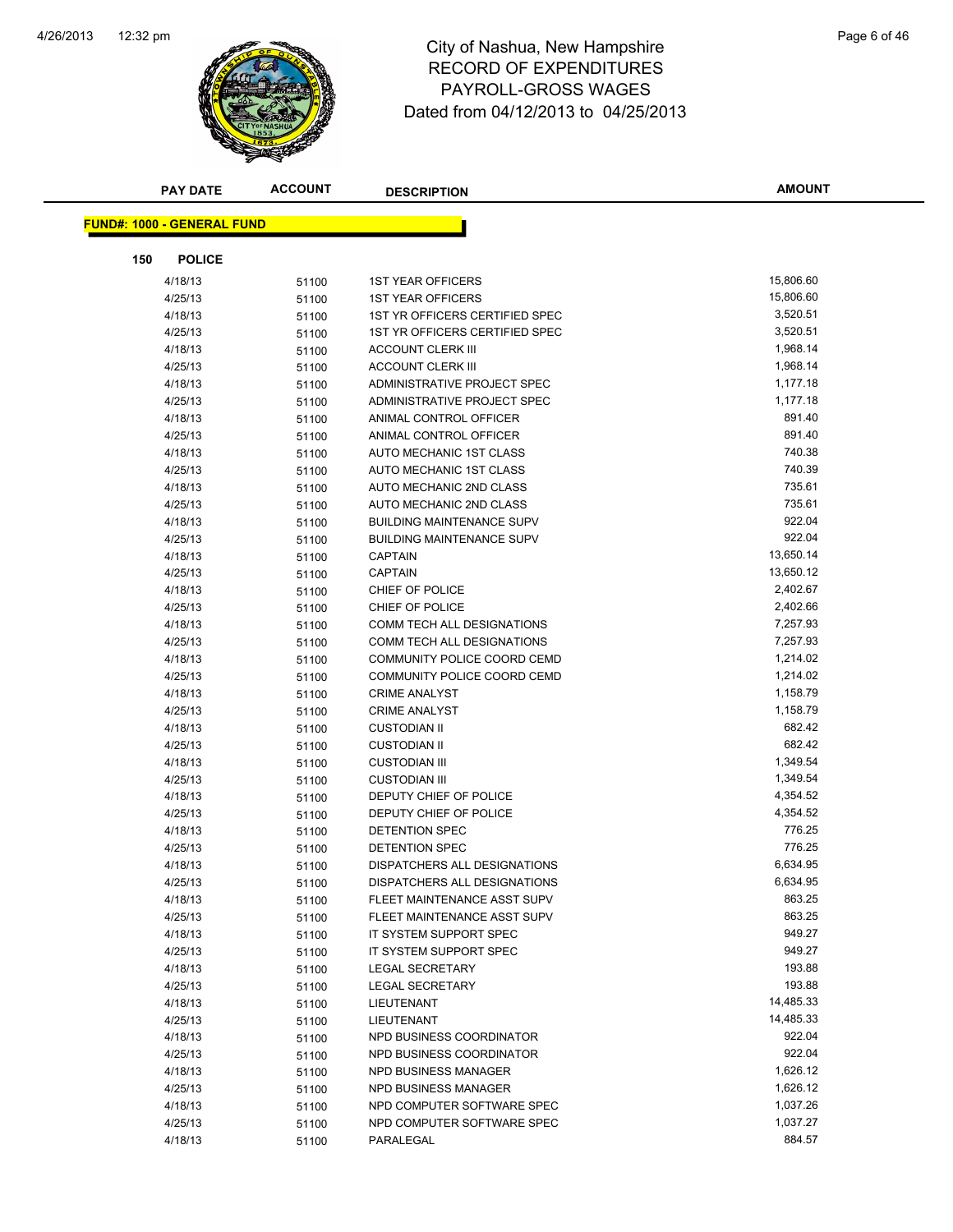

### 12:32 pm Page 7 of 46 RECORD OF EXPENDITURES PAYROLL-GROSS WAGES Dated from 04/12/2013 to 04/25/2013

|     | <b>PAY DATE</b>                   | <b>ACCOUNT</b> | <b>DESCRIPTION</b>           | <b>AMOUNT</b> |
|-----|-----------------------------------|----------------|------------------------------|---------------|
|     |                                   |                |                              |               |
|     | <b>FUND#: 1000 - GENERAL FUND</b> |                |                              |               |
| 150 | <b>POLICE</b>                     |                |                              |               |
|     | 4/25/13                           | 51100          | PARALEGAL                    | 884.57        |
|     | 4/18/13                           | 51100          | PATROLMAN ALL RANKS          | 135,969.21    |
|     | 4/25/13                           | 51100          | PATROLMAN ALL RANKS          | 136,294.23    |
|     | 4/18/13                           | 51100          | POLICE ATTORNEY              | 1,496.62      |
|     | 4/25/13                           | 51100          | POLICE ATTORNEY              | 1,496.62      |
|     | 4/18/13                           | 51100          | <b>RECORDS MANAGER</b>       | 1,178.65      |
|     | 4/25/13                           | 51100          | <b>RECORDS MANAGER</b>       | 1,178.65      |
|     | 4/18/13                           | 51100          | <b>RECORDS TECHNICIAN I</b>  | 2,329.17      |
|     | 4/25/13                           | 51100          | <b>RECORDS TECHNICIAN I</b>  | 2,329.17      |
|     | 4/18/13                           | 51100          | <b>RECORDS TECHNICIAN II</b> | 1,526.04      |
|     | 4/25/13                           | 51100          | RECORDS TECHNICIAN II        | 1,526.04      |
|     | 4/18/13                           | 51100          | SEC DOMESTIC VIOLENCE UNIT   | 643.00        |
|     | 4/25/13                           | 51100          | SEC DOMESTIC VIOLENCE UNIT   | 643.00        |
|     | 4/18/13                           | 51100          | SECRETARIAL SUPV DET BUREAU  | 846.15        |
|     | 4/25/13                           | 51100          | SECRETARIAL SUPV DET BUREAU  | 846.15        |
|     | 4/18/13                           | 51100          | <b>SECRETARY III</b>         | 2,713.47      |
|     | 4/25/13                           | 51100          | <b>SECRETARY III</b>         | 2,713.46      |
|     | 4/18/13                           | 51100          | <b>SECRETARY V</b>           | 3,062.09      |
|     | 4/25/13                           | 51100          | <b>SECRETARY V</b>           | 3,062.09      |
|     | 4/18/13                           | 51100          | <b>SERGEANT</b>              | 34,187.12     |
|     | 4/25/13                           | 51100          | <b>SERGEANT</b>              | 34,187.11     |
|     | 4/18/13                           | 51100          | <b>SUPV POLICE FLEET</b>     | 1,171.17      |
|     | 4/25/13                           | 51100          | <b>SUPV POLICE FLEET</b>     | 1,171.16      |
|     | 4/18/13                           | 51200          | <b>ACCREDITATION MANAGER</b> | 984.99        |
|     | 4/25/13                           | 51200          | <b>ACCREDITATION MANAGER</b> | 984.99        |
|     | 4/18/13                           | 51200          | DETENTION SPEC               | 666.41        |
|     | 4/25/13                           | 51200          | DETENTION SPEC               | 666.41        |
|     | 4/18/13                           | 51200          | FILE CLERK PT                | 266.52        |
|     | 4/25/13                           | 51200          | FILE CLERK PT                | 266.52        |
|     | 4/18/13                           | 51200          | POLICE ATTORNEY PT           | 1,158.52      |
|     | 4/25/13                           | 51200          | POLICE ATTORNEY PT           | 1,158.52      |
|     | 4/18/13                           | 51200          | PRISONER TRANSPORT OFFICER   | 725.99        |
|     | 4/25/13                           | 51200          | PRISONER TRANSPORT OFFICER   | 725.99        |
|     | 4/18/13                           | 51300          | OVERTIME-REGULAR             | 7,249.50      |
|     | 4/25/13                           | 51300          | <b>OVERTIME-REGULAR</b>      | 18,210.10     |
|     | 4/18/13                           | 51315          | OVERTIME-WITNESS             | 4,653.43      |
|     | 4/25/13                           | 51315          | <b>OVERTIME-WITNESS</b>      | 1,661.06      |
|     | 4/18/13                           | 51322          | OVERTIME-INVESTIGATIVE       | 3,731.27      |
|     | 4/25/13                           | 51322          | OVERTIME-INVESTIGATIVE       | 2,983.20      |
|     | 4/18/13                           | 51330          | OVERTIME-COVERAGE            | 10,270.23     |
|     | 4/25/13                           | 51330          | OVERTIME-COVERAGE            | 5,788.69      |
|     | 4/18/13                           | 51412          | <b>WAGES PER DIEM</b>        | 1,224.51      |
|     | 4/25/13                           | 51412          | WAGES PER DIEM               | 2,122.58      |
|     | 4/18/13                           | 51600          | <b>LONGEVITY</b>             | 2,450.00      |
|     | 4/25/13                           | 51600          | <b>LONGEVITY</b>             | 3,300.00      |
|     | 4/25/13                           | 51750          | RETIREMENT & SEPARATION PAY  | 1,941.77      |
|     | 4/25/13                           | 55118          | TELEPHONE-CELLULAR           | 67.00         |
|     |                                   |                |                              |               |

#### **TOTAL 150 - POLICE \$616,238.18**

 $\Box$  .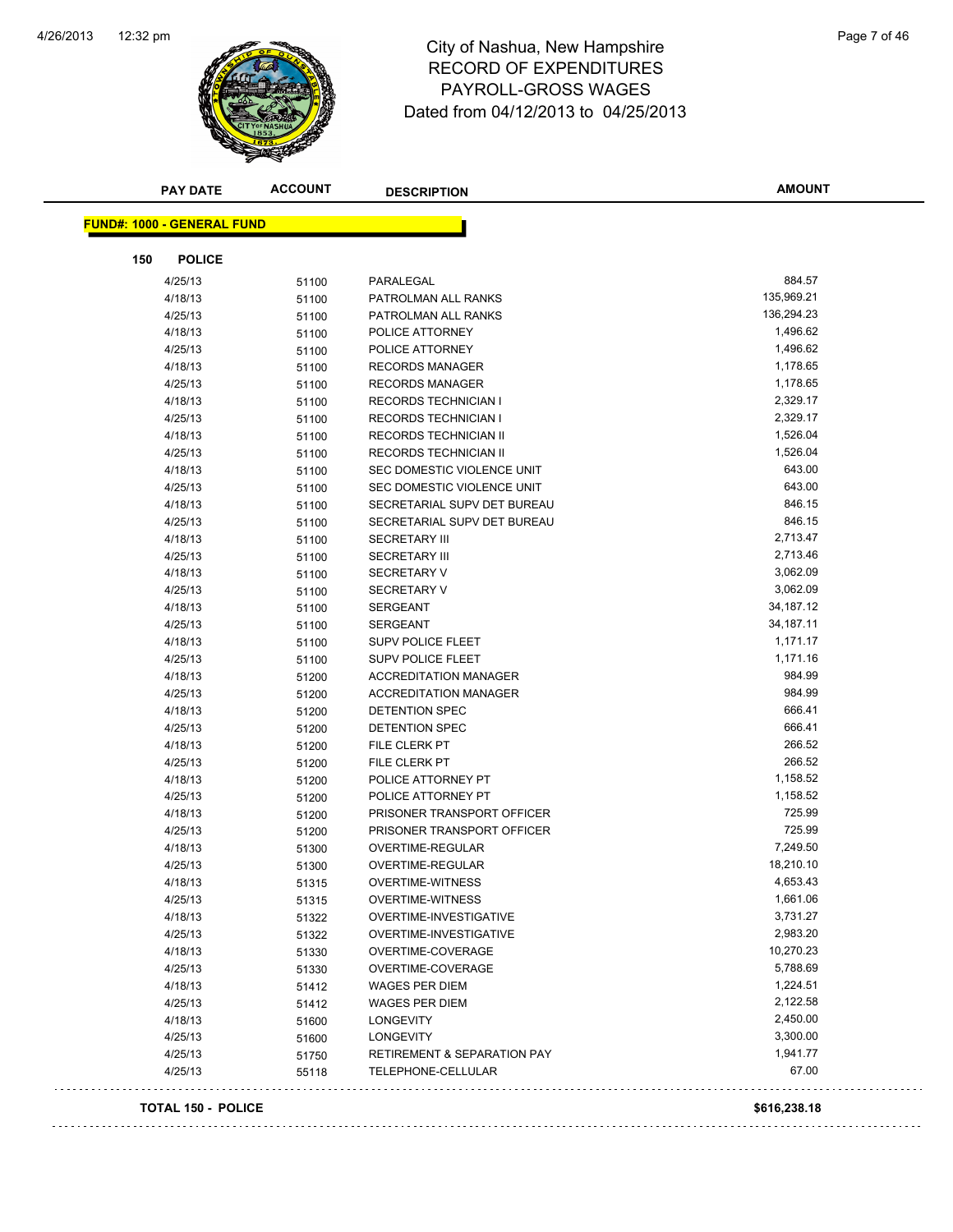

### 12:32 pm Page 8 of 46 RECORD OF EXPENDITURES PAYROLL-GROSS WAGES Dated from 04/12/2013 to 04/25/2013

| <b>PAY DATE</b>                   | <b>ACCOUNT</b> | <b>DESCRIPTION</b>                    | <b>AMOUNT</b>      |
|-----------------------------------|----------------|---------------------------------------|--------------------|
| <b>FUND#: 1000 - GENERAL FUND</b> |                |                                       |                    |
| 152<br><b>FIRE</b>                |                |                                       |                    |
| 4/18/13                           | 51100          | ADMINISTRATIVE ASSISTANT II           | 2,152.40           |
| 4/25/13                           | 51100          | ADMINISTRATIVE ASSISTANT II           | 2,152.40           |
| 4/18/13                           | 51100          | <b>ASST FIRE CHIEF</b>                | 1,986.69           |
| 4/25/13                           | 51100          | <b>ASST FIRE CHIEF</b>                | 1,986.69           |
| 4/18/13                           | 51100          | ASST SUPERINTENDENT FIRE ALARM        | 1,425.60           |
| 4/25/13                           | 51100          | ASST SUPERINTENDENT FIRE ALARM        | 1,425.60           |
| 4/18/13                           | 51100          | ASST SUPERINTENDENT FIRE FLEET        | 1,411.48           |
| 4/25/13                           | 51100          | ASST SUPERINTENDENT FIRE FLEET        | 1,411.48           |
| 4/18/13                           | 51100          | ASST SUPERINTENDENT PREVENTION        | 2,802.63           |
| 4/25/13                           | 51100          | ASST SUPERINTENDENT PREVENTION        | 2,802.63           |
| 4/18/13                           | 51100          | <b>CAPTAIN</b>                        | 10,110.83          |
| 4/25/13                           | 51100          | <b>CAPTAIN</b>                        | 10,110.83          |
| 4/18/13                           | 51100          | CAPTAIN FIRE TRAINING SAFETY          | 1,605.92           |
| 4/25/13                           | 51100          | CAPTAIN FIRE TRAINING SAFETY          | 1,605.92           |
| 4/18/13                           | 51100          | <b>DEPUTY FIRE CHIEF</b>              | 6,836.30           |
| 4/25/13                           | 51100          | DEPUTY FIRE CHIEF                     | 6,836.30           |
| 4/18/13                           | 51100          | <b>EXEC ASST BUSINESS COORD</b>       | 1,020.92           |
| 4/25/13                           | 51100          | <b>EXEC ASST BUSINESS COORD</b>       | 1,020.92           |
| 4/18/13                           | 51100          | <b>FIRE CHIEF</b>                     | 2,278.86           |
| 4/25/13                           | 51100          | <b>FIRE CHIEF</b>                     | 2,278.86           |
| 4/18/13                           | 51100          | FIRE DISPATCH ALL RANKS               | 7,447.61           |
| 4/25/13                           | 51100          | FIRE DISPATCH ALL RANKS               | 6,237.13           |
| 4/18/13                           | 51100          | FIRE LIEUTENANT                       | 37,627.32          |
| 4/25/13                           | 51100          | FIRE LIEUTENANT                       | 38,019.34          |
| 4/18/13                           | 51100          | <b>FIRE MECHANIC</b>                  | 1,276.58           |
| 4/25/13                           | 51100          | <b>FIRE MECHANIC</b>                  | 1,276.58           |
| 4/18/13                           | 51100          | FIRE TRAINING OFFICER                 | 1,411.48           |
| 4/25/13                           | 51100          | FIRE TRAINING OFFICER                 | 1,411.48           |
| 4/18/13                           | 51100          | FIREFIGHTERS ALL RANKS                | 106,588.73         |
| 4/25/13                           | 51100          | <b>FIREFIGHTERS ALL RANKS</b>         | 107,612.46         |
| 4/18/13                           | 51100          | SUPERINTENDENT FIRE ALARM             | 1,590.04           |
| 4/25/13                           |                | SUPERINTENDENT FIRE ALARM             | 1,590.04           |
| 4/18/13                           | 51100          | SUPERINTENDENT FIRE FLEET             | 1,590.04           |
| 4/25/13                           | 51100          | SUPERINTENDENT FIRE FLEET             | 1,590.04           |
| 4/18/13                           | 51100<br>51100 | SUPERINTENDENT FIRE PREVENTION        | 1,535.92           |
|                                   |                |                                       | 1,535.92           |
| 4/25/13                           | 51100          | SUPERINTENDENT FIRE PREVENTION        | 956.18             |
| 4/18/13<br>4/25/13                | 51300          | OVERTIME-REGULAR                      | 619.66             |
|                                   | 51300          | OVERTIME-REGULAR                      | 34,842.40          |
| 4/18/13                           | 51650          | <b>ADDITIONAL HOURS</b>               | 36,610.23          |
| 4/25/13                           | 51650          | <b>ADDITIONAL HOURS</b>               |                    |
| 4/11/13                           | 51700          | <b>STIPENDS</b>                       | (13.50)            |
| 4/18/13                           | 51700          | <b>STIPENDS</b>                       | 4,358.96           |
| 4/25/13<br>4/25/13                | 51700<br>55118 | <b>STIPENDS</b><br>TELEPHONE-CELLULAR | 4,358.96<br>284.00 |
|                                   |                |                                       |                    |
| <b>TOTAL 152 - FIRE</b>           |                |                                       | \$463,620.86       |
|                                   |                |                                       |                    |

**153 BUILDING INSPECTION**

4/18/13 51100 BUILDING AND UTILITIES INSPCTR 3,160.52 4/25/13 51100 BUILDING AND UTILITIES INSPCTR 3,160.55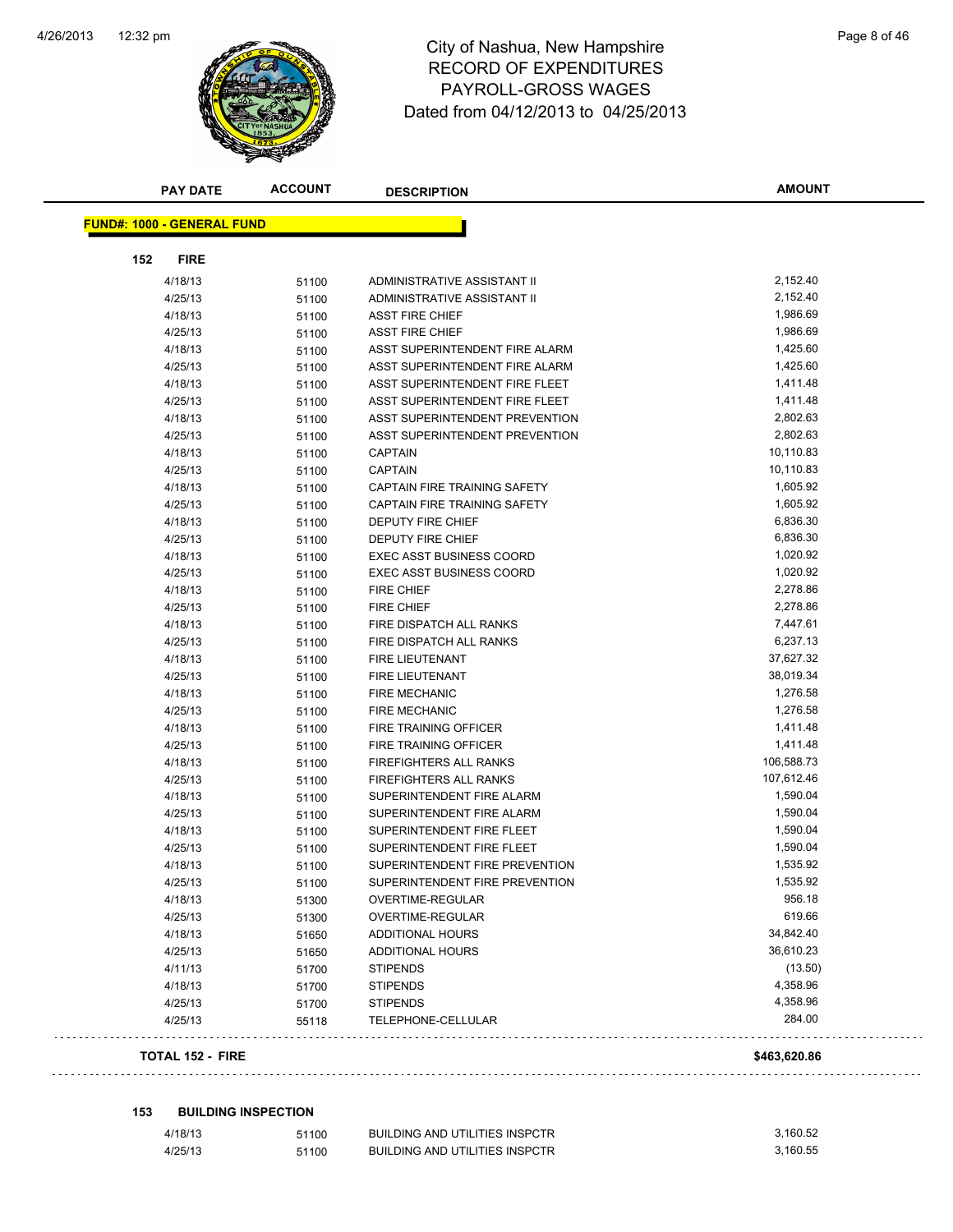

## 12:32 pm Page 9 of 46 RECORD OF EXPENDITURES PAYROLL-GROSS WAGES Dated from 04/12/2013 to 04/25/2013

|     | <b>PAY DATE</b>                   | <b>ACCOUNT</b>                             | <b>DESCRIPTION</b>                                  | <b>AMOUNT</b> |
|-----|-----------------------------------|--------------------------------------------|-----------------------------------------------------|---------------|
|     | <b>FUND#: 1000 - GENERAL FUND</b> |                                            |                                                     |               |
| 153 | <b>BUILDING INSPECTION</b>        |                                            |                                                     |               |
|     | 4/18/13                           | 51100                                      | <b>BUILDING DEPARTMENT MANAGER</b>                  | 1,328.18      |
|     | 4/25/13                           | 51100                                      | <b>BUILDING DEPARTMENT MANAGER</b>                  | 1,328.18      |
|     | 4/18/13                           | 51100                                      | PERMIT TECHNICIAN I                                 | 589.39        |
|     | 4/25/13                           | 51100                                      | PERMIT TECHNICIAN I                                 | 589.39        |
|     | 4/18/13                           | 51100                                      | PERMIT TECHNICIAN II                                | 709.46        |
|     | 4/25/13                           | 51100                                      | PERMIT TECHNICIAN II                                | 709.46        |
|     | 4/18/13                           | 51100                                      | <b>PLANS EXAMINER</b>                               | 1,108.56      |
|     | 4/25/13                           | 51100                                      | <b>PLANS EXAMINER</b>                               | 1,108.55      |
|     | 4/18/13                           | 51200                                      | <b>BUILDING AND UTILITIES INSPCTR</b>               | 652.64        |
|     | 4/25/13                           | 51200                                      | <b>BUILDING AND UTILITIES INSPCTR</b>               | 702.84        |
|     | 4/18/13                           | 51400                                      | WAGES TEMP-SEASONAL                                 | 480.00        |
|     | 4/25/13                           | 51400                                      | <b>WAGES TEMP-SEASONAL</b>                          | 432.00        |
|     |                                   | <b>TOTAL 153 - BUILDING INSPECTION</b>     |                                                     | \$16,059.72   |
|     |                                   |                                            |                                                     |               |
| 155 | <b>CODE ENFORCEMENT</b>           |                                            |                                                     |               |
|     | 4/18/13                           | 51100                                      | CODE ENFORCEMENT OFFICER II                         | 1,986.91      |
|     | 4/25/13                           | 51100                                      | CODE ENFORCEMENT OFFICER II                         | 1,986.89      |
|     | 4/18/13                           | 51100                                      | MGR CODE ENFORCEMENT DEPT                           | 1,252.76      |
|     | 4/25/13                           | 51100                                      | MGR CODE ENFORCEMENT DEPT                           | 1,252.76      |
|     |                                   | <b>TOTAL 155 - CODE ENFORCEMENT</b>        |                                                     | \$6,479.32    |
| 156 |                                   | <b>EMERGENCY MANAGEMENT</b>                |                                                     |               |
|     | 4/18/13                           | 51100                                      | <b>EMERGENCY MANAGEMENT DIRECTOR</b>                | 1,401.23      |
|     | 4/25/13                           | 51100                                      | <b>EMERGENCY MANAGEMENT DIRECTOR</b>                | 1,401.23      |
|     | 4/25/13                           | 55118                                      | <b>TELEPHONE-CELLULAR</b>                           | 50.00         |
|     |                                   | <b>TOTAL 156 - EMERGENCY MANAGEMENT</b>    | .                                                   | \$2,852.46    |
|     |                                   |                                            |                                                     |               |
| 157 | 4/18/13                           | <b>CITYWIDE COMMUNICATIONS</b>             | COMM SYS ENGR TECH 536                              | 1,449.60      |
|     |                                   | 51100                                      |                                                     | 1,449.60      |
|     | 4/25/13                           | 51100                                      | COMM SYS ENGR TECH 536<br>RADIO SYSTEMS MANAGER 536 | 1,230.12      |
|     | 4/18/13<br>4/25/13                | 51200                                      | RADIO SYSTEMS MANAGER 536                           | 1,230.12      |
|     | 4/25/13                           | 51200<br>55118                             | TELEPHONE-CELLULAR                                  | 50.00         |
|     |                                   | <b>TOTAL 157 - CITYWIDE COMMUNICATIONS</b> |                                                     | \$5,409.44    |
|     |                                   |                                            |                                                     |               |
| 160 |                                   | <b>PUBLIC WORKS-ADMIN/ENGINEERING</b>      |                                                     |               |
|     | 4/18/13                           | 51100                                      | ADMINISTRATIVE ASSISTANT II                         | 649.33        |
|     | 4/25/13                           | 51100                                      | ADMINISTRATIVE ASSISTANT II                         | 649.33        |
|     | 4/18/13                           | 51100                                      | ADMINISTRATIVE ASSISTANT III                        | 934.55        |
|     | 4/25/13                           | 51100                                      | ADMINISTRATIVE ASSISTANT III                        | 934.54        |

4/18/13 51100 CITY ENGINEER 964.63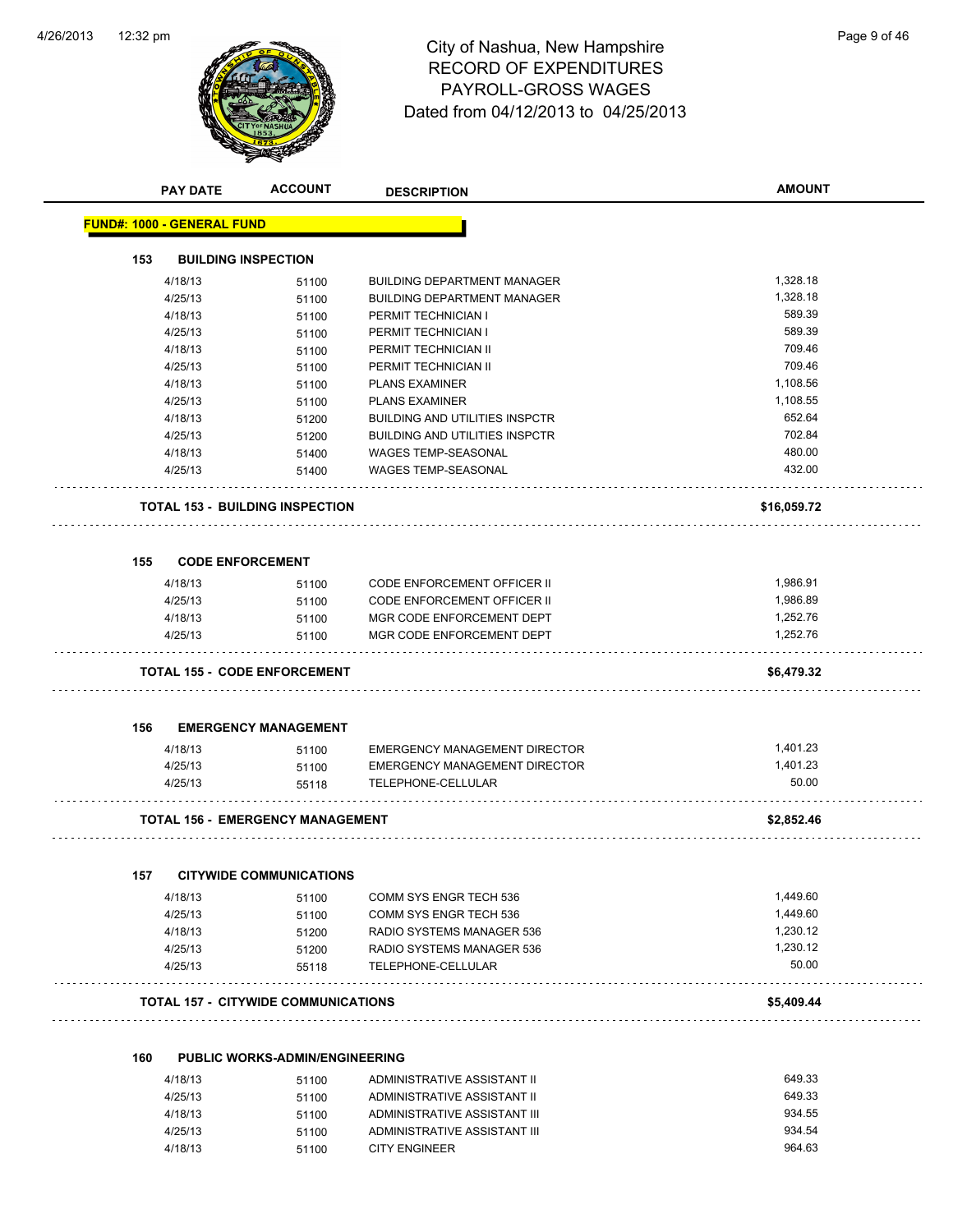

# 12:32 pm Page 10 of 46 RECORD OF EXPENDITURES PAYROLL-GROSS WAGES Dated from 04/12/2013 to 04/25/2013

| <b>PAY DATE</b>                            | <b>ACCOUNT</b>                        | <b>DESCRIPTION</b>               | <b>AMOUNT</b> |
|--------------------------------------------|---------------------------------------|----------------------------------|---------------|
| <u> FUND#: 1000 - GENERAL FUND</u>         |                                       |                                  |               |
| 160                                        | <b>PUBLIC WORKS-ADMIN/ENGINEERING</b> |                                  |               |
| 4/25/13                                    | 51100                                 | <b>CITY ENGINEER</b>             | 964.63        |
| 4/18/13                                    | 51100                                 | DEPUTY MANAGER OF ENGINEERING    | 650.88        |
| 4/25/13                                    | 51100                                 | DEPUTY MANAGER OF ENGINEERING    | 650.88        |
| 4/18/13                                    | 51100                                 | <b>DIRECTOR PUBLIC WORKS</b>     | 1,399.78      |
| 4/25/13                                    | 51100                                 | DIRECTOR PUBLIC WORKS            | 1,399.78      |
| 4/18/13                                    | 51100                                 | DPW CONTRACT ADMINISTRATOR       | 318.51        |
| 4/25/13                                    | 51100                                 | DPW CONTRACT ADMINISTRATOR       | 318.51        |
| 4/18/13                                    | 51100                                 | <b>ENGINEERING DESIGNER INSP</b> | 894.86        |
| 4/25/13                                    | 51100                                 | ENGINEERING DESIGNER INSP        | 894.87        |
| 4/18/13                                    | 51100                                 | <b>ENGINEERING INSPECTORS</b>    | 1,761.94      |
| 4/25/13                                    | 51100                                 | <b>ENGINEERING INSPECTORS</b>    | 1,761.94      |
| 4/25/13                                    | 51100                                 | <b>EXECUTIVE ADMINISTRATOR</b>   | 594.86        |
| 4/18/13                                    | 51100                                 | SENIOR STAFF ENGINEER            | 1,184.60      |
| 4/25/13                                    | 51100                                 | <b>SENIOR STAFF ENGINEER</b>     | 1,184.60      |
| 4/18/13                                    | 51100                                 | <b>SENIOR TRAFFIC ENGINEER</b>   | 1,489.36      |
| 4/25/13                                    | 51100                                 | <b>SENIOR TRAFFIC ENGINEER</b>   | 1,489.37      |
| 4/18/13                                    | 51100                                 | <b>STAFF ENGINEER</b>            | 1,110.43      |
| 4/25/13                                    | 51100                                 | <b>STAFF ENGINEER</b>            | 1,110.43      |
| 4/18/13                                    | 51100                                 | STREET CONSTRUCTION ENGINEER     | 1,247.99      |
| 4/25/13                                    | 51100                                 | STREET CONSTRUCTION ENGINEER     | 1,247.99      |
| 4/18/13                                    | 51300                                 | <b>OVERTIME-REGULAR</b>          | 192.96        |
| 4/25/13                                    | 51300                                 | OVERTIME-REGULAR                 | 150.75        |
| 4/25/13                                    | 55118                                 | TELEPHONE-CELLULAR               | 134.00        |
| TOTAL 160 - PUBLIC WORKS-ADMIN/ENGINEERING |                                       |                                  | \$26,286.30   |
|                                            |                                       |                                  |               |
| <b>STREETS</b><br>161                      |                                       |                                  |               |
| 4/18/13                                    | 51100                                 | AUTO MECH 1ST CLASS NIGHTS       | 2,974.80      |
| 4/25/13                                    | 51100                                 | AUTO MECH 1ST CLASS NIGHTS       | 2,974.81      |
| 4/18/13                                    | 51100                                 | AUTO MECH 2ND CLASS NIGHTS       | 1,782.40      |
| 4/25/13                                    | 51100                                 | AUTO MECH 2ND CLASS NIGHTS       | 1,782.40      |
| 4/18/13                                    | 51100                                 | EQUIP OPR STREET REPAIR          | 7,129.60      |
| 4/25/13                                    | 51100                                 | <b>EQUIP OPR STREET REPAIR</b>   | 8,909.82      |
| 4/18/13                                    | 51100                                 | FLEET MANAGER STREET DEPT        | 1,025.69      |
| 4/25/13                                    | 51100                                 | FLEET MANAGER STREET DEPT        | 1,025.69      |
| 4/18/13                                    | 51100                                 | FOREMAN LABOR SHOP EQUIP         | 1,075.15      |
| 4/25/13                                    | 51100                                 | FOREMAN LABOR SHOP EQUIP         | 1,075.15      |
| 4/18/13                                    | 51100                                 | FOREMAN LABOR STREET             | 4,300.62      |
| 4/25/13                                    | 51100                                 | <b>FOREMAN LABOR STREET</b>      | 4,784.45      |
| 4/18/13                                    | 51100                                 | <b>MASON PIPELAYER</b>           | 2,525.18      |
| 4/25/13                                    | 51100                                 | <b>MASON PIPELAYER</b>           | 2,814.35      |
| 4/18/13                                    | 51100                                 | MECHANIC AUTO 1ST CLASS          | 3,047.16      |
| 4/25/13                                    | 51100                                 | MECHANIC AUTO 1ST CLASS          | 2,934.80      |
| 4/18/13                                    | 51100                                 | OPERATIONS COORDINATOR           | 991.76        |
| 4/25/13                                    | 51100                                 | OPERATIONS COORDINATOR           | 991.76        |
| 4/18/13                                    | 51100                                 | OPERATIONS MANAGER STREETS       | 1,959.58      |
| 4/25/13                                    | 51100                                 | OPERATIONS MANAGER STREETS       | 1,959.58      |
| 4/18/13                                    | 51100                                 | <b>SIGN MAINTENANCE</b>          | 848.80        |
| 4/25/13                                    | 51100                                 | <b>SIGN MAINTENANCE</b>          | 848.80        |
| 4/18/13                                    | 51100                                 | SIGN MAINTENANCE ASSISTANT       | 881.93        |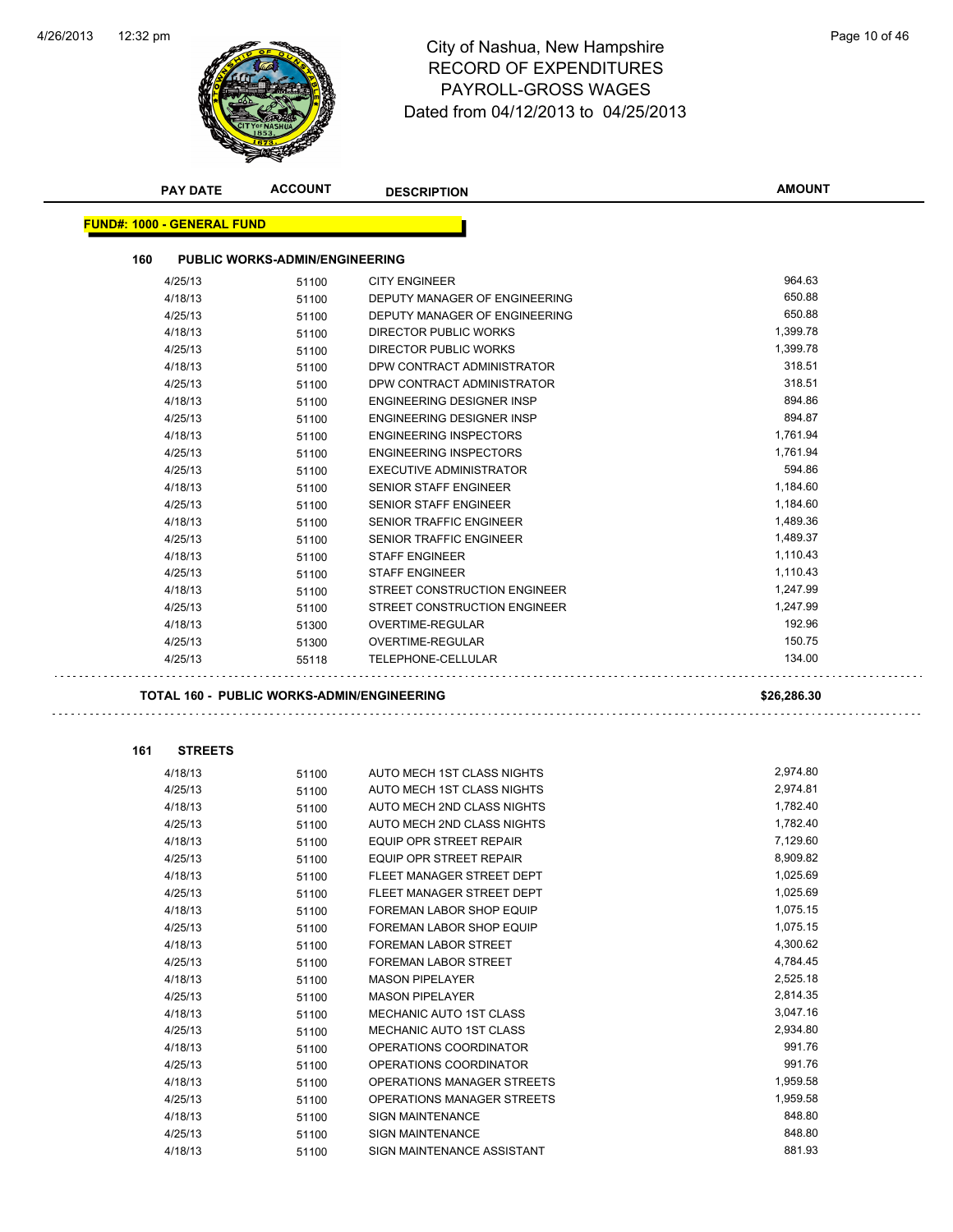$\overline{\phantom{0}}$ 



# 12:32 pm Page 11 of 46 RECORD OF EXPENDITURES PAYROLL-GROSS WAGES Dated from 04/12/2013 to 04/25/2013

| <b>PAY DATE</b>                       | <b>ACCOUNT</b> | <b>DESCRIPTION</b>                   | <b>AMOUNT</b> |
|---------------------------------------|----------------|--------------------------------------|---------------|
| <b>FUND#: 1000 - GENERAL FUND</b>     |                |                                      |               |
| 161<br><b>STREETS</b>                 |                |                                      |               |
| 4/25/13                               | 51100          | SIGN MAINTENANCE ASSISTANT           | 790.80        |
| 4/18/13                               | 51100          | STR CONSTR RPR AND PERMT COORD       | 1,054.06      |
| 4/25/13                               | 51100          | STR CONSTR RPR AND PERMT COORD       | 1,054.06      |
| 4/18/13                               | 51100          | SUPERINTENDENT OF STREETS            | 1,670.34      |
| 4/25/13                               | 51100          | SUPERINTENDENT OF STREETS            | 1,670.35      |
| 4/18/13                               | 51100          | TRAFFIC MAINTENANCE ASSISTANT        | 844.00        |
| 4/25/13                               | 51100          | <b>TRAFFIC MAINTENANCE ASSISTANT</b> | 844.00        |
| 4/18/13                               | 51100          | <b>TRAFFIC TECHNICIAN I</b>          | 2,030.40      |
| 4/25/13                               | 51100          | <b>TRAFFIC TECHNICIAN I</b>          | 2,030.40      |
| 4/18/13                               | 51100          | TRUCK DRIVER STREET REPAIR           | 17,481.79     |
| 4/25/13                               | 51100          | TRUCK DRIVER STREET REPAIR           | 20,086.82     |
| 4/18/13                               | 51100          | <b>WELDER FIRST CLASS</b>            | 1,930.40      |
| 4/25/13                               | 51100          | <b>WELDER FIRST CLASS</b>            | 1,930.40      |
| 4/18/13                               | 51300          | OVERTIME-REGULAR                     | 1,862.35      |
| 4/25/13                               | 51300          | OVERTIME-REGULAR                     | 2,130.83      |
| 4/25/13                               | 55118          | <b>TELEPHONE-CELLULAR</b>            | 67.00         |
| <b>TOTAL 161 - STREETS</b>            |                |                                      | \$116,122.28  |
| <b>PARKING LOTS</b><br>166            |                |                                      |               |
| 4/18/13                               | 51100          | ADMINISTRATIVE ASSISTANT II          | 745.49        |
| 4/25/13                               | 51100          | ADMINISTRATIVE ASSISTANT II          | 745.49        |
| 4/18/13                               | 51100          | PARKING MAINTENANCE                  | 1,287.26      |
| 4/25/13                               | 51100          | PARKING MAINTENANCE                  | 1,287.26      |
| 4/18/13                               | 51100          | TRANSPORTATION DEPT MANAGER          | 74.65         |
| 4/25/13                               | 51100          | <b>TRANSPORTATION DEPT MANAGER</b>   | 74.65         |
| 4/25/13                               | 51300          | OVERTIME-REGULAR                     | 126.96        |
| 4/25/13                               | 55118          | TELEPHONE-CELLULAR                   | 51.00         |
| <b>TOTAL 166 - PARKING LOTS</b>       |                |                                      | \$4,392.76    |
| 171<br><b>COMMUNITY SERVICES</b>      |                |                                      |               |
| 4/18/13                               | 51100          | DIRECTOR HEALTH AND COMM SVS         | 1,616.88      |
| 4/25/13                               | 51100          | DIRECTOR HEALTH AND COMM SVS         | 1,616.89      |
| 4/18/13                               | 51100          | <b>HEALTH PROGRAM SPEC</b>           | 451.38        |
| 4/25/13                               | 51100          | <b>HEALTH PROGRAM SPEC</b>           | 451.38        |
| 4/18/13                               | 51100          | PROGRAM COORDINATOR                  | 877.27        |
| 4/25/13                               | 51100          | PROGRAM COORDINATOR                  | 877.27        |
| 4/25/13                               | 55118          | TELEPHONE-CELLULAR                   | 50.00         |
| <b>TOTAL 171 - COMMUNITY SERVICES</b> |                |                                      | \$5,941.07    |
| 172<br><b>COMMUNITY HEALTH</b>        |                |                                      |               |
| 4/18/13                               | 51100          | ADMINISTRATIVE ASSISTANT II          | 676.89        |

| 4/18/13 | 51100 | ADMINISTRATIVE ASSISTANT II | 070.09   |
|---------|-------|-----------------------------|----------|
| 4/25/13 | 51100 | ADMINISTRATIVE ASSISTANT II | 676.89   |
| 4/18/13 | 51100 | MANAGER COMMUNITY HEALTH    | 1.324.88 |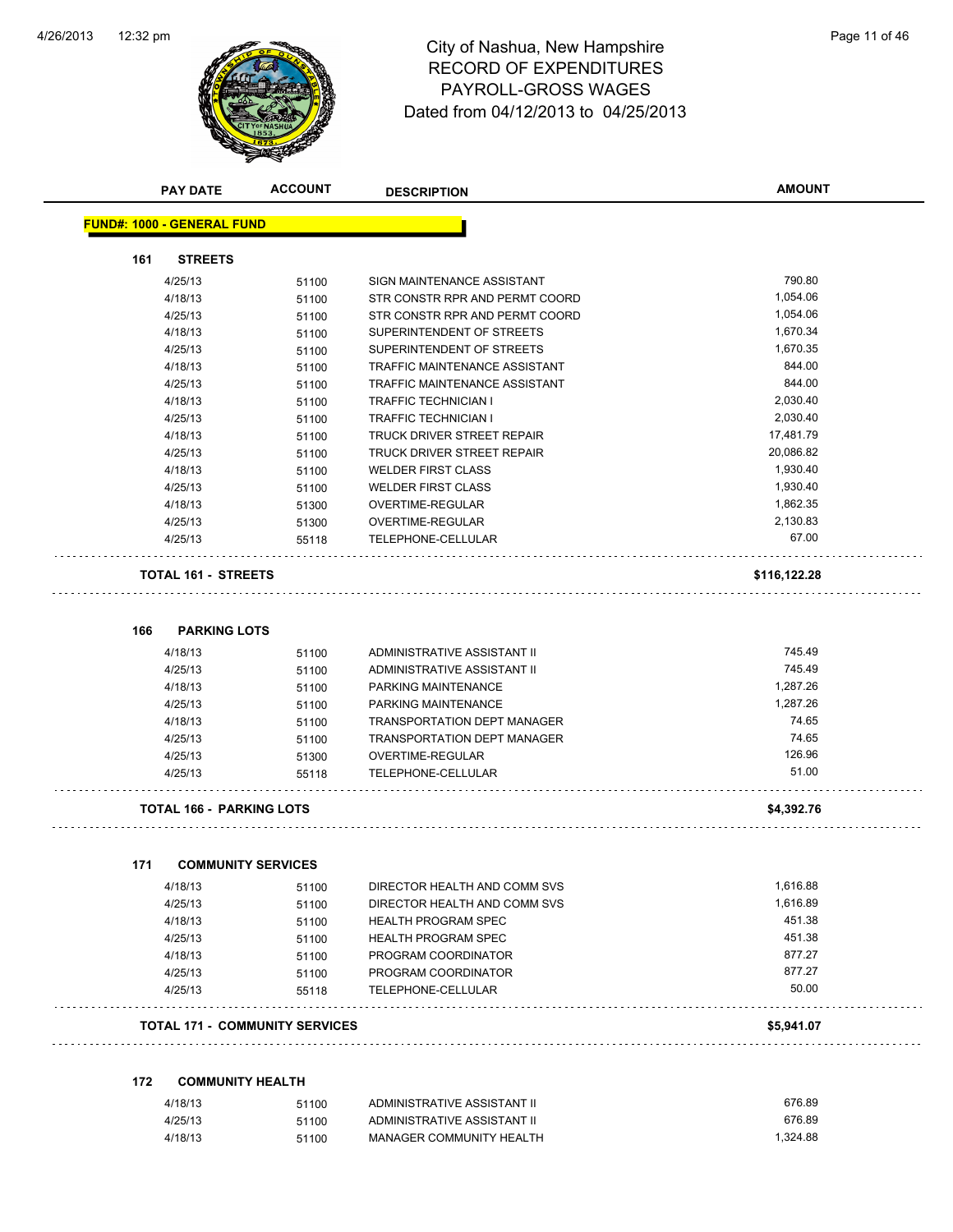

# 12:32 pm Page 12 of 46 RECORD OF EXPENDITURES PAYROLL-GROSS WAGES Dated from 04/12/2013 to 04/25/2013

|     | <b>PAY DATE</b>                   | <b>ACCOUNT</b>                            | <b>DESCRIPTION</b>                   | <b>AMOUNT</b> |
|-----|-----------------------------------|-------------------------------------------|--------------------------------------|---------------|
|     | <b>FUND#: 1000 - GENERAL FUND</b> |                                           |                                      |               |
| 172 |                                   | <b>COMMUNITY HEALTH</b>                   |                                      |               |
|     | 4/25/13                           | 51100                                     | MANAGER COMMUNITY HEALTH             | 1,324.88      |
|     | 4/18/13                           | 51100                                     | PUB HEALTH NURSE                     | 3,273.46      |
|     | 4/25/13                           | 51100                                     | PUB HEALTH NURSE                     | 3,273.46      |
|     | 4/18/13                           | 51412                                     | <b>WAGES PER DIEM</b>                | 106.05        |
|     | 4/25/13                           | 51412                                     | <b>WAGES PER DIEM</b>                | 90.90         |
|     |                                   | <b>TOTAL 172 - COMMUNITY HEALTH</b>       |                                      | \$10,747.41   |
| 173 |                                   | <b>ENVIRONMENTAL HEALTH</b>               |                                      |               |
|     | 4/18/13                           | 51100                                     | ENVIRONMENTAL HEALTH SPEC I          | 1,547.17      |
|     | 4/25/13                           | 51100                                     | ENVIRONMENTAL HEALTH SPEC I          | 1,547.16      |
|     | 4/18/13                           | 51100                                     | ENVIRONMENTAL HEALTH SPEC II         | 1,014.26      |
|     | 4/25/13                           | 51100                                     | ENVIRONMENTAL HEALTH SPEC II         | 1,014.26      |
|     | 4/18/13                           | 51100                                     | <b>ENVIRONMENTAL TECH OFFICE MGR</b> | 936.70        |
|     | 4/25/13                           | 51100                                     | ENVIRONMENTAL TECH OFFICE MGR        | 936.70        |
|     | 4/18/13                           | 51100                                     | LABORATORY DIRECTOR                  | 1,017.41      |
|     | 4/25/13                           | 51100                                     | LABORATORY DIRECTOR                  | 1,017.41      |
|     | 4/18/13                           | 51100                                     | MANAGER ENVIRONMENTAL HEALTH         | 1,364.21      |
|     | 4/25/13                           | 51100                                     | MANAGER ENVIRONMENTAL HEALTH         | 1,364.21      |
|     | 4/25/13                           | 55118                                     | TELEPHONE-CELLULAR                   | 84.00         |
|     |                                   | <b>TOTAL 173 - ENVIRONMENTAL HEALTH</b>   |                                      | \$11,843.49   |
| 174 |                                   | <b>WELFARE ADMINISTRATION</b>             |                                      |               |
|     | 4/18/13                           | 51100                                     | ADMINISTRATIVE ASSISTANT I           | 789.02        |
|     | 4/25/13                           | 51100                                     | ADMINISTRATIVE ASSISTANT I           | 789.02        |
|     | 4/18/13                           | 51100                                     | <b>CASE TECHNICIAN WELFARE</b>       | 2,235.03      |
|     | 4/25/13                           | 51100                                     | CASE TECHNICIAN WELFARE              | 2,235.03      |
|     | 4/18/13                           | 51100                                     | INTAKE WORKER ACCOUNTANT             | 883.76        |
|     | 4/25/13                           | 51100                                     | INTAKE WORKER ACCOUNTANT             | 883.76        |
|     | 4/18/13                           | 51100                                     | SENIOR CASE TECHNICIAN               | 903.15        |
|     | 4/25/13                           | 51100                                     | SENIOR CASE TECHNICIAN               | 903.15        |
|     | 4/18/13                           | 51100                                     | <b>WELFARE OFFICER</b>               | 1,367.59      |
|     | 4/25/13                           | 51100                                     | <b>WELFARE OFFICER</b>               | 1,367.59      |
|     | 4/25/13                           | 55118                                     | TELEPHONE-CELLULAR                   | 50.00         |
|     |                                   | <b>TOTAL 174 - WELFARE ADMINISTRATION</b> |                                      | \$12,407.10   |
| 177 |                                   | <b>PARKS &amp; RECREATION</b>             |                                      |               |
|     | 4/18/13                           | 51100                                     | ADMINISTRATIVE ASSISTANT II          | 716.90        |
|     |                                   |                                           |                                      |               |

|         | <u>JIJU</u> | $\overline{1}$ , i.e., i.e., i.e., i.e., i.e., i.e., i.e., i.e., i.e., i.e., i.e., i.e., i.e., i.e., i.e., i.e., i.e., i.e., i.e., i.e., i.e., i.e., i.e., i.e., i.e., i.e., i.e., i.e., i.e., i.e., i.e., i.e., i.e., i.e., i.e., | .        |
|---------|-------------|------------------------------------------------------------------------------------------------------------------------------------------------------------------------------------------------------------------------------------|----------|
| 4/25/13 | 51100       | ADMINISTRATIVE ASSISTANT II                                                                                                                                                                                                        | 716.90   |
| 4/18/13 | 51100       | <b>BACKHOE OPERATOR</b>                                                                                                                                                                                                            | 853.20   |
| 4/25/13 | 51100       | <b>BACKHOE OPERATOR</b>                                                                                                                                                                                                            | 873.92   |
| 4/18/13 | 51100       | <b>FOREMAN LABOR PARK</b>                                                                                                                                                                                                          | 3.225.47 |
| 4/25/13 | 51100       | FOREMAN LABOR PARK                                                                                                                                                                                                                 | 3.225.48 |
| 4/18/13 | 51100       | <b>GROUNDS KEEPER PARK MAINT</b>                                                                                                                                                                                                   | 5.636.37 |
|         |             |                                                                                                                                                                                                                                    |          |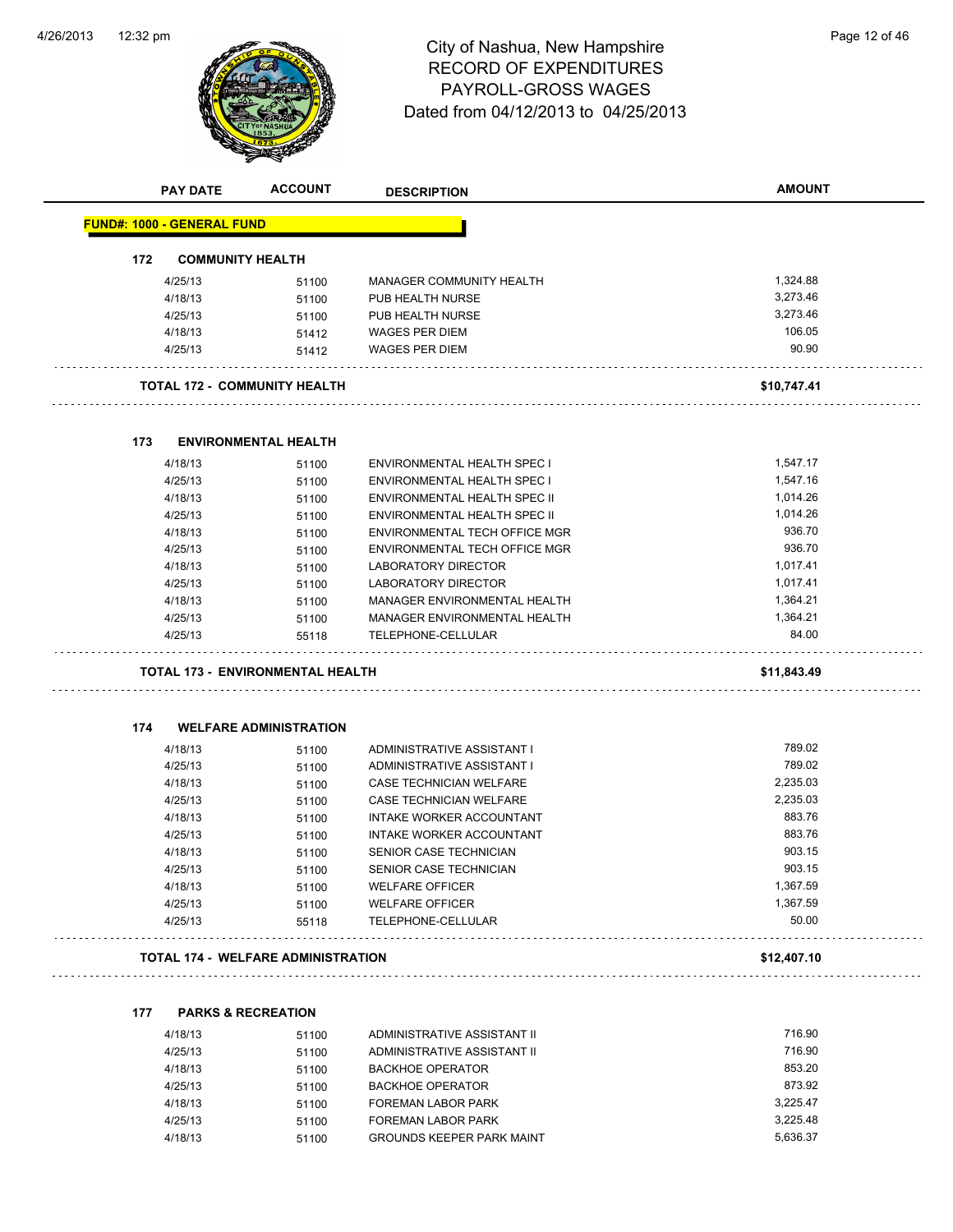

# 12:32 pm Page 13 of 46 RECORD OF EXPENDITURES PAYROLL-GROSS WAGES Dated from 04/12/2013 to 04/25/2013

| <b>PAY DATE</b>                   | <b>ACCOUNT</b>                            | <b>DESCRIPTION</b>                | <b>AMOUNT</b> |
|-----------------------------------|-------------------------------------------|-----------------------------------|---------------|
| <b>FUND#: 1000 - GENERAL FUND</b> |                                           |                                   |               |
| 177                               | <b>PARKS &amp; RECREATION</b>             |                                   |               |
| 4/25/13                           | 51100                                     | <b>GROUNDS KEEPER PARK MAINT</b>  | 5,693.16      |
| 4/18/13                           | 51100                                     | <b>GROUNDSMAN I PARKS</b>         | 2,293.20      |
| 4/25/13                           | 51100                                     | <b>GROUNDSMAN I PARKS</b>         | 2,336.33      |
| 4/18/13                           | 51100                                     | <b>GROUNDSMAN II PARKS</b>        | 802.80        |
| 4/25/13                           | 51100                                     | <b>GROUNDSMAN II PARKS</b>        | 802.80        |
| 4/18/13                           | 51100                                     | <b>LEAD GROUNDSMAN</b>            | 2,254.00      |
| 4/25/13                           | 51100                                     | <b>LEAD GROUNDSMAN</b>            | 1,803.20      |
| 4/18/13                           | 51100                                     | <b>NURSERY WORKER PARKS</b>       | 848.80        |
| 4/25/13                           | 51100                                     | NURSERY WORKER PARKS              | 848.80        |
| 4/18/13                           | 51100                                     | OPERATIONS MANAGER STREETS        | 666.47        |
| 4/25/13                           | 51100                                     | OPERATIONS MANAGER STREETS        | 666.47        |
| 4/18/13                           | 51100                                     | PROGRAM COORDINATOR               | 340.83        |
| 4/25/13                           | 51100                                     | PROGRAM COORDINATOR               | 340.83        |
| 4/18/13                           | 51100                                     | <b>RECREATION PROGRAM MANAGER</b> | 1,044.70      |
| 4/25/13                           | 51100                                     | <b>RECREATION PROGRAM MANAGER</b> | 1,044.71      |
| 4/18/13                           | 51100                                     | STELLOS STADIUM ATTENDANT         | 891.20        |
| 4/25/13                           | 51100                                     | STELLOS STADIUM ATTENDANT         | 891.20        |
| 4/18/13                           | 51100                                     | SUPERINTENDENT OF PARKS RECR      | 1,622.11      |
| 4/25/13                           | 51100                                     | SUPERINTENDENT OF PARKS RECR      | 1,622.11      |
| 4/18/13                           | 51100                                     | <b>TRUCK DRIVER PARKS RECR</b>    | 815.60        |
| 4/25/13                           | 51100                                     | <b>TRUCK DRIVER PARKS RECR</b>    | 815.60        |
| 4/18/13                           | 51300                                     | OVERTIME-REGULAR                  | 2,630.81      |
| 4/25/13                           | 51300                                     | <b>OVERTIME-REGULAR</b>           | 4,423.25      |
| 4/18/13                           | 51400                                     | WAGES TEMP-SEASONAL               | 400.00        |
| 4/25/13                           | 51400                                     | <b>WAGES TEMP-SEASONAL</b>        | 2,340.50      |
| 4/18/13                           | 51600                                     | <b>LONGEVITY</b>                  | 600.00        |
| 4/25/13                           | 55118                                     | TELEPHONE-CELLULAR                | 67.00         |
|                                   | <b>TOTAL 177 - PARKS &amp; RECREATION</b> |                                   | \$54,154.72   |

| <b>LIBRARY</b><br>179 |
|-----------------------|
|-----------------------|

. . . . . . . . . .

| 4/18/13 | 51100 | ADMIN ASST COST ACCOUNTANT     | 760.03   |
|---------|-------|--------------------------------|----------|
| 4/25/13 | 51100 | ADMIN ASST COST ACCOUNTANT     | 760.03   |
| 4/18/13 | 51100 | ASSISTANT DIRECTOR LIBRARY     | 1,255.86 |
| 4/25/13 | 51100 | ASSISTANT DIRECTOR LIBRARY     | 1,255.87 |
| 4/18/13 | 51100 | ASSISTANT LIBRARIAN CIRCULATIO | 922.00   |
| 4/25/13 | 51100 | ASSISTANT LIBRARIAN CIRCULATIO | 922.00   |
| 4/18/13 | 51100 | ASSISTANT LIBRARIAN MEDIA SERV | 715.90   |
| 4/25/13 | 51100 | ASSISTANT LIBRARIAN MEDIA SERV | 715.90   |
| 4/18/13 | 51100 | ASSISTANT LIBRARIAN TECH SVS   | 951.66   |
| 4/25/13 | 51100 | ASSISTANT LIBRARIAN TECH SVS   | 951.66   |
| 4/18/13 | 51100 | ASSISTANT LIBRARIAN YOUTH SERV | 738.91   |
| 4/25/13 | 51100 | ASSISTANT LIBRARIAN YOUTH SERV | 738.91   |
| 4/18/13 | 51100 | DIRECTOR LIBRARY               | 1,778.30 |
| 4/25/13 | 51100 | <b>DIRECTOR LIBRARY</b>        | 1,778.30 |
| 4/18/13 | 51100 | EXECUTIVE ASST OFFICE MANAGER  | 809.99   |
| 4/25/13 | 51100 | EXECUTIVE ASST OFFICE MANAGER  | 809.99   |
| 4/18/13 | 51100 | JANITOR                        | 464.61   |
| 4/25/13 | 51100 | JANITOR                        | 464.61   |
| 4/18/13 | 51100 | LIBRARIAN ADULT SERVICES       | 911.79   |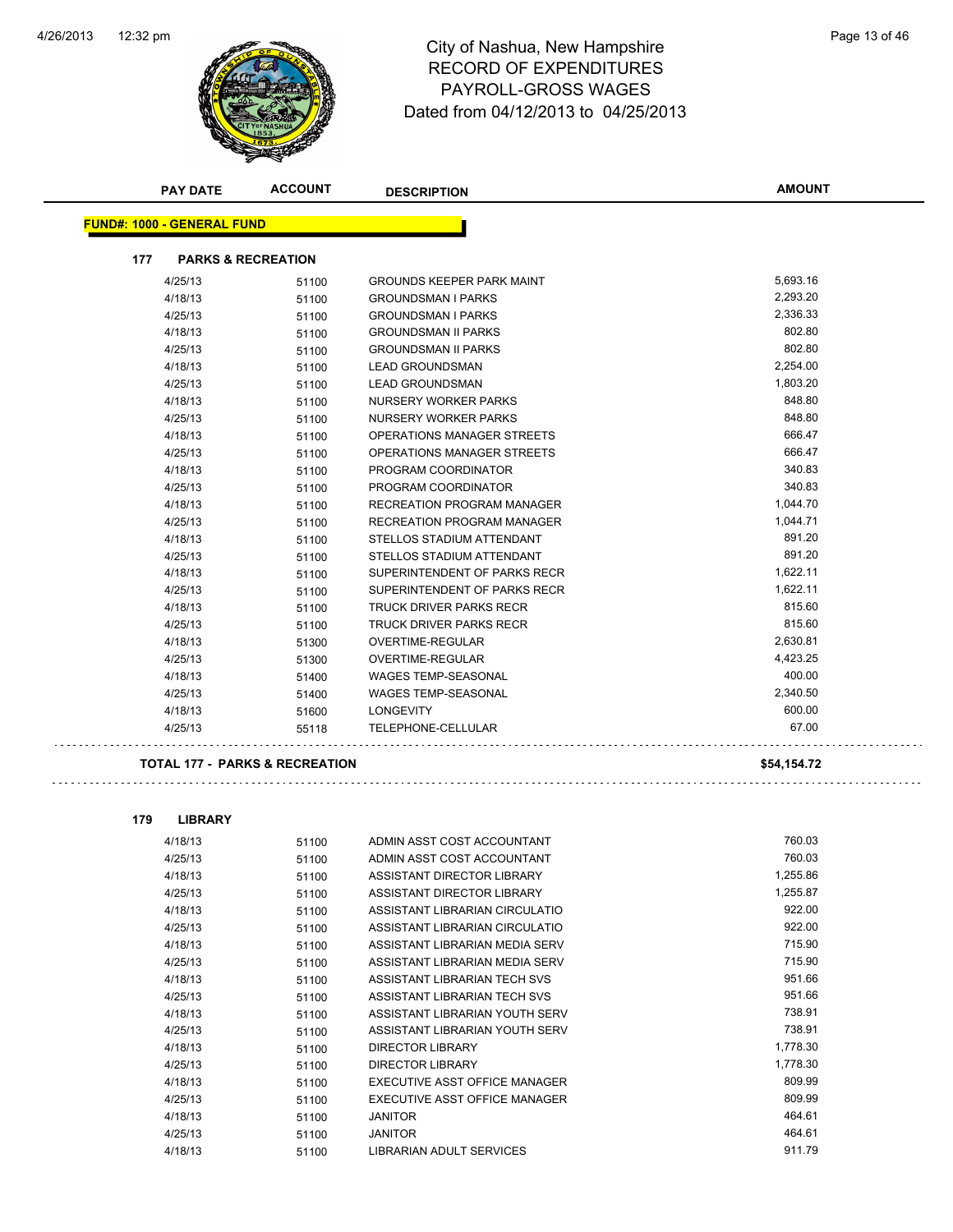

# 12:32 pm Page 14 of 46 RECORD OF EXPENDITURES PAYROLL-GROSS WAGES Dated from 04/12/2013 to 04/25/2013

|                                   | <b>PAY DATE</b>            | <b>ACCOUNT</b> | <b>DESCRIPTION</b>                   | <b>AMOUNT</b> |
|-----------------------------------|----------------------------|----------------|--------------------------------------|---------------|
| <b>FUND#: 1000 - GENERAL FUND</b> |                            |                |                                      |               |
|                                   |                            |                |                                      |               |
| 179                               | <b>LIBRARY</b>             |                |                                      |               |
|                                   | 4/25/13                    | 51100          | <b>LIBRARIAN ADULT SERVICES</b>      | 911.78        |
|                                   | 4/18/13                    | 51100          | <b>LIBRARIAN CIRCULATION</b>         | 911.79        |
|                                   | 4/25/13                    | 51100          | <b>LIBRARIAN CIRCULATION</b>         | 911.78        |
|                                   | 4/18/13                    | 51100          | LIBRARIAN MEDIA SERVICES             | 865.38        |
|                                   | 4/25/13                    | 51100          | LIBRARIAN MEDIA SERVICES             | 865.38        |
|                                   | 4/18/13                    | 51100          | LIBRARIAN OUTREACH SVS               | 946.43        |
|                                   | 4/25/13                    | 51100          | LIBRARIAN OUTREACH SVS               | 946.43        |
|                                   | 4/18/13                    | 51100          | <b>LIBRARIAN TECH SERVICES</b>       | 982.38        |
|                                   | 4/25/13                    | 51100          | <b>LIBRARIAN TECH SERVICES</b>       | 982.39        |
|                                   | 4/18/13                    | 51100          | LIBRARIAN YOUTH SERVICES             | 2,162.68      |
|                                   | 4/25/13                    | 51100          | LIBRARIAN YOUTH SERVICES             | 2,162.68      |
|                                   | 4/18/13                    | 51100          | LIBRARY ASSISTANT ADULT SERVIC       | 629.71        |
|                                   | 4/25/13                    | 51100          | LIBRARY ASSISTANT ADULT SERVIC       | 629.71        |
|                                   | 4/18/13                    | 51100          | LIBRARY ASSISTANT CIRCULATION        | 3,994.20      |
|                                   | 4/25/13                    | 51100          | LIBRARY ASSISTANT CIRCULATION        | 3,994.19      |
|                                   | 4/18/13                    | 51100          | LIBRARY ASSISTANT MEDIA SERVIC       | 1,942.00      |
|                                   | 4/25/13                    | 51100          | LIBRARY ASSISTANT MEDIA SERVIC       | 1,942.00      |
|                                   | 4/18/13                    | 51100          | <b>LIBRARY ASSISTANT TECH SVS</b>    | 669.57        |
|                                   | 4/25/13                    | 51100          | LIBRARY ASSISTANT TECH SVS           | 669.57        |
|                                   | 4/18/13                    | 51100          | LIBRARY ASSISTANT YOUTH SERVIC       | 1,258.10      |
|                                   | 4/25/13                    | 51100          | LIBRARY ASSISTANT YOUTH SERVIC       | 1,258.11      |
|                                   | 4/18/13                    | 51100          | <b>MAINTENANCE SUPV</b>              | 807.52        |
|                                   | 4/25/13                    | 51100          | MAINTENANCE SUPV                     | 807.51        |
|                                   | 4/18/13                    | 51100          | <b>MEDIA SERVICES COORDINATOR</b>    | 1,141.42      |
|                                   | 4/25/13                    | 51100          | <b>MEDIA SERVICES COORDINATOR</b>    | 1,141.42      |
|                                   | 4/18/13                    | 51100          | REFERENCE LIBRARIAN ADULT SERV       | 2,279.50      |
|                                   | 4/25/13                    | 51100          | REFERENCE LIBRARIAN ADULT SERV       | 2,279.51      |
|                                   | 4/18/13                    | 51100          | REFERENCE LIBRARIAN TECH SVS         | 716.50        |
|                                   | 4/25/13                    | 51100          | REFERENCE LIBRARIAN TECH SVS         | 716.50        |
|                                   | 4/18/13                    | 51100          | <b>SECURITY LIBRARY</b>              | 649.95        |
|                                   | 4/25/13                    | 51100          | <b>SECURITY LIBRARY</b>              | 649.95        |
|                                   | 4/18/13                    | 51200          | <b>LIBRARY ASSISTANT CIRCULATION</b> | 472.17        |
|                                   | 4/25/13                    | 51200          | LIBRARY ASSISTANT CIRCULATION        | 472.17        |
|                                   | 4/18/13                    | 51200          | LIBRARY ASSISTANT TECH SVS           | 393.56        |
|                                   | 4/25/13                    | 51200          | <b>LIBRARY ASSISTANT TECH SVS</b>    | 393.56        |
|                                   | 4/18/13                    | 51200          | LIBRARY ASSISTANT YOUTH SERVIC       | 307.00        |
|                                   | 4/25/13                    | 51200          | LIBRARY ASSISTANT YOUTH SERVIC       | 307.00        |
|                                   | 4/18/13                    | 51200          | LIBRARY PAGE YOUTH SERVICES          | 275.10        |
|                                   | 4/25/13                    | 51200          | LIBRARY PAGE YOUTH SERVICES          | 275.10        |
|                                   | 4/18/13                    | 51200          | LIBRARY PAGES CIRCULATION            | 604.41        |
|                                   | 4/25/13                    | 51200          | LIBRARY PAGES CIRCULATION            | 703.39        |
|                                   | 4/18/13                    | 51200          | LIBRARY PAGES MEDIA SERVICES         | 467.26        |
|                                   | 4/25/13                    | 51200          | LIBRARY PAGES MEDIA SERVICES         | 440.56        |
|                                   | 4/18/13                    | 51300          | OVERTIME-REGULAR                     | 1,149.44      |
|                                   | 4/25/13                    | 51300          | OVERTIME-REGULAR                     | 1,239.73      |
|                                   | <b>TOTAL 179 - LIBRARY</b> |                |                                      | \$66,032.81   |

#### **181 COMMUNITY DEVELOPMENT**

4/18/13 51100 ADMINISTRATIVE ASSISTANT II 649.33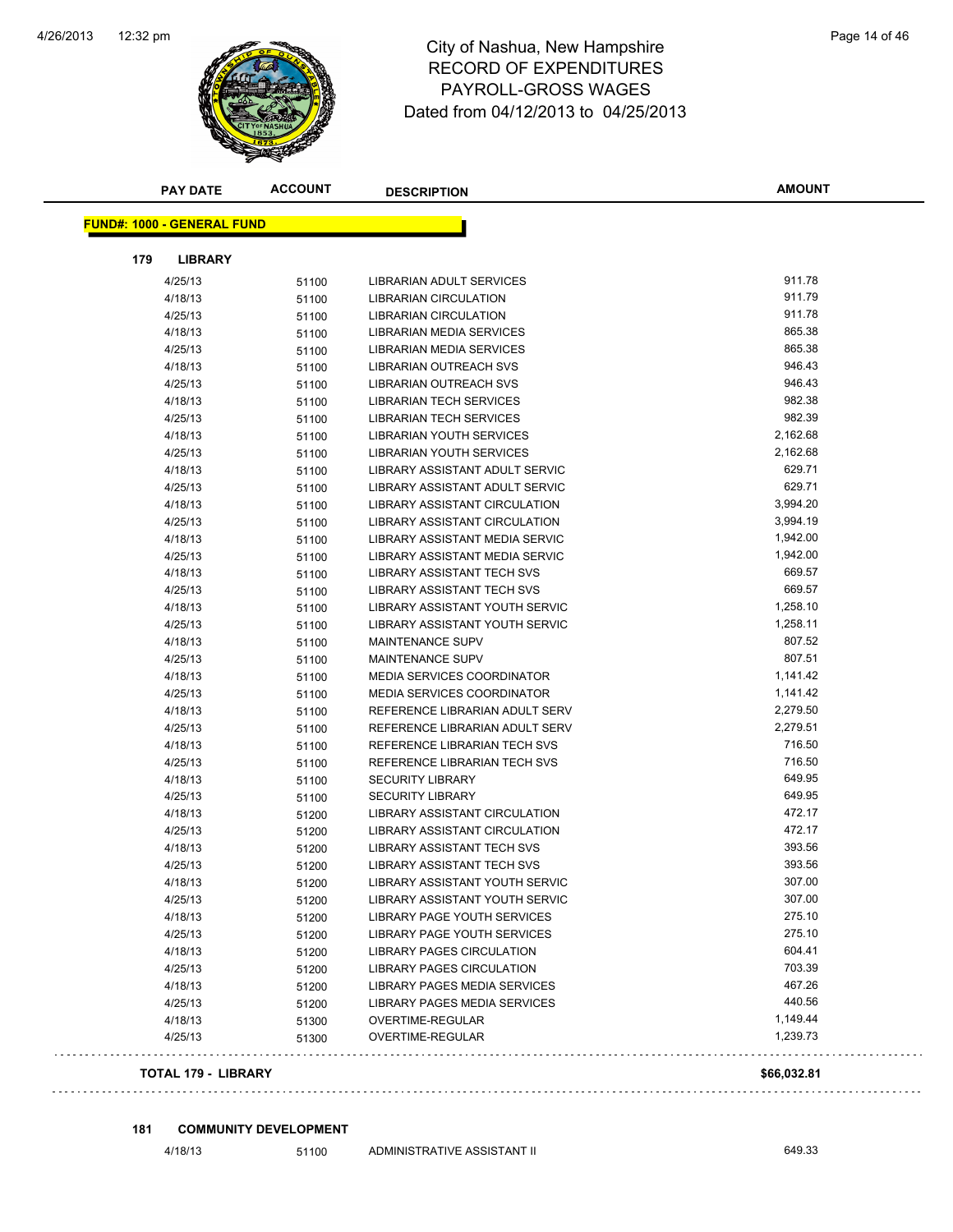

**PAY DATE ACCOUNT DESCRIPTION**

# 12:32 pm Page 15 of 46 RECORD OF EXPENDITURES PAYROLL-GROSS WAGES Dated from 04/12/2013 to 04/25/2013

| 181 |                                          | <b>COMMUNITY DEVELOPMENT</b> |                                |             |
|-----|------------------------------------------|------------------------------|--------------------------------|-------------|
|     |                                          |                              |                                |             |
|     | 4/25/13                                  | 51100                        | ADMINISTRATIVE ASSISTANT II    | 649.33      |
|     | 4/18/13                                  | 51100                        | DIRECTOR COMMUNITY DEVELOPMENT | 2,120.58    |
|     | 4/25/13                                  | 51100                        | DIRECTOR COMMUNITY DEVELOPMENT | 2,120.58    |
|     | 4/18/13                                  | 51200                        | <b>CLERK TYPIST II PT</b>      | 276.33      |
|     | 4/25/13                                  | 51200                        | <b>CLERK TYPIST II PT</b>      | 333.23      |
|     | TOTAL 181 -  COMMUNITY DEVELOPMENT       |                              |                                | \$6,149.38  |
| 182 | <b>PLANNING &amp; ZONING</b>             |                              |                                |             |
|     | 4/18/13                                  | 51100                        | DEPARTMENT COORDINATOR         | 895.66      |
|     | 4/25/13                                  | 51100                        | DEPARTMENT COORDINATOR         | 895.66      |
|     | 4/18/13                                  | 51100                        | DEPUTY PLANNING MANAGER        | 2,538.81    |
|     | 4/25/13                                  | 51100                        | <b>DEPUTY PLANNING MANAGER</b> | 2,538.81    |
|     | 4/18/13                                  | 51100                        | MANAGER PLANNING DEPT          | 1,823.89    |
|     | 4/25/13                                  | 51100                        | MANAGER PLANNING DEPT          | 1,823.89    |
|     | 4/18/13                                  | 51100                        | PLANNER I                      | 1,642.04    |
|     | 4/25/13                                  | 51100                        | PLANNER I                      | 1,642.04    |
|     | 4/18/13                                  | 51100                        | PLANNER II                     | 1,073.92    |
|     | 4/25/13                                  | 51100                        | <b>PLANNER II</b>              | 1,073.92    |
|     | 4/25/13                                  | 55118                        | TELEPHONE-CELLULAR             | 17.00       |
|     |                                          |                              |                                |             |
|     | <b>TOTAL 182 - PLANNING &amp; ZONING</b> |                              |                                | \$15,965.64 |
|     |                                          |                              |                                |             |
|     |                                          | <b>ECONOMIC DEVELOPMENT</b>  |                                |             |
|     | 4/18/13                                  | 51100                        | <b>ECONOMIC DEV DIRECTOR</b>   | 1,766.76    |
|     | 4/25/13                                  | 51100                        | ECONOMIC DEV DIRECTOR          | 1,766.76    |
|     | 4/25/13                                  | 51200                        | OED PROGRAM COORDINATOR        | 764.32      |
| 183 | <b>TOTAL 183 - ECONOMIC DEVELOPMENT</b>  |                              |                                | \$4,297.84  |
|     | <b>SCHOOL</b>                            |                              |                                |             |
|     | 4/25/13                                  | 51100                        | ASSISTANT PRINCIPAL AMH        | 2,762.62    |
|     | 4/25/13                                  | 51100                        | ASSISTANT PRINCIPAL BIC        | 2,873.96    |
|     | 4/25/13                                  | 51100                        | ASSISTANT PRINCIPAL BRO        | 1,381.31    |
|     | 4/25/13                                  | 51100                        | ASSISTANT PRINCIPAL CHARL      | 2,915.05    |
|     | 4/25/13                                  | 51100                        | ASSISTANT PRINCIPAL DR CRSP    | 2,873.96    |
|     | 4/25/13                                  | 51100                        | ASSISTANT PRINCIPAL ELM        | 6,822.24    |
|     | 4/25/13                                  | 51100                        | ASSISTANT PRINCIPAL FES        | 2,915.05    |
|     | 4/25/13                                  | 51100                        | ASSISTANT PRINCIPAL FMS        | 3,411.12    |
|     | 4/18/13                                  | 51100                        | ASSISTANT PRINCIPAL LEDGE      | (2,762.62)  |
|     | 4/25/13                                  | 51100                        | ASSISTANT PRINCIPAL MDE        | 1,516.44    |
| 191 | 4/25/13                                  | 51100                        | ASSISTANT PRINCIPAL MTP        | 1,381.31    |
|     | 4/25/13                                  | 51100                        | ASSISTANT PRINCIPAL NHN        | 9,537.95    |
|     | 4/25/13                                  | 51100                        | ASSISTANT PRINCIPAL NHS        | 12,954.51   |
|     | 4/25/13                                  | 51100                        | ASSISTANT PRINCIPAL PMS        | 6,830.14    |

**AMOUNT**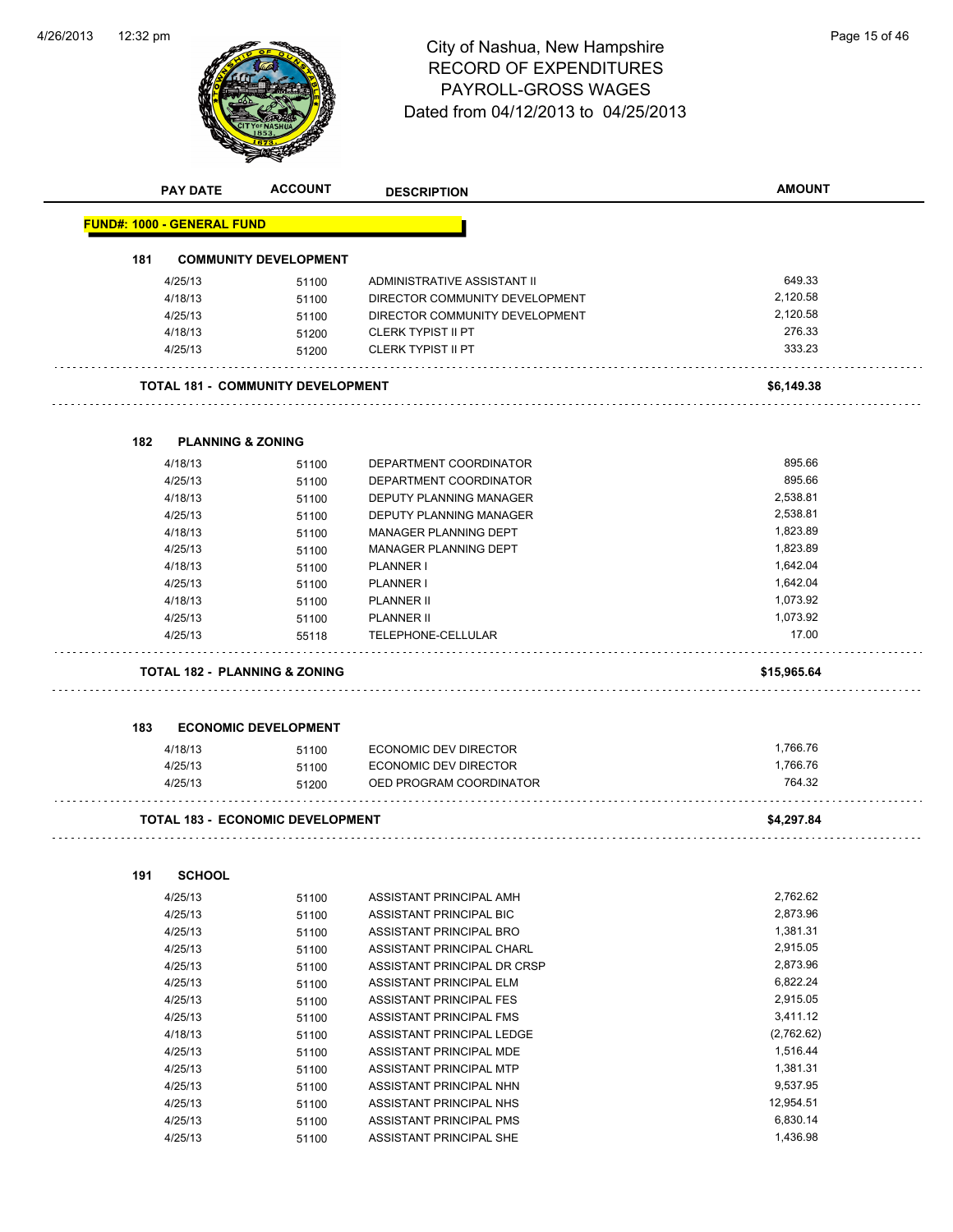

|     | <b>PAY DATE</b>                   | <b>ACCOUNT</b> | <b>DESCRIPTION</b>              | <b>AMOUNT</b> |
|-----|-----------------------------------|----------------|---------------------------------|---------------|
|     |                                   |                |                                 |               |
|     | <b>FUND#: 1000 - GENERAL FUND</b> |                |                                 |               |
| 191 | <b>SCHOOL</b>                     |                |                                 |               |
|     | 4/25/13                           | 51100          | ASSISTANT SUPERINTENDENT        | 8,189.44      |
|     | 4/25/13                           | 51100          | ASST DIRECTOR ADULT ED          | 5,389.57      |
|     | 4/25/13                           | 51100          | ASST DIRECTOR PLANT OPS         | 4,219.70      |
|     | 4/25/13                           | 51100          | <b>ASST DIRECTOR SPED</b>       | 5,972.02      |
|     | 4/18/13                           | 51100          | ASST SYSTEMS ADMIN FULL YEAR    | 865.39        |
|     | 4/25/13                           | 51100          | ASST SYSTEMS ADMIN FULL YEAR    | 11,355.89     |
|     | 4/18/13                           | 51100          | ASST SYSTEMS ADMIN SCH YEAR     | 738.86        |
|     | 4/25/13                           | 51100          | ASST SYSTEMS ADMIN SCH YEAR     | 738.86        |
|     | 4/25/13                           | 51100          | ATTENDANCE OFFICER              | 2,225.67      |
|     | 4/25/13                           | 51100          | CAREER CENTER COORD NHN         | 1,449.39      |
|     | 4/25/13                           | 51100          | CAREER CENTER COORD NHS         | 1,449.39      |
|     | 4/25/13                           | 51100          | CHIEF OPERATING OFFICER         | 3,868.07      |
|     | 4/18/13                           | 51100          | CLERICAL ACADEMY NHN            | 2,627.72      |
|     | 4/25/13                           | 51100          | CLERICAL ACADEMY NHN            | 2,644.15      |
|     | 4/18/13                           | 51100          | CLERICAL ACADEMY NHS            | 1,996.51      |
|     | 4/25/13                           | 51100          | <b>CLERICAL ACADEMY NHS</b>     | 1,996.52      |
|     | 4/18/13                           | 51100          | CLERICAL ASST SUPER SUP         | 1,978.23      |
|     | 4/25/13                           | 51100          | <b>CLERICAL ASST SUPER SUP</b>  | 1,978.23      |
|     | 4/18/13                           | 51100          | CLERICAL ATHLETIC NHN           | 690.38        |
|     | 4/25/13                           | 51100          | CLERICAL ATHLETIC NHN           | 690.38        |
|     | 4/18/13                           | 51100          | CLERICAL ATHLETIC NHS           | 679.13        |
|     | 4/25/13                           | 51100          | CLERICAL ATHLETIC NHS           | 679.13        |
|     | 4/18/13                           | 51100          | CLERICAL BOARD OF ED SUP        | 759.55        |
|     | 4/25/13                           | 51100          | CLERICAL BOARD OF ED SUP        | 759.54        |
|     | 4/18/13                           | 51100          | <b>CLERICAL BUSINESS</b>        | 3,455.27      |
|     | 4/25/13                           | 51100          | <b>CLERICAL BUSINESS</b>        | 3,455.27      |
|     | 4/18/13                           | 51100          | CLERICAL CHIEF OP OFFICER SUP   | 779.39        |
|     | 4/25/13                           | 51100          | CLERICAL CHIEF OP OFFICER SUP   | 779.39        |
|     | 4/18/13                           | 51100          | <b>CLERICAL CTE NHN</b>         | 716.88        |
|     | 4/25/13                           | 51100          | <b>CLERICAL CTE NHN</b>         | 720.88        |
|     | 4/18/13                           | 51100          | <b>CLERICAL CTE NHS</b>         | 690.38        |
|     | 4/25/13                           | 51100          | <b>CLERICAL CTE NHS</b>         | 671.97        |
|     | 4/18/13                           | 51100          | CLERICAL GUIDANCE ELM           | 724.13        |
|     | 4/25/13                           | 51100          | CLERICAL GUIDANCE ELM           | 724.13        |
|     | 4/18/13                           | 51100          | <b>CLERICAL GUIDANCE NHN</b>    | 2,648.19      |
|     | 4/25/13                           | 51100          | CLERICAL GUIDANCE NHN           | 2,206.36      |
|     | 4/18/13                           | 51100          | <b>CLERICAL GUIDANCE NHS</b>    | 2,697.69      |
|     | 4/25/13                           | 51100          | <b>CLERICAL GUIDANCE NHS</b>    | 2,697.69      |
|     | 4/18/13                           | 51100          | <b>CLERICAL HUMAN RESOURCES</b> | 2,646.01      |
|     | 4/25/13                           | 51100          | <b>CLERICAL HUMAN RESOURCES</b> | 2,646.01      |
|     | 4/18/13                           | 51100          | <b>CLERICAL PAYROLL SUP</b>     | 647.63        |
|     | 4/25/13                           | 51100          | <b>CLERICAL PAYROLL SUP</b>     | 647.63        |
|     | 4/18/13                           | 51100          | <b>CLERICAL PLANT OPS</b>       | 724.13        |
|     | 4/25/13                           | 51100          | <b>CLERICAL PLANT OPS</b>       | 724.13        |
|     | 4/18/13                           | 51100          | <b>CLERICAL PRINCIPAL AMH</b>   | 1,231.50      |
|     | 4/25/13                           | 51100          | <b>CLERICAL PRINCIPAL AMH</b>   | 1,231.50      |
|     | 4/18/13                           | 51100          | <b>CLERICAL PRINCIPAL BIC</b>   | 1,338.01      |
|     | 4/25/13                           | 51100          | <b>CLERICAL PRINCIPAL BIC</b>   | 1,338.01      |
|     | 4/18/13                           | 51100          | <b>CLERICAL PRINCIPAL BIR</b>   | 1,380.77      |
|     | 4/25/13                           | 51100          | <b>CLERICAL PRINCIPAL BIR</b>   | 1,380.76      |
|     | 4/18/13                           | 51100          | CLERICAL PRINCIPAL BRO          | 1,414.51      |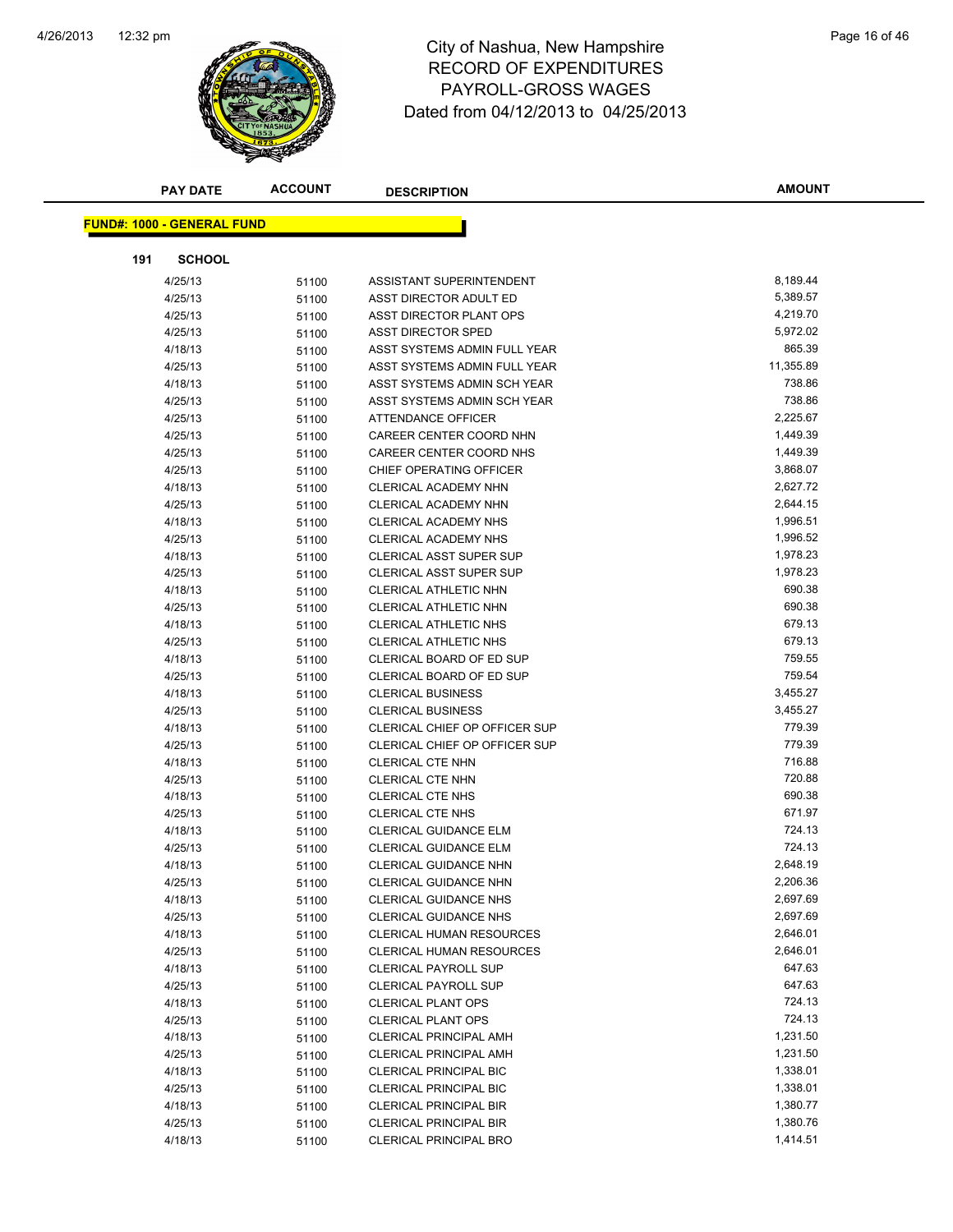

# 12:32 pm Page 17 of 46 RECORD OF EXPENDITURES PAYROLL-GROSS WAGES Dated from 04/12/2013 to 04/25/2013

|     | <b>PAY DATE</b>                   | <b>ACCOUNT</b> | <b>DESCRIPTION</b>                 | <b>AMOUNT</b> |
|-----|-----------------------------------|----------------|------------------------------------|---------------|
|     | <b>FUND#: 1000 - GENERAL FUND</b> |                |                                    |               |
|     |                                   |                |                                    |               |
| 191 | <b>SCHOOL</b>                     |                |                                    |               |
|     | 4/25/13                           | 51100          | <b>CLERICAL PRINCIPAL BRO</b>      | 1,414.51      |
|     | 4/18/13                           | 51100          | CLERICAL PRINCIPAL CHA             | 1,295.26      |
|     | 4/25/13                           | 51100          | CLERICAL PRINCIPAL CHA             | 1,295.26      |
|     | 4/18/13                           | 51100          | <b>CLERICAL PRINCIPAL DRC</b>      | 1,295.26      |
|     | 4/25/13                           | 51100          | <b>CLERICAL PRINCIPAL DRC</b>      | 1,295.26      |
|     | 4/18/13                           | 51100          | <b>CLERICAL PRINCIPAL ELM</b>      | 2,990.21      |
|     | 4/25/13                           | 51100          | <b>CLERICAL PRINCIPAL ELM</b>      | 3,119.08      |
|     | 4/18/13                           | 51100          | <b>CLERICAL PRINCIPAL FES</b>      | 1,358.26      |
|     | 4/25/13                           | 51100          | <b>CLERICAL PRINCIPAL FES</b>      | 1,358.26      |
|     | 4/18/13                           | 51100          | <b>CLERICAL PRINCIPAL FMS</b>      | 2,048.64      |
|     | 4/25/13                           | 51100          | <b>CLERICAL PRINCIPAL FMS</b>      | 2,048.64      |
|     | 4/18/13                           | 51100          | <b>CLERICAL PRINCIPAL LDG</b>      | 1,263.38      |
|     | 4/25/13                           | 51100          | <b>CLERICAL PRINCIPAL LDG</b>      | 1,263.40      |
|     | 4/18/13                           | 51100          | CLERICAL PRINCIPAL MDE             | 1,403.26      |
|     | 4/25/13                           | 51100          | <b>CLERICAL PRINCIPAL MDE</b>      | 1,403.26      |
|     | 4/18/13                           | 51100          | <b>CLERICAL PRINCIPAL MTP</b>      | 1,338.01      |
|     | 4/25/13                           | 51100          | <b>CLERICAL PRINCIPAL MTP</b>      | 1,338.01      |
|     | 4/18/13                           | 51100          | <b>CLERICAL PRINCIPAL NHN</b>      | 2,533.06      |
|     | 4/25/13                           | 51100          | <b>CLERICAL PRINCIPAL NHN</b>      | 2,533.06      |
|     | 4/18/13                           | 51100          | <b>CLERICAL PRINCIPAL NHS</b>      | 1,550.63      |
|     | 4/25/13                           | 51100          | CLERICAL PRINCIPAL NHS             | 1,550.63      |
|     | 4/18/13                           | 51100          | <b>CLERICAL PRINCIPAL NSE</b>      | 1,338.01      |
|     | 4/25/13                           | 51100          | <b>CLERICAL PRINCIPAL NSE</b>      | 1,338.01      |
|     | 4/18/13                           | 51100          | <b>CLERICAL PRINCIPAL PMS</b>      | 2,116.14      |
|     | 4/25/13                           | 51100          | <b>CLERICAL PRINCIPAL PMS</b>      | 2,116.14      |
|     | 4/18/13                           | 51100          | <b>CLERICAL PRINCIPAL SHE</b>      | 1,414.52      |
|     | 4/25/13                           | 51100          | <b>CLERICAL PRINCIPAL SHE</b>      | 1,414.51      |
|     | 4/18/13                           | 51100          | CLERICAL RECEPTIONIST NHS          | 647.63        |
|     | 4/25/13                           | 51100          | CLERICAL RECEPTIONIST NHS          | 647.63        |
|     | 4/18/13                           | 51100          | CLERICAL SPECIAL ED NHS            | 724.13        |
|     | 4/25/13                           | 51100          | CLERICAL SPECIAL ED NHS            | 724.13        |
|     | 4/18/13                           | 51100          | CLERICAL SPECIAL ED SUP            | 1,448.26      |
|     | 4/25/13                           | 51100          | CLERICAL SPECIAL ED SUP            | 1,448.26      |
|     | 4/18/13                           | 51100          | <b>CLERICAL STUDENT SERV SUP</b>   | 768.69        |
|     | 4/25/13                           | 51100          | <b>CLERICAL STUDENT SERV SUP</b>   | 768.69        |
|     | 4/18/13                           | 51100          | CLERICAL SUB SERVICE SUP           | 723.38        |
|     | 4/25/13                           | 51100          | <b>CLERICAL SUB SERVICE SUP</b>    | 722.88        |
|     | 4/18/13                           | 51100          | <b>CLERICAL SUPERINTENDANT SUP</b> | 907.63        |
|     | 4/25/13                           | 51100          | CLERICAL SUPERINTENDANT SUP        | 907.63        |
|     | 4/18/13                           | 51100          | <b>CLERICAL TRANSPORTATION SUP</b> | 724.13        |
|     | 4/25/13                           | 51100          | <b>CLERICAL TRANSPORTATION SUP</b> | 724.13        |
|     | 4/18/13                           | 51100          | CLERICAL VOCATIONAL NHN            | 724.13        |
|     | 4/25/13                           | 51100          | CLERICAL VOCATIONAL NHN            | 724.13        |
|     | 4/25/13                           | 51100          | <b>CURRICULUM SUPERVISOR</b>       | 5,955.43      |
|     | 4/18/13                           | 51100          | <b>CUSTODIAN AMH</b>               | 1,928.40      |
|     | 4/25/13                           | 51100          | <b>CUSTODIAN AMH</b>               | 1,928.41      |
|     | 4/18/13                           | 51100          | <b>CUSTODIAN ASST HEAD ELM</b>     | 868.80        |
|     | 4/25/13                           | 51100          | <b>CUSTODIAN ASST HEAD ELM</b>     | 868.80        |
|     | 4/18/13                           | 51100          | <b>CUSTODIAN ASST HEAD FMS</b>     | 732.40        |
|     | 4/25/13                           | 51100          | <b>CUSTODIAN ASST HEAD FMS</b>     | 732.40        |
|     | 4/18/13                           | 51100          | <b>CUSTODIAN ASST HEAD NHN</b>     | 1,609.20      |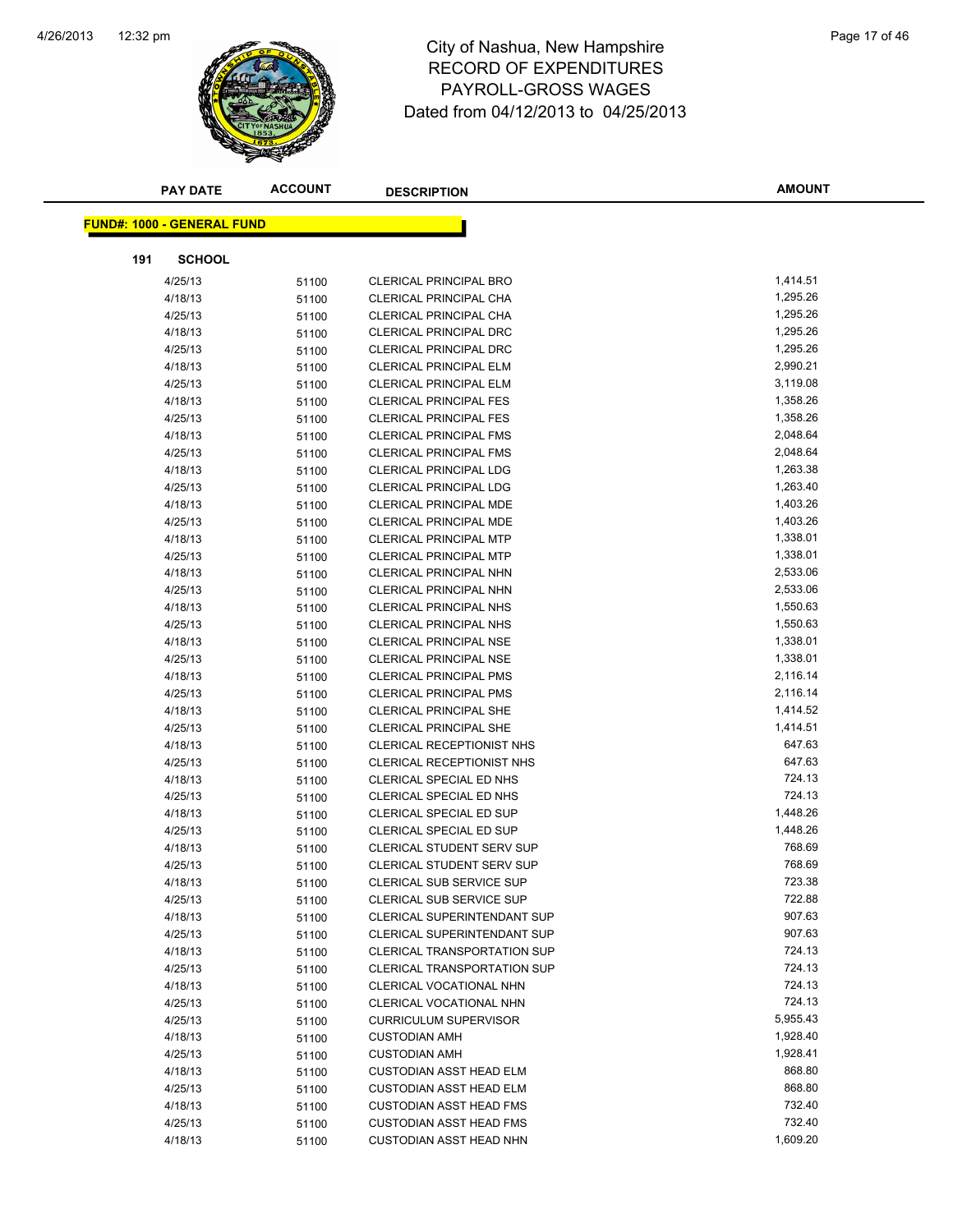

|     | <b>PAY DATE</b>                   | <b>ACCOUNT</b> | <b>DESCRIPTION</b>                                     | <b>AMOUNT</b>    |
|-----|-----------------------------------|----------------|--------------------------------------------------------|------------------|
|     | <b>FUND#: 1000 - GENERAL FUND</b> |                |                                                        |                  |
|     |                                   |                |                                                        |                  |
| 191 | <b>SCHOOL</b>                     |                |                                                        |                  |
|     | 4/25/13                           | 51100          | <b>CUSTODIAN ASST HEAD NHN</b>                         | 1,609.20         |
|     | 4/18/13                           | 51100          | <b>CUSTODIAN ASST HEAD NHS</b>                         | 1,609.20         |
|     | 4/25/13                           | 51100          | <b>CUSTODIAN ASST HEAD NHS</b>                         | 1,609.20         |
|     | 4/18/13                           | 51100          | <b>CUSTODIAN BIC</b>                                   | 1,928.40         |
|     | 4/25/13                           | 51100          | <b>CUSTODIAN BIC</b>                                   | 1,928.40         |
|     | 4/18/13                           | 51100          | <b>CUSTODIAN BIR</b>                                   | 1,928.40         |
|     | 4/25/13                           | 51100          | <b>CUSTODIAN BIR</b>                                   | 1,928.40         |
|     | 4/18/13                           | 51100          | <b>CUSTODIAN BRO</b>                                   | 1,285.60         |
|     | 4/25/13                           | 51100          | <b>CUSTODIAN BRO</b>                                   | 1,285.60         |
|     | 4/18/13                           | 51100          | <b>CUSTODIAN CHA</b>                                   | 1,285.60         |
|     | 4/25/13                           | 51100          | <b>CUSTODIAN CHA</b>                                   | 1,285.60         |
|     | 4/18/13                           | 51100          | <b>CUSTODIAN DRC</b>                                   | 1,285.60         |
|     | 4/25/13                           | 51100          | <b>CUSTODIAN DRC</b>                                   | 1,285.60         |
|     | 4/18/13                           | 51100          | <b>CUSTODIAN ELM</b>                                   | 5,230.00         |
|     | 4/25/13                           | 51100          | <b>CUSTODIAN ELM</b>                                   | 5,230.00         |
|     | 4/18/13                           | 51100          | <b>CUSTODIAN FES</b>                                   | 1,285.60         |
|     | 4/25/13                           | 51100          | <b>CUSTODIAN FES</b>                                   | 1,285.60         |
|     | 4/18/13                           | 51100          | <b>CUSTODIAN FMS</b>                                   | 2,571.20         |
|     | 4/25/13                           | 51100          | <b>CUSTODIAN FMS</b>                                   | 2,571.20         |
|     | 4/18/13                           | 51100          | <b>CUSTODIAN HEAD AMH</b>                              | 732.40           |
|     | 4/25/13                           | 51100          | <b>CUSTODIAN HEAD AMH</b>                              | 732.40           |
|     | 4/18/13                           | 51100          | <b>CUSTODIAN HEAD BIC</b>                              | 732.40           |
|     | 4/25/13                           | 51100          | <b>CUSTODIAN HEAD BIC</b>                              | 732.40           |
|     | 4/18/13                           | 51100          | <b>CUSTODIAN HEAD BIR</b>                              | 732.40           |
|     | 4/25/13                           | 51100          | <b>CUSTODIAN HEAD BIR</b>                              | 732.40           |
|     | 4/18/13                           | 51100          | <b>CUSTODIAN HEAD BRO</b>                              | 732.40           |
|     | 4/25/13                           | 51100          | <b>CUSTODIAN HEAD BRO</b>                              | 732.40           |
|     | 4/18/13                           | 51100          | <b>CUSTODIAN HEAD CHA</b>                              | 732.41<br>732.40 |
|     | 4/25/13                           | 51100          | <b>CUSTODIAN HEAD CHA</b>                              |                  |
|     | 4/18/13                           | 51100          | <b>CUSTODIAN HEAD DRC</b>                              | 732.40<br>732.40 |
|     | 4/25/13                           | 51100          | <b>CUSTODIAN HEAD DRC</b>                              | 868.80           |
|     | 4/18/13                           | 51100          | <b>CUSTODIAN HEAD ELM</b>                              | 868.80           |
|     | 4/25/13<br>4/18/13                | 51100          | <b>CUSTODIAN HEAD ELM</b><br><b>CUSTODIAN HEAD FES</b> | 732.41           |
|     | 4/25/13                           | 51100          | <b>CUSTODIAN HEAD FES</b>                              | 732.40           |
|     | 4/18/13                           | 51100          | <b>CUSTODIAN HEAD FMS</b>                              | 868.80           |
|     | 4/25/13                           | 51100<br>51100 | <b>CUSTODIAN HEAD FMS</b>                              | 868.80           |
|     | 4/18/13                           | 51100          | <b>CUSTODIAN HEAD LDG</b>                              | 732.40           |
|     | 4/25/13                           | 51100          | <b>CUSTODIAN HEAD LDG</b>                              | 732.40           |
|     | 4/18/13                           | 51100          | <b>CUSTODIAN HEAD MDE</b>                              | 732.40           |
|     | 4/25/13                           | 51100          | <b>CUSTODIAN HEAD MDE</b>                              | 732.40           |
|     | 4/18/13                           | 51100          | <b>CUSTODIAN HEAD MTP</b>                              | 732.40           |
|     | 4/25/13                           | 51100          | <b>CUSTODIAN HEAD MTP</b>                              | 732.40           |
|     | 4/18/13                           | 51100          | <b>CUSTODIAN HEAD NHN</b>                              | 874.00           |
|     | 4/25/13                           | 51100          | <b>CUSTODIAN HEAD NHN</b>                              | 874.00           |
|     | 4/18/13                           | 51100          | <b>CUSTODIAN HEAD NHS</b>                              | 874.00           |
|     | 4/25/13                           | 51100          | <b>CUSTODIAN HEAD NHS</b>                              | 874.00           |
|     | 4/18/13                           | 51100          | <b>CUSTODIAN HEAD NSE</b>                              | 2,197.20         |
|     | 4/25/13                           | 51100          | <b>CUSTODIAN HEAD NSE</b>                              | 732.40           |
|     | 4/18/13                           | 51100          | <b>CUSTODIAN HEAD PMS</b>                              | 1,601.20         |
|     | 4/25/13                           | 51100          | <b>CUSTODIAN HEAD PMS</b>                              | 1,601.20         |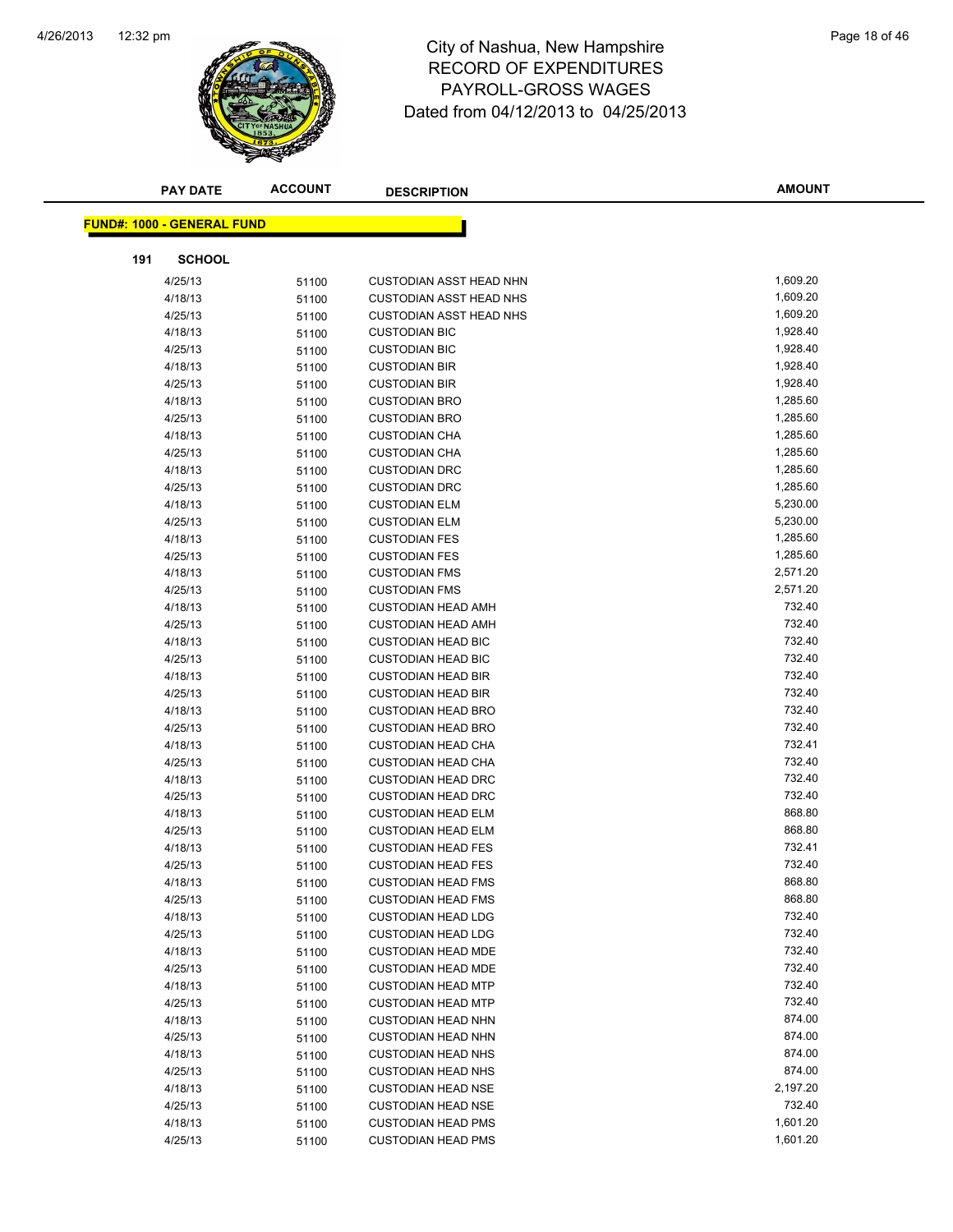

# 12:32 pm Page 19 of 46 RECORD OF EXPENDITURES PAYROLL-GROSS WAGES Dated from 04/12/2013 to 04/25/2013

|     | <b>PAY DATE</b>                   | <b>ACCOUNT</b> | <b>DESCRIPTION</b>              | <b>AMOUNT</b> |
|-----|-----------------------------------|----------------|---------------------------------|---------------|
|     | <b>FUND#: 1000 - GENERAL FUND</b> |                |                                 |               |
|     |                                   |                |                                 |               |
| 191 | <b>SCHOOL</b>                     |                |                                 |               |
|     | 4/18/13                           | 51100          | <b>CUSTODIAN HEAD SHE</b>       | 732.40        |
|     | 4/25/13                           | 51100          | <b>CUSTODIAN HEAD SHE</b>       | 732.40        |
|     | 4/18/13                           | 51100          | <b>CUSTODIAN LDG</b>            | 1,414.16      |
|     | 4/25/13                           | 51100          | <b>CUSTODIAN LDG</b>            | 1,414.16      |
|     | 4/18/13                           | 51100          | <b>CUSTODIAN MDE</b>            | 1,285.60      |
|     | 4/25/13                           | 51100          | <b>CUSTODIAN MDE</b>            | 1,285.60      |
|     | 4/18/13                           | 51100          | <b>CUSTODIAN MTP</b>            | 1,285.60      |
|     | 4/25/13                           | 51100          | <b>CUSTODIAN MTP</b>            | 1,253.46      |
|     | 4/18/13                           | 51100          | <b>CUSTODIAN NHN</b>            | 10,316.66     |
|     | 4/25/13                           | 51100          | <b>CUSTODIAN NHN</b>            | 10,316.69     |
|     | 4/18/13                           | 51100          | <b>CUSTODIAN NHS</b>            | 10,356.80     |
|     | 4/25/13                           | 51100          | <b>CUSTODIAN NHS</b>            | 10,283.59     |
|     | 4/18/13                           | 51100          | <b>CUSTODIAN NSE</b>            | 1,285.60      |
|     | 4/25/13                           | 51100          | <b>CUSTODIAN NSE</b>            | 1,285.60      |
|     | 4/18/13                           | 51100          | <b>CUSTODIAN PMS</b>            | 1,928.40      |
|     | 4/25/13                           | 51100          | <b>CUSTODIAN PMS</b>            | 1,928.40      |
|     | 4/18/13                           | 51100          | <b>CUSTODIAN SHE</b>            | 1,928.40      |
|     | 4/25/13                           | 51100          | <b>CUSTODIAN SHE</b>            | 1,928.40      |
|     | 4/25/13                           | 51100          | <b>CUSTODIAN SUPERVISOR WPO</b> | 1,950.58      |
|     | 4/18/13                           | 51100          | <b>CUSTODIAN WID</b>            | 1,253.46      |
|     | 4/25/13                           | 51100          | <b>CUSTODIAN WID</b>            | 1,140.97      |
|     | 4/25/13                           | 51100          | DATA ANALYST                    | 1,726.32      |
|     | 4/25/13                           | 51100          | <b>DIRECTOR ATHLETICS</b>       | 3,512.82      |
|     | 4/25/13                           | 51100          | <b>DIRECTOR BUSINESS</b>        | 2,841.83      |
|     | 4/25/13                           | 51100          | DIRECTOR COM GRANTS             | 2,955.69      |
|     | 4/25/13                           | 51100          | <b>DIRECTOR GUIDANCE</b>        | 3,214.75      |
|     | 4/25/13                           | 51100          | DIRECTOR HUMAN RESOURCES        | 3,061.86      |
|     | 4/25/13                           | 51100          | DIRECTOR PLANT OPS              | 3,451.21      |
|     | 4/25/13                           | 51100          | DIRECTOR PRE SCHOOL             | 2,469.96      |
|     | 4/25/13                           | 51100          | DIRECTOR SPECIAL ED             | 3,591.75      |
|     | 4/25/13                           | 51100          | DIRECTOR STUDENT SERVICES       | 3,081.78      |
|     | 4/25/13                           | 51100          | DIRECTOR TECHNOLOGY             | 3,881.74      |
|     | 4/25/13                           | 51100          | DIRECTOR TRANSPORTATION         | 2,933.70      |
|     | 4/25/13                           | 51100          | <b>DIRECTOR VOCATIONAL</b>      | 3,295.74      |
|     | 4/25/13                           | 51100          | ELL OUTREACH WORKER             | 1,802.31      |
|     | 4/18/13                           | 51100          | FOOD SERVICE COOK PMS           | 65.00         |
|     | 4/25/13                           | 51100          | GUIDANCE COUNSELOR AMH          | 1,863.51      |
|     | 4/25/13                           | 51100          | <b>GUIDANCE COUNSELOR BIC</b>   | 1,717.26      |
|     | 4/25/13                           | 51100          | <b>GUIDANCE COUNSELOR BIR</b>   | 2,785.80      |
|     | 4/25/13                           | 51100          | GUIDANCE COUNSELOR BRO          | 2,148.83      |
|     | 4/18/13                           | 51100          | GUIDANCE COUNSELOR CHA          | 1,152.02      |
|     | 4/25/13                           | 51100          | <b>GUIDANCE COUNSELOR CHA</b>   | 2,213.12      |
|     | 4/25/13                           | 51100          | GUIDANCE COUNSELOR DRC          | 2,629.99      |
|     | 4/25/13                           | 51100          | <b>GUIDANCE COUNSELOR ELM</b>   | 10,523.87     |
|     | 4/25/13                           | 51100          | <b>GUIDANCE COUNSELOR FES</b>   | 2,629.99      |
|     | 4/25/13                           | 51100          | <b>GUIDANCE COUNSELOR FMS</b>   | 4,556.75      |
|     | 4/25/13                           | 51100          | GUIDANCE COUNSELOR LDG          | 2,495.37      |
|     | 4/25/13                           | 51100          | <b>GUIDANCE COUNSELOR MDE</b>   | 2,074.46      |
|     | 4/25/13                           | 51100          | <b>GUIDANCE COUNSELOR MTP</b>   | 2,629.99      |
|     | 4/25/13                           | 51100          | GUIDANCE COUNSELOR NHN          | 18,547.63     |
|     | 4/25/13                           | 51100          | GUIDANCE COUNSELOR NHS          | 20,041.66     |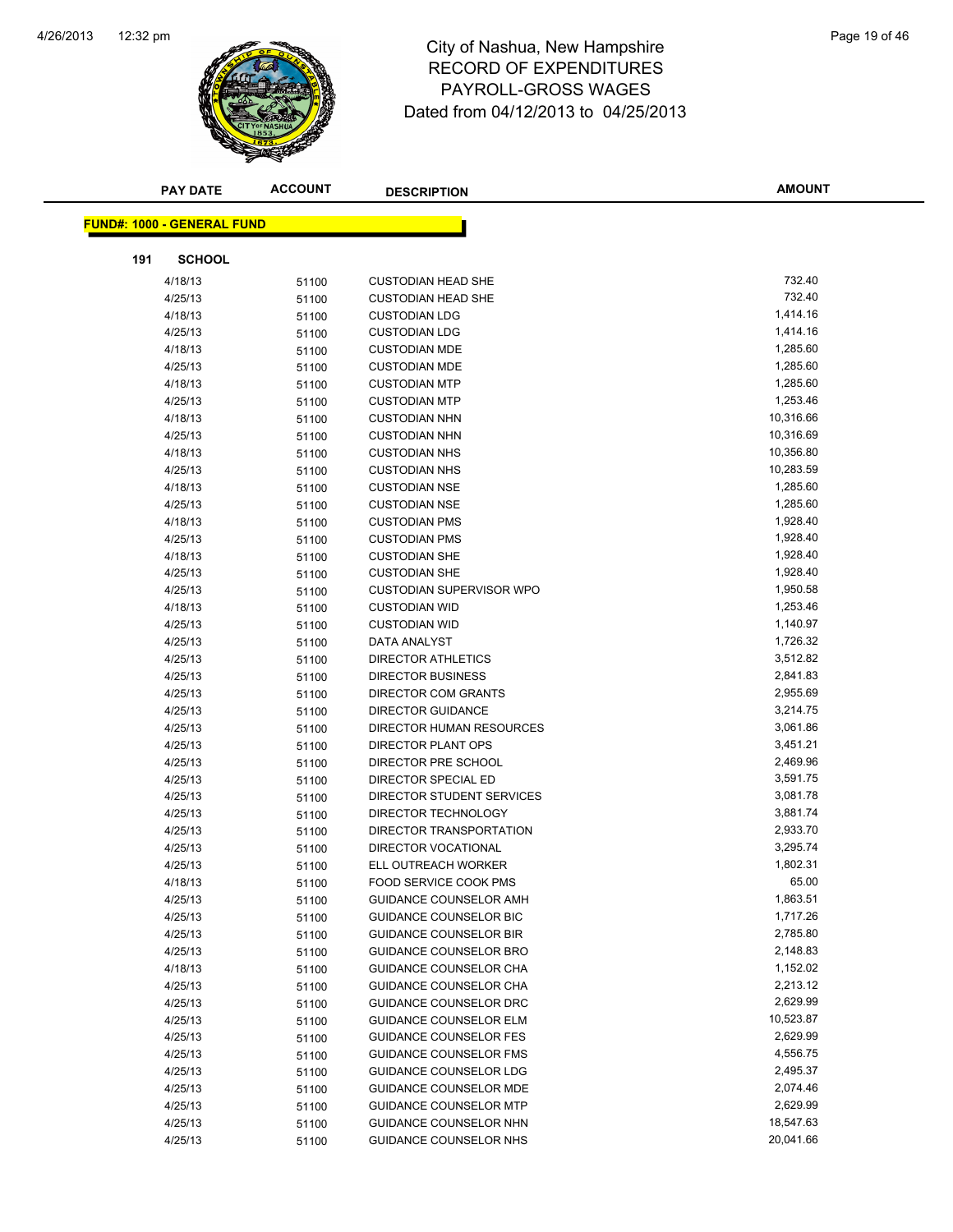

|     | <b>PAY DATE</b>                   | <b>ACCOUNT</b> | <b>DESCRIPTION</b>                   | <b>AMOUNT</b>        |
|-----|-----------------------------------|----------------|--------------------------------------|----------------------|
|     | <b>FUND#: 1000 - GENERAL FUND</b> |                |                                      |                      |
|     |                                   |                |                                      |                      |
| 191 | <b>SCHOOL</b>                     |                |                                      |                      |
|     | 4/25/13                           | 51100          | <b>GUIDANCE COUNSELOR NSE</b>        | 2,629.99             |
|     | 4/25/13                           | 51100          | <b>GUIDANCE COUNSELOR PMS</b>        | 9,179.47             |
|     | 4/25/13                           | 51100          | <b>GUIDANCE COUNSELOR SHE</b>        | 2,413.72             |
|     | 4/25/13                           | 51100          | JOB DEVELOPER SPED NHN               | 2,716.57             |
|     | 4/25/13                           | 51100          | LIBRARIAN AMH                        | 1,778.22             |
|     | 4/25/13                           | 51100          | LIBRARIAN BIC                        | 1,717.27             |
|     | 4/25/13                           | 51100          | LIBRARIAN BIR                        | 2,854.15             |
|     | 4/25/13                           | 51100          | LIBRARIAN BRO                        | 1,638.61             |
|     | 4/25/13                           | 51100          | LIBRARIAN CHA                        | 2,716.57             |
|     | 4/25/13                           | 51100          | <b>LIBRARIAN DRC</b>                 | 1,638.60             |
|     | 4/25/13                           | 51100          | LIBRARIAN ELM                        | 1,509.91             |
|     | 4/25/13                           | 51100          | <b>LIBRARIAN FES</b>                 | 1,717.26             |
|     | 4/25/13                           | 51100          | <b>LIBRARIAN FMS</b>                 | 3,109.73             |
|     | 4/25/13                           | 51100          | <b>LIBRARIAN LDG</b>                 | 1,778.21             |
|     | 4/25/13                           | 51100          | <b>LIBRARIAN MDE</b>                 | 2,074.46             |
|     | 4/25/13                           | 51100          | <b>LIBRARIAN MTP</b>                 | 1,778.22             |
|     | 4/25/13                           | 51100          | <b>LIBRARIAN NHN</b>                 | 4,304.44             |
|     | 4/25/13                           | 51100          | <b>LIBRARIAN NHS</b>                 | 4,493.87             |
|     | 4/25/13                           | 51100          | <b>LIBRARIAN NSE</b>                 | 2,074.46             |
|     | 4/25/13                           | 51100          | <b>LIBRARIAN PMS</b>                 | 2,716.57             |
|     | 4/25/13                           | 51100          | <b>LIBRARIAN SHE</b>                 | 2,629.98             |
|     | 4/25/13                           | 51100          | LICENSED PRACTICAL NURSE AMH         | 1,104.24             |
|     | 4/25/13                           | 51100          | LICENSED PRACTICAL NURSE ELM         | 1,408.99             |
|     | 4/18/13                           | 51100          | MAINTENANCE ALARM WPO                | 926.00               |
|     | 4/25/13                           | 51100          | MAINTENANCE ALARM WPO                | 926.00               |
|     | 4/18/13                           | 51100          | MAINTENANCE CARPENTER WPO            | 904.80               |
|     | 4/25/13                           | 51100          | MAINTENANCE CARPENTER WPO            | 904.80               |
|     | 4/18/13                           | 51100          | MAINTENANCE ELECTRICIAN WPO          | 1,852.00             |
|     | 4/25/13                           | 51100          | MAINTENANCE ELECTRICIAN WPO          | 1,852.00             |
|     | 4/18/13                           | 51100          | MAINTENANCE GRDS FORMEN WPO          | 904.80               |
|     | 4/25/13                           | 51100          | MAINTENANCE GRDS FORMEN WPO          | 904.80               |
|     | 4/18/13                           | 51100          | MAINTENANCE GROUNDS WPO              | 3,985.21             |
|     | 4/25/13                           | 51100          | MAINTENANCE GROUNDS WPO              | 4,003.51             |
|     | 4/18/13                           | 51100          | MAINTENANCE HVAC WPO                 | 4,524.00             |
|     | 4/25/13                           | 51100          | MAINTENANCE HVAC WPO                 | 4,478.76             |
|     | 4/18/13                           | 51100          | MAINTENANCE MESSENGER WPO            | 868.80               |
|     | 4/25/13                           | 51100          | MAINTENANCE MESSENGER WPO            | 868.80               |
|     | 4/18/13                           | 51100          | MAINTENANCE PLUMBER WPO              | 1,852.00             |
|     | 4/25/13                           | 51100          | MAINTENANCE PLUMBER WPO              | 1,852.00             |
|     | 4/18/13                           | 51100          | MAINTENANCE TRADES WPO               | 2,698.40             |
|     | 4/25/13                           | 51100          | MAINTENANCE TRADES WPO               | 2,698.40             |
|     | 4/25/13                           | 51100          | MARKETING TEACHER NHS                | 2,074.46             |
|     | 4/25/13                           | 51100          | <b>NURSE AMH</b>                     | 2,287.30             |
|     | 4/25/13                           | 51100          | <b>NURSE BIC</b>                     | 2,020.16             |
|     | 4/25/13                           | 51100          | <b>NURSE BIR</b>                     | 1,444.75<br>1,945.18 |
|     | 4/25/13<br>4/25/13                | 51100          | <b>NURSE BRO</b><br><b>NURSE CHA</b> | 2,287.30             |
|     | 4/25/13                           | 51100          |                                      | 2,287.30             |
|     | 4/25/13                           | 51100          | <b>NURSE DRC</b><br><b>NURSE ELM</b> | 2,704.73             |
|     | 4/25/13                           | 51100          | <b>NURSE FES</b>                     | 1,076.77             |
|     | 4/25/13                           | 51100<br>51100 | <b>NURSE FMS</b>                     | 2,287.29             |
|     |                                   |                |                                      |                      |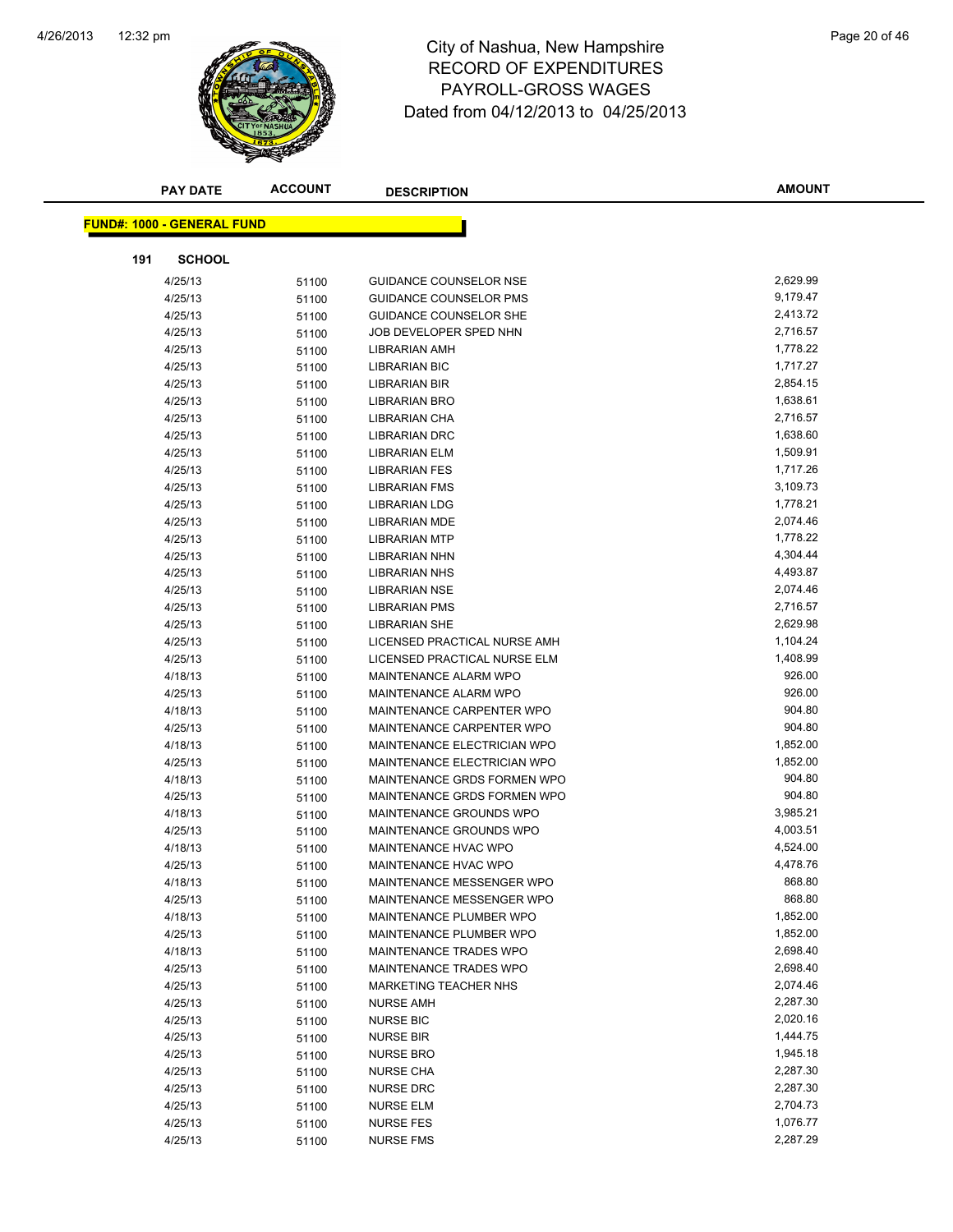

# 12:32 pm Page 21 of 46 RECORD OF EXPENDITURES PAYROLL-GROSS WAGES Dated from 04/12/2013 to 04/25/2013

| <b>FUND#: 1000 - GENERAL FUND</b><br><b>SCHOOL</b><br>191<br>1,794.64<br>4/25/13<br><b>NURSE LDG</b><br>51100<br>2,287.30<br>4/25/13<br><b>NURSE MDE</b><br>51100<br>1,406.49<br>4/25/13<br><b>NURSE MTP</b><br>51100<br>4,383.06<br>4/25/13<br><b>NURSE NHN</b><br>51100<br>4,574.60<br>4/25/13<br><b>NURSE NHS</b><br>51100<br>2,095.76<br>4/25/13<br><b>NURSE NSE</b><br>51100<br>4,670.75<br>4/25/13<br><b>NURSE PMS</b><br>51100<br>2,704.73<br>4/25/13<br><b>NURSE SHE</b><br>51100<br>2,346.89<br>4/25/13<br>OFFICE MANAGER BUSINESS<br>51100<br>1,829.26<br>4/25/13<br>OFFICE MANAGER PLANT OPS<br>51100<br>1,795.47<br>4/25/13<br>OFFICE MANAGER SPED<br>51100<br>2,925.04<br>4/25/13<br>OUT DISTRICT COORDINATOR<br>51100<br>533.10<br>4/18/13<br>PARA ALT AMH<br>51100<br>568.64<br>4/25/13<br>PARA ALT AMH<br>51100<br>399.30<br>4/18/13<br>PARA ALT DRC<br>51100<br>399.30<br>4/25/13<br>PARA ALT DRC<br>51100<br>555.31<br>4/18/13<br>PARA ALT ELM<br>51100<br>555.31<br>4/25/13<br>PARA ALT ELM<br>51100<br>555.31<br>4/18/13<br>PARA ALT FMS<br>51100<br>555.31<br>4/25/13<br>PARA ALT FMS<br>51100<br>399.30<br>4/18/13<br>PARA ALT MTP<br>51100<br>399.30<br>4/25/13<br>PARA ALT MTP<br>51100<br>537.81<br>4/18/13<br>PARA ALT PMS<br>51100<br>537.81<br>4/25/13<br>51100<br>PARA ALT PMS<br>7,717.15<br>4/18/13<br>PARA DW SPEC ED AMH<br>51100<br>7,869.04<br>4/25/13<br>PARA DW SPEC ED AMH<br>51100<br>1,896.19<br>4/18/13<br>PARA DW SPEC ED BIR<br>51100<br>1,571.25<br>4/25/13<br>PARA DW SPEC ED BIR<br>51100<br>2,610.66<br>PARA DW SPEC ED BRO<br>4/18/13<br>51100<br>2,739.48<br>4/25/13<br>PARA DW SPEC ED BRO<br>51100<br>5,140.61<br>PARA DW SPEC ED CHA<br>4/18/13<br>51100<br>5,284.54<br>4/25/13<br>PARA DW SPEC ED CHA<br>51100<br>1,020.38<br>4/18/13<br>PARA DW SPEC ED FMS<br>51100<br>1,133.76<br>4/25/13<br>PARA DW SPEC ED FMS<br>51100<br>360.08<br>PARA DW SPEC ED LDG<br>4/18/13<br>51100<br>4/25/13<br>51100<br>PARA DW SPEC ED LDG<br>385.80<br>7,622.63<br>4/18/13<br>PARA DW SPEC ED MDE<br>51100<br>7,534.68<br>4/25/13<br>PARA DW SPEC ED MDE<br>51100<br>6,146.59<br>4/18/13<br>PARA DW SPEC ED NHN<br>51100<br>5,947.77<br>4/25/13<br>PARA DW SPEC ED NHN<br>51100<br>5,838.29<br>4/18/13<br>PARA DW SPEC ED NHS<br>51100<br>6,433.21<br>PARA DW SPEC ED NHS<br>4/25/13<br>51100<br>5,007.39<br>4/18/13<br>PARA DW SPEC ED NSE<br>51100<br>5,060.10<br>4/25/13<br>PARA DW SPEC ED NSE<br>51100<br>6,615.12<br>4/18/13<br>PARA DW SPEC ED PMS<br>51100<br>6,749.43<br>4/25/13<br>PARA DW SPEC ED PMS<br>51100<br>5,364.53<br>4/18/13<br>PARA DW SPEC ED SHE<br>51100<br>5,278.50<br>PARA DW SPEC ED SHE<br>4/25/13<br>51100<br>4/18/13<br>PARA DW SPEC ELM<br>4,245.49<br>51100<br>4,245.49<br>4/25/13<br>PARA DW SPEC ELM<br>51100<br>471.52<br>4/18/13<br>PARA ELL BIR<br>51100 | <b>PAY DATE</b> | <b>ACCOUNT</b> | <b>DESCRIPTION</b> | <b>AMOUNT</b> |
|---------------------------------------------------------------------------------------------------------------------------------------------------------------------------------------------------------------------------------------------------------------------------------------------------------------------------------------------------------------------------------------------------------------------------------------------------------------------------------------------------------------------------------------------------------------------------------------------------------------------------------------------------------------------------------------------------------------------------------------------------------------------------------------------------------------------------------------------------------------------------------------------------------------------------------------------------------------------------------------------------------------------------------------------------------------------------------------------------------------------------------------------------------------------------------------------------------------------------------------------------------------------------------------------------------------------------------------------------------------------------------------------------------------------------------------------------------------------------------------------------------------------------------------------------------------------------------------------------------------------------------------------------------------------------------------------------------------------------------------------------------------------------------------------------------------------------------------------------------------------------------------------------------------------------------------------------------------------------------------------------------------------------------------------------------------------------------------------------------------------------------------------------------------------------------------------------------------------------------------------------------------------------------------------------------------------------------------------------------------------------------------------------------------------------------------------------------------------------------------------------------------------------------------------------------------------------------------------------------------------------------------------------------------------------------------------------------------------------------------------------------------------------------------------------------------------------------------|-----------------|----------------|--------------------|---------------|
|                                                                                                                                                                                                                                                                                                                                                                                                                                                                                                                                                                                                                                                                                                                                                                                                                                                                                                                                                                                                                                                                                                                                                                                                                                                                                                                                                                                                                                                                                                                                                                                                                                                                                                                                                                                                                                                                                                                                                                                                                                                                                                                                                                                                                                                                                                                                                                                                                                                                                                                                                                                                                                                                                                                                                                                                                                       |                 |                |                    |               |
|                                                                                                                                                                                                                                                                                                                                                                                                                                                                                                                                                                                                                                                                                                                                                                                                                                                                                                                                                                                                                                                                                                                                                                                                                                                                                                                                                                                                                                                                                                                                                                                                                                                                                                                                                                                                                                                                                                                                                                                                                                                                                                                                                                                                                                                                                                                                                                                                                                                                                                                                                                                                                                                                                                                                                                                                                                       |                 |                |                    |               |
|                                                                                                                                                                                                                                                                                                                                                                                                                                                                                                                                                                                                                                                                                                                                                                                                                                                                                                                                                                                                                                                                                                                                                                                                                                                                                                                                                                                                                                                                                                                                                                                                                                                                                                                                                                                                                                                                                                                                                                                                                                                                                                                                                                                                                                                                                                                                                                                                                                                                                                                                                                                                                                                                                                                                                                                                                                       |                 |                |                    |               |
|                                                                                                                                                                                                                                                                                                                                                                                                                                                                                                                                                                                                                                                                                                                                                                                                                                                                                                                                                                                                                                                                                                                                                                                                                                                                                                                                                                                                                                                                                                                                                                                                                                                                                                                                                                                                                                                                                                                                                                                                                                                                                                                                                                                                                                                                                                                                                                                                                                                                                                                                                                                                                                                                                                                                                                                                                                       |                 |                |                    |               |
|                                                                                                                                                                                                                                                                                                                                                                                                                                                                                                                                                                                                                                                                                                                                                                                                                                                                                                                                                                                                                                                                                                                                                                                                                                                                                                                                                                                                                                                                                                                                                                                                                                                                                                                                                                                                                                                                                                                                                                                                                                                                                                                                                                                                                                                                                                                                                                                                                                                                                                                                                                                                                                                                                                                                                                                                                                       |                 |                |                    |               |
|                                                                                                                                                                                                                                                                                                                                                                                                                                                                                                                                                                                                                                                                                                                                                                                                                                                                                                                                                                                                                                                                                                                                                                                                                                                                                                                                                                                                                                                                                                                                                                                                                                                                                                                                                                                                                                                                                                                                                                                                                                                                                                                                                                                                                                                                                                                                                                                                                                                                                                                                                                                                                                                                                                                                                                                                                                       |                 |                |                    |               |
|                                                                                                                                                                                                                                                                                                                                                                                                                                                                                                                                                                                                                                                                                                                                                                                                                                                                                                                                                                                                                                                                                                                                                                                                                                                                                                                                                                                                                                                                                                                                                                                                                                                                                                                                                                                                                                                                                                                                                                                                                                                                                                                                                                                                                                                                                                                                                                                                                                                                                                                                                                                                                                                                                                                                                                                                                                       |                 |                |                    |               |
|                                                                                                                                                                                                                                                                                                                                                                                                                                                                                                                                                                                                                                                                                                                                                                                                                                                                                                                                                                                                                                                                                                                                                                                                                                                                                                                                                                                                                                                                                                                                                                                                                                                                                                                                                                                                                                                                                                                                                                                                                                                                                                                                                                                                                                                                                                                                                                                                                                                                                                                                                                                                                                                                                                                                                                                                                                       |                 |                |                    |               |
|                                                                                                                                                                                                                                                                                                                                                                                                                                                                                                                                                                                                                                                                                                                                                                                                                                                                                                                                                                                                                                                                                                                                                                                                                                                                                                                                                                                                                                                                                                                                                                                                                                                                                                                                                                                                                                                                                                                                                                                                                                                                                                                                                                                                                                                                                                                                                                                                                                                                                                                                                                                                                                                                                                                                                                                                                                       |                 |                |                    |               |
|                                                                                                                                                                                                                                                                                                                                                                                                                                                                                                                                                                                                                                                                                                                                                                                                                                                                                                                                                                                                                                                                                                                                                                                                                                                                                                                                                                                                                                                                                                                                                                                                                                                                                                                                                                                                                                                                                                                                                                                                                                                                                                                                                                                                                                                                                                                                                                                                                                                                                                                                                                                                                                                                                                                                                                                                                                       |                 |                |                    |               |
|                                                                                                                                                                                                                                                                                                                                                                                                                                                                                                                                                                                                                                                                                                                                                                                                                                                                                                                                                                                                                                                                                                                                                                                                                                                                                                                                                                                                                                                                                                                                                                                                                                                                                                                                                                                                                                                                                                                                                                                                                                                                                                                                                                                                                                                                                                                                                                                                                                                                                                                                                                                                                                                                                                                                                                                                                                       |                 |                |                    |               |
|                                                                                                                                                                                                                                                                                                                                                                                                                                                                                                                                                                                                                                                                                                                                                                                                                                                                                                                                                                                                                                                                                                                                                                                                                                                                                                                                                                                                                                                                                                                                                                                                                                                                                                                                                                                                                                                                                                                                                                                                                                                                                                                                                                                                                                                                                                                                                                                                                                                                                                                                                                                                                                                                                                                                                                                                                                       |                 |                |                    |               |
|                                                                                                                                                                                                                                                                                                                                                                                                                                                                                                                                                                                                                                                                                                                                                                                                                                                                                                                                                                                                                                                                                                                                                                                                                                                                                                                                                                                                                                                                                                                                                                                                                                                                                                                                                                                                                                                                                                                                                                                                                                                                                                                                                                                                                                                                                                                                                                                                                                                                                                                                                                                                                                                                                                                                                                                                                                       |                 |                |                    |               |
|                                                                                                                                                                                                                                                                                                                                                                                                                                                                                                                                                                                                                                                                                                                                                                                                                                                                                                                                                                                                                                                                                                                                                                                                                                                                                                                                                                                                                                                                                                                                                                                                                                                                                                                                                                                                                                                                                                                                                                                                                                                                                                                                                                                                                                                                                                                                                                                                                                                                                                                                                                                                                                                                                                                                                                                                                                       |                 |                |                    |               |
|                                                                                                                                                                                                                                                                                                                                                                                                                                                                                                                                                                                                                                                                                                                                                                                                                                                                                                                                                                                                                                                                                                                                                                                                                                                                                                                                                                                                                                                                                                                                                                                                                                                                                                                                                                                                                                                                                                                                                                                                                                                                                                                                                                                                                                                                                                                                                                                                                                                                                                                                                                                                                                                                                                                                                                                                                                       |                 |                |                    |               |
|                                                                                                                                                                                                                                                                                                                                                                                                                                                                                                                                                                                                                                                                                                                                                                                                                                                                                                                                                                                                                                                                                                                                                                                                                                                                                                                                                                                                                                                                                                                                                                                                                                                                                                                                                                                                                                                                                                                                                                                                                                                                                                                                                                                                                                                                                                                                                                                                                                                                                                                                                                                                                                                                                                                                                                                                                                       |                 |                |                    |               |
|                                                                                                                                                                                                                                                                                                                                                                                                                                                                                                                                                                                                                                                                                                                                                                                                                                                                                                                                                                                                                                                                                                                                                                                                                                                                                                                                                                                                                                                                                                                                                                                                                                                                                                                                                                                                                                                                                                                                                                                                                                                                                                                                                                                                                                                                                                                                                                                                                                                                                                                                                                                                                                                                                                                                                                                                                                       |                 |                |                    |               |
|                                                                                                                                                                                                                                                                                                                                                                                                                                                                                                                                                                                                                                                                                                                                                                                                                                                                                                                                                                                                                                                                                                                                                                                                                                                                                                                                                                                                                                                                                                                                                                                                                                                                                                                                                                                                                                                                                                                                                                                                                                                                                                                                                                                                                                                                                                                                                                                                                                                                                                                                                                                                                                                                                                                                                                                                                                       |                 |                |                    |               |
|                                                                                                                                                                                                                                                                                                                                                                                                                                                                                                                                                                                                                                                                                                                                                                                                                                                                                                                                                                                                                                                                                                                                                                                                                                                                                                                                                                                                                                                                                                                                                                                                                                                                                                                                                                                                                                                                                                                                                                                                                                                                                                                                                                                                                                                                                                                                                                                                                                                                                                                                                                                                                                                                                                                                                                                                                                       |                 |                |                    |               |
|                                                                                                                                                                                                                                                                                                                                                                                                                                                                                                                                                                                                                                                                                                                                                                                                                                                                                                                                                                                                                                                                                                                                                                                                                                                                                                                                                                                                                                                                                                                                                                                                                                                                                                                                                                                                                                                                                                                                                                                                                                                                                                                                                                                                                                                                                                                                                                                                                                                                                                                                                                                                                                                                                                                                                                                                                                       |                 |                |                    |               |
|                                                                                                                                                                                                                                                                                                                                                                                                                                                                                                                                                                                                                                                                                                                                                                                                                                                                                                                                                                                                                                                                                                                                                                                                                                                                                                                                                                                                                                                                                                                                                                                                                                                                                                                                                                                                                                                                                                                                                                                                                                                                                                                                                                                                                                                                                                                                                                                                                                                                                                                                                                                                                                                                                                                                                                                                                                       |                 |                |                    |               |
|                                                                                                                                                                                                                                                                                                                                                                                                                                                                                                                                                                                                                                                                                                                                                                                                                                                                                                                                                                                                                                                                                                                                                                                                                                                                                                                                                                                                                                                                                                                                                                                                                                                                                                                                                                                                                                                                                                                                                                                                                                                                                                                                                                                                                                                                                                                                                                                                                                                                                                                                                                                                                                                                                                                                                                                                                                       |                 |                |                    |               |
|                                                                                                                                                                                                                                                                                                                                                                                                                                                                                                                                                                                                                                                                                                                                                                                                                                                                                                                                                                                                                                                                                                                                                                                                                                                                                                                                                                                                                                                                                                                                                                                                                                                                                                                                                                                                                                                                                                                                                                                                                                                                                                                                                                                                                                                                                                                                                                                                                                                                                                                                                                                                                                                                                                                                                                                                                                       |                 |                |                    |               |
|                                                                                                                                                                                                                                                                                                                                                                                                                                                                                                                                                                                                                                                                                                                                                                                                                                                                                                                                                                                                                                                                                                                                                                                                                                                                                                                                                                                                                                                                                                                                                                                                                                                                                                                                                                                                                                                                                                                                                                                                                                                                                                                                                                                                                                                                                                                                                                                                                                                                                                                                                                                                                                                                                                                                                                                                                                       |                 |                |                    |               |
|                                                                                                                                                                                                                                                                                                                                                                                                                                                                                                                                                                                                                                                                                                                                                                                                                                                                                                                                                                                                                                                                                                                                                                                                                                                                                                                                                                                                                                                                                                                                                                                                                                                                                                                                                                                                                                                                                                                                                                                                                                                                                                                                                                                                                                                                                                                                                                                                                                                                                                                                                                                                                                                                                                                                                                                                                                       |                 |                |                    |               |
|                                                                                                                                                                                                                                                                                                                                                                                                                                                                                                                                                                                                                                                                                                                                                                                                                                                                                                                                                                                                                                                                                                                                                                                                                                                                                                                                                                                                                                                                                                                                                                                                                                                                                                                                                                                                                                                                                                                                                                                                                                                                                                                                                                                                                                                                                                                                                                                                                                                                                                                                                                                                                                                                                                                                                                                                                                       |                 |                |                    |               |
|                                                                                                                                                                                                                                                                                                                                                                                                                                                                                                                                                                                                                                                                                                                                                                                                                                                                                                                                                                                                                                                                                                                                                                                                                                                                                                                                                                                                                                                                                                                                                                                                                                                                                                                                                                                                                                                                                                                                                                                                                                                                                                                                                                                                                                                                                                                                                                                                                                                                                                                                                                                                                                                                                                                                                                                                                                       |                 |                |                    |               |
|                                                                                                                                                                                                                                                                                                                                                                                                                                                                                                                                                                                                                                                                                                                                                                                                                                                                                                                                                                                                                                                                                                                                                                                                                                                                                                                                                                                                                                                                                                                                                                                                                                                                                                                                                                                                                                                                                                                                                                                                                                                                                                                                                                                                                                                                                                                                                                                                                                                                                                                                                                                                                                                                                                                                                                                                                                       |                 |                |                    |               |
|                                                                                                                                                                                                                                                                                                                                                                                                                                                                                                                                                                                                                                                                                                                                                                                                                                                                                                                                                                                                                                                                                                                                                                                                                                                                                                                                                                                                                                                                                                                                                                                                                                                                                                                                                                                                                                                                                                                                                                                                                                                                                                                                                                                                                                                                                                                                                                                                                                                                                                                                                                                                                                                                                                                                                                                                                                       |                 |                |                    |               |
|                                                                                                                                                                                                                                                                                                                                                                                                                                                                                                                                                                                                                                                                                                                                                                                                                                                                                                                                                                                                                                                                                                                                                                                                                                                                                                                                                                                                                                                                                                                                                                                                                                                                                                                                                                                                                                                                                                                                                                                                                                                                                                                                                                                                                                                                                                                                                                                                                                                                                                                                                                                                                                                                                                                                                                                                                                       |                 |                |                    |               |
|                                                                                                                                                                                                                                                                                                                                                                                                                                                                                                                                                                                                                                                                                                                                                                                                                                                                                                                                                                                                                                                                                                                                                                                                                                                                                                                                                                                                                                                                                                                                                                                                                                                                                                                                                                                                                                                                                                                                                                                                                                                                                                                                                                                                                                                                                                                                                                                                                                                                                                                                                                                                                                                                                                                                                                                                                                       |                 |                |                    |               |
|                                                                                                                                                                                                                                                                                                                                                                                                                                                                                                                                                                                                                                                                                                                                                                                                                                                                                                                                                                                                                                                                                                                                                                                                                                                                                                                                                                                                                                                                                                                                                                                                                                                                                                                                                                                                                                                                                                                                                                                                                                                                                                                                                                                                                                                                                                                                                                                                                                                                                                                                                                                                                                                                                                                                                                                                                                       |                 |                |                    |               |
|                                                                                                                                                                                                                                                                                                                                                                                                                                                                                                                                                                                                                                                                                                                                                                                                                                                                                                                                                                                                                                                                                                                                                                                                                                                                                                                                                                                                                                                                                                                                                                                                                                                                                                                                                                                                                                                                                                                                                                                                                                                                                                                                                                                                                                                                                                                                                                                                                                                                                                                                                                                                                                                                                                                                                                                                                                       |                 |                |                    |               |
|                                                                                                                                                                                                                                                                                                                                                                                                                                                                                                                                                                                                                                                                                                                                                                                                                                                                                                                                                                                                                                                                                                                                                                                                                                                                                                                                                                                                                                                                                                                                                                                                                                                                                                                                                                                                                                                                                                                                                                                                                                                                                                                                                                                                                                                                                                                                                                                                                                                                                                                                                                                                                                                                                                                                                                                                                                       |                 |                |                    |               |
|                                                                                                                                                                                                                                                                                                                                                                                                                                                                                                                                                                                                                                                                                                                                                                                                                                                                                                                                                                                                                                                                                                                                                                                                                                                                                                                                                                                                                                                                                                                                                                                                                                                                                                                                                                                                                                                                                                                                                                                                                                                                                                                                                                                                                                                                                                                                                                                                                                                                                                                                                                                                                                                                                                                                                                                                                                       |                 |                |                    |               |
|                                                                                                                                                                                                                                                                                                                                                                                                                                                                                                                                                                                                                                                                                                                                                                                                                                                                                                                                                                                                                                                                                                                                                                                                                                                                                                                                                                                                                                                                                                                                                                                                                                                                                                                                                                                                                                                                                                                                                                                                                                                                                                                                                                                                                                                                                                                                                                                                                                                                                                                                                                                                                                                                                                                                                                                                                                       |                 |                |                    |               |
|                                                                                                                                                                                                                                                                                                                                                                                                                                                                                                                                                                                                                                                                                                                                                                                                                                                                                                                                                                                                                                                                                                                                                                                                                                                                                                                                                                                                                                                                                                                                                                                                                                                                                                                                                                                                                                                                                                                                                                                                                                                                                                                                                                                                                                                                                                                                                                                                                                                                                                                                                                                                                                                                                                                                                                                                                                       |                 |                |                    |               |
|                                                                                                                                                                                                                                                                                                                                                                                                                                                                                                                                                                                                                                                                                                                                                                                                                                                                                                                                                                                                                                                                                                                                                                                                                                                                                                                                                                                                                                                                                                                                                                                                                                                                                                                                                                                                                                                                                                                                                                                                                                                                                                                                                                                                                                                                                                                                                                                                                                                                                                                                                                                                                                                                                                                                                                                                                                       |                 |                |                    |               |
|                                                                                                                                                                                                                                                                                                                                                                                                                                                                                                                                                                                                                                                                                                                                                                                                                                                                                                                                                                                                                                                                                                                                                                                                                                                                                                                                                                                                                                                                                                                                                                                                                                                                                                                                                                                                                                                                                                                                                                                                                                                                                                                                                                                                                                                                                                                                                                                                                                                                                                                                                                                                                                                                                                                                                                                                                                       |                 |                |                    |               |
|                                                                                                                                                                                                                                                                                                                                                                                                                                                                                                                                                                                                                                                                                                                                                                                                                                                                                                                                                                                                                                                                                                                                                                                                                                                                                                                                                                                                                                                                                                                                                                                                                                                                                                                                                                                                                                                                                                                                                                                                                                                                                                                                                                                                                                                                                                                                                                                                                                                                                                                                                                                                                                                                                                                                                                                                                                       |                 |                |                    |               |
|                                                                                                                                                                                                                                                                                                                                                                                                                                                                                                                                                                                                                                                                                                                                                                                                                                                                                                                                                                                                                                                                                                                                                                                                                                                                                                                                                                                                                                                                                                                                                                                                                                                                                                                                                                                                                                                                                                                                                                                                                                                                                                                                                                                                                                                                                                                                                                                                                                                                                                                                                                                                                                                                                                                                                                                                                                       |                 |                |                    |               |
|                                                                                                                                                                                                                                                                                                                                                                                                                                                                                                                                                                                                                                                                                                                                                                                                                                                                                                                                                                                                                                                                                                                                                                                                                                                                                                                                                                                                                                                                                                                                                                                                                                                                                                                                                                                                                                                                                                                                                                                                                                                                                                                                                                                                                                                                                                                                                                                                                                                                                                                                                                                                                                                                                                                                                                                                                                       |                 |                |                    |               |
|                                                                                                                                                                                                                                                                                                                                                                                                                                                                                                                                                                                                                                                                                                                                                                                                                                                                                                                                                                                                                                                                                                                                                                                                                                                                                                                                                                                                                                                                                                                                                                                                                                                                                                                                                                                                                                                                                                                                                                                                                                                                                                                                                                                                                                                                                                                                                                                                                                                                                                                                                                                                                                                                                                                                                                                                                                       |                 |                |                    |               |
|                                                                                                                                                                                                                                                                                                                                                                                                                                                                                                                                                                                                                                                                                                                                                                                                                                                                                                                                                                                                                                                                                                                                                                                                                                                                                                                                                                                                                                                                                                                                                                                                                                                                                                                                                                                                                                                                                                                                                                                                                                                                                                                                                                                                                                                                                                                                                                                                                                                                                                                                                                                                                                                                                                                                                                                                                                       |                 |                |                    |               |
|                                                                                                                                                                                                                                                                                                                                                                                                                                                                                                                                                                                                                                                                                                                                                                                                                                                                                                                                                                                                                                                                                                                                                                                                                                                                                                                                                                                                                                                                                                                                                                                                                                                                                                                                                                                                                                                                                                                                                                                                                                                                                                                                                                                                                                                                                                                                                                                                                                                                                                                                                                                                                                                                                                                                                                                                                                       |                 |                |                    |               |
|                                                                                                                                                                                                                                                                                                                                                                                                                                                                                                                                                                                                                                                                                                                                                                                                                                                                                                                                                                                                                                                                                                                                                                                                                                                                                                                                                                                                                                                                                                                                                                                                                                                                                                                                                                                                                                                                                                                                                                                                                                                                                                                                                                                                                                                                                                                                                                                                                                                                                                                                                                                                                                                                                                                                                                                                                                       |                 |                |                    |               |
|                                                                                                                                                                                                                                                                                                                                                                                                                                                                                                                                                                                                                                                                                                                                                                                                                                                                                                                                                                                                                                                                                                                                                                                                                                                                                                                                                                                                                                                                                                                                                                                                                                                                                                                                                                                                                                                                                                                                                                                                                                                                                                                                                                                                                                                                                                                                                                                                                                                                                                                                                                                                                                                                                                                                                                                                                                       |                 |                |                    |               |
|                                                                                                                                                                                                                                                                                                                                                                                                                                                                                                                                                                                                                                                                                                                                                                                                                                                                                                                                                                                                                                                                                                                                                                                                                                                                                                                                                                                                                                                                                                                                                                                                                                                                                                                                                                                                                                                                                                                                                                                                                                                                                                                                                                                                                                                                                                                                                                                                                                                                                                                                                                                                                                                                                                                                                                                                                                       |                 |                |                    |               |
|                                                                                                                                                                                                                                                                                                                                                                                                                                                                                                                                                                                                                                                                                                                                                                                                                                                                                                                                                                                                                                                                                                                                                                                                                                                                                                                                                                                                                                                                                                                                                                                                                                                                                                                                                                                                                                                                                                                                                                                                                                                                                                                                                                                                                                                                                                                                                                                                                                                                                                                                                                                                                                                                                                                                                                                                                                       |                 |                |                    |               |
|                                                                                                                                                                                                                                                                                                                                                                                                                                                                                                                                                                                                                                                                                                                                                                                                                                                                                                                                                                                                                                                                                                                                                                                                                                                                                                                                                                                                                                                                                                                                                                                                                                                                                                                                                                                                                                                                                                                                                                                                                                                                                                                                                                                                                                                                                                                                                                                                                                                                                                                                                                                                                                                                                                                                                                                                                                       |                 |                |                    |               |
|                                                                                                                                                                                                                                                                                                                                                                                                                                                                                                                                                                                                                                                                                                                                                                                                                                                                                                                                                                                                                                                                                                                                                                                                                                                                                                                                                                                                                                                                                                                                                                                                                                                                                                                                                                                                                                                                                                                                                                                                                                                                                                                                                                                                                                                                                                                                                                                                                                                                                                                                                                                                                                                                                                                                                                                                                                       |                 |                |                    |               |
|                                                                                                                                                                                                                                                                                                                                                                                                                                                                                                                                                                                                                                                                                                                                                                                                                                                                                                                                                                                                                                                                                                                                                                                                                                                                                                                                                                                                                                                                                                                                                                                                                                                                                                                                                                                                                                                                                                                                                                                                                                                                                                                                                                                                                                                                                                                                                                                                                                                                                                                                                                                                                                                                                                                                                                                                                                       |                 |                |                    |               |
|                                                                                                                                                                                                                                                                                                                                                                                                                                                                                                                                                                                                                                                                                                                                                                                                                                                                                                                                                                                                                                                                                                                                                                                                                                                                                                                                                                                                                                                                                                                                                                                                                                                                                                                                                                                                                                                                                                                                                                                                                                                                                                                                                                                                                                                                                                                                                                                                                                                                                                                                                                                                                                                                                                                                                                                                                                       |                 |                |                    |               |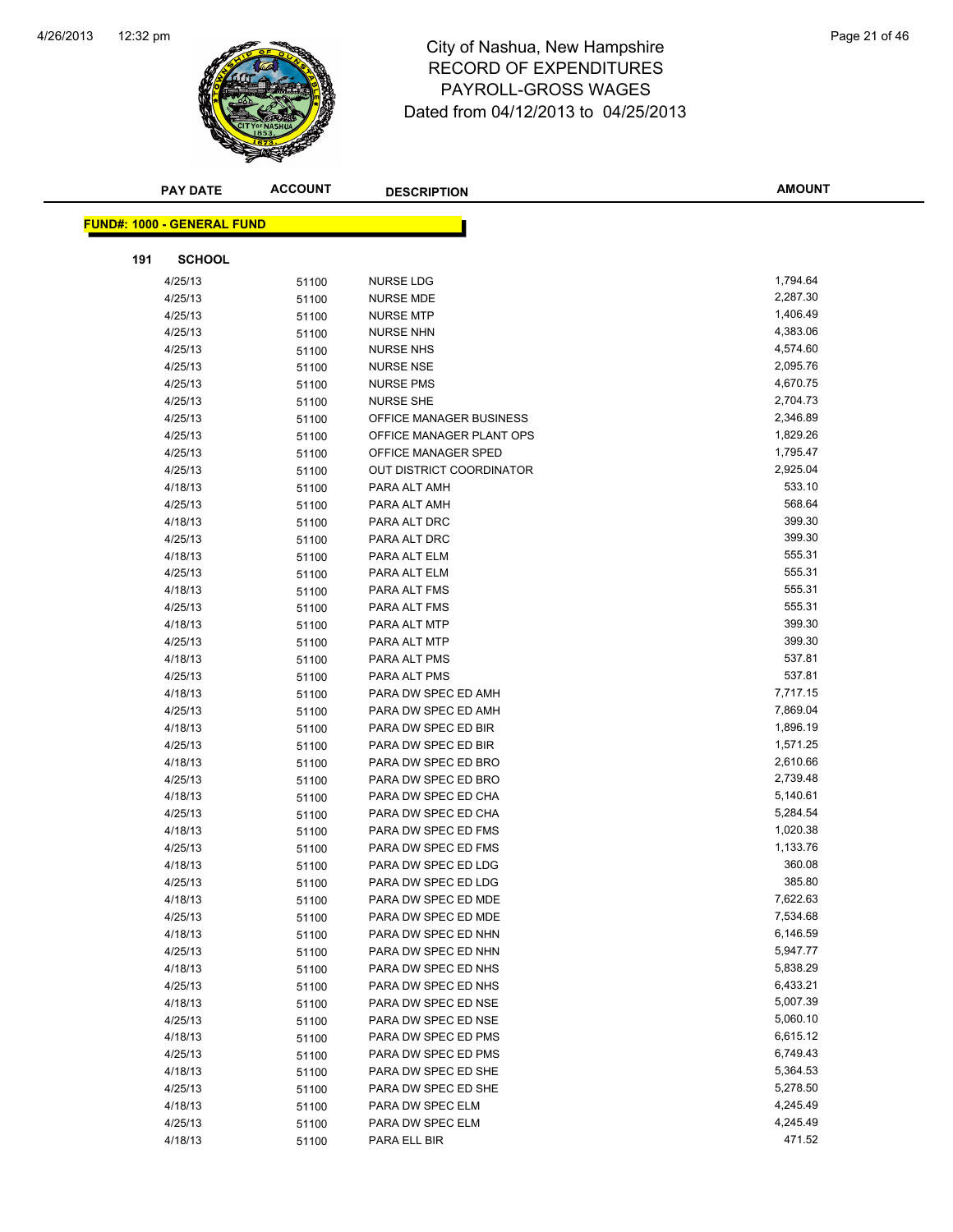

| <b>PAY DATE</b>                   | <b>ACCOUNT</b> | <b>DESCRIPTION</b>             | <b>AMOUNT</b>        |
|-----------------------------------|----------------|--------------------------------|----------------------|
|                                   |                |                                |                      |
| <b>FUND#: 1000 - GENERAL FUND</b> |                |                                |                      |
| <b>SCHOOL</b><br>191              |                |                                |                      |
| 4/25/13                           | 51100          | PARA ELL BIR                   | 505.20               |
| 4/18/13                           | 51100          | PARA ELL DRC                   | 437.84               |
| 4/25/13                           | 51100          | PARA ELL DRC                   | 505.20               |
| 4/18/13                           | 51100          | PARA ELL ELM                   | 357.85               |
| 4/25/13                           | 51100          | PARA ELL ELM                   | 850.00               |
| 4/18/13                           | 51100          | PARA ELL FES                   | 432.60               |
| 4/25/13                           | 51100          | PARA ELL FES                   | 432.60               |
| 4/18/13                           | 51100          | PARA ELL FMS                   | 404.69               |
| 4/25/13                           | 51100          | PARA ELL FMS                   | 404.69               |
| 4/18/13                           | 51100          | PARA ELL LDG                   | 505.20               |
| 4/25/13                           | 51100          | PARA ELL LDG                   | 505.20               |
| 4/18/13                           | 51100          | PARA ELL MTP                   | 364.80               |
| 4/25/13                           | 51100          | PARA ELL MTP                   | 364.80               |
| 4/18/13                           | 51100          | PARA ELL NHN                   | 217.38               |
| 4/25/13                           | 51100          | PARA ELL NHN                   | 543.44               |
| 4/18/13                           | 51100          | PARA ELL NHS                   | 526.25               |
| 4/25/13                           | 51100          | PARA ELL NHS                   | 526.25               |
| 4/18/13                           | 51100          | PARA ELL PMS                   | 526.25               |
| 4/25/13                           | 51100          | PARA ELL PMS                   | 526.25               |
| 4/18/13                           | 51100          | PARA ELL SHE                   | 404.16               |
| 4/25/13                           | 51100          | PARA ELL SHE                   | 505.20               |
| 4/18/13                           | 51100          | PARA GRAPH NHN                 | 555.31               |
| 4/25/13                           | 51100          | PARA GRAPH NHN                 | 555.31               |
| 4/18/13                           | 51100          | PARA INST AMH                  | 2,748.00             |
| 4/25/13                           | 51100          | PARA INST AMH                  | 2,820.72             |
| 4/18/13                           | 51100          | PARA INST BIC                  | 6,430.72             |
| 4/25/13                           | 51100          | PARA INST BIC                  | 6,488.40             |
| 4/18/13                           | 51100          | PARA INST BIR                  | 3,850.52             |
| 4/25/13                           | 51100          | PARA INST BIR                  | 3,885.30             |
| 4/18/13                           | 51100          | PARA INST BRO                  | 2,996.16             |
| 4/25/13                           | 51100          | PARA INST BRO                  | 2,785.83             |
| 4/18/13                           | 51100          | PARA INST CHA                  | 5,247.82             |
| 4/25/13                           | 51100          | PARA INST CHA                  | 5,281.50             |
| 4/18/13                           | 51100          | PARA INST DRC                  | 4,197.69             |
| 4/25/13                           | 51100          | PARA INST DRC                  | 4,300.38             |
| 4/18/13                           | 51100          | <b>PARA INST ELM</b>           | 5,450.64             |
| 4/25/13                           | 51100          | PARA INST ELM                  | 5,540.76<br>4,912.20 |
| 4/18/13                           | 51100          | PARA INST FES                  | 4,912.20             |
| 4/25/13<br>4/18/13                | 51100          | PARA INST FES                  | 5,498.50             |
| 4/25/13                           | 51100          | PARA INST FMS<br>PARA INST FMS | 5,438.36             |
| 4/18/13                           | 51100          | PARA INST LDG                  | 7,271.38             |
| 4/25/13                           | 51100<br>51100 | PARA INST LDG                  | 7,646.80             |
| 4/18/13                           | 51100          | PARA INST MDE                  | 3,366.59             |
| 4/25/13                           | 51100          | PARA INST MDE                  | 3,395.76             |
| 4/18/13                           | 51100          | PARA INST MDP                  | 2,912.72             |
| 4/25/13                           | 51100          | PARA INST MDP                  | 2,947.50             |
| 4/18/13                           | 51100          | PARA INST NHN                  | 2,544.11             |
| 4/25/13                           | 51100          | PARA INST NHN                  | 2,435.42             |
| 4/18/13                           | 51100          | PARA INST NHS                  | 1,466.88             |
| 4/25/13                           | 51100          | PARA INST NHS                  | 1,466.89             |
|                                   |                |                                |                      |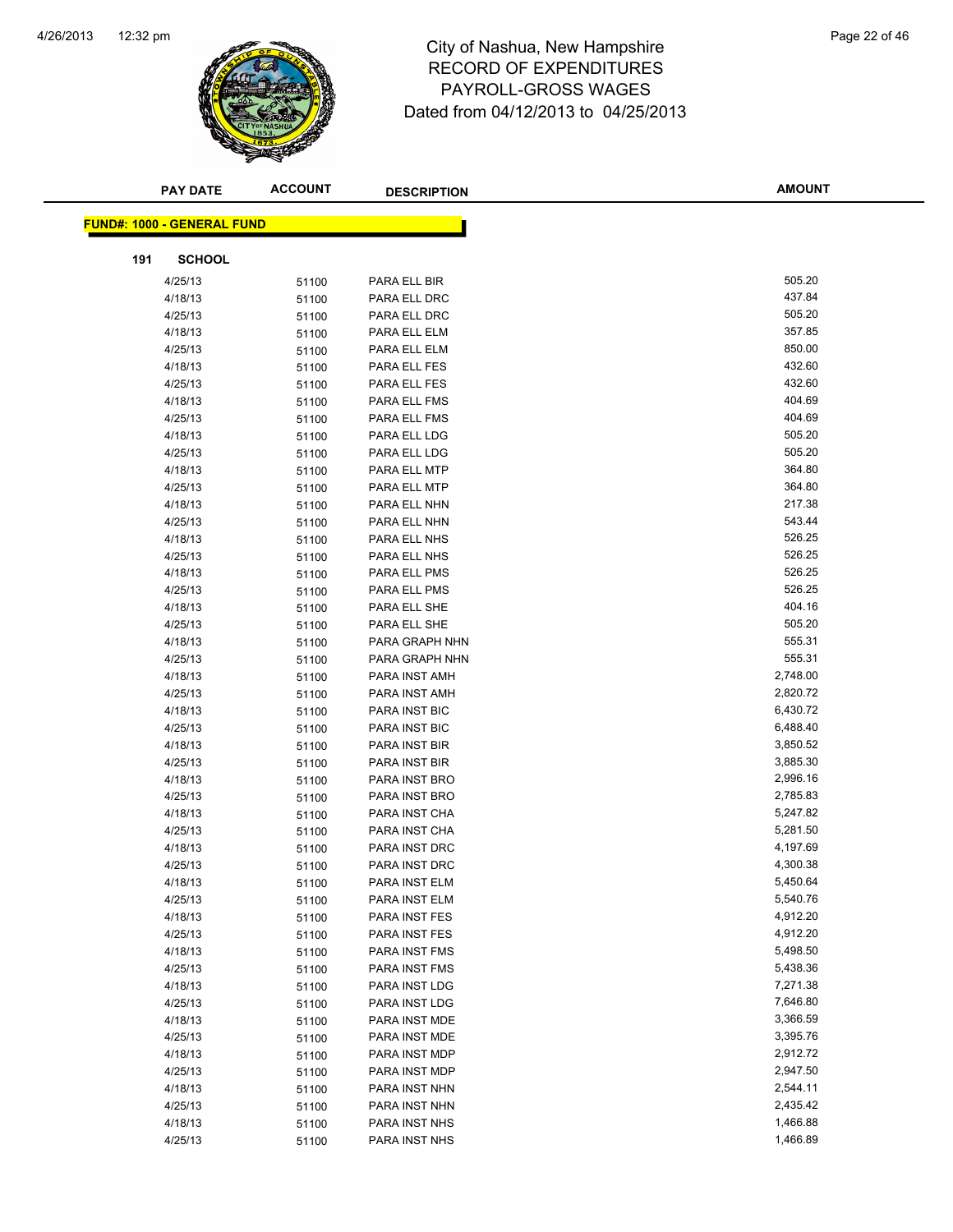

|     | <b>PAY DATE</b>                   | <b>ACCOUNT</b> | <b>DESCRIPTION</b>             | <b>AMOUNT</b>    |
|-----|-----------------------------------|----------------|--------------------------------|------------------|
|     |                                   |                |                                |                  |
|     | <b>FUND#: 1000 - GENERAL FUND</b> |                |                                |                  |
| 191 | <b>SCHOOL</b>                     |                |                                |                  |
|     | 4/18/13                           | 51100          | PARA INST NSE                  | 1,431.90         |
|     | 4/25/13                           | 51100          | PARA INST NSE                  | 1,431.90         |
|     | 4/18/13                           | 51100          | PARA INST PMS                  | 2,858.21         |
|     | 4/25/13                           | 51100          | PARA INST PMS                  | 2,873.36         |
|     | 4/18/13                           | 51100          | PARA INST SHE                  | 3,786.87         |
|     | 4/25/13                           | 51100          | PARA INST SHE                  | 3,790.11         |
|     | 4/18/13                           | 51100          | PARA KIND AMH                  | 521.70           |
|     | 4/25/13                           | 51100          | PARA KIND AMH                  | 539.09           |
|     | 4/18/13                           | 51100          | PARA KIND BIC                  | 521.70           |
|     | 4/25/13                           | 51100          | PARA KIND BIC                  | 521.70           |
|     | 4/18/13                           | 51100          | PARA KIND BIR                  | 269.44           |
|     | 4/25/13                           | 51100          | PARA KIND BIR                  | 505.20           |
|     | 4/18/13                           | 51100          | PARA KIND BRO                  | 521.70           |
|     | 4/25/13                           | 51100          | PARA KIND BRO                  | 521.70           |
|     | 4/18/13                           | 51100          | PARA KIND CHA                  | 505.20           |
|     | 4/25/13                           | 51100          | PARA KIND CHA                  | 505.20           |
|     | 4/18/13                           | 51100          | PARA KIND DRC                  | 505.20           |
|     | 4/25/13                           | 51100          | PARA KIND DRC                  | 505.20           |
|     | 4/18/13                           | 51100          | PARA KIND FES                  | 753.30           |
|     | 4/25/13                           | 51100          | PARA KIND FES                  | 753.30           |
|     | 4/18/13                           | 51100          | PARA KIND LDG                  | 910.20           |
|     | 4/25/13                           | 51100          | PARA KIND LDG                  | 910.20           |
|     | 4/18/13                           | 51100          | PARA KIND MDE                  | 521.70           |
|     | 4/25/13                           | 51100          | PARA KIND MDE                  | 521.70           |
|     | 4/18/13                           | 51100          | PARA KIND MTP                  | 1,043.40         |
|     | 4/25/13                           | 51100          | PARA KIND MTP                  | 1,043.40         |
|     | 4/18/13                           | 51100          | PARA KIND NSE                  | 976.20           |
|     | 4/25/13                           | 51100          | PARA KIND NSE                  | 976.20<br>399.97 |
|     | 4/18/13<br>4/25/13                | 51100          | PARA KIND SHE<br>PARA KIND SHE | 565.18           |
|     | 4/18/13                           | 51100          | PARA LIB NHN                   | 521.70           |
|     | 4/25/13                           | 51100<br>51100 | PARA LIB NHN                   | 521.70           |
|     | 4/18/13                           | 51100          | PARA LIB NHS                   | 599.74           |
|     | 4/25/13                           | 51100          | PARA LIB NHS                   | 599.74           |
|     | 4/18/13                           | 51100          | PARA MED ELM                   | 555.31           |
|     | 4/25/13                           | 51100          | PARA MED ELM                   | 555.31           |
|     | 4/18/13                           | 51100          | PARA MEDIA NHN                 | 599.74           |
|     | 4/25/13                           | 51100          | PARA MEDIA NHN                 | 599.74           |
|     | 4/18/13                           | 51100          | PARA MEDIA NHS                 | 889.77           |
|     | 4/25/13                           | 51100          | PARA MEDIA NHS                 | 889.77           |
|     | 4/18/13                           | 51100          | PARA PRE SCH BIC               | 3,031.98         |
|     | 4/25/13                           | 51100          | PARA PRE SCH BIC               | 3,222.18         |
|     | 4/18/13                           | 51100          | PARA PRE SCH BRO               | 1,851.54         |
|     | 4/25/13                           | 51100          | PARA PRE SCH BRO               | 1,851.54         |
|     | 4/18/13                           | 51100          | PARA PRE SCH NSE               | 308.64           |
|     | 4/25/13                           | 51100          | PARA PRE SCH NSE               | 308.64           |
|     | 4/18/13                           | 51100          | PARA READ ELM                  | 543.44           |
|     | 4/25/13                           | 51100          | PARA READ ELM                  | 543.44           |
|     | 4/18/13                           | 51100          | PARA SCI NHN                   | 555.31           |
|     | 4/25/13                           | 51100          | PARA SCI NHN                   | 555.31           |
|     | 4/18/13                           | 51100          | PARA SCI NHS                   | 537.81           |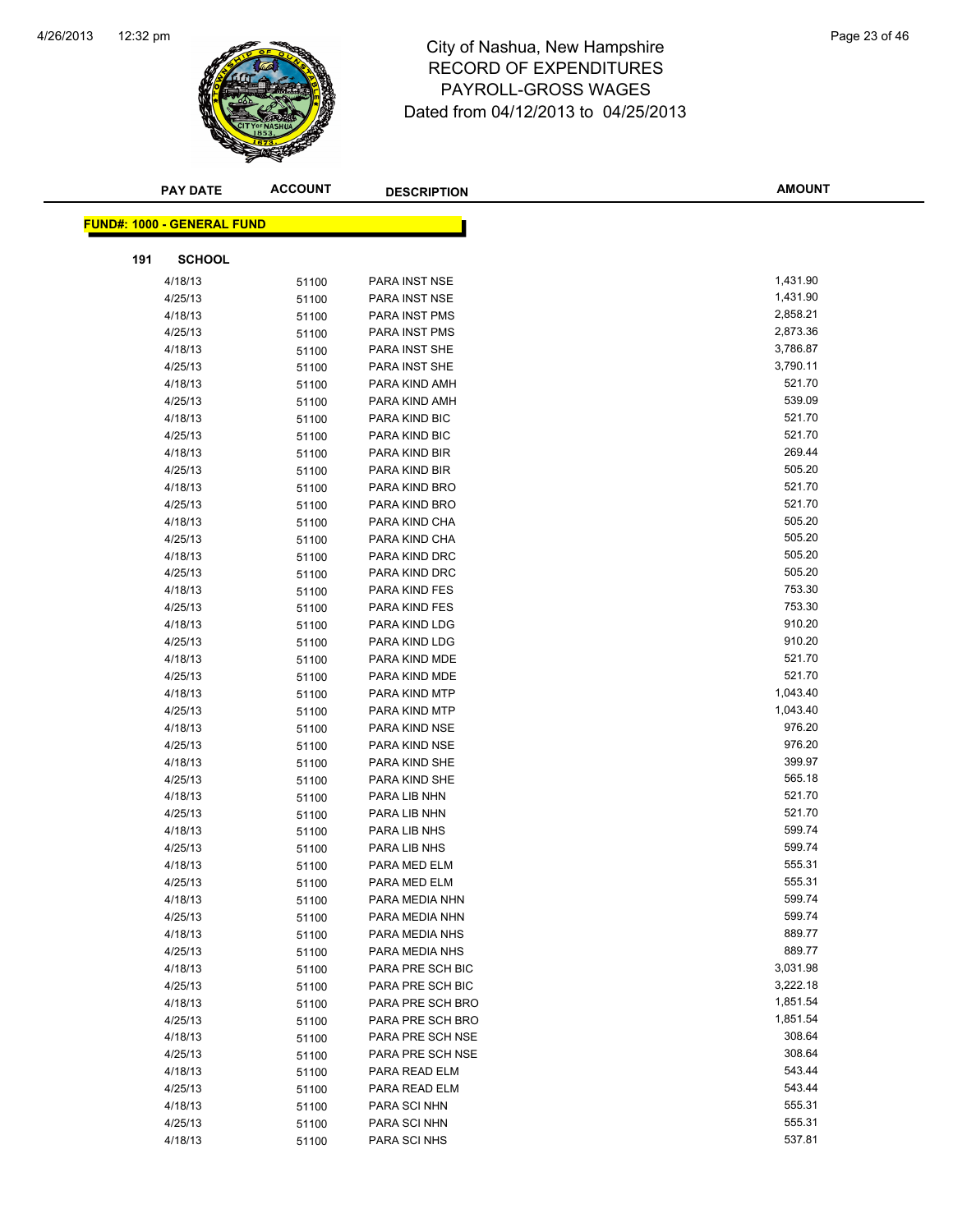

# 12:32 pm Page 24 of 46 RECORD OF EXPENDITURES PAYROLL-GROSS WAGES Dated from 04/12/2013 to 04/25/2013

| <b>PAY DATE</b>                   | <b>ACCOUNT</b> | <b>DESCRIPTION</b>                                       | <b>AMOUNT</b>        |
|-----------------------------------|----------------|----------------------------------------------------------|----------------------|
|                                   |                |                                                          |                      |
| <b>FUND#: 1000 - GENERAL FUND</b> |                |                                                          |                      |
| <b>SCHOOL</b><br>191              |                |                                                          |                      |
| 4/25/13                           | 51100          | PARA SCI NHS                                             | 537.81               |
| 4/18/13                           | 51100          | PARA TECH LDG                                            | 399.30               |
| 4/25/13                           | 51100          | PARA TECH LDG                                            | 399.30               |
| 4/18/13                           | 51100          | PARA TTI AMH                                             | 364.80               |
| 4/25/13                           | 51100          | PARA TTI AMH                                             | 364.80               |
| 4/18/13                           | 51100          | PARA VOC NHS                                             | 537.81               |
| 4/25/13                           | 51100          | PARA VOC NHS                                             | 537.81               |
| 4/18/13                           | 51100          | PARA WID SPW                                             | 1,079.76             |
| 4/25/13                           | 51100          | PARA WID SPW                                             | 1,079.76             |
| 4/25/13                           | 51100          | PEER COACH SCIENCE                                       | 9,185.18             |
| 4/18/13                           | 51100          | PER DIEM TEMP WID                                        | 366.00               |
| 4/25/13                           | 51100          | PER DIEM TEMP WID                                        | 366.00               |
| 4/25/13                           | 51100          | PRINCIPAL AMH                                            | 3,365.39             |
| 4/25/13                           | 51100          | PRINCIPAL BIC                                            | 3,724.46             |
| 4/25/13                           | 51100          | PRINCIPAL BIR                                            | 3,469.23             |
| 4/25/13                           | 51100          | PRINCIPAL BRO                                            | 3,509.48             |
| 4/25/13                           | 51100          | PRINCIPAL CHA                                            | 3,413.41             |
| 4/25/13                           | 51100          | PRINCIPAL DRC                                            | 3,572.10             |
| 4/25/13                           | 51100          | PRINCIPAL ELM                                            | 3,754.75             |
| 4/25/13                           | 51100          | PRINCIPAL FES                                            | 3,365.39             |
| 4/25/13                           | 51100          | PRINCIPAL FMS                                            | 3,909.87             |
| 4/25/13                           | 51100          | PRINCIPAL LDG                                            | 3,727.95             |
| 4/25/13                           | 51100          | PRINCIPAL MDE                                            | 3,413.41             |
| 4/25/13                           | 51100          | PRINCIPAL MTP                                            | 3,509.48             |
| 4/25/13                           | 51100          | PRINCIPAL NHN                                            | 7,363.44             |
| 4/25/13                           | 51100          | PRINCIPAL NHS                                            | 3,961.54             |
| 4/25/13                           | 51100          | PRINCIPAL NSE                                            | 3,469.23             |
| 4/25/13                           | 51100          | PRINCIPAL SHE                                            | 3,773.83             |
| 4/25/13                           | 51100          | SCHOOL PSYCHOLOGIST WID                                  | 34,374.40            |
| 4/25/13                           | 51100          | SCHOOL PSYCHOLOGY INTERN                                 | 318.18               |
| 4/18/13                           | 51100          | <b>SECURITY GUARD NHS</b>                                | 1,375.20             |
| 4/25/13                           | 51100          | SECURITY GUARD NHS                                       | 1,375.20             |
| 4/18/13                           | 51100          | SECURITY MONITOR NHN                                     | 1,896.26             |
| 4/25/13                           | 51100          | SECURITY MONITOR NHN                                     | 1,896.27             |
| 4/18/13                           | 51100          | <b>SECURITY MONITOR NHS</b>                              | 1,285.61             |
| 4/25/13                           | 51100          | SECURITY MONITOR NHS                                     | 1,285.60             |
| 4/18/13                           | 51100          | SIGN LANGUAGE INTERPRETER                                | 1,985.26             |
| 4/25/13                           | 51100          | SIGN LANGUAGE INTERPRETER                                | 1,985.26<br>2,495.37 |
| 4/25/13                           | 51100          | SOCIAL WORKER FMS                                        | 48,620.54            |
| 4/25/13                           | 51100          | SPEECH LANG PATHOLOGIST WID                              | 1,143.00             |
| 4/25/13                           | 51100          | STUDENT ACTIVITY COORD NHN<br>STUDENT ACTIVITY COORD NHS | 1,074.36             |
| 4/25/13                           | 51100          |                                                          | 1,906.85             |
| 4/25/13<br>4/25/13                | 51100          | STUDENT INFO COORDINATOR<br><b>SUPERINTENDENT</b>        | 5,223.46             |
| 4/25/13                           | 51100<br>51100 | SYSTEMS ADMIN FULL YEAR                                  | 12,918.06            |
| 4/25/13                           | 51100          | <b>TEACHER ART AMH</b>                                   | 2,456.99             |
| 4/25/13                           | 51100          | <b>TEACHER ART BIC</b>                                   | 3,372.24             |
| 4/25/13                           | 51100          | <b>TEACHER ART BIR</b>                                   | 2,456.99             |
| 4/25/13                           | 51100          | <b>TEACHER ART BRO</b>                                   | 2,653.69             |
| 4/25/13                           | 51100          | <b>TEACHER ART CHA</b>                                   | 2,629.99             |
| 4/25/13                           | 51100          | TEACHER ART DRC                                          | 1,717.26             |
|                                   |                |                                                          |                      |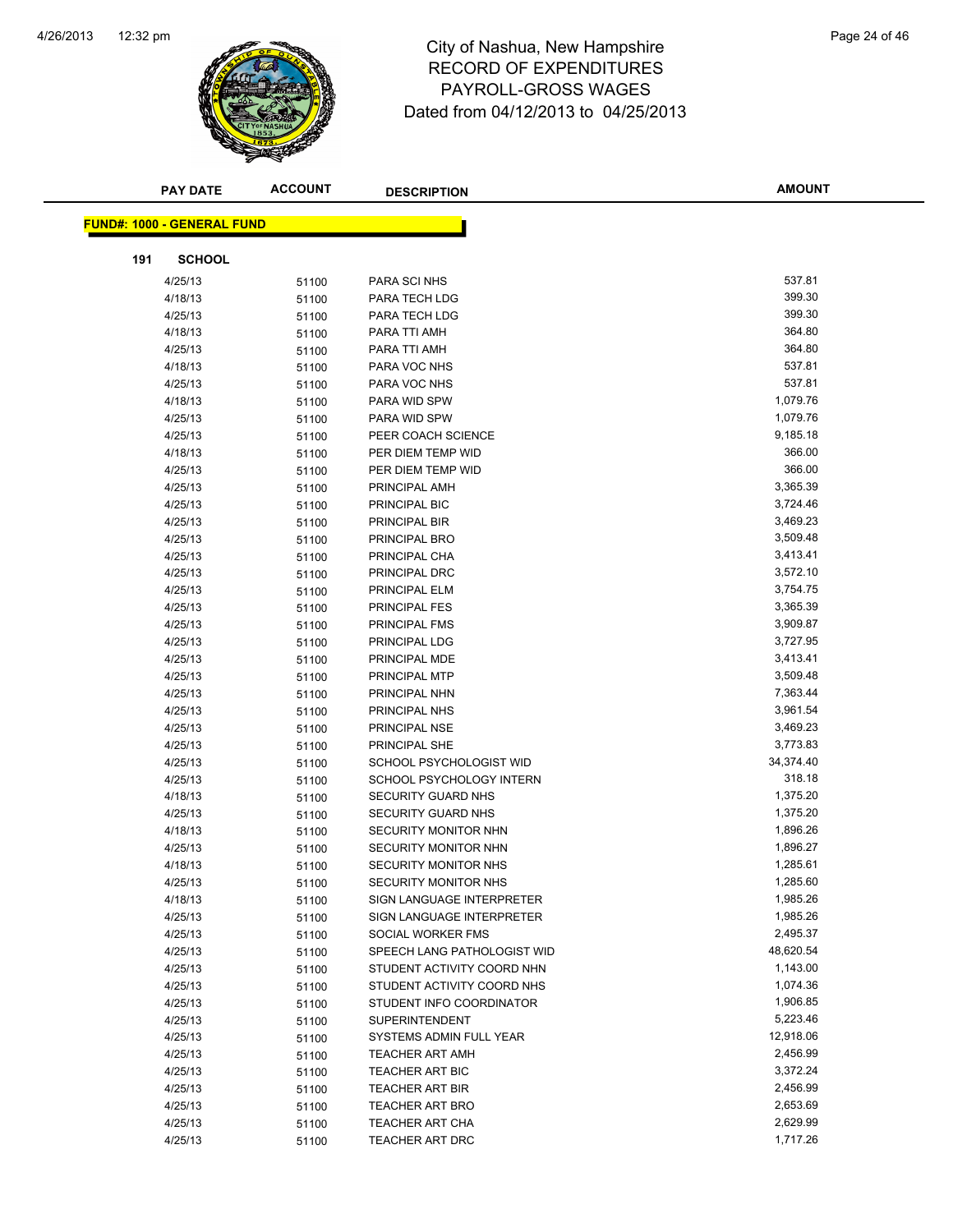

|     | <b>PAY DATE</b>                   | <b>ACCOUNT</b> | <b>DESCRIPTION</b>               | <b>AMOUNT</b> |
|-----|-----------------------------------|----------------|----------------------------------|---------------|
|     |                                   |                |                                  |               |
|     | <b>FUND#: 1000 - GENERAL FUND</b> |                |                                  |               |
| 191 | <b>SCHOOL</b>                     |                |                                  |               |
|     | 4/25/13                           | 51100          | <b>TEACHER ART ELM</b>           | 5,086.98      |
|     | 4/25/13                           | 51100          | <b>TEACHER ART FES</b>           | 2,629.99      |
|     | 4/25/13                           | 51100          | <b>TEACHER ART FMS</b>           | 4,546.12      |
|     | 4/25/13                           | 51100          | <b>TEACHER ART LDG</b>           | 1,927.26      |
|     | 4/25/13                           | 51100          | <b>TEACHER ART MDE</b>           | 1,717.26      |
|     | 4/25/13                           | 51100          | <b>TEACHER ART NHN</b>           | 9,523.99      |
|     | 4/25/13                           | 51100          | <b>TEACHER ART NHS</b>           | 11,303.30     |
|     | 4/25/13                           | 51100          | <b>TEACHER ART NSE</b>           | 2,716.57      |
|     | 4/25/13                           | 51100          | <b>TEACHER ART PMS</b>           | 3,296.17      |
|     | 4/25/13                           | 51100          | <b>TEACHER ART SHE</b>           | 1,390.94      |
|     | 4/18/13                           | 51100          | <b>TEACHER AUTO NHN</b>          | 1,173.95      |
|     | 4/25/13                           | 51100          | <b>TEACHER AUTO NHN</b>          | 4,913.97      |
|     | 4/25/13                           | 51100          | <b>TEACHER BEHAVIOR SPEC FES</b> | 1,638.60      |
|     | 4/25/13                           | 51100          | <b>TEACHER BEHAVIOR SPEC WID</b> | 5,259.98      |
|     | 4/25/13                           | 51100          | TEACHER BIO TEC NHN              | 2,046.34      |
|     | 4/25/13                           | 51100          | TEACHER BUILD CONST NHS          | 2,454.82      |
|     | 4/25/13                           | 51100          | <b>TEACHER BUSINESS NHN</b>      | 10,324.02     |
|     | 4/25/13                           | 51100          | <b>TEACHER BUSINESS NHS</b>      | 4,621.37      |
|     | 4/25/13                           | 51100          | <b>TEACHER COMPUTER ELM</b>      | 4,347.25      |
|     | 4/25/13                           | 51100          | <b>TEACHER COMPUTER FMS</b>      | 1,905.87      |
|     | 4/25/13                           | 51100          | <b>TEACHER COMPUTER NHN</b>      | 2,103.10      |
|     | 4/25/13                           | 51100          | <b>TEACHER COMPUTER NHS</b>      | 7,634.99      |
|     | 4/25/13                           | 51100          | <b>TEACHER COMPUTER PMS</b>      | 5,535.27      |
|     | 4/25/13                           | 51100          | <b>TEACHER COSMETOLOGY NHN</b>   | 5,118.90      |
|     | 4/25/13                           | 51100          | TEACHER CULINARY NHN             | 4,913.98      |
|     | 4/25/13                           | 51100          | <b>TEACHER DEAF NSE</b>          | 4,139.90      |
|     | 4/25/13                           | 51100          | <b>TEACHER DEAF WID</b>          | 1,720.46      |
|     | 4/25/13                           | 51100          | <b>TEACHER DWSE AMH</b>          | 6,461.47      |
|     | 4/25/13                           | 51100          | <b>TEACHER DWSE BIR</b>          | 3,902.09      |
|     | 4/18/13                           | 51100          | <b>TEACHER DWSE BRO</b>          | 1,773.17      |
|     | 4/25/13                           | 51100          | <b>TEACHER DWSE BRO</b>          | 8,061.70      |
|     | 4/25/13                           | 51100          | <b>TEACHER DWSE CHA</b>          | 4,022.33      |
|     | 4/25/13                           | 51100          | <b>TEACHER DWSE ELM</b>          | 3,414.71      |
|     | 4/25/13                           | 51100          | <b>TEACHER DWSE MDE</b>          | 6,314.92      |
|     | 4/25/13                           | 51100          | <b>TEACHER DWSE NSE</b>          | 2,629.99      |
|     | 4/25/13                           | 51100          | TEACHER DWSE PMS                 | 4,321.95      |
|     | 4/25/13                           | 51100          | <b>TEACHER DWSE SHE</b>          | 3,923.63      |
|     | 4/25/13                           | 51100          | TEACHER ECE NHS                  | 5,259.98      |
|     | 4/25/13                           | 51100          | TEACHER ELECTRICAL NHS           | 2,456.99      |
|     | 4/25/13                           | 51100          | <b>TEACHER ELL AMH</b>           | 1,638.61      |
|     | 4/25/13                           | 51100          | TEACHER ELL BIR                  | 2,772.84      |
|     | 4/25/13                           | 51100          | TEACHER ELL DRC                  | 5,441.84      |
|     | 4/25/13                           | 51100          | TEACHER ELL ELM                  | 4,207.56      |
|     | 4/25/13                           | 51100          | <b>TEACHER ELL FES</b>           | 7,673.70      |
|     | 4/25/13                           | 51100          | <b>TEACHER ELL FMS</b>           | 1,509.91      |
|     | 4/25/13                           | 51100          | <b>TEACHER ELL LDG</b>           | 5,079.38      |
|     | 4/25/13                           | 51100          | <b>TEACHER ELL MTP</b>           | 2,629.99      |
|     | 4/25/13                           | 51100          | <b>TEACHER ELL NHN</b>           | 3,927.06      |
|     | 4/25/13                           | 51100          | TEACHER ELL NHS                  | 6,625.80      |
|     | 4/25/13                           | 51100          | <b>TEACHER ELL PMS</b>           | 1,778.22      |
|     | 4/18/13                           | 51100          | TEACHER ELL SHE                  | 1,910.91      |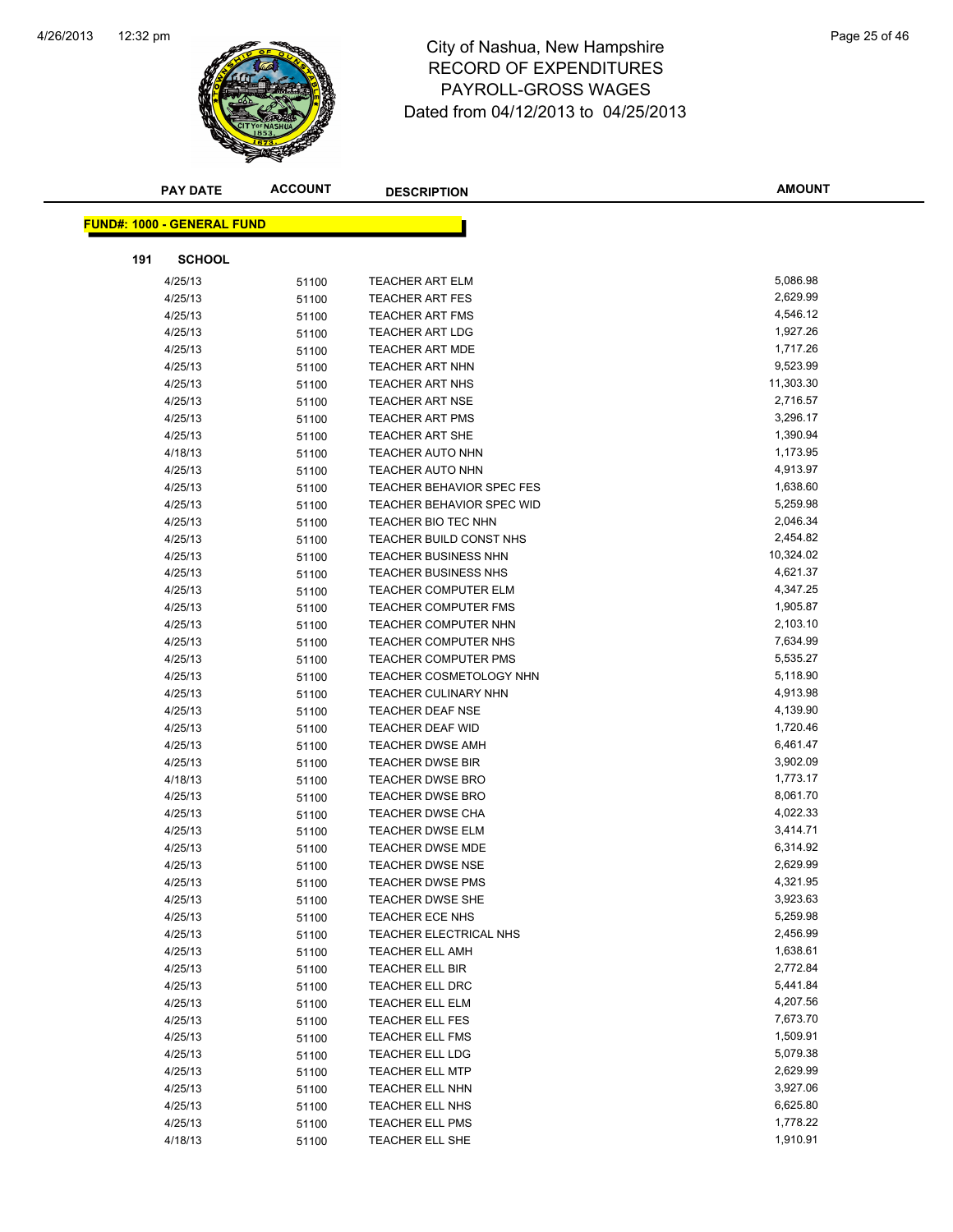

|     | <b>PAY DATE</b>                   | <b>ACCOUNT</b> | <b>DESCRIPTION</b>              | <b>AMOUNT</b> |
|-----|-----------------------------------|----------------|---------------------------------|---------------|
|     |                                   |                |                                 |               |
|     | <b>FUND#: 1000 - GENERAL FUND</b> |                |                                 |               |
| 191 | <b>SCHOOL</b>                     |                |                                 |               |
|     | 4/25/13                           | 51100          | TEACHER ELL SHE                 | 1,910.91      |
|     | 4/25/13                           | 51100          | <b>TEACHER ENGINEER NHS</b>     | 4,605.82      |
|     | 4/25/13                           | 51100          | <b>TEACHER ENGLISH ELM</b>      | 22,009.32     |
|     | 4/25/13                           | 51100          | <b>TEACHER ENGLISH FMS</b>      | 16,677.39     |
|     | 4/25/13                           | 51100          | <b>TEACHER ENGLISH NHN</b>      | 30,228.71     |
|     | 4/25/13                           | 51100          | TEACHER ENGLISH NHS             | 38,770.50     |
|     | 4/25/13                           | 51100          | <b>TEACHER ENGLISH PMS</b>      | 13,893.67     |
|     | 4/25/13                           | 51100          | <b>TEACHER FACS ELM</b>         | 2,972.60      |
|     | 4/25/13                           | 51100          | <b>TEACHER FACS FMS</b>         | 4,313.01      |
|     | 4/25/13                           | 51100          | <b>TEACHER FACS NHN</b>         | 5,601.12      |
|     | 4/25/13                           | 51100          | <b>TEACHER FACS NHS</b>         | 2,716.57      |
|     | 4/25/13                           | 51100          | <b>TEACHER FACS PMS</b>         | 5,086.98      |
|     | 4/25/13                           | 51100          | <b>TEACHER FOREIGN LANG ELM</b> | 5,346.56      |
|     | 4/25/13                           | 51100          | TEACHER FOREIGN LANG FMS        | 2,629.99      |
|     | 4/25/13                           | 51100          | TEACHER FOREIGN LANG NHN        | 14,948.08     |
|     | 4/25/13                           | 51100          | TEACHER FOREIGN LANG NHS        | 17,151.52     |
|     | 4/25/13                           | 51100          | TEACHER FOREIGN LANG PMS        | 5,173.56      |
|     | 4/25/13                           | 51100          | <b>TEACHER GR1 AMH</b>          | 8,145.95      |
|     | 4/25/13                           | 51100          | <b>TEACHER GR1 BIC</b>          | 11,036.51     |
|     | 4/25/13                           | 51100          | <b>TEACHER GR1 BIR</b>          | 9,190.03      |
|     | 4/25/13                           | 51100          | <b>TEACHER GR1 BRO</b>          | 6,238.62      |
|     | 4/25/13                           | 51100          | <b>TEACHER GR1 CHA</b>          | 8,208.81      |
|     | 4/25/13                           | 51100          | <b>TEACHER GR1 DRC</b>          | 6,525.12      |
|     | 4/25/13                           | 51100          | <b>TEACHER GR1 FES</b>          | 9,684.08      |
|     | 4/25/13                           | 51100          | <b>TEACHER GR1 LDG</b>          | 8,591.43      |
|     | 4/25/13                           | 51100          | <b>TEACHER GR1 MDE</b>          | 11,116.60     |
|     | 4/25/13                           | 51100          | <b>TEACHER GR1 MTP</b>          | 5,086.98      |
|     | 4/25/13                           | 51100          | <b>TEACHER GR1 NSE</b>          | 5,259.98      |
|     | 4/25/13                           | 51100          | <b>TEACHER GR1 SHE</b>          | 9,405.50      |
|     | 4/25/13                           | 51100          | <b>TEACHER GR2 AMH</b>          | 4,095.59      |
|     | 4/25/13                           | 51100          | <b>TEACHER GR2 BIC</b>          | 11,205.41     |
|     | 4/25/13                           | 51100          | <b>TEACHER GR2 BIR</b>          | 9,584.61      |
|     | 4/25/13                           | 51100          | <b>TEACHER GR2 BRO</b>          | 6,003.31      |
|     | 4/25/13                           | 51100          | <b>TEACHER GR2 CHA</b>          | 5,985.78      |
|     | 4/25/13                           | 51100          | <b>TEACHER GR2 DRC</b>          | 5,647.13      |
|     | 4/25/13                           | 51100          | TEACHER GR2 FES                 | 5,825.27      |
|     | 4/25/13                           | 51100          | <b>TEACHER GR2 LDG</b>          | 10,303.69     |
|     | 4/25/13                           | 51100          | <b>TEACHER GR2 MDE</b>          | 6,165.97      |
|     | 4/25/13                           | 51100          | <b>TEACHER GR2 MTP</b>          | 8,755.47      |
|     | 4/25/13                           | 51100          | <b>TEACHER GR2 NSE</b>          | 6,725.58      |
|     | 4/25/13                           | 51100          | <b>TEACHER GR2 SHE</b>          | 7,844.02      |
|     | 4/25/13                           | 51100          | <b>TEACHER GR3 AMH</b>          | 4,367.58      |
|     | 4/25/13                           | 51100          | <b>TEACHER GR3 BIC</b>          | 10,682.18     |
|     | 4/25/13                           | 51100          | <b>TEACHER GR3 BIR</b>          | 8,970.11      |
|     | 4/25/13                           | 51100          | <b>TEACHER GR3 BRO</b>          | 5,566.73      |
|     | 4/25/13                           | 51100          | <b>TEACHER GR3 CHA</b>          | 9,896.14      |
|     | 4/25/13                           | 51100          | <b>TEACHER GR3 DRC</b>          | 5,207.45      |
|     | 4/25/13                           | 51100          | <b>TEACHER GR3 FES</b>          | 9,222.93      |
|     | 4/25/13                           | 51100          | <b>TEACHER GR3 LDG</b>          | 5,086.98      |
|     | 4/25/13                           | 51100          | <b>TEACHER GR3 MDE</b>          | 13,326.90     |
|     | 4/25/13                           | 51100          | <b>TEACHER GR3 MTP</b>          | 4,912.98      |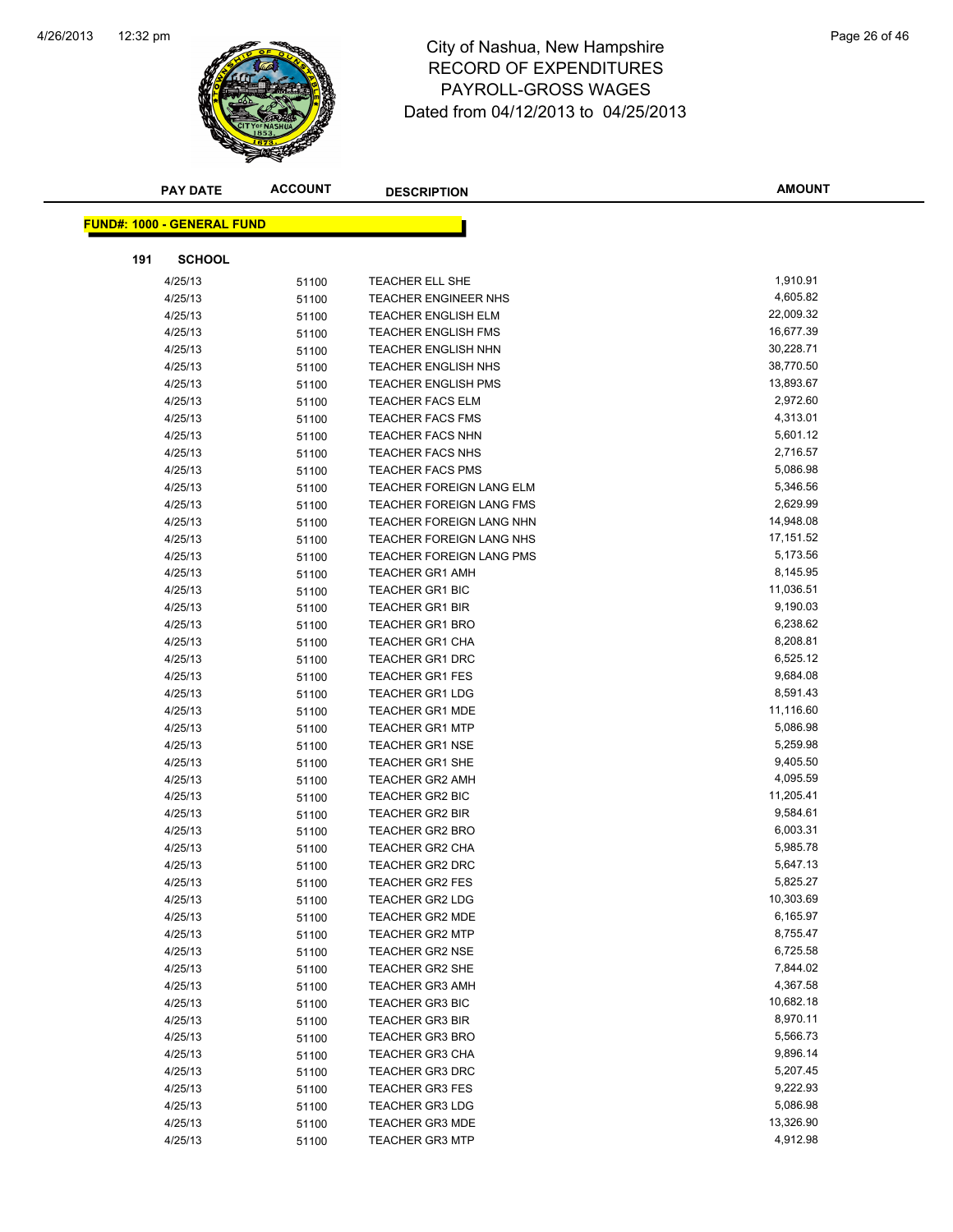

### 12:32 pm Page 27 of 46 RECORD OF EXPENDITURES PAYROLL-GROSS WAGES Dated from 04/12/2013 to 04/25/2013

|     | <b>PAY DATE</b>                   | <b>ACCOUNT</b> | <b>DESCRIPTION</b>                               | <b>AMOUNT</b>         |
|-----|-----------------------------------|----------------|--------------------------------------------------|-----------------------|
|     | <b>FUND#: 1000 - GENERAL FUND</b> |                |                                                  |                       |
|     |                                   |                |                                                  |                       |
| 191 | <b>SCHOOL</b>                     |                |                                                  |                       |
|     | 4/25/13                           | 51100          | <b>TEACHER GR3 NSE</b>                           | 3,778.29              |
|     | 4/25/13                           | 51100          | <b>TEACHER GR3 SHE</b>                           | 10,672.73             |
|     | 4/25/13                           | 51100          | <b>TEACHER GR4 AMH</b>                           | 3,731.23              |
|     | 4/25/13                           | 51100          | <b>TEACHER GR4 BIC</b>                           | 6,970.97              |
|     | 4/25/13                           | 51100          | <b>TEACHER GR4 BIR</b>                           | 6,046.33              |
|     | 4/25/13                           | 51100          | <b>TEACHER GR4 BRO</b>                           | 6,921.23              |
|     | 4/25/13                           | 51100          | <b>TEACHER GR4 CHA</b>                           | 8,683.03              |
|     | 4/25/13                           | 51100          | <b>TEACHER GR4 DRC</b>                           | 4,807.41              |
|     | 4/25/13                           | 51100          | <b>TEACHER GR4 FES</b>                           | 11,449.39             |
|     | 4/25/13                           | 51100          | <b>TEACHER GR4 LDG</b>                           | 7,555.23              |
|     | 4/25/13                           | 51100          | <b>TEACHER GR4 MDE</b>                           | 7,370.33              |
|     | 4/25/13                           | 51100          | <b>TEACHER GR4 MTP</b>                           | 5,173.56              |
|     | 4/25/13                           | 51100          | <b>TEACHER GR4 NSE</b>                           | 8,540.81              |
|     | 4/25/13                           | 51100          | <b>TEACHER GR4 SHE</b>                           | 4,022.33              |
|     | 4/25/13                           | 51100          | <b>TEACHER GR5 AMH</b>                           | 6,991.78              |
|     | 4/25/13                           | 51100          | <b>TEACHER GR5 BIC</b>                           | 6,697.99              |
|     | 4/25/13                           | 51100          | <b>TEACHER GR5 BIR</b>                           | 6,967.43              |
|     | 4/25/13                           | 51100          | <b>TEACHER GR5 BRO</b>                           | 9,912.78              |
|     | 4/25/13                           | 51100          | <b>TEACHER GR5 CHA</b>                           | 6,683.63              |
|     | 4/25/13                           | 51100          | <b>TEACHER GR5 DRC</b>                           | 3,465.95              |
|     | 4/25/13                           | 51100          | <b>TEACHER GR5 FES</b>                           | 8,533.15              |
|     | 4/25/13                           | 51100          | <b>TEACHER GR5 LDG</b>                           | 11,229.51             |
|     | 4/25/13                           | 51100          | <b>TEACHER GR5 MDE</b>                           | 7,327.70              |
|     | 4/25/13                           | 51100          | <b>TEACHER GR5 MTP</b>                           | 5,430.33              |
|     | 4/25/13                           | 51100          | <b>TEACHER GR5 NSE</b>                           | 7,587.20              |
|     | 4/25/13                           | 51100          | <b>TEACHER GR5 SHE</b>                           | 5,086.98<br>28,831.00 |
|     | 4/25/13<br>4/25/13                | 51100          | <b>TEACHER GR6 ELM</b><br><b>TEACHER GR6 FMS</b> | 25,603.52             |
|     | 4/25/13                           | 51100          | <b>TEACHER GR6 PMS</b>                           | 24,248.22             |
|     | 4/25/13                           | 51100<br>51100 | <b>TEACHER GRAPH NHS</b>                         | 8,950.20              |
|     | 4/25/13                           | 51100          | <b>TEACHER GRAPHICS NHN</b>                      | 2,456.99              |
|     | 4/25/13                           | 51100          | <b>TEACHER HEALTH ELM</b>                        | 2,332.13              |
|     | 4/25/13                           | 51100          | <b>TEACHER HEALTH NHN</b>                        | 2,960.61              |
|     | 4/25/13                           | 51100          | <b>TEACHER HEALTH NHS</b>                        | 2,456.99              |
|     | 4/25/13                           | 51100          | <b>TEACHER HEALTHOC NHS</b>                      | 7,559.31              |
|     | 4/25/13                           | 51100          | TEACHER IN SCH SUSPENSION NHS                    | 1,509.91              |
|     | 4/25/13                           | 51100          | TEACHER INST SPED WID                            | 1,315.00              |
|     | 4/25/13                           | 51100          | <b>TEACHER KIND AMH</b>                          | 4,657.83              |
|     | 4/25/13                           | 51100          | <b>TEACHER KIND BIC</b>                          | 2,543.49              |
|     | 4/25/13                           | 51100          | <b>TEACHER KIND BIR</b>                          | 2,244.11              |
|     | 4/25/13                           | 51100          | <b>TEACHER KIND BRO</b>                          | 2,456.99              |
|     | 4/25/13                           | 51100          | <b>TEACHER KIND CHA</b>                          | 5,086.98              |
|     | 4/25/13                           | 51100          | <b>TEACHER KIND DRC</b>                          | 6,355.46              |
|     | 4/25/13                           | 51100          | <b>TEACHER KIND FES</b>                          | 7,122.05              |
|     | 4/25/13                           | 51100          | <b>TEACHER KIND LDG</b>                          | 9,140.38              |
|     | 4/25/13                           | 51100          | TEACHER KIND MDE                                 | 2,074.46              |
|     | 4/25/13                           | 51100          | <b>TEACHER KIND MTP</b>                          | 4,297.17              |
|     | 4/25/13                           | 51100          | <b>TEACHER KIND NSE</b>                          | 4,008.13              |
|     | 4/25/13                           | 51100          | <b>TEACHER KIND SHE</b>                          | 2,013.61              |
|     | 4/25/13                           | 51100          | <b>TEACHER MATH ELM</b>                          | 19,748.15             |
|     | 4/25/13                           | 51100          | <b>TEACHER MATH FMS</b>                          | 13,629.41             |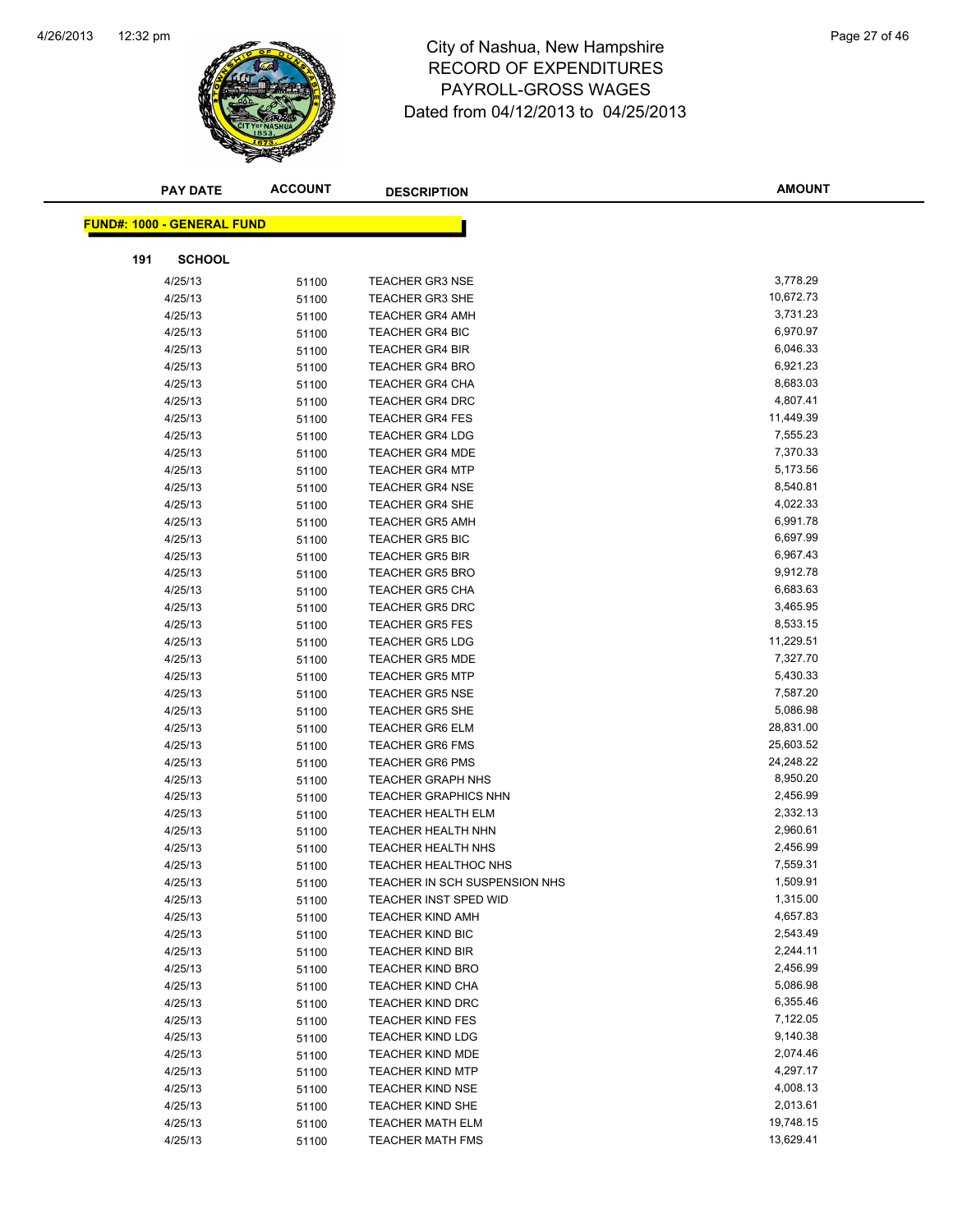

|     | <b>PAY DATE</b>                   | <b>ACCOUNT</b> | <b>DESCRIPTION</b>                                 | <b>AMOUNT</b>        |
|-----|-----------------------------------|----------------|----------------------------------------------------|----------------------|
|     |                                   |                |                                                    |                      |
|     | <b>FUND#: 1000 - GENERAL FUND</b> |                |                                                    |                      |
| 191 | <b>SCHOOL</b>                     |                |                                                    |                      |
|     | 4/25/13                           | 51100          | <b>TEACHER MATH NHN</b>                            | 35,956.87            |
|     | 4/25/13                           | 51100          | <b>TEACHER MATH NHS</b>                            | 36,658.13            |
|     | 4/25/13                           | 51100          | <b>TEACHER MATH PMS</b>                            | 11,114.47            |
|     | 4/25/13                           | 51100          | <b>TEACHER MUSIC AMH</b>                           | 1,509.91             |
|     | 4/25/13                           | 51100          | <b>TEACHER MUSIC BIC</b>                           | 2,456.99             |
|     | 4/25/13                           | 51100          | <b>TEACHER MUSIC BIR</b>                           | 2,456.99             |
|     | 4/25/13                           | 51100          | <b>TEACHER MUSIC BRO</b>                           | 2,629.99             |
|     | 4/25/13                           | 51100          | <b>TEACHER MUSIC CHA</b>                           | 2,629.99             |
|     | 4/25/13                           | 51100          | <b>TEACHER MUSIC DRC</b>                           | 2,456.99             |
|     | 4/25/13                           | 51100          | <b>TEACHER MUSIC ELM</b>                           | 3,478.78             |
|     | 4/25/13                           | 51100          | <b>TEACHER MUSIC FMS</b>                           | 4,727.05             |
|     | 4/25/13                           | 51100          | <b>TEACHER MUSIC LDG</b>                           | 2,495.37             |
|     | 4/25/13                           | 51100          | <b>TEACHER MUSIC MDE</b>                           | 1,778.22             |
|     | 4/25/13                           | 51100          | <b>TEACHER MUSIC NHN</b>                           | 5,259.98             |
|     | 4/25/13                           | 51100          | <b>TEACHER MUSIC NHS</b>                           | 4,708.06             |
|     | 4/25/13                           | 51100          | <b>TEACHER MUSIC NSE</b>                           | 1,834.07             |
|     | 4/25/13                           | 51100          | <b>TEACHER MUSIC PMS</b>                           | 4,035.90             |
|     | 4/25/13                           | 51100          | <b>TEACHER MUSIC SHE</b>                           | 2,251.07             |
|     | 4/25/13                           | 51100          | TEACHER PE BIC                                     | 1,840.18             |
|     | 4/25/13                           | 51100          | <b>TEACHER PE BIR</b>                              | 2,495.38             |
|     | 4/25/13                           | 51100          | <b>TEACHER PE BRO</b>                              | 2,543.49             |
|     | 4/25/13                           | 51100          | TEACHER PE CHA                                     | 2,456.99             |
|     | 4/25/13                           | 51100          | TEACHER PE DRC                                     | 2,629.99             |
|     | 4/25/13                           | 51100          | <b>TEACHER PE ELM</b>                              | 7,276.10             |
|     | 4/25/13                           | 51100          | TEACHER PE FES                                     | 1,778.22             |
|     | 4/25/13                           | 51100          | TEACHER PE FMS                                     | 4,913.98             |
|     | 4/25/13                           | 51100          | <b>TEACHER PE LDG</b>                              | 1,638.60             |
|     | 4/25/13                           | 51100          | <b>TEACHER PE MDE</b>                              | 2,413.72             |
|     | 4/25/13                           | 51100          | <b>TEACHER PE MTP</b>                              | 1,924.00             |
|     | 4/25/13                           | 51100          | TEACHER PE NHN                                     | 7,338.05             |
|     | 4/25/13                           | 51100          | TEACHER PE NHS                                     | 6,898.59             |
|     | 4/25/13                           | 51100          | <b>TEACHER PE NSE</b>                              | 2,252.69             |
|     | 4/25/13                           | 51100          | TEACHER PE PMS                                     | 5,202.36             |
|     | 4/25/13                           | 51100          | TEACHER PE SHE                                     | 1,927.26             |
|     | 4/25/13                           | 51100          | <b>TEACHER PRESCHOOL BIC</b>                       | 10,141.11            |
|     | 4/25/13                           | 51100          | <b>TEACHER PRESCHOOL BRO</b>                       | 6,303.39             |
|     | 4/25/13                           | 51100          | <b>TEACHER PRESCHOOL MTP</b>                       | 5,086.98             |
|     | 4/25/13                           | 51100          | TEACHER PRESCHOOL NHS                              | 2,629.99             |
|     | 4/25/13                           | 51100          | <b>TEACHER PRESCHOOL NSE</b>                       | 7,102.79             |
|     | 4/25/13                           | 51100          | <b>TEACHER PRESCHOOL WID</b>                       | 867.04               |
|     | 4/25/13                           | 51100          | <b>TEACHER READ AMH</b>                            | 2,716.57             |
|     | 4/25/13                           | 51100          | <b>TEACHER READ BIC</b><br><b>TEACHER READ BIR</b> | 4,960.68             |
|     | 4/25/13                           | 51100          |                                                    | 2,629.99<br>1,702.54 |
|     | 4/25/13<br>4/25/13                | 51100          | TEACHER READ BRO<br><b>TEACHER READ ELM</b>        | 5,058.28             |
|     | 4/25/13                           | 51100          | <b>TEACHER READ FMS</b>                            | 4,408.21             |
|     | 4/25/13                           | 51100          | <b>TEACHER READ LDG</b>                            | 2,413.72             |
|     | 4/25/13                           | 51100<br>51100 | <b>TEACHER READ MDE</b>                            | 2,629.99             |
|     | 4/25/13                           | 51100          | <b>TEACHER READ NHN</b>                            | 1,509.91             |
|     | 4/25/13                           | 51100          | <b>TEACHER READ NSE</b>                            | 3,109.74             |
|     | 4/25/13                           | 51100          | <b>TEACHER READ PMS</b>                            | 6,035.78             |
|     |                                   |                |                                                    |                      |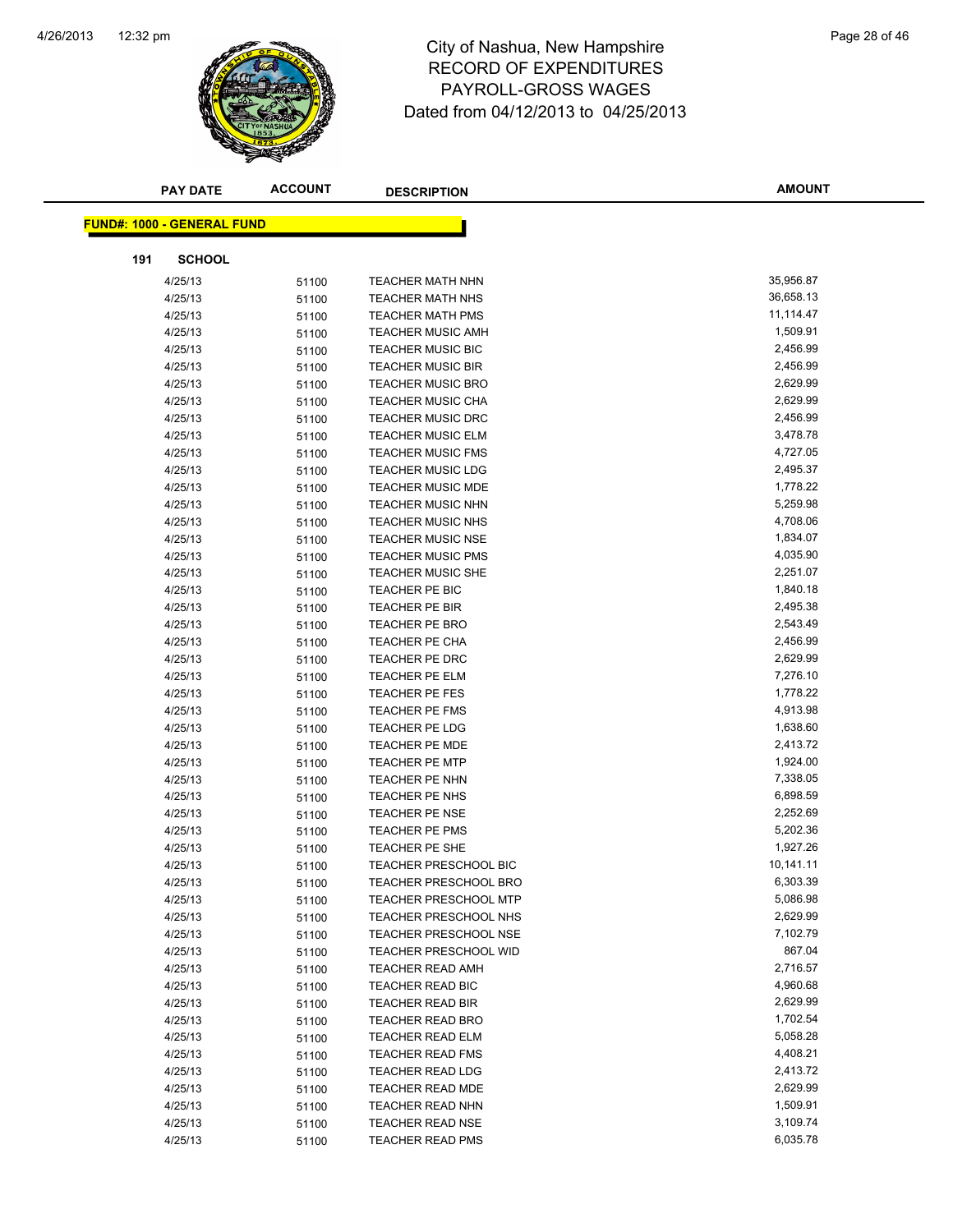

|     | <b>PAY DATE</b>                   | <b>ACCOUNT</b> | <b>DESCRIPTION</b>                                       | <b>AMOUNT</b>    |
|-----|-----------------------------------|----------------|----------------------------------------------------------|------------------|
|     |                                   |                |                                                          |                  |
|     | <b>FUND#: 1000 - GENERAL FUND</b> |                |                                                          |                  |
| 191 | <b>SCHOOL</b>                     |                |                                                          |                  |
|     | 4/25/13                           | 51100          | <b>TEACHER READ SHE</b>                                  | 2,716.57         |
|     | 4/25/13                           | 51100          | <b>TEACHER READ WID</b>                                  | 10,305.27        |
|     | 4/25/13                           | 51100          | <b>TEACHER SCIENCE ELM</b>                               | 22,212.38        |
|     | 4/25/13                           | 51100          | <b>TEACHER SCIENCE FMS</b>                               | 10,091.98        |
|     | 4/25/13                           | 51100          | <b>TEACHER SCIENCE NHN</b>                               | 29,858.15        |
|     | 4/25/13                           | 51100          | <b>TEACHER SCIENCE NHS</b>                               | 37,698.98        |
|     | 4/25/13                           | 51100          | <b>TEACHER SCIENCE PMS</b>                               | 10,459.52        |
|     | 4/25/13                           | 51100          | TEACHER SOCIAL STUDIES ELM                               | 14,104.50        |
|     | 4/25/13                           | 51100          | TEACHER SOCIAL STUDIES FMS                               | 12,629.01        |
|     | 4/25/13                           | 51100          | TEACHER SOCIAL STUDIES NHN                               | 35,721.20        |
|     | 4/25/13                           | 51100          | TEACHER SOCIAL STUDIES NHS                               | 39,430.49        |
|     | 4/25/13                           | 51100          | TEACHER SOCIAL STUDIES PMS                               | 11,676.63        |
|     | 4/25/13                           | 51100          | <b>TEACHER SPED AMH</b>                                  | 3,288.13         |
|     | 4/25/13                           | 51100          | <b>TEACHER SPED BIC</b>                                  | 6,708.16         |
|     | 4/25/13                           | 51100          | <b>TEACHER SPED BIR</b>                                  | 6,611.60         |
|     | 4/25/13                           | 51100          | <b>TEACHER SPED BRO</b>                                  | 5,339.51         |
|     | 4/25/13                           | 51100          | <b>TEACHER SPED CHA</b>                                  | 6,858.14         |
|     | 4/25/13                           | 51100          | <b>TEACHER SPED DRC</b>                                  | 5,622.92         |
|     | 4/25/13                           | 51100          | <b>TEACHER SPED ELM</b>                                  | 6,067.74         |
|     | 4/25/13                           | 51100          | <b>TEACHER SPED FES</b>                                  | 8,438.52         |
|     | 4/25/13                           | 51100          | <b>TEACHER SPED FMS</b>                                  | 5,132.18         |
|     | 4/25/13                           | 51100          | <b>TEACHER SPED LDG</b>                                  | 7,142.29         |
|     | 4/25/13                           | 51100          | <b>TEACHER SPED MDE</b>                                  | 5,534.31         |
|     | 4/25/13                           | 51100          | <b>TEACHER SPED MTP</b>                                  | 4,906.93         |
|     | 4/18/13                           | 51100          | <b>TEACHER SPED NHN</b>                                  | (111.63)         |
|     | 4/25/13                           | 51100          | <b>TEACHER SPED NHN</b>                                  | 12,799.05        |
|     | 4/25/13                           | 51100          | TEACHER SPED NHS                                         | 16,893.84        |
|     | 4/25/13                           | 51100          | <b>TEACHER SPED NSE</b>                                  | 3,411.62         |
|     | 4/25/13                           | 51100          | <b>TEACHER SPED PMS</b>                                  | 11,257.62        |
|     | 4/25/13                           | 51100          | <b>TEACHER SPED SHE</b>                                  | 4,871.54         |
|     | 4/25/13                           | 51100          | <b>TEACHER TECHED ELM</b>                                | 7,931.18         |
|     | 4/25/13                           | 51100          | <b>TEACHER TECHED FMS</b>                                | 5,130.29         |
|     | 4/25/13                           | 51100          | <b>TEACHER TECHED NHN</b>                                | 10,475.12        |
|     | 4/25/13                           | 51100          | <b>TEACHER TECHED NHS</b>                                | 4,913.98         |
|     | 4/25/13                           | 51100          | <b>TEACHER TECHED PMS</b>                                | 5,294.61         |
|     | 4/25/13                           | 51100          | TEACHER TV PROD NHS                                      | 2,413.72         |
|     | 4/25/13                           | 51100          | <b>TEACHER VISION WID</b>                                | 3,212.05         |
|     | 4/18/13                           | 51100          | TECH INTERGRATION ASST AMH                               | 592.88           |
|     | 4/25/13                           | 51100          | TECH INTERGRATION ASST AMH                               | 592.88           |
|     | 4/18/13                           | 51100          | TECH INTERGRATION ASST BIC                               | 581.26           |
|     | 4/25/13                           | 51100          | TECH INTERGRATION ASST BIC                               | 581.26           |
|     | 4/18/13                           | 51100          | TECH INTERGRATION ASST CHA                               | 592.88           |
|     | 4/25/13                           | 51100          | TECH INTERGRATION ASST CHA<br>TECH INTERGRATION ASST LDG | 592.88<br>570.14 |
|     | 4/18/13                           | 51100          | TECH INTERGRATION ASST LDG                               | 570.14           |
|     | 4/25/13                           | 51100          |                                                          | 592.88           |
|     | 4/18/13<br>4/25/13                | 51100          | TECH INTERGRATION ASST MDE<br>TECH INTERGRATION ASST MDE | 592.88           |
|     | 4/18/13                           | 51100          | TECH INTERGRATION ASST NSE                               | 559.04           |
|     | 4/25/13                           | 51100          | TECH INTERGRATION ASST NSE                               | 559.04           |
|     | 4/18/13                           | 51100<br>51100 | TECH INTERGRATION ASST SHE                               | 592.88           |
|     | 4/25/13                           | 51100          | TECH INTERGRATION ASST SHE                               | 592.88           |
|     |                                   |                |                                                          |                  |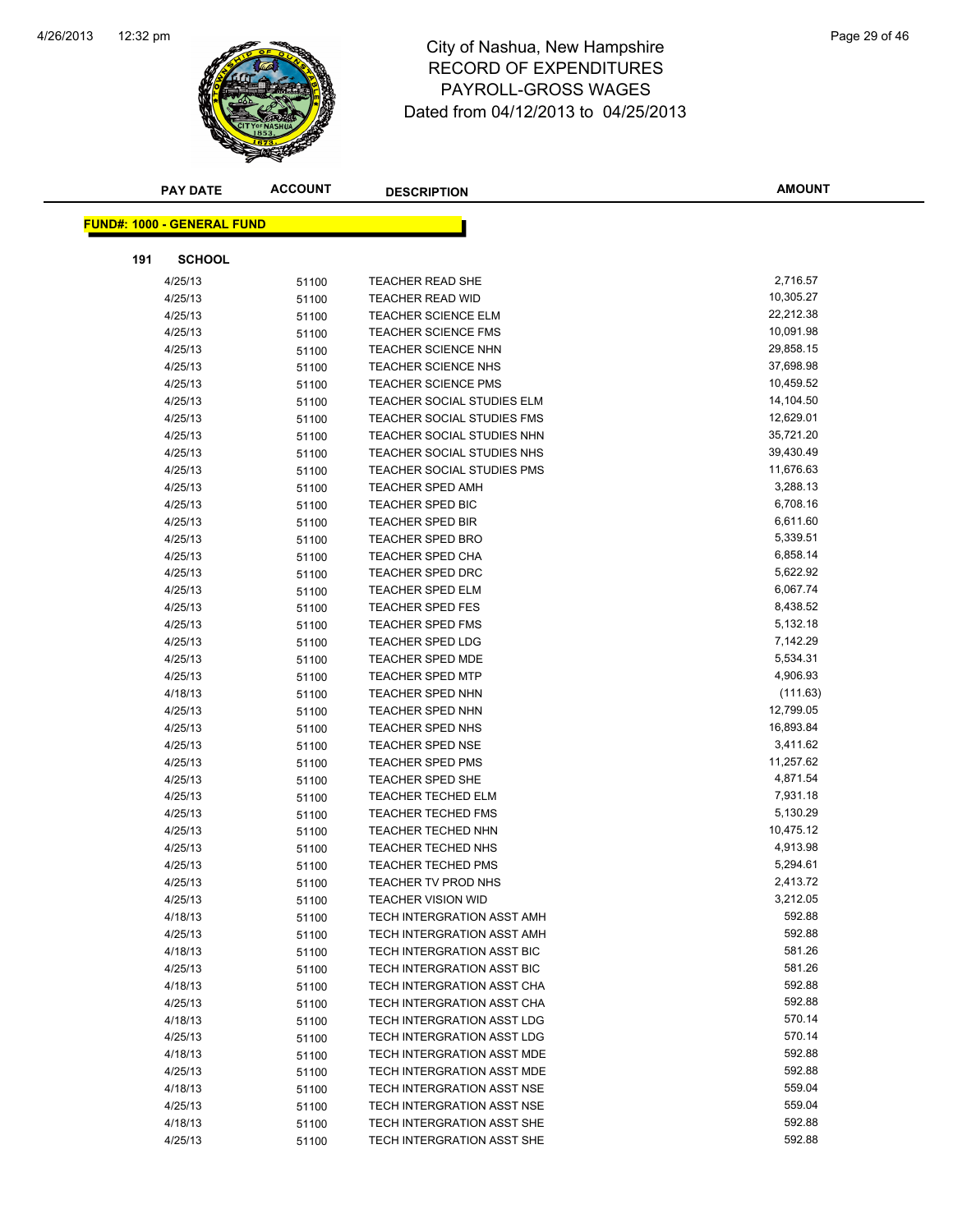

|     | <b>PAY DATE</b>                   | <b>ACCOUNT</b> | <b>DESCRIPTION</b>                     | <b>AMOUNT</b>    |
|-----|-----------------------------------|----------------|----------------------------------------|------------------|
|     | <b>FUND#: 1000 - GENERAL FUND</b> |                |                                        |                  |
|     |                                   |                |                                        |                  |
| 191 | <b>SCHOOL</b>                     |                |                                        |                  |
|     | 4/25/13                           | 51200          | 21 CENTURY ELEM MFAM RES COORD         | 1,320.40         |
|     | 4/25/13                           | 51200          | ASSISTANT PRINCIPAL BIR                | 1,516.44         |
|     | 4/25/13                           | 51200          | ASST DIRECTOR ADULT ED                 | 120.00           |
|     | 4/18/13                           | 51200          | <b>CLERICAL VOLUNTEER SUP</b>          | 336.77           |
|     | 4/25/13                           | 51200          | <b>CLERICAL VOLUNTEER SUP</b>          | 336.77           |
|     | 4/18/13                           | 51200          | <b>CROSSING GUARD WPO</b>              | 2,436.84         |
|     | 4/25/13                           | 51200          | <b>CROSSING GUARD WPO</b>              | 2,394.93         |
|     | 4/18/13                           | 51200          | <b>CUSTODIAN CHA</b>                   | 321.40           |
|     | 4/25/13                           | 51200          | <b>CUSTODIAN CHA</b>                   | 321.40           |
|     | 4/18/13                           | 51200          | <b>CUSTODIAN HEAD AMH</b>              | 13.70            |
|     | 4/25/13                           | 51200          | <b>CUSTODIAN HEAD CHA</b>              | 20.55            |
|     | 4/18/13                           | 51200          | <b>CUSTODIAN HEAD MTP</b>              | 13.70            |
|     | 4/18/13                           | 51200          | FOOD SERVICE ASST PT PMS               | 85.63            |
|     | 4/25/13                           | 51200          | FOOD SERVICE ASST PT PMS               | 85.63            |
|     | 4/18/13                           | 51200          | FOOTBALL ASST VARSITY NHS              | 25.00            |
|     | 4/18/13                           | 51200          | <b>INSTRUMENTAL MUSIC</b>              | 1,575.00         |
|     | 4/25/13                           | 51200          | <b>INSTRUMENTAL MUSIC</b>              | 1,550.00         |
|     | 4/18/13                           | 51200          | LUNCH MONITOR AMH                      | 479.29           |
|     | 4/25/13                           | 51200          | LUNCH MONITOR AMH                      | 479.29           |
|     | 4/18/13                           | 51200          | <b>LUNCH MONITOR BIC</b>               | 652.20           |
|     | 4/25/13                           | 51200          | <b>LUNCH MONITOR BIC</b>               | 652.20           |
|     | 4/18/13                           | 51200          | LUNCH MONITOR BIR                      | 601.40           |
|     | 4/25/13                           | 51200          | LUNCH MONITOR BIR                      | 626.51           |
|     | 4/18/13                           | 51200          | LUNCH MONITOR BRO                      | 388.08           |
|     | 4/25/13                           | 51200          | LUNCH MONITOR BRO                      | 344.96           |
|     | 4/18/13                           | 51200          | LUNCH MONITOR CHA                      | 512.05           |
|     | 4/25/13                           | 51200          | LUNCH MONITOR CHA                      | 539.00           |
|     | 4/18/13                           | 51200          | LUNCH MONITOR DRC                      | 512.05           |
|     | 4/25/13                           | 51200          | LUNCH MONITOR DRC                      | 539.45           |
|     | 4/18/13                           | 51200          | LUNCH MONITOR ELM                      | 403.55           |
|     | 4/25/13                           | 51200          | LUNCH MONITOR ELM                      | 306.53           |
|     | 4/18/13                           | 51200          | LUNCH MONITOR FES                      | 646.80           |
|     | 4/25/13                           | 51200          | LUNCH MONITOR FES                      | 781.55           |
|     | 4/18/13                           | 51200          | <b>LUNCH MONITOR FMS</b>               | 260.88           |
|     | 4/25/13                           | 51200          | LUNCH MONITOR FMS                      | 234.79           |
|     | 4/18/13                           | 51200          | LUNCH MONITOR LDG                      | 818.42           |
|     | 4/25/13                           | 51200          | LUNCH MONITOR LDG                      | 786.95           |
|     | 4/18/13                           | 51200          | LUNCH MONITOR MDE                      | 558.40           |
|     | 4/25/13                           | 51200          | LUNCH MONITOR MDE                      | 418.80           |
|     | 4/18/13                           | 51200          | <b>LUNCH MONITOR MTP</b>               | 404.59           |
|     | 4/25/13                           | 51200          | LUNCH MONITOR MTP                      | 404.59           |
|     | 4/18/13                           | 51200          | LUNCH MONITOR NHN                      | 215.60           |
|     | 4/25/13                           | 51200          | LUNCH MONITOR NHN                      | 215.60<br>323.40 |
|     | 4/18/13                           | 51200          | LUNCH MONITOR NHS                      | 404.25           |
|     | 4/25/13                           | 51200          | LUNCH MONITOR NHS                      | 409.64           |
|     | 4/18/13                           | 51200          | LUNCH MONITOR NSE                      | 409.64           |
|     | 4/25/13                           | 51200          | LUNCH MONITOR NSE<br>LUNCH MONITOR PMS | 264.11           |
|     | 4/18/13<br>4/25/13                | 51200          | LUNCH MONITOR PMS                      | 254.41           |
|     | 4/18/13                           | 51200<br>51200 | LUNCH MONITOR SHE                      | 400.59           |
|     | 4/25/13                           | 51200          | LUNCH MONITOR SHE                      | 647.61           |
|     |                                   |                |                                        |                  |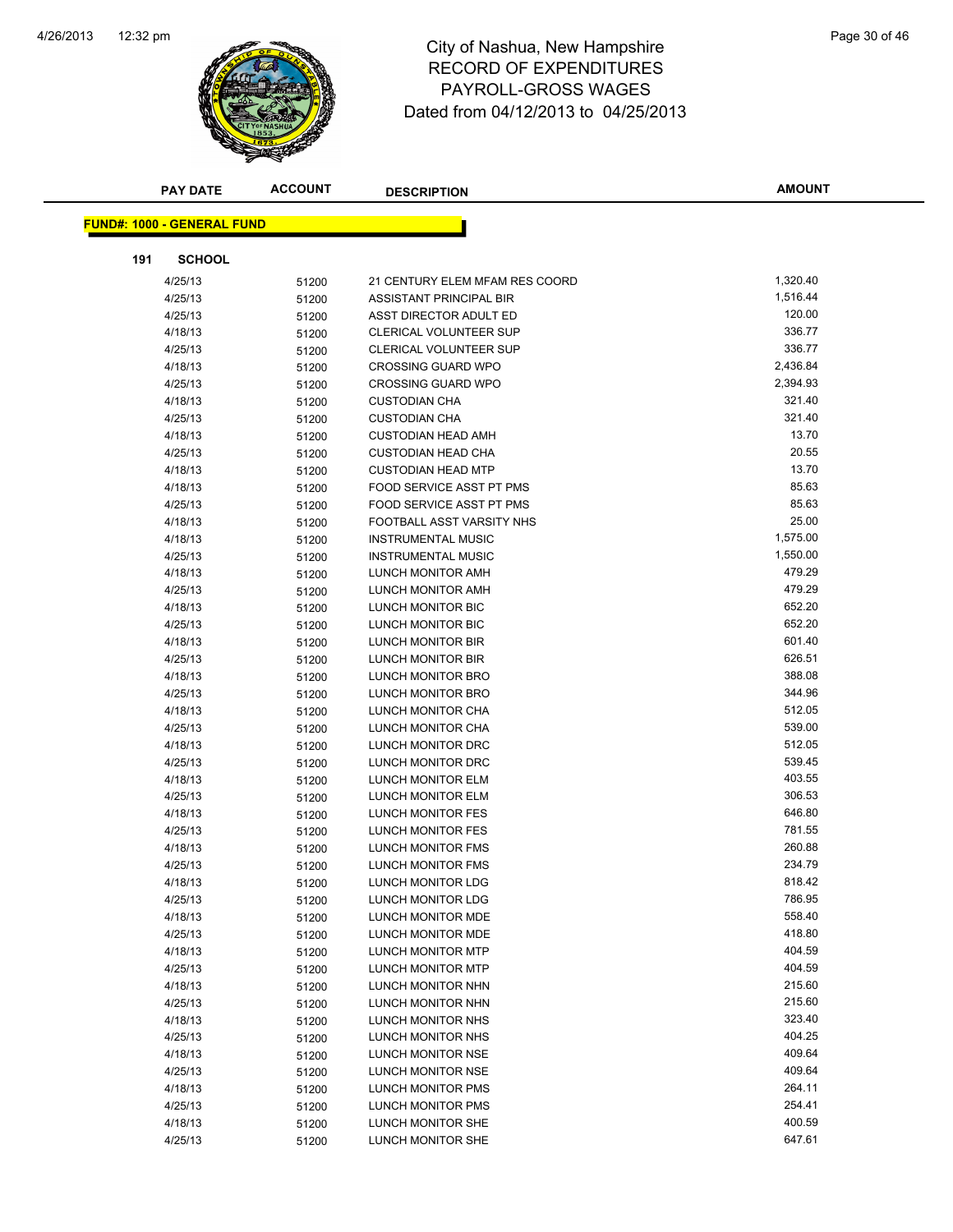

# 12:32 pm Page 31 of 46 RECORD OF EXPENDITURES PAYROLL-GROSS WAGES Dated from 04/12/2013 to 04/25/2013

| <b>PAY DATE</b>                   | <b>ACCOUNT</b> | <b>DESCRIPTION</b>                            | <b>AMOUNT</b>        |
|-----------------------------------|----------------|-----------------------------------------------|----------------------|
|                                   |                |                                               |                      |
| <b>FUND#: 1000 - GENERAL FUND</b> |                |                                               |                      |
| <b>SCHOOL</b><br>191              |                |                                               |                      |
| 4/18/13                           | 51200          | PARA DW SPEC ED BIR                           | 423.44               |
| 4/25/13                           | 51200          | PARA DW SPEC ED BIR                           | 449.16               |
| 4/18/13                           | 51200          | PARA DW SPEC ED NSE                           | 712.05               |
| 4/25/13                           | 51200          | PARA DW SPEC ED NSE                           | 363.60               |
| 4/18/13                           | 51200          | PARA DW SPEC ED PMS                           | 80.85                |
| 4/25/13                           | 51200          | PARA DW SPEC ED PMS                           | 80.85                |
| 4/18/13                           | 51200          | PARA INST AMH                                 | 486.92               |
| 4/25/13                           | 51200          | PARA INST AMH                                 | 660.82               |
| 4/18/13                           | 51200          | PARA INST BIC                                 | 774.30               |
| 4/25/13                           | 51200          | PARA INST BIC                                 | 565.62               |
| 4/18/13                           | 51200          | PARA INST MDP                                 | 313.02               |
| 4/25/13                           | 51200          | PARA INST MDP                                 | 313.02               |
| 4/18/13                           | 51200          | PARA INST NHN                                 | 451.84               |
| 4/25/13                           | 51200          | PARA INST NHN                                 | 451.84               |
| 4/18/13                           | 51200          | PARA INST SHE                                 | 743.71               |
| 4/25/13                           | 51200          | PARA INST SHE                                 | 657.19               |
| 4/18/13                           | 51200          | PARA LIB PMS                                  | 194.25               |
| 4/25/13                           | 51200          | PARA LIB PMS                                  | 194.25               |
| 4/18/13                           | 51200          | PARA PRE SCH BIC                              | 2,871.36             |
| 4/25/13                           | 51200          | PARA PRE SCH BIC                              | 2,703.30             |
| 4/18/13                           | 51200          | PARA PRE SCH BRO                              | 2,524.06             |
| 4/25/13                           | 51200          | PARA PRE SCH BRO                              | 2,489.88             |
| 4/18/13                           | 51200          | PARA PRE SCH MTP                              | 1,855.20             |
| 4/25/13                           | 51200          | PARA PRE SCH MTP                              | 1,994.80             |
| 4/18/13                           | 51200          | PARA PRE SCH NSE                              | 2,740.16             |
| 4/25/13                           | 51200          | PARA PRE SCH NSE                              | 2,392.77             |
| 4/18/13                           | 51200          | PARA TECH ELM                                 | 281.48               |
| 4/25/13                           | 51200          | PARA TECH ELM                                 | 281.48               |
| 4/18/13                           | 51200          | PARA TTI LDG                                  | 113.71               |
| 4/25/13                           | 51200          | PARA TTI LDG                                  | 104.67               |
| 4/18/13                           | 51200          | PARA TTI NURSERY                              | 102.75               |
| 4/25/13                           | 51200          | PARA TTI NURSERY                              | 102.75               |
| 4/25/13                           | 51200          | SCHOOL PSYCHOLOGIST WID                       | 4,486.70             |
| 4/25/13                           | 51200          | <b>SKIING VARSITY NHS</b>                     | 837.00               |
| 4/18/13                           | 51200          | <b>SOCCER BOYS FMS</b>                        | 200.00               |
| 4/25/13                           | 51200          | SOCIAL WORKER FMS                             | 500.00               |
| 4/18/13                           | 51200          | SPECIAL EDUCATION TUTOR                       | 550.00               |
| 4/25/13                           | 51200          | SPECIAL EDUCATION TUTOR                       | 600.00               |
| 4/25/13                           | 51200          | SPEECH LANG PATHOLOGIST WID                   | 11,349.55            |
| 4/18/13                           | 51200          | SPEECH LANGUAGE ASST                          | 639.43               |
| 4/25/13                           | 51200          | SPEECH LANGUAGE ASST                          | 639.43               |
| 4/19/13                           | 51200          | <b>SUB FOOD SERVICE</b><br><b>SUB TEACHER</b> | (4,366.00)<br>400.00 |
| 4/18/13                           | 51200          |                                               | 212.50               |
| 4/25/13                           | 51200          | <b>SUB TEACHER</b><br><b>TEACHER ART NHS</b>  | 1,228.50             |
| 4/25/13                           | 51200          | TEACHER DWSE ELM                              | 200.00               |
| 4/25/13<br>4/25/13                | 51200          | <b>TEACHER ENGLISH NHN</b>                    | 400.00               |
| 4/25/13                           | 51200          | <b>TEACHER ENGLISH NHS</b>                    | 481.93               |
| 4/25/13                           | 51200          | <b>TEACHER FACS NHN</b>                       | 1,017.40             |
| 4/25/13                           | 51200<br>51200 | TEACHER FOREIGN LANG NHN                      | 3,126.25             |
| 4/25/13                           | 51200          | TEACHER GR1 BIC                               | 200.00               |
|                                   |                |                                               |                      |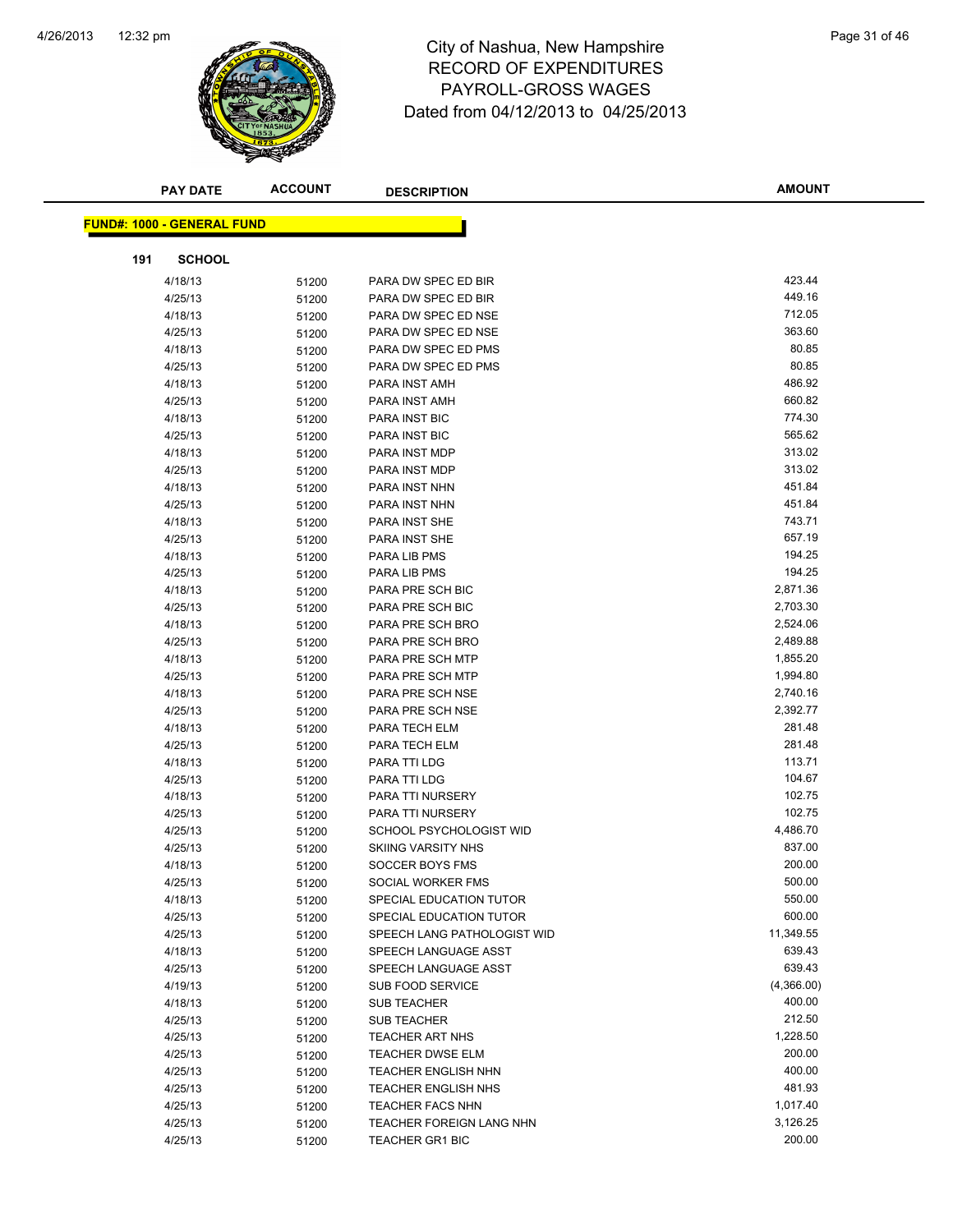

|                                   | <b>PAY DATE</b>           | <b>ACCOUNT</b> | <b>DESCRIPTION</b>          | <b>AMOUNT</b>  |
|-----------------------------------|---------------------------|----------------|-----------------------------|----------------|
| <b>FUND#: 1000 - GENERAL FUND</b> |                           |                |                             |                |
| 191                               | <b>SCHOOL</b>             |                |                             |                |
|                                   | 4/25/13                   | 51200          | <b>TEACHER GR1 CHA</b>      | 60.00          |
|                                   | 4/25/13                   | 51200          | <b>TEACHER HEALTHOC NHS</b> | 1,124.57       |
|                                   | 4/25/13                   | 51200          | <b>TEACHER HVAC NHS</b>     | 583.03         |
|                                   | 4/25/13                   | 51200          | <b>TEACHER KIND BIC</b>     | 1,315.00       |
|                                   | 4/25/13                   | 51200          | <b>TEACHER KIND BIR</b>     | 1,425.51       |
|                                   | 4/25/13                   | 51200          | <b>TEACHER KIND CHA</b>     | 1,315.00       |
|                                   | 4/25/13                   | 51200          | <b>TEACHER KIND MDE</b>     | 1,161.05       |
|                                   | 4/25/13                   | 51200          | <b>TEACHER KIND SHE</b>     | 1,228.50       |
|                                   | 4/25/13                   | 51200          | TEACHER MUSIC AMH           | 150.00         |
|                                   | 4/25/13                   | 51200          | <b>TEACHER MUSIC DRC</b>    | 300.00         |
|                                   | 4/25/13                   | 51200          | <b>TEACHER MUSIC ELM</b>    | 905.95         |
|                                   | 4/25/13                   | 51200          | TEACHER PE NHN              | 288.33         |
|                                   | 4/25/13                   | 51200          | TEACHER PE NHS              | 1,044.00       |
|                                   | 4/25/13                   | 51200          | TEACHER REACH GIFTED WID    | 420.62         |
|                                   | 4/25/13                   | 51200          | <b>TEACHER READ WID</b>     | 1,554.87       |
|                                   | 4/25/13                   | 51200          | <b>TEACHER SCIENCE NHN</b>  | 2,026.02       |
|                                   | 4/25/13                   | 51200          | TEACHER SCIENCE NHS         | 350.00         |
|                                   | 4/25/13                   | 51200          | TEACHER SOCIAL STUDIES NHN  | 725.00         |
|                                   | 4/25/13                   | 51200          | TEACHER SOCIAL STUDIES NHS  | 25.00          |
|                                   | 4/25/13                   | 51200          | <b>TEACHER SPED ELM</b>     | 691.59         |
|                                   | 4/25/13                   | 51200          | TEACHER SPED NHN            | 2,054.94       |
|                                   | 4/25/13                   | 51200          | TEACHER SPED NHS            | 979.60         |
|                                   | 4/25/13                   | 51200          | <b>TEACHER VISION WIDE</b>  | 1,315.00       |
|                                   | 4/25/13                   | 51200          | TRACK ASST VS INDR GRLS NHS | 676.00         |
|                                   | 4/18/13                   | 51300          | OVERTIME-REGULAR            | 1,214.44       |
|                                   | 4/25/13                   | 51300          | OVERTIME-REGULAR            | 2,084.57       |
|                                   | 4/18/13                   | 51400          | <b>WAGES TEMP-SEASONAL</b>  | 1,009.80       |
|                                   | 4/25/13                   | 51400          | <b>WAGES TEMP-SEASONAL</b>  | 1,121.52       |
|                                   | 4/11/13                   | 51412          | <b>WAGES PER DIEM</b>       | (62.00)        |
|                                   | 4/18/13                   | 51412          | <b>WAGES PER DIEM</b>       | 45,289.85      |
|                                   | 4/25/13                   | 51412          | <b>WAGES PER DIEM</b>       | 50,504.27      |
|                                   | 4/18/13                   | 51600          | <b>LONGEVITY</b>            | 2,695.65       |
|                                   | 4/25/13                   | 51600          | <b>LONGEVITY</b>            | 2,695.65       |
|                                   | 4/18/13                   | 51650          | <b>ADDITIONAL HOURS</b>     | 5,321.56       |
|                                   | 4/25/13                   | 51650          | <b>ADDITIONAL HOURS</b>     | 3,577.88       |
|                                   | 4/18/13                   | 51700          | <b>STIPENDS</b>             | 250.00         |
|                                   | 4/25/13                   | 55118          | TELEPHONE-CELLULAR          | 2,440.00       |
|                                   | <b>TOTAL 191 - SCHOOL</b> |                |                             | \$3,078,460.81 |

**TOTAL FUND 1000 - GENERAL FUND \$4,702,527.65** 

| <b>FUND#: 2100 - FOOD SERVICES</b> |       |                              |        |
|------------------------------------|-------|------------------------------|--------|
| 4/18/13                            | 51100 | CLERICAL FOOD SERVICE NHS    | 679.13 |
| 4/25/13                            | 51100 | CLERICAL FOOD SERVICE NHS    | 679.13 |
| 4/18/13                            | 51100 | DELIVERY DRIVER FOOD SERVICE | 720.48 |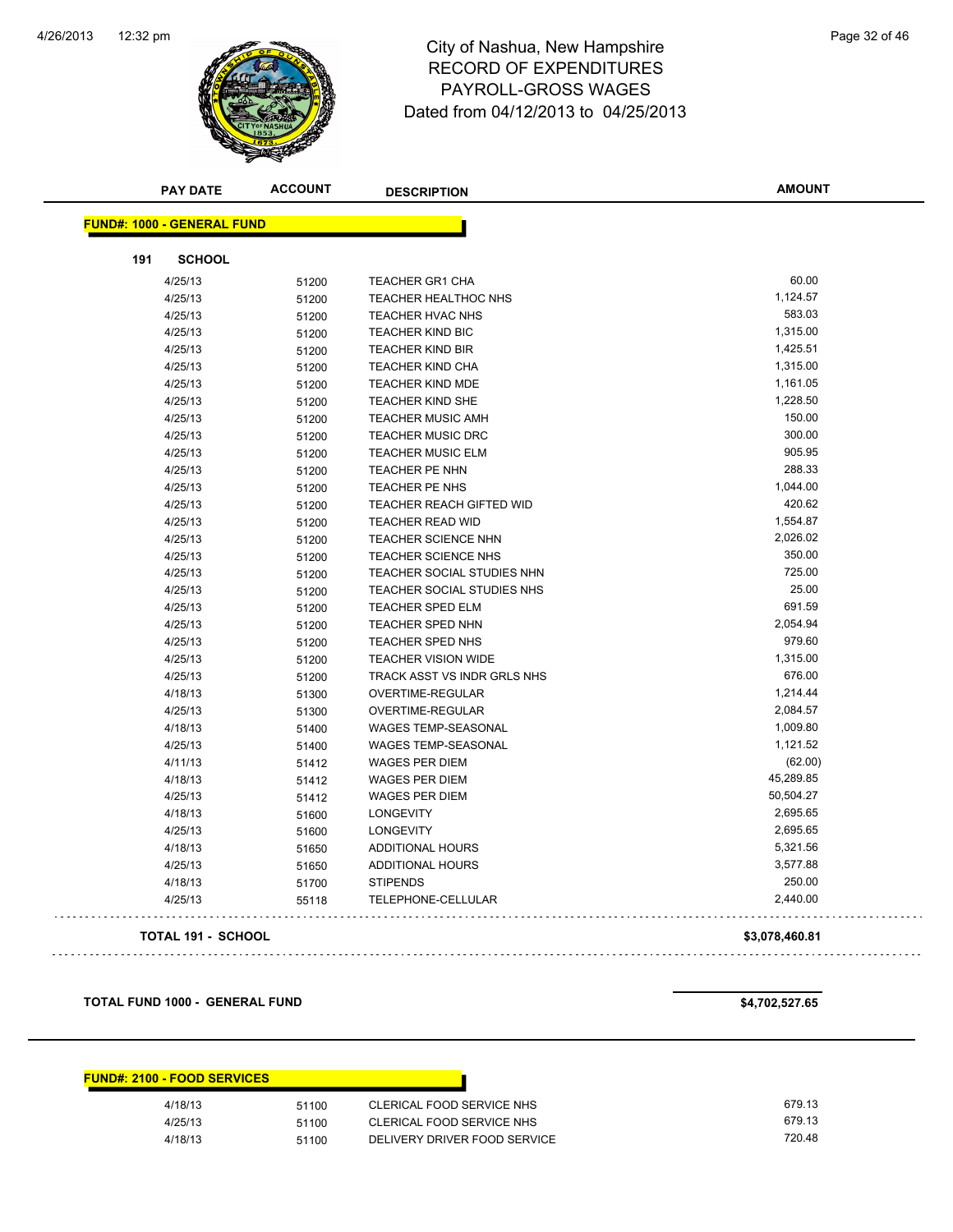

| <b>PAY DATE</b>                    | <b>ACCOUNT</b> | <b>DESCRIPTION</b>                                   | <b>AMOUNT</b>    |
|------------------------------------|----------------|------------------------------------------------------|------------------|
|                                    |                |                                                      |                  |
| <b>FUND#: 2100 - FOOD SERVICES</b> |                |                                                      |                  |
| 4/25/13                            | 51100          | DELIVERY DRIVER FOOD SERVICE                         | 720.49           |
| 4/25/13                            | 51100          | DIRECTOR FOOD SERVICE                                | 3,090.17         |
| 4/25/13                            | 51100          | <b>FOOD SERVICE BUSINESS MANAGER</b>                 | 1,994.59         |
| 4/18/13                            | 51100          | FOOD SERVICE COOK AMH                                | 473.55           |
| 4/25/13                            | 51100          | FOOD SERVICE COOK AMH                                | 473.55           |
| 4/18/13                            | 51100          | <b>FOOD SERVICE COOK BIC</b>                         | 473.55           |
| 4/25/13                            | 51100          | <b>FOOD SERVICE COOK BIC</b>                         | 473.55           |
| 4/18/13                            | 51100          | FOOD SERVICE COOK BIR                                | 473.55           |
| 4/25/13                            | 51100          | <b>FOOD SERVICE COOK BIR</b>                         | 473.55           |
| 4/18/13                            | 51100          | FOOD SERVICE COOK BRO                                | 435.75           |
| 4/25/13                            | 51100          | FOOD SERVICE COOK BRO                                | 435.75           |
| 4/18/13                            | 51100          | FOOD SERVICE COOK CHA                                | 466.79           |
| 4/25/13                            | 51100          | FOOD SERVICE COOK CHA                                | 473.55           |
| 4/18/13                            | 51100          | FOOD SERVICE COOK DRC                                | 456.05           |
| 4/25/13                            | 51100          | FOOD SERVICE COOK DRC                                | 456.05           |
| 4/18/13                            | 51100          | FOOD SERVICE COOK ELM                                | 967.40           |
| 4/25/13                            | 51100          | <b>FOOD SERVICE COOK ELM</b>                         | 967.40           |
| 4/18/13                            | 51100          | <b>FOOD SERVICE COOK FES</b>                         | 473.55           |
| 4/25/13                            | 51100          | <b>FOOD SERVICE COOK FES</b>                         | 473.55           |
| 4/18/13                            | 51100          | FOOD SERVICE COOK FMS                                | 483.70           |
| 4/25/13                            | 51100          | <b>FOOD SERVICE COOK FMS</b>                         | 483.70           |
| 4/18/13                            | 51100          | FOOD SERVICE COOK LDG                                | 456.05           |
| 4/25/13                            | 51100          | FOOD SERVICE COOK LDG                                | 456.05           |
| 4/18/13                            | 51100          | FOOD SERVICE COOK MDE                                | 473.55           |
| 4/25/13                            | 51100          | FOOD SERVICE COOK MDE                                | 473.55           |
| 4/18/13                            | 51100          | FOOD SERVICE COOK NHN                                | 997.85           |
| 4/25/13                            | 51100          | FOOD SERVICE COOK NHN                                | 997.85           |
| 4/18/13                            | 51100          | FOOD SERVICE COOK NHS                                | 998.20           |
| 4/25/13                            | 51100          | FOOD SERVICE COOK NHS                                | 998.20           |
| 4/18/13                            | 51100          | <b>FOOD SERVICE COOK NSE</b>                         | 453.25           |
| 4/25/13                            | 51100          | <b>FOOD SERVICE COOK NSE</b>                         | 453.25           |
| 4/18/13                            | 51100          | FOOD SERVICE COOK PMS                                | 483.70           |
| 4/25/13                            | 51100          | FOOD SERVICE COOK PMS                                | 483.70           |
| 4/18/13                            | 51100          | <b>FOOD SERVICE COOK SHE</b>                         | 456.05           |
| 4/25/13                            | 51100          | <b>FOOD SERVICE COOK SHE</b>                         | 456.05           |
| 4/25/13                            | 51100          | FOOD SERVICE SITE CORD                               | 11,411.79        |
| 4/18/13                            | 51100          | <b>FOOD SERVICECOOK MTP</b>                          | 415.80           |
| 4/25/13                            | 51100          | FOOD SERVICECOOK MTP                                 | 415.80           |
| 4/18/13                            | 51200          | <b>FOOD SERVICE ASST PT AMH</b>                      | 479.33           |
| 4/25/13                            | 51200          | FOOD SERVICE ASST PT AMH                             | 479.33           |
| 4/18/13                            | 51200          | FOOD SERVICE ASST PT BIC                             | 475.65           |
| 4/25/13                            | 51200          | FOOD SERVICE ASST PT BIC                             | 514.61           |
| 4/18/13                            | 51200          | <b>FOOD SERVICE ASST PT BIR</b>                      | 498.30           |
| 4/25/13                            | 51200          | FOOD SERVICE ASST PT BIR                             | 498.30           |
| 4/18/13                            | 51200          | FOOD SERVICE ASST PT BRO<br>FOOD SERVICE ASST PT BRO | 333.90<br>333.90 |
| 4/25/13                            | 51200          |                                                      | 644.34           |
| 4/18/13                            | 51200          | FOOD SERVICE ASST PT CHA                             | 681.47           |
| 4/25/13                            | 51200          | FOOD SERVICE ASST PT CHA<br>FOOD SERVICE ASST PT DRC | 804.96           |
| 4/18/13                            | 51200          | FOOD SERVICE ASST PT DRC                             | 804.96           |
| 4/25/13<br>4/18/13                 | 51200          | FOOD SERVICE ASST PT ELM                             | 2,734.51         |
| 4/25/13                            | 51200          | FOOD SERVICE ASST PT ELM                             | 2,690.83         |
| 4/18/13                            | 51200          | FOOD SERVICE ASST PT FES                             | 1,025.63         |
|                                    | 51200          |                                                      |                  |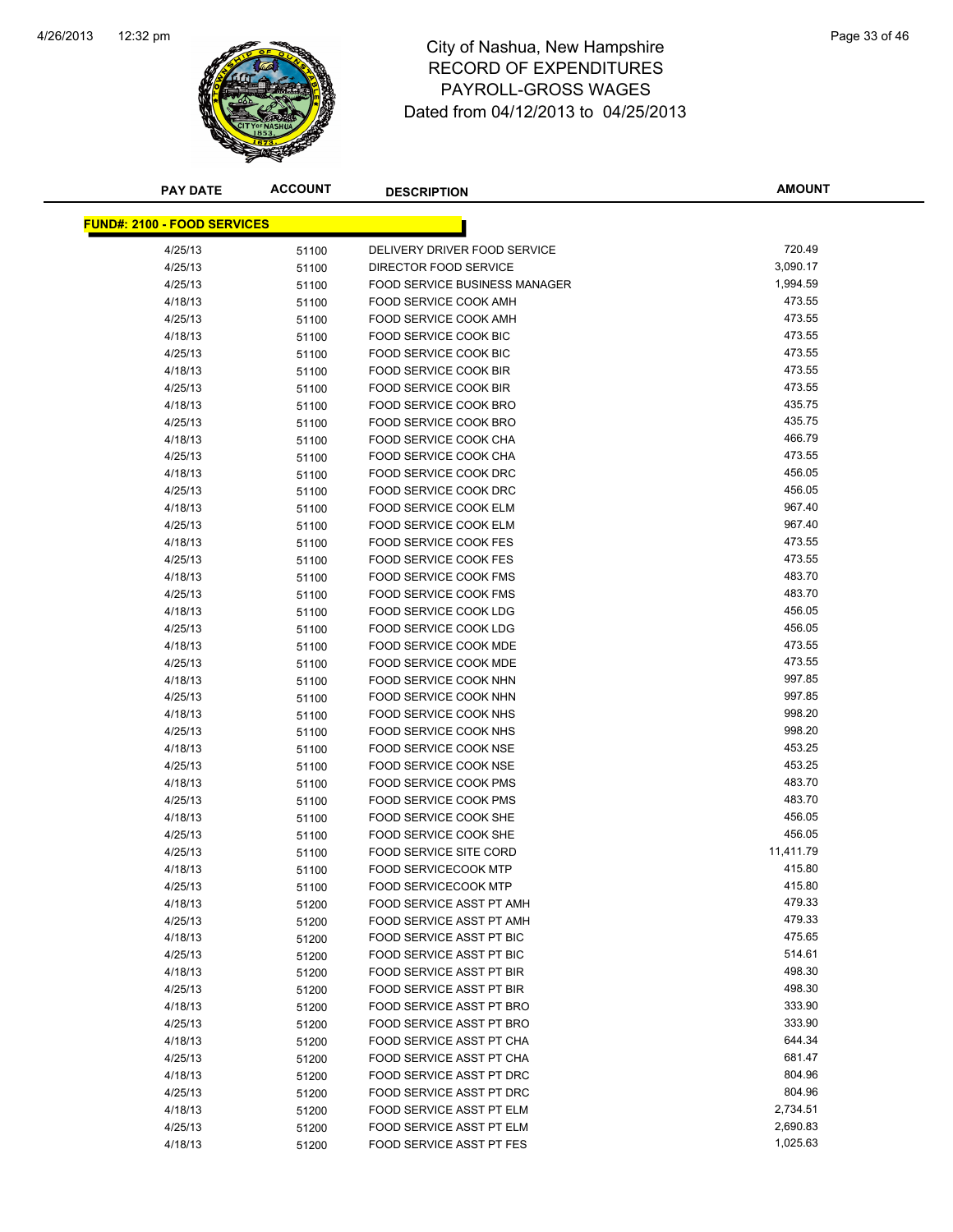

| <b>PAY DATE</b>                    | <b>ACCOUNT</b> | <b>DESCRIPTION</b>       | <b>AMOUNT</b> |
|------------------------------------|----------------|--------------------------|---------------|
| <b>FUND#: 2100 - FOOD SERVICES</b> |                |                          |               |
| 4/25/13                            | 51200          | FOOD SERVICE ASST PT FES | 1,025.63      |
| 4/18/13                            | 51200          | FOOD SERVICE ASST PT FMS | 2,405.32      |
| 4/25/13                            | 51200          | FOOD SERVICE ASST PT FMS | 2,430.08      |
| 4/18/13                            | 51200          | FOOD SERVICE ASST PT LDG | 1,041.29      |
| 4/25/13                            | 51200          | FOOD SERVICE ASST PT LDG | 1,090.43      |
| 4/18/13                            | 51200          | FOOD SERVICE ASST PT MDE | 668.13        |
| 4/25/13                            | 51200          | FOOD SERVICE ASST PT MDE | 668.13        |
| 4/18/13                            | 51200          | FOOD SERVICE ASST PT MTP | 459.11        |
| 4/25/13                            | 51200          | FOOD SERVICE ASST PT MTP | 459.11        |
| 4/18/13                            | 51200          | FOOD SERVICE ASST PT NHN | 4,113.08      |
| 4/25/13                            | 51200          | FOOD SERVICE ASST PT NHN | 4,545.02      |
| 4/18/13                            | 51200          | FOOD SERVICE ASST PT NHS | 4,355.29      |
| 4/25/13                            | 51200          | FOOD SERVICE ASST PT NHS | 4,339.21      |
| 4/18/13                            | 51200          | FOOD SERVICE ASST PT NSE | 290.00        |
| 4/25/13                            | 51200          | FOOD SERVICE ASST PT NSE | 300.92        |
| 4/18/13                            | 51200          | FOOD SERVICE ASST PT PMS | 1,959.00      |
| 4/25/13                            | 51200          | FOOD SERVICE ASST PT PMS | 1,931.47      |
| 4/18/13                            | 51200          | FOOD SERVICE ASST PT SHE | 508.36        |
| 4/25/13                            | 51200          | FOOD SERVICE ASST PT SHE | 530.20        |
| 4/25/13                            | 51200          | LUNCH MONITOR CHA        | 8.86          |
| 4/18/13                            | 51200          | LUNCH MONITOR LDG        | 39.88         |
| 4/25/13                            | 51200          | <b>LUNCH MONITOR LDG</b> | 33.23         |
| 4/18/13                            | 51200          | PARA ELL FES             | 44.30         |
| 4/25/13                            | 51200          | PARA ELL FES             | 44.30         |
| 4/18/13                            | 51200          | PARA INST AMH            | 44.30         |
| 4/25/13                            | 51200          | PARA INST AMH            | 44.30         |
| 4/18/13                            | 51200          | PARA INST BIC            | 44.30         |
| 4/25/13                            | 51200          | PARA INST BIC            | 44.30         |
| 4/18/13                            | 51200          | PARA INST BIR            | 44.30         |
| 4/25/13                            | 51200          | PARA INST BIR            | 44.30         |
| 4/18/13                            | 51200          | PARA INST DRC            | 44.30         |
| 4/25/13                            | 51200          | PARA INST DRC            | 44.30         |
| 4/18/13                            | 51200          | PARA INST FES            | 44.30         |
| 4/25/13                            | 51200          | <b>PARA INST FES</b>     | 44.30         |
| 4/18/13                            | 51200          | PARA INST LDG            | 66.46         |
| 4/25/13                            | 51200          | <b>PARA INST LDG</b>     | 66.46         |
| 4/18/13                            | 51200          | PARA TTI AMH             | 44.30         |
| 4/25/13                            | 51200          | PARA TTI AMH             | 44.30         |
| 4/18/13                            | 51200          | <b>SUB LUNCH MONITOR</b> | 33.23         |
| 4/25/13                            | 51200          | <b>SUB LUNCH MONITOR</b> | 33.23         |
| 4/18/13                            | 51300          | OVERTIME-REGULAR         | 21.40         |
| 4/25/13                            | 51300          | OVERTIME-REGULAR         | 71.58         |
| 4/18/13                            | 51412          | <b>WAGES PER DIEM</b>    | 2,061.15      |
| 4/25/13                            | 51412          | <b>WAGES PER DIEM</b>    | 2,612.61      |
| 4/25/13                            | 55118          | TELEPHONE-CELLULAR       | 80.00         |

#### **TOTAL FUND 2100 - FOOD SERVICES \$90,047.31**

4/18/13 51200 DRIVER INSTRUCTOR 275.00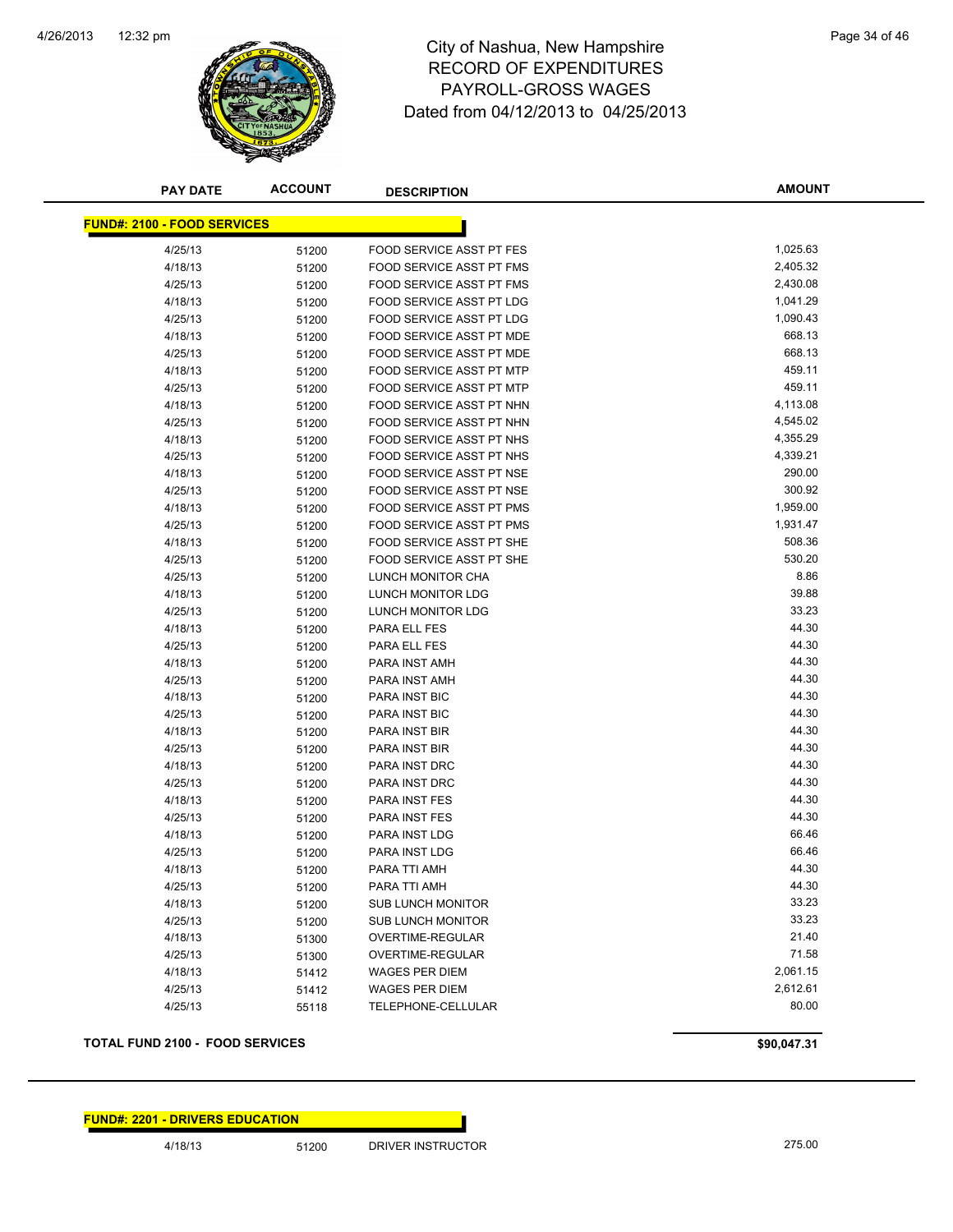

# 12:32 pm Page 35 of 46 RECORD OF EXPENDITURES PAYROLL-GROSS WAGES Dated from 04/12/2013 to 04/25/2013

| <b>PAY DATE</b>                        | <b>ACCOUNT</b>                             | <b>DESCRIPTION</b>        | <b>AMOUNT</b> |
|----------------------------------------|--------------------------------------------|---------------------------|---------------|
| <b>FUND#: 2201 - DRIVERS EDUCATION</b> |                                            |                           |               |
| 4/25/13                                | 51200                                      | DRIVER INSTRUCTOR         | 525.00        |
| 4/25/13                                | 51200                                      | TEACHER TECHED ELM        | 400.00        |
| 4/25/13                                | 51200                                      | TEACHER TECHED FMS        | 375.00        |
| 4/25/13                                | 51200                                      | <b>TEACHER TECHED PMS</b> | 250.00        |
| 4/18/13                                | 51300                                      | OVERTIME-REGULAR          | 28.52         |
|                                        | <b>TOTAL FUND 2201 - DRIVERS EDUCATION</b> |                           | \$1,853.52    |

| <b>FUND#: 2207 - ADULT ED/CONTINUING ED</b> |       |                               |        |
|---------------------------------------------|-------|-------------------------------|--------|
| 4/18/13                                     | 51200 | ADULT ED ENRICHMENT INST      | 162.50 |
| 4/25/13                                     | 51200 | ADULT ED ENRICHMENT INST      | 162.50 |
| 4/18/13                                     | 51200 | ADULT ED ENRICHMENT TEACHER   | 100.00 |
| 4/25/13                                     | 51200 | ADULT ED ENRICHMENT TEACHER   | 460.00 |
| 4/18/13                                     | 51200 | CLERICAL PRINCIPAL NHN        | 37.50  |
| 4/25/13                                     | 51200 | CLERICAL PRINCIPAL NHN        | 37.50  |
| 4/25/13                                     | 51200 | STUDENT INFO COORDINATOR      | 175.00 |
| 4/18/13                                     | 51200 | <b>SUB TEACHER</b>            | 200.00 |
| 4/25/13                                     | 51200 | <b>SUB TEACHER</b>            | 150.00 |
| 4/18/13                                     | 51200 | SUB TEACHER LONG TERM         | 150.00 |
| 4/25/13                                     | 51200 | SUB TEACHER LONG TERM         | 150.00 |
| 4/25/13                                     | 51200 | <b>TEACHER GR5 BIC</b>        | 100.00 |
| 4/25/13                                     | 51200 | TEACHER IN SCH SUSPENSION NHS | 150.00 |
| 4/25/13                                     | 51200 | <b>TEACHER TECHED NHN</b>     | 150.00 |

#### **TOTAL FUND 2207 - ADULT ED/CONTINUING ED \$2,185.00**

| <b>FUND#: 2222 - AFTER SCHOOL PROGRAM</b> |       |                                |          |
|-------------------------------------------|-------|--------------------------------|----------|
| 4/18/13                                   | 51200 | <b>21ST CENTURY INSTRUCTOR</b> | 2,850.84 |
| 4/25/13                                   | 51200 | 21ST CENTURY INSTRUCTOR        | 3,063.61 |
| 4/25/13                                   | 51200 | <b>CLERICAL PRINCIPAL AMH</b>  | 62.51    |
| 4/18/13                                   | 51200 | <b>ELL TUTOR</b>               | 150.00   |
| 4/25/13                                   | 51200 | <b>ELL TUTOR</b>               | 150.00   |
| 4/18/13                                   | 51200 | FOOD SERVICE COOK LDG          | 35.00    |
| 4/25/13                                   | 51200 | <b>FOOD SERVICE COOK LDG</b>   | 38.34    |
| 4/25/13                                   | 51200 | <b>GUIDANCE COUNSELOR ELM</b>  | 525.00   |
| 4/25/13                                   | 51200 | <b>GUIDANCE COUNSELOR FES</b>  | 285.08   |
| 4/25/13                                   | 51200 | <b>LIBRARIAN FMS</b>           | 56.25    |
| 4/25/13                                   | 51200 | <b>LIBRARIAN LDG</b>           | 122.50   |
| 4/25/13                                   | 51200 | <b>LIBRARIAN MTP</b>           | 165.00   |
| 4/18/13                                   | 51200 | <b>LUNCH MONITOR DRC</b>       | 443.54   |
| 4/25/13                                   | 51200 | <b>LUNCH MONITOR DRC</b>       | 450.13   |
| 4/18/13                                   | 51200 | LUNCH MONITOR SHE              | 87.50    |
| 4/25/13                                   | 51200 | <b>LUNCH MONITOR SHE</b>       | 105.00   |
| 4/18/13                                   | 51200 | PARA ALT FMS                   | 61.25    |
| 4/18/13                                   | 51200 | PARA DW SPEC ED AMH            | 361.81   |
| 4/25/13                                   | 51200 | PARA DW SPEC ED AMH            | 396.80   |
| 4/18/13                                   | 51200 | PARA DW SPEC ED NHN            | 171.09   |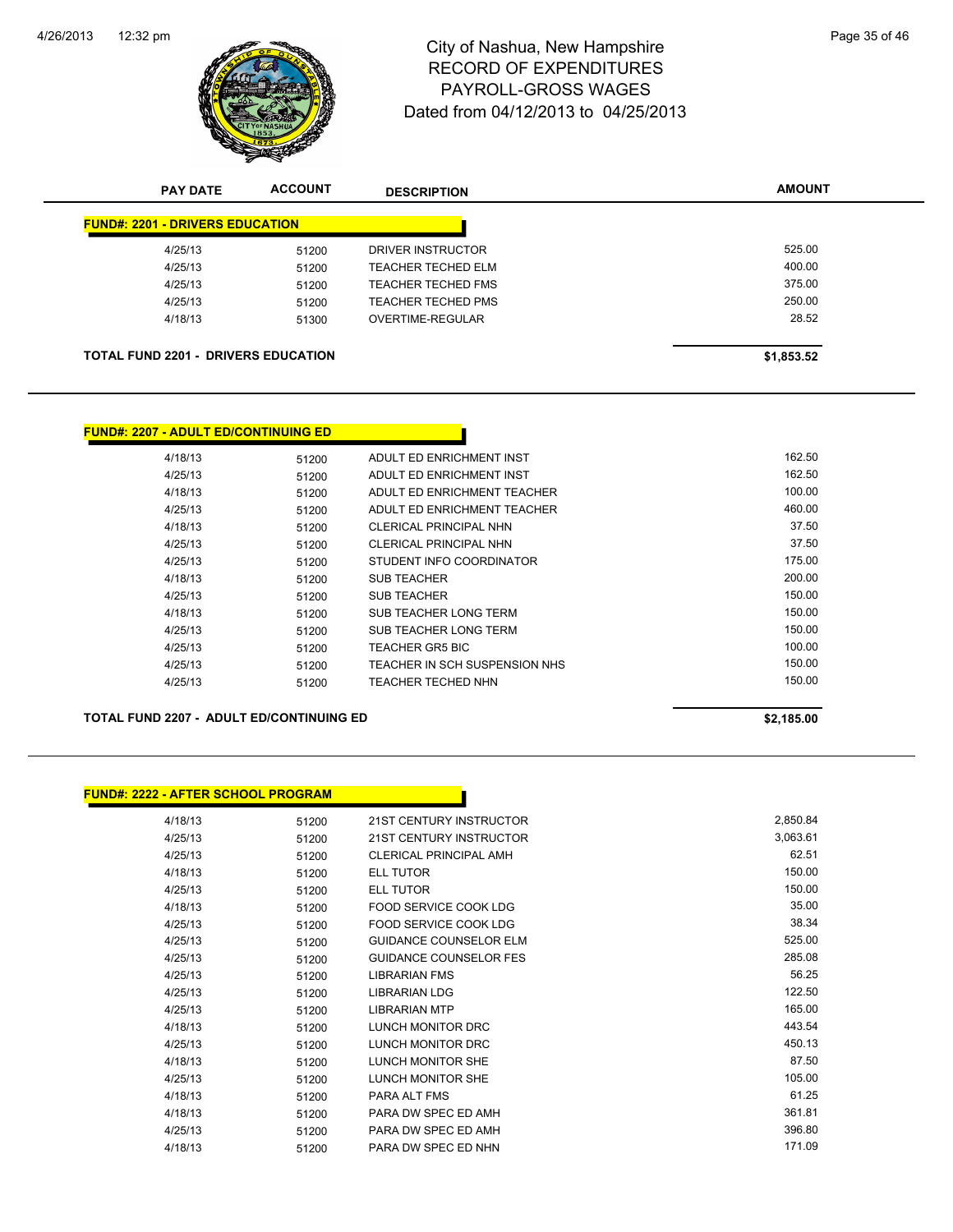

| <b>PAY DATE</b>                           | <b>ACCOUNT</b> | <b>DESCRIPTION</b>                 | <b>AMOUNT</b>   |
|-------------------------------------------|----------------|------------------------------------|-----------------|
|                                           |                |                                    |                 |
| <b>FUND#: 2222 - AFTER SCHOOL PROGRAM</b> |                |                                    |                 |
| 4/25/13                                   | 51200          | PARA DW SPEC ED NHN                | 216.10          |
| 4/25/13                                   | 51200          | PARA DW SPEC ED NHS                | 35.00           |
| 4/18/13                                   | 51200          | PARA DW SPEC ED PMS                | 52.50           |
| 4/25/13                                   | 51200          | PARA DW SPEC ED PMS                | 52.50           |
| 4/18/13                                   | 51200          | PARA DW SPEC ELM                   | 140.00          |
| 4/25/13                                   | 51200          | PARA DW SPEC ELM                   | 210.00          |
| 4/18/13                                   | 51200          | PARA INST AMH                      | 38.34           |
| 4/25/13                                   | 51200          | PARA INST AMH                      | 38.34           |
| 4/18/13                                   | 51200          | PARA INST DRC                      | 350.18          |
| 4/25/13                                   | 51200          | PARA INST DRC                      | 440.20          |
| 4/25/13                                   | 51200          | PARA INST ELM                      | 96.25           |
| 4/18/13                                   | 51200          | PARA INST FES                      | 202.16          |
| 4/25/13                                   | 51200          | PARA INST FES                      | 333.40          |
| 4/18/13                                   | 51200          | PARA INST FMS                      | 210.00          |
| 4/25/13                                   | 51200          | PARA INST FMS                      | 105.00          |
| 4/18/13                                   | 51200          | PARA INST LDG                      | 326.73          |
| 4/25/13                                   | 51200          | PARA INST LDG                      | 223.35          |
| 4/18/13                                   | 51200          | PARA INST NHN                      | 103.38          |
| 4/25/13                                   | 51200          | PARA INST NHN                      | 103.38          |
| 4/18/13                                   | 51200          | PARA INST PMS                      | 87.50           |
| 4/25/13                                   | 51200          | PARA INST PMS                      | 105.00          |
| 4/18/13                                   | 51200          | PARA KIND AMH                      | 70.00           |
| 4/25/13                                   | 51200          | PARA KIND AMH                      | 35.00           |
| 4/18/13                                   | 51200          | PARA KIND LDG                      | 103.38          |
| 4/25/13                                   | 51200          | PARA KIND LDG                      | 118.35<br>86.69 |
| 4/18/13                                   | 51200          | PARA MEDIA NHN                     | 131.70          |
| 4/25/13<br>4/18/13                        | 51200          | PARA MEDIA NHN<br>PARA PRE SCH MTP | 140.00          |
| 4/25/13                                   | 51200          | PARA PRE SCH MTP                   | 140.00          |
| 4/18/13                                   | 51200<br>51200 | PARA TTI AMH                       | 25.00           |
| 4/25/13                                   | 51200          | PARA TTI AMH                       | 92.50           |
| 4/18/13                                   | 51200          | PARA TTI LDG                       | 241.70          |
| 4/25/13                                   | 51200          | PARA TTI LDG                       | 158.35          |
| 4/18/13                                   | 51200          | <b>SUB LUNCH MONITOR</b>           | 116.73          |
| 4/25/13                                   | 51200          | <b>SUB LUNCH MONITOR</b>           | 100.85          |
| 4/18/13                                   | 51200          | <b>SUB TEACHER</b>                 | 379.31          |
| 4/25/13                                   | 51200          | <b>SUB TEACHER</b>                 | 396.81          |
| 4/25/13                                   | 51200          | <b>TEACHER COMPUTER ELM</b>        | 17.50           |
| 4/25/13                                   | 51200          | <b>TEACHER DEAF WID</b>            | 35.00           |
| 4/25/13                                   | 51200          | <b>TEACHER DWSE ELM</b>            | 52.51           |
| 4/25/13                                   | 51200          | <b>TEACHER ENGLISH FMS</b>         | 17.50           |
| 4/25/13                                   | 51200          | <b>TEACHER ENGLISH PMS</b>         | 25.00           |
| 4/25/13                                   | 51200          | <b>TEACHER FACS ELM</b>            | 50.00           |
| 4/25/13                                   | 51200          | <b>TEACHER FACS PMS</b>            | 67.50           |
| 4/25/13                                   | 51200          | <b>TEACHER GR1 AMH</b>             | 685.00          |
| 4/25/13                                   | 51200          | <b>TEACHER GR1 DRC</b>             | 325.00          |
| 4/25/13                                   | 51200          | TEACHER GR1 FES                    | 298.35          |
| 4/25/13                                   | 51200          | <b>TEACHER GR1 LDG</b>             | 212.50          |
| 4/25/13                                   | 51200          | <b>TEACHER GR2 AMH</b>             | 412.50          |
| 4/25/13                                   | 51200          | <b>TEACHER GR2 DRC</b>             | 100.00          |
| 4/25/13                                   | 51200          | <b>TEACHER GR2 LDG</b>             | 50.00           |
| 4/25/13                                   | 51200          | <b>TEACHER GR3 AMH</b>             | 600.00          |
| 4/25/13                                   | 51200          | <b>TEACHER GR3 DRC</b>             | 175.00          |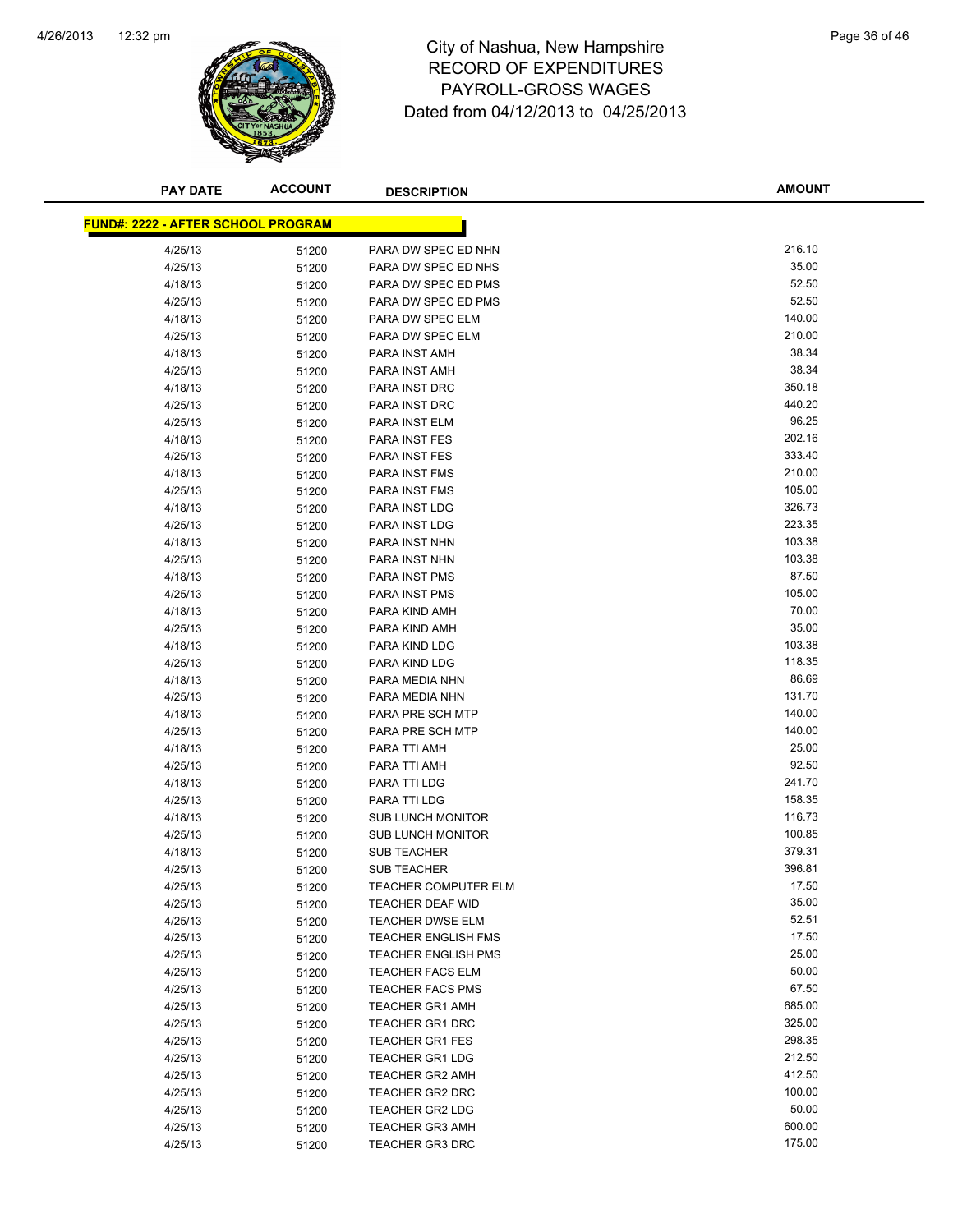

# 12:32 pm Page 37 of 46 RECORD OF EXPENDITURES PAYROLL-GROSS WAGES Dated from 04/12/2013 to 04/25/2013

| <b>PAY DATE</b>                                    | <b>ACCOUNT</b> | <b>DESCRIPTION</b>                  | <b>AMOUNT</b> |
|----------------------------------------------------|----------------|-------------------------------------|---------------|
| <b>FUND#: 2222 - AFTER SCHOOL PROGRAM</b>          |                |                                     |               |
| 4/25/13                                            | 51200          | <b>TEACHER GR3 FES</b>              | 162.50        |
| 4/25/13                                            | 51200          | <b>TEACHER GR3 LDG</b>              | 150.00        |
| 4/25/13                                            | 51200          | <b>TEACHER GR3 MTP</b>              | 26.25         |
| 4/25/13                                            | 51200          | <b>TEACHER GR3 SHE</b>              | 300.00        |
| 4/25/13                                            | 51200          | <b>TEACHER GR4 AMH</b>              | 300.00        |
| 4/25/13                                            | 51200          | <b>TEACHER GR4 DRC</b>              | 70.00         |
| 4/25/13                                            | 51200          | <b>TEACHER GR4 FES</b>              | 350.00        |
| 4/25/13                                            | 51200          | <b>TEACHER GR4 LDG</b>              | 385.00        |
| 4/25/13                                            | 51200          | <b>TEACHER GR5 FES</b>              | 75.00         |
| 4/25/13                                            | 51200          | <b>TEACHER GR5 LDG</b>              | 300.00        |
| 4/25/13                                            | 51200          | <b>TEACHER GR5 MTP</b>              | 182.50        |
| 4/25/13                                            | 51200          | <b>TEACHER GR6 ELM</b>              | 450.00        |
| 4/25/13                                            | 51200          | <b>TEACHER GR6 FMS</b>              | 326.68        |
| 4/25/13                                            | 51200          | <b>TEACHER GR6 PMS</b>              | 67.50         |
| 4/25/13                                            | 51200          | <b>TEACHER KIND AMH</b>             | 187.50        |
| 4/25/13                                            | 51200          | <b>TEACHER KIND FES</b>             | 176.25        |
| 4/25/13                                            | 51200          | <b>TEACHER KIND LDG</b>             | 337.50        |
| 4/25/13                                            | 51200          | TEACHER PE PMS                      | 105.00        |
| 4/25/13                                            | 51200          | <b>TEACHER SCIENCE ELM</b>          | 77.50         |
| 4/25/13                                            | 51200          | <b>TEACHER SCIENCE FMS</b>          | 35.00         |
| 4/25/13                                            | 51200          | <b>TEACHER SCIENCE PMS</b>          | 100.00        |
| 4/25/13                                            | 51200          | <b>TEACHER SPED FMS</b>             | 250.85        |
| 4/25/13                                            | 51200          | <b>TEACHER SPED LDG</b>             | 650.00        |
| 4/25/13                                            | 51200          | <b>TEACHER SPED PMS</b>             | 35.00         |
| 4/25/13                                            | 51200          | <b>TEACHER TEAM FACILITATOR NHS</b> | 300.00        |
| 4/25/13                                            | 51200          | <b>TEACHER TECHED ELM</b>           | 35.00         |
| 4/25/13                                            | 51200          | TEACHER TTI AMH                     | 137.50        |
| 4/25/13                                            | 51200          | <b>TEACHER TTI FES</b>              | 312.50        |
| 4/25/13                                            | 51200          | <b>TEACHER TTI LDG</b>              | 262.50        |
| <b>TOTAL FUND 2222 - AFTER SCHOOL PROGRAM</b>      |                |                                     | \$24,657.82   |
|                                                    |                |                                     |               |
| <b>FUND#: 2252 - DAY CARE</b><br>4/25/13           |                | PANTHER PRESCHOOL TEACHER           | 863.78        |
|                                                    | 51100          |                                     |               |
| <b>TOTAL FUND 2252 - DAY CARE</b>                  |                |                                     | \$863.78      |
| <b>FUND#: 2503 - PARKS &amp; REC PROGRAMS FUND</b> |                |                                     |               |
|                                                    |                |                                     |               |
| 4/18/13                                            | 51100          | PROGRAM COORDINATOR                 | 340.84        |
| 4/25/13                                            | 51100          | PROGRAM COORDINATOR                 | 340.84        |
| TOTAL FUND 2503 - PARKS & REC PROGRAMS FUND        |                |                                     | \$681.68      |

**FUND#: 2505 - GOVT & EDUCATION CHANNELS FUND**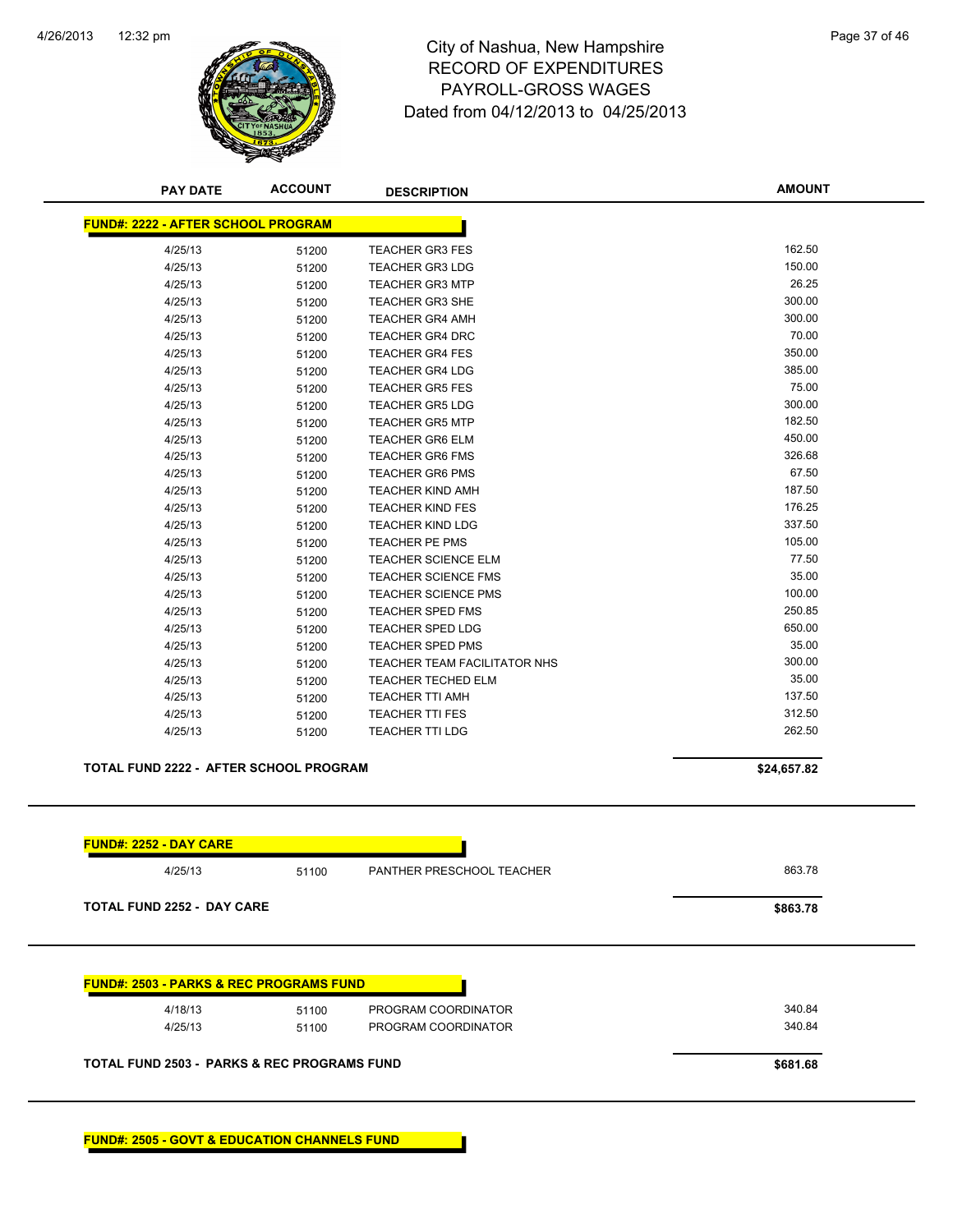

| <b>PAY DATE</b>                                             | <b>ACCOUNT</b> | <b>DESCRIPTION</b>                    | <b>AMOUNT</b> |
|-------------------------------------------------------------|----------------|---------------------------------------|---------------|
| <b>FUND#: 2505 - GOVT &amp; EDUCATION CHANNELS FUND</b>     |                |                                       |               |
| 4/18/13                                                     | 51100          | ECHANNEL ACCESS ADMINISTRATOR         | 985.56        |
| 4/25/13                                                     | 51100          | ECHANNEL ACCESS ADMINISTRATOR         | 985.56        |
| 4/18/13                                                     | 51100          | PEG PROGRAM MANAGER                   | 1,106.97      |
| 4/25/13                                                     | 51100          | PEG PROGRAM MANAGER                   | 1,106.97      |
| 4/25/13                                                     | 55118          | TELEPHONE-CELLULAR                    | 100.00        |
| <b>TOTAL FUND 2505 - GOVT &amp; EDUCATION CHANNELS FUND</b> |                |                                       | \$4,285.06    |
|                                                             |                |                                       |               |
| <b>FUND#: 3050 - POLICE GRANTS FUND</b>                     |                |                                       |               |
| 4/18/13                                                     | 51100          | DOMESTIC VIOLENCE ADVOCATE            | 717.45        |
| 4/25/13                                                     | 51100          | DOMESTIC VIOLENCE ADVOCATE            | 717.44        |
| 4/18/13                                                     | 51100          | PATROLMAN ALL RANKS                   | 1,173.90      |
| 4/25/13                                                     | 51100          | PATROLMAN ALL RANKS                   | 1,173.90      |
| 4/18/13                                                     | 51300          | <b>OVERTIME-REGULAR</b>               | 1,702.84      |
| 4/25/13                                                     | 51300          | OVERTIME-REGULAR                      | 1,591.43      |
| <b>TOTAL FUND 3050 - POLICE GRANTS FUND</b>                 |                |                                       | \$7,076.96    |
|                                                             |                |                                       |               |
| <b>FUND#: 3068 - COMMUNITY SERVICES GRANTS</b>              |                |                                       |               |
| 4/18/13                                                     | 51100          | <b>BILINGUAL OUTREACH WORKER</b>      | 141.60        |
| 4/25/13                                                     | 51100          | <b>BILINGUAL OUTREACH WORKER</b>      | 141.60        |
| 4/18/13                                                     | 51100          | <b>EPIDEMIOLOGIST</b>                 | 1,256.05      |
| 4/25/13                                                     | 51100          | <b>EPIDEMIOLOGIST</b>                 | 1,256.05      |
| 4/18/13                                                     | 51100          | <b>HEALTH PROGRAM SPEC</b>            | 451.38        |
| 4/25/13                                                     | 51100          | <b>HEALTH PROGRAM SPEC</b>            | 451.38        |
| 4/18/13                                                     | 51100          | <b>INTAKE SPECIALIST PROGRAM ASST</b> | 359.30        |
| 4/25/13                                                     | 51100          | INTAKE SPECIALIST PROGRAM ASST        | 359.30        |
| 4/18/13                                                     | 51100          | PUB HEALTH NURSE                      | 128.47        |
| 4/25/13                                                     | 51100          | PUB HEALTH NURSE                      | 128.47        |

4/18/13 51100 PUB HEALTH PREPAREDNESS COORD 1,044.25

4/25/13 55118 TELEPHONE-CELLULAR 100.00

51100 PUB HEALTH PREPAREDNESS COORD 1,044.26

## **TOTAL FUND 3068 - COMMUNITY SERVICES GRANTS \$6,862.11**

| <b>FUND#: 3070 - COMMUNITY HEALTH GRANTS FUND</b> |       |                           |
|---------------------------------------------------|-------|---------------------------|
| 4/18/13                                           | 51100 | BILINGUAL OUTREACH WORKER |
| 4/25/13                                           | 51100 | BILINGUAL OUTREACH WORKER |
| 4/18/13                                           | 51100 | PUB HEALTH NURSE          |
| 4/25/13                                           | 51100 | PUB HEALTH NURSE          |
| 4/18/13                                           | 51412 | WAGES PER DIEM            |
| 4/25/13                                           | 51412 | <b>WAGES PER DIEM</b>     |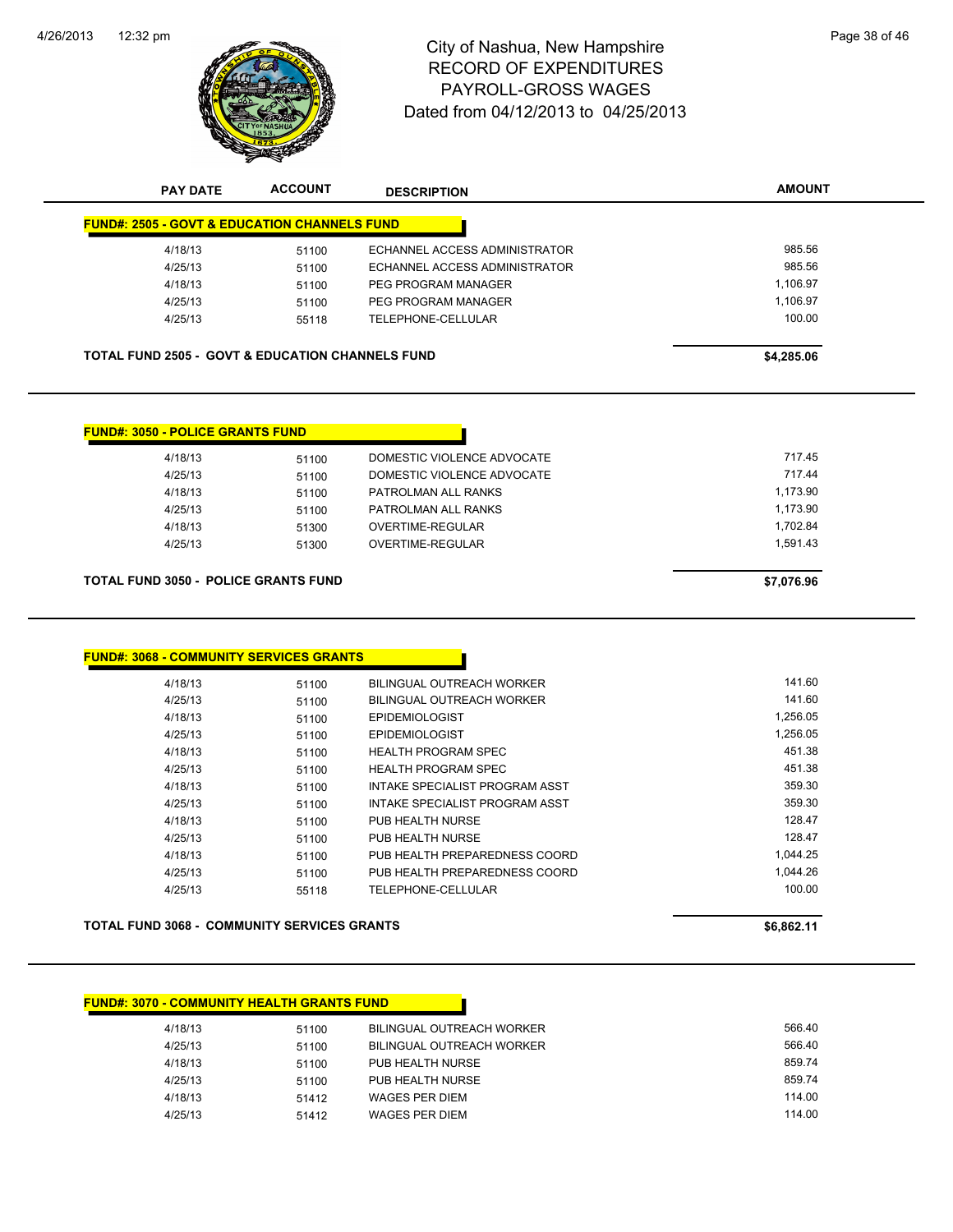

# 12:32 pm Page 39 of 46 RECORD OF EXPENDITURES PAYROLL-GROSS WAGES Dated from 04/12/2013 to 04/25/2013

| <b>PAY DATE</b>                                       | <b>ACCOUNT</b> | <b>DESCRIPTION</b>             | <b>AMOUNT</b> |
|-------------------------------------------------------|----------------|--------------------------------|---------------|
| <b>TOTAL FUND 3070 - COMMUNITY HEALTH GRANTS FUND</b> |                |                                | \$3,080.28    |
|                                                       |                |                                |               |
| <b>FUND#: 3090 - URBAN PROGRAM GRANTS</b>             |                |                                |               |
| 4/18/13                                               | 51100          | <b>GRANT MGMT SPECIALIST</b>   | 942.74        |
| 4/25/13                                               | 51100          | <b>GRANT MGMT SPECIALIST</b>   | 942.74        |
| 4/18/13                                               | 51100          | INTAKE SPECIALIST PROGRAM ASST | 538.95        |
| 4/25/13                                               | 51100          | INTAKE SPECIALIST PROGRAM ASST | 538.95        |
| 4/18/13                                               | 51100          | <b>MANAGER URBAN PROGRAMS</b>  | 1,367.59      |
| 4/25/13                                               | 51100          | <b>MANAGER URBAN PROGRAMS</b>  | 1,367.59      |
| 4/18/13                                               | 51100          | PROGRAM COORDINATOR LP&HH      | 1,052.88      |
| 4/25/13                                               | 51100          | PROGRAM COORDINATOR LP&HH      | 1,052.88      |
| 4/18/13                                               | 51100          | <b>PROJECT ADMINISTRATOR</b>   | 1,139.67      |
| 4/25/13                                               | 51100          | <b>PROJECT ADMINISTRATOR</b>   | 1,139.67      |
| 4/18/13                                               | 51100          | PROJECT ADMINISTRATOR LP&HH    | 980.80        |
| 4/25/13                                               | 51100          | PROJECT ADMINISTRATOR LP&HH    | 980.80        |

4/18/13 51200 CODE ENFORCEMENT OFFICER II 546.26 4/25/13 51200 CODE ENFORCEMENT OFFICER II 546.26 4/25/13 55118 TELEPHONE-CELLULAR 34.00

**TOTAL FUND 3090 - URBAN PROGRAM GRANTS \$13,171.78** 

### **FUND#: 3120 - TRANSIT GRANTS**

| 4/18/13 | 51100 | TRANSIT FINANCE COORDINATOR           | 1,117.29 |
|---------|-------|---------------------------------------|----------|
| 4/25/13 | 51100 | TRANSIT FINANCE COORDINATOR           | 2,234.58 |
| 4/18/13 | 51100 | <b>TRANSIT FLEET FACILITIES SUPV</b>  | 942.75   |
| 4/25/13 | 51100 | <b>TRANSIT FLEET FACILITIES SUPV</b>  | 942.75   |
| 4/18/13 | 51100 | <b>TRANSIT MECHANICS</b>              | 1,709.82 |
| 4/25/13 | 51100 | <b>TRANSIT MECHANICS</b>              | 1,709.82 |
| 4/18/13 | 51100 | <b>TRANSIT OPER MKTG SUPV</b>         | 956.86   |
| 4/25/13 | 51100 | <b>TRANSIT OPER MKTG SUPV</b>         | 956.86   |
| 4/18/13 | 51100 | <b>TRANSIT OPERATIONS COORDINATOR</b> | 846.46   |
| 4/25/13 | 51100 | TRANSIT OPERATIONS COORDINATOR        | 846.46   |
| 4/18/13 | 51100 | <b>TRANSIT UTILITY SERVICE WORKER</b> | 629.89   |
| 4/25/13 | 51100 | <b>TRANSIT UTILITY SERVICE WORKER</b> | 629.89   |
| 4/18/13 | 51100 | <b>TRANSPORTATION DEPT MANAGER</b>    | 1,418.41 |
| 4/25/13 | 51100 | TRANSPORTATION DEPT MANAGER           | 1,418.41 |
| 4/18/13 | 51200 | TRANSIT UTILITY SERVICE WORKER        | 150.85   |
| 4/25/13 | 51200 | <b>TRANSIT UTILITY SERVICE WORKER</b> | 150.85   |
|         |       |                                       |          |

Г

## **TOTAL FUND 3120 - TRANSIT GRANTS \$16,661.95**

| <b>FUND#: 3800 - SCHOOL GRANTS FUND</b> |       |                                |          |
|-----------------------------------------|-------|--------------------------------|----------|
| 4/25/13                                 | 51100 | 21 CENTURY ELEM MFAM RES COORD | 5.701.52 |
| 4/25/13                                 | 51100 | 21 CENTURY MIDL FAM RES COORD  | 2.047.34 |
| 4/18/13                                 | 51100 | 21ST CENTURY INSTRUCTOR        | 75.00    |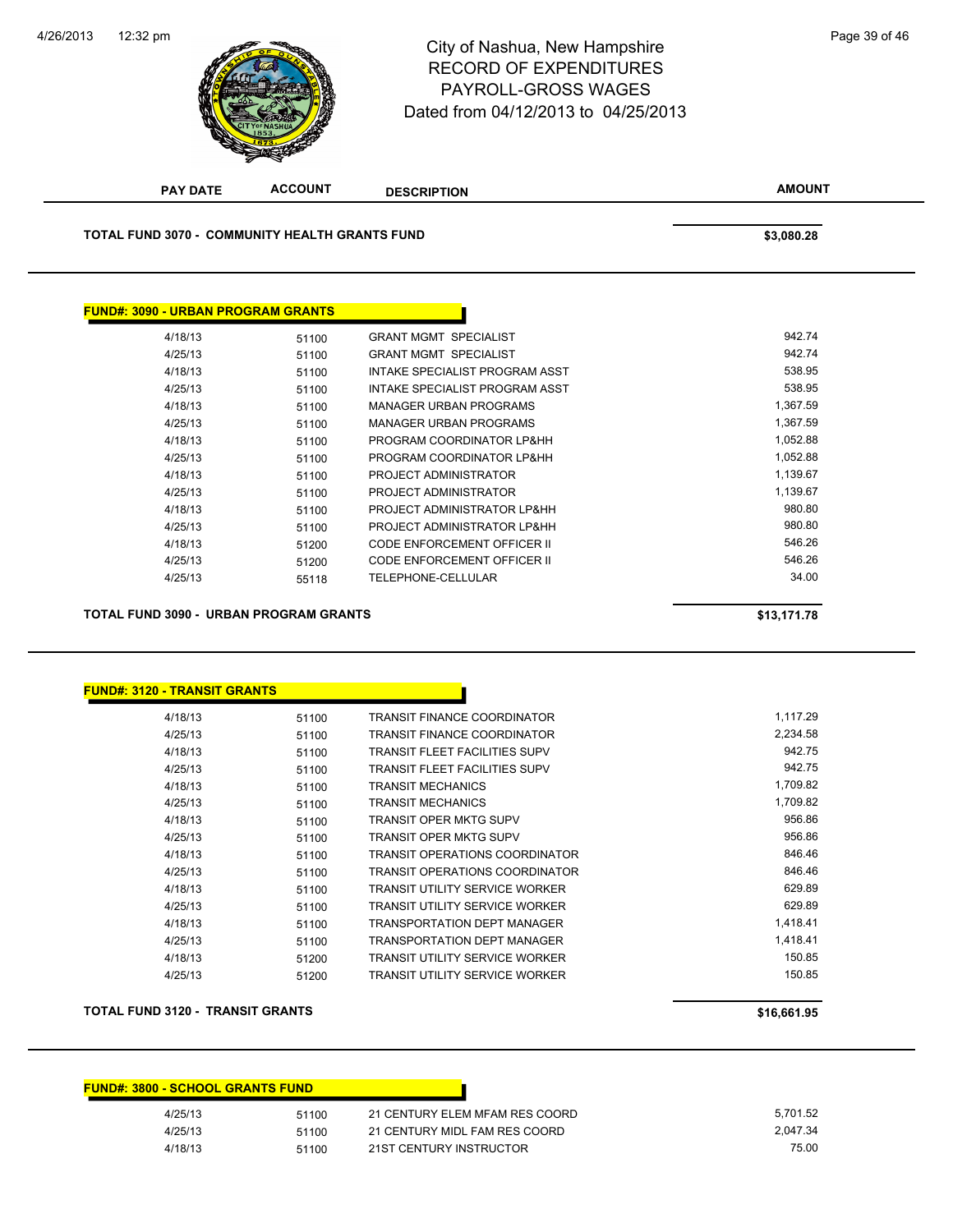

# 12:32 pm Page 40 of 46 RECORD OF EXPENDITURES PAYROLL-GROSS WAGES Dated from 04/12/2013 to 04/25/2013

| <b>PAY DATE</b>                         | <b>ACCOUNT</b> | <b>DESCRIPTION</b>                 | <b>AMOUNT</b>      |
|-----------------------------------------|----------------|------------------------------------|--------------------|
|                                         |                |                                    |                    |
| <b>FUND#: 3800 - SCHOOL GRANTS FUND</b> |                |                                    |                    |
| 4/25/13                                 | 51100          | 21ST CENTURY INSTRUCTOR            | 75.00              |
| 4/18/13                                 | 51100          | ADULT ED DIPOLMA TEACHER           | 150.00             |
| 4/25/13                                 | 51100          | ADULT ED DIPOLMA TEACHER           | 137.50             |
| 4/18/13                                 | 51100          | ADULT ED ENRICHMENT INST           | 175.00             |
| 4/25/13                                 | 51100          | ADULT ED ENRICHMENT INST           | 250.00             |
| 4/18/13                                 | 51100          | ADULT ED INSTRUCTOR                | 375.00             |
| 4/25/13                                 | 51100          | ADULT ED INSTRUCTOR                | 400.00             |
| 4/25/13                                 | 51100          | ASSISTANT PRINCIPAL BRO            | 1,381.31           |
| 4/25/13                                 | 51100          | ASSISTANT PRINCIPAL MTP            | 1,381.31           |
| 4/25/13                                 | 51100          | ASSISTANT PRINCIPAL SHE            | 1,436.98           |
| 4/25/13                                 | 51100          | AYP FACILITATOR FES                | 2,629.99           |
| 4/25/13                                 | 51100          | AYP FACILITATOR LDG                | 3,314.32           |
| 4/18/13                                 | 51100          | <b>CLERICAL 21 CENTURY</b>         | 712.88             |
| 4/25/13                                 | 51100          | <b>CLERICAL 21 CENTURY</b>         | 712.88             |
| 4/25/13                                 | 51100          | DEPT OF ED POSITION                | 2,467.00           |
| 4/25/13                                 | 51100          | DIRECTOR 21 CENTURY                | 2,157.90           |
| 4/18/13                                 | 51100          | <b>ELL TUTOR</b>                   | 400.00             |
| 4/25/13                                 | 51100          | ELL TUTOR                          | 400.00             |
| 4/18/13                                 | 51100          | <b>FAMILY LIAISON</b>              | 1,250.00           |
| 4/25/13                                 | 51100          | <b>FAMILY LIAISON</b>              | 437.50             |
| 4/25/13                                 | 51100          | FOCUS MONITORING DATA ANALYST      | 1,127.25           |
| 4/18/13                                 | 51100          | <b>INTERPRETER</b>                 | 225.00             |
| 4/25/13                                 | 51100          | <b>INTERPRETER</b>                 | 287.50             |
| 4/25/13                                 | 51100          | <b>LIBRARIAN NHN</b>               | 75.00              |
| 4/25/13                                 | 51100          | <b>LIBRARIAN NHS</b>               | 75.00              |
| 4/18/13                                 | 51100          | PARA DW SPEC ED NHN                | 75.00              |
| 4/25/13                                 | 51100          | PARA DW SPEC ED NHN                | 75.00              |
| 4/18/13                                 | 51100          | PARA INST BIR                      | 70.00              |
| 4/25/13                                 | 51100          | PARA INST BIR                      | 105.00             |
| 4/18/13                                 | 51100          | PARA INST SHE                      | 131.25             |
| 4/25/13                                 | 51100          | PARA INST SHE                      | 131.25             |
| 4/18/13                                 | 51100          | PARA TTI AMH                       | 1,077.42           |
| 4/25/13                                 | 51100          | PARA TTI AMH                       | 1,026.90           |
| 4/18/13                                 | 51100          | PARA TTI DRC                       | 823.88             |
| 4/25/13                                 | 51100          | PARA TTI DRC                       | 823.88             |
| 4/18/13                                 | 51100          | PARA TTI LDG                       | 2,502.90           |
| 4/25/13                                 | 51100          | PARA TTI LDG                       | 2,502.90           |
| 4/18/13                                 | 51100          | PARA TTI NURSERY                   | 1,094.63           |
| 4/25/13                                 | 51100          | PARA TTI NURSERY                   | 1,094.63           |
| 4/25/13                                 | 51100          | <b>SLC GRANT DIRECTOR</b>          | 3,310.28           |
| 4/25/13                                 | 51100          | SOCIAL WORKER FMS                  | 150.00             |
| 4/18/13                                 | 51100          | <b>SUB TEACHER</b>                 | 575.00<br>601.25   |
| 4/25/13                                 | 51100          | <b>SUB TEACHER</b>                 |                    |
| 4/25/13                                 | 51100          | SYSTEMS ADMIN SCH YEAR             | 2,105.58<br>150.00 |
| 4/25/13<br>4/25/13                      | 51100          | <b>TEACHER BUSINESS NHN</b>        | 125.00             |
|                                         | 51100          | TEACHER CULINARY NHN               | 8,111.16           |
| 4/25/13<br>4/25/13                      | 51100          | TEACHER DWSE ELM                   | 100.00             |
| 4/25/13                                 | 51100          | TEACHER ELL ELM<br>TEACHER ELL FMS | 100.00             |
| 4/25/13                                 | 51100          | TEACHER ELL LDG                    | 986.32             |
| 4/25/13                                 | 51100          | <b>TEACHER ENGLISH FMS</b>         | 150.00             |
| 4/25/13                                 | 51100          | <b>TEACHER GR1 DRC</b>             | 2,448.83           |
| 4/25/13                                 | 51100          | <b>TEACHER GR2 BRO</b>             | 858.63             |
|                                         | 51100          |                                    |                    |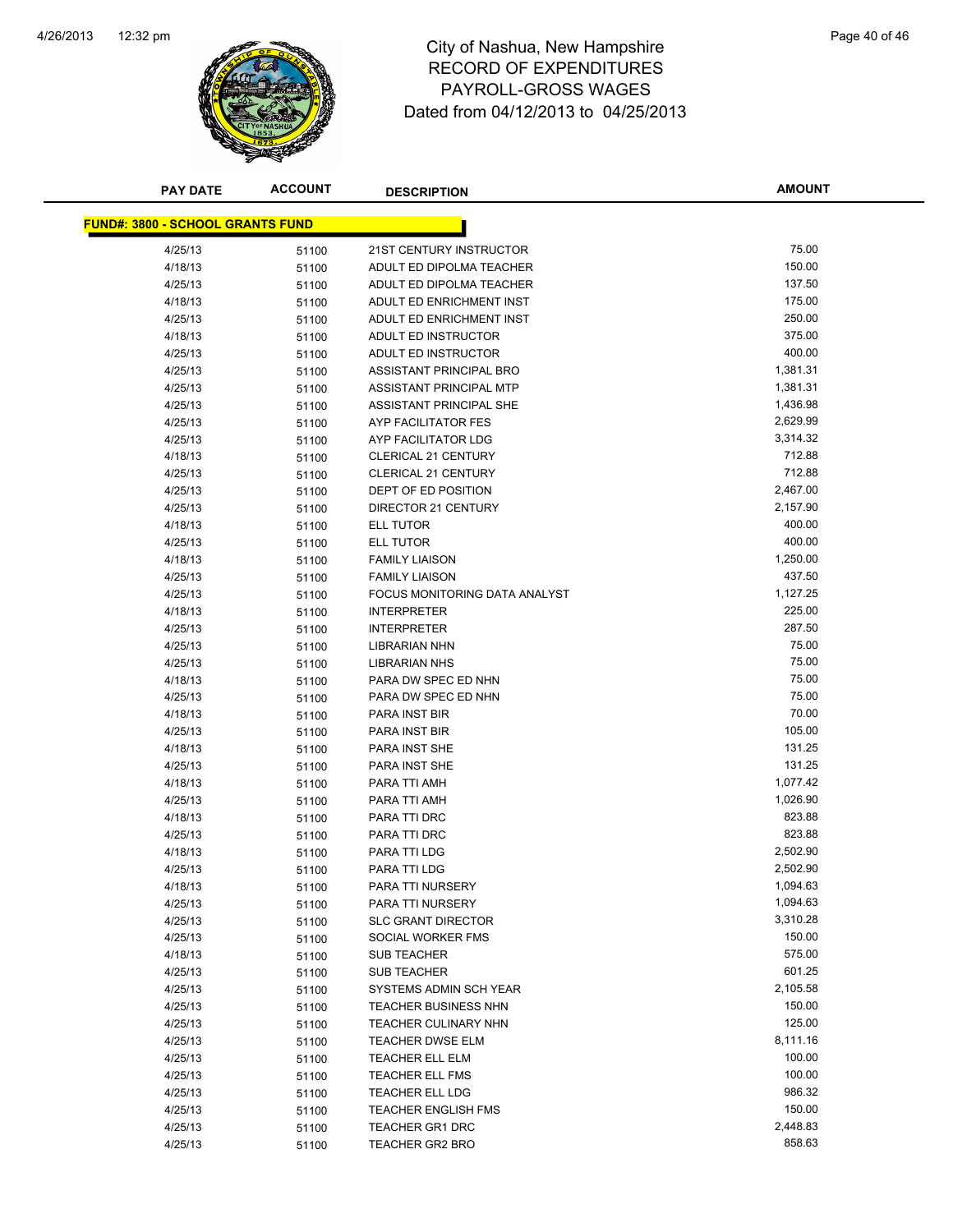

## 12:32 pm Page 41 of 46 RECORD OF EXPENDITURES PAYROLL-GROSS WAGES Dated from 04/12/2013 to 04/25/2013

| <b>PAY DATE</b>                         | <b>ACCOUNT</b> | <b>DESCRIPTION</b>                                   | <b>AMOUNT</b>        |
|-----------------------------------------|----------------|------------------------------------------------------|----------------------|
| <b>FUND#: 3800 - SCHOOL GRANTS FUND</b> |                |                                                      |                      |
| 4/25/13                                 | 51100          | <b>TEACHER GR2 FES</b>                               | 1,529.84             |
| 4/25/13                                 | 51100          | <b>TEACHER GR2 SHE</b>                               | 1,509.91             |
| 4/25/13                                 | 51100          | <b>TEACHER GR4 DRC</b>                               | 100.00               |
| 4/25/13                                 | 51100          | <b>TEACHER GR4 LDG</b>                               | 1,717.26             |
| 4/25/13                                 | 51100          | <b>TEACHER GR5 BIC</b>                               | 1,488.22             |
| 4/25/13                                 | 51100          | <b>TEACHER GR6 ELM</b>                               | 175.00               |
| 4/25/13                                 | 51100          | <b>TEACHER GR6 FMS</b>                               | 100.00               |
| 4/25/13                                 | 51100          | <b>TEACHER KIND BIR</b>                              | 75.00                |
| 4/25/13                                 | 51100          | <b>TEACHER MATH NHN</b>                              | 450.00               |
| 4/25/13                                 | 51100          | <b>TEACHER MATH NHS</b>                              | 150.00               |
| 4/25/13                                 | 51100          | <b>TEACHER PRESCHOOL WID</b>                         | 1,842.47             |
| 4/25/13                                 | 51100          | <b>TEACHER SCIENCE ELM</b>                           | 75.00                |
| 4/25/13                                 | 51100          | <b>TEACHER SCIENCE NHN</b>                           | 300.00               |
| 4/25/13                                 | 51100          | TEACHER SOCIAL STUDIES NHN                           | 450.00               |
| 4/25/13                                 | 51100          | <b>TEACHER SPED ELM</b>                              | 15,722.02            |
| 4/25/13                                 | 51100          | <b>TEACHER SPED FMS</b>                              | 4,856.72             |
| 4/18/13                                 | 51100          | <b>TEACHER SPED NHN</b>                              | 1,578.91             |
| 4/25/13                                 | 51100          | <b>TEACHER SPED NHN</b>                              | 12,026.09            |
| 4/25/13                                 | 51100          | TEACHER SPED NHS                                     | 20,484.17            |
| 4/25/13                                 | 51100          | TEACHER TEAM FACILITATOR MTP                         | 1,777.04             |
| 4/25/13                                 | 51100          | TEACHER TEAM FACILITATOR NHS                         | 2,456.99             |
| 4/25/13                                 | 51100          | <b>TEACHER TTI NURSERY</b>                           | 2,526.22             |
| 4/25/13                                 | 51100          | TITLE 1 COORDINATOR TTI                              | 2,917.57             |
| 4/18/13                                 | 51200          | <b>CLERICAL TITLE 1 TTI</b>                          | 617.83               |
| 4/25/13                                 | 51200          | <b>CLERICAL TITLE 1 TTI</b>                          | 304.16               |
| 4/25/13                                 | 51200          | <b>FAMILY LIAISON</b>                                | 375.00               |
| 4/25/13                                 | 51200          | <b>GUIDANCE COUNSELOR NHN</b>                        | 437.50               |
| 4/18/13                                 | 51200          | HOME SCHOOL CORD TTI                                 | 3,436.75             |
| 4/25/13                                 | 51200          | HOME SCHOOL CORD TTI                                 | 3,436.75             |
| 4/25/13                                 | 51200          | <b>TEACHER TTI AMH</b>                               | 6,395.92             |
| 4/25/13                                 | 51200          | <b>TEACHER TTI FES</b>                               | 14,251.30            |
| 4/18/13                                 | 51200          | <b>TEACHER TTI LDG</b>                               | 462.75               |
| 4/25/13                                 | 51200          | <b>TEACHER TTI LDG</b>                               | 11,665.95            |
| 4/25/13                                 | 51200          | <b>TEACHER TTI MTP</b><br><b>TEACHER TTI NURSERY</b> | 7,739.40<br>4,395.02 |
| 4/25/13                                 | 51200          |                                                      | 9,865.65             |
| 4/25/13<br>4/18/13                      | 51200          | <b>TEACHER TTIDRC</b><br>OVERTIME-REGULAR            | 55.24                |
|                                         | 51300          |                                                      | 453.22               |
| 4/18/13<br>4/25/13                      | 51412          | <b>WAGES PER DIEM</b><br><b>WAGES PER DIEM</b>       | 248.00               |
| 4/18/13                                 | 51412          | ADDITIONAL HOURS                                     | 526.75               |
| 4/25/13                                 | 51650          | ADDITIONAL HOURS                                     | 1,915.30             |
| 4/18/13                                 | 51650<br>51700 | <b>STIPENDS</b>                                      | 200.00               |
| 4/25/13                                 | 51700          | <b>STIPENDS</b>                                      | 741.00               |
| 4/25/13                                 | 55118          | TELEPHONE-CELLULAR                                   | 100.00               |
|                                         |                |                                                      |                      |

## **TOTAL FUND 3800 - SCHOOL GRANTS FUND \$203,096.79 \$203,096.79**

|         | <b>FUND#: 3810 - FOOD SERVICE GRANTS FUND</b> |                  |
|---------|-----------------------------------------------|------------------|
| 4/18/13 | 51300                                         | OVERTIME-REGULAR |
| 4/25/13 | 51300                                         | OVERTIME-REGULAR |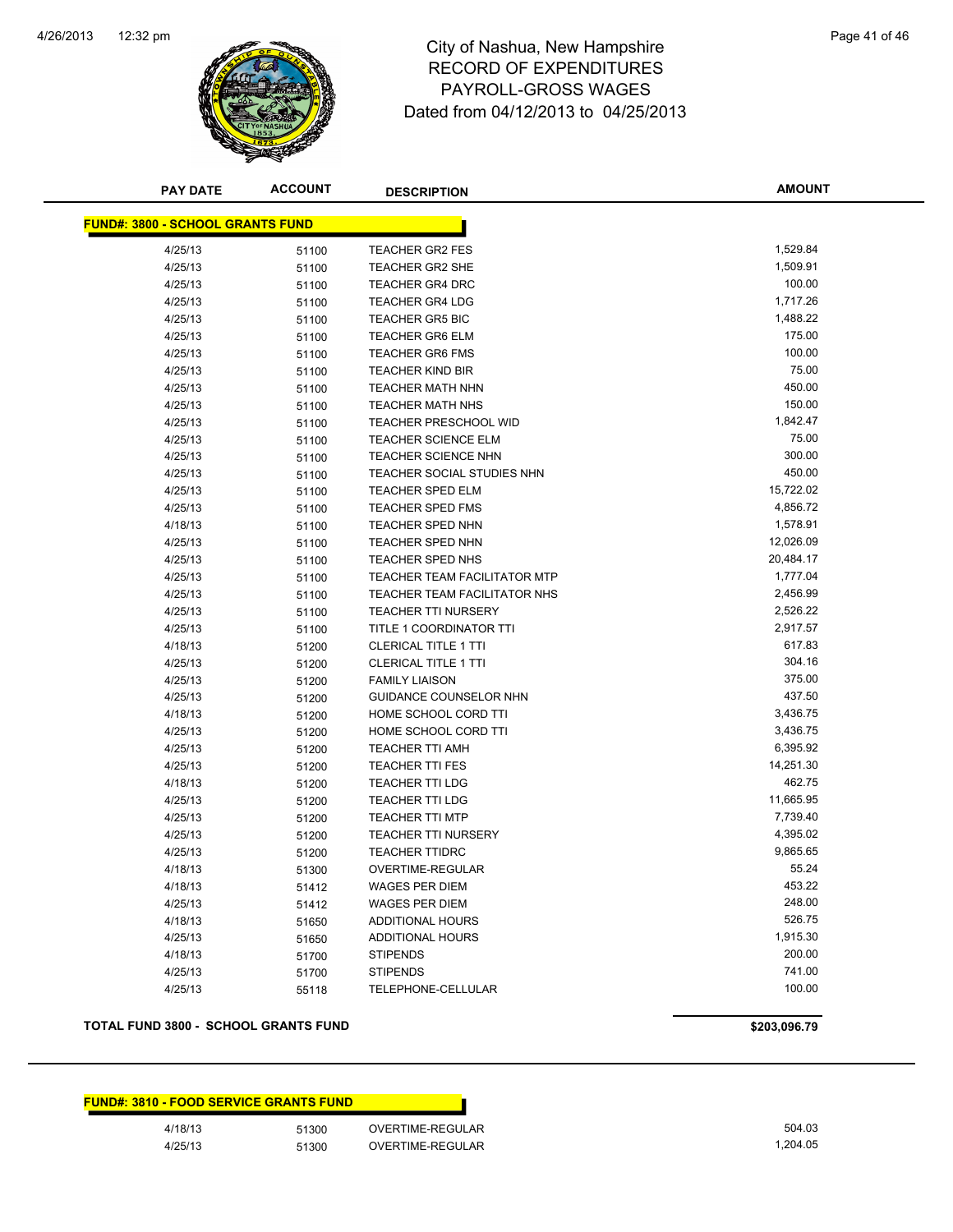|                                                                                                                                              | <b>ACCOUNT</b> | <b>DESCRIPTION</b>                | <b>AMOUNT</b> |
|----------------------------------------------------------------------------------------------------------------------------------------------|----------------|-----------------------------------|---------------|
| <b>TOTAL FUND 3810 - FOOD SERVICE GRANTS FUND</b>                                                                                            |                |                                   | \$1,708.08    |
| <b>FUND#: 4005 - TRAFFIC VIOLATIONS FUND</b>                                                                                                 |                |                                   |               |
| 4/18/13                                                                                                                                      |                | PARKING ENFORCEMENT SPEC          | 2,257.84      |
| 4/25/13                                                                                                                                      | 51100<br>51100 | PARKING ENFORCEMENT SPEC          | 2,257.84      |
| 4/18/13                                                                                                                                      | 51100          | PV/MV COORDINATOR                 | 827.49        |
| 4/25/13                                                                                                                                      | 51100          | PV/MV COORDINATOR                 | 827.49        |
| 4/18/13                                                                                                                                      | 51100          | <b>VEHICLE REGISTRATION CLERK</b> | 826.44        |
| 4/25/13                                                                                                                                      | 51100          | <b>VEHICLE REGISTRATION CLERK</b> | 826.43        |
| 4/18/13                                                                                                                                      | 51300          | OVERTIME-REGULAR                  | 342.38        |
| 4/25/13                                                                                                                                      | 51300          | OVERTIME-REGULAR                  | 461.90        |
| <b>TOTAL FUND 4005 - TRAFFIC VIOLATIONS FUND</b>                                                                                             |                |                                   | \$8,627.81    |
|                                                                                                                                              |                |                                   |               |
|                                                                                                                                              |                |                                   |               |
| <b>FUND#: 4010 - MOTOR VEHICLE ADMIN FUND</b>                                                                                                |                |                                   |               |
| 4/18/13                                                                                                                                      | 51100          | <b>VEHICLE REGISTRATION CLERK</b> | 260.66        |
| 4/25/13                                                                                                                                      | 51100          | <b>VEHICLE REGISTRATION CLERK</b> | 260.66        |
| 4/18/13                                                                                                                                      | 51200          | <b>VEHICLE REGISTRATION CLERK</b> | 830.61        |
| 4/25/13                                                                                                                                      | 51200          | <b>VEHICLE REGISTRATION CLERK</b> | 799.04        |
| 4/18/13                                                                                                                                      | 51300          | OVERTIME-REGULAR                  | 29.82         |
| 4/25/13                                                                                                                                      | 51300          | OVERTIME-REGULAR                  | 12.98         |
| TOTAL FUND 4010 - MOTOR VEHICLE ADMIN FUND                                                                                                   |                |                                   | \$2,193.77    |
|                                                                                                                                              |                |                                   |               |
|                                                                                                                                              |                |                                   |               |
|                                                                                                                                              |                |                                   |               |
| 4/18/13                                                                                                                                      | 51200          | <b>OUTSIDE DETAIL SPEC PT</b>     | 555.49        |
| 4/25/13                                                                                                                                      | 51200          | <b>OUTSIDE DETAIL SPEC PT</b>     | 555.49        |
| 4/18/13                                                                                                                                      | 51712          | <b>SPECIAL DETAIL</b>             | 8,530.28      |
| 4/25/13                                                                                                                                      | 51712          | SPECIAL DETAIL                    | 8,074.36      |
|                                                                                                                                              |                |                                   | \$17,715.62   |
|                                                                                                                                              |                |                                   |               |
|                                                                                                                                              |                |                                   |               |
| 4/18/13                                                                                                                                      | 51300          | OVERTIME-REGULAR                  | 398.25        |
| <b>FUND#: 4030 - POLICE SPECIAL DETAILS</b><br>TOTAL FUND 4030 - POLICE SPECIAL DETAILS<br><b>FUND#: 4035 - POLICE OT BILLING</b><br>4/25/13 | 51300          | OVERTIME-REGULAR                  | 798.51        |

**FUND#: 4065 - FIRE WATCHGUARDS FUND**

4/26/2013

**ACCOUNT**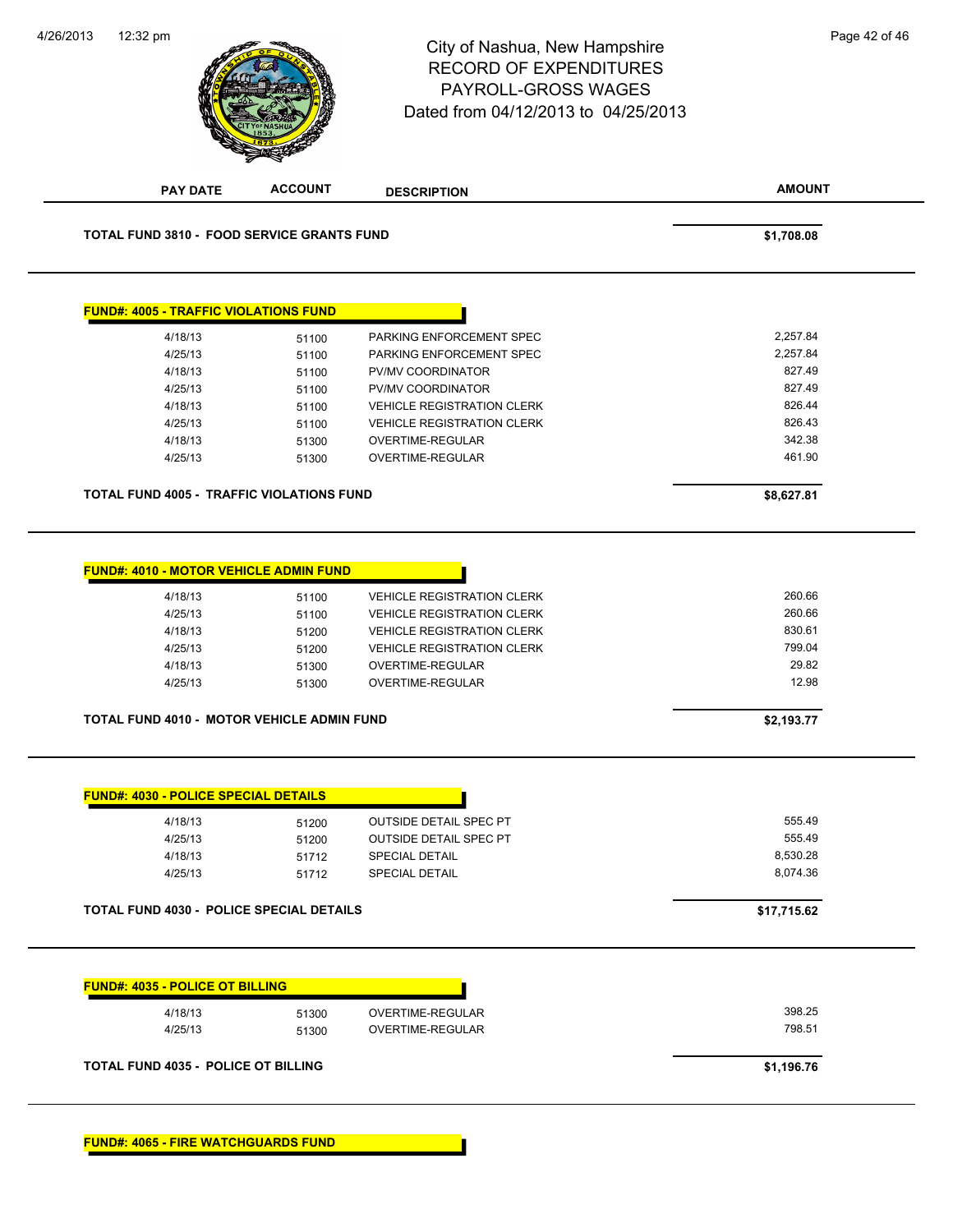4/26/2013



# 12:32 pm<br>
City of Nashua, New Hampshire<br>
City of Nashua, New Hampshire RECORD OF EXPENDITURES PAYROLL-GROSS WAGES Dated from 04/12/2013 to 04/25/2013

| <b>PAY DATE</b>                                   | <b>ACCOUNT</b>                                 | <b>DESCRIPTION</b>         | <b>AMOUNT</b> |
|---------------------------------------------------|------------------------------------------------|----------------------------|---------------|
| <b>FUND#: 4065 - FIRE WATCHGUARDS FUND</b>        |                                                |                            |               |
| 4/18/13                                           | 51712                                          | <b>SPECIAL DETAIL</b>      | 1,172.48      |
|                                                   | <b>TOTAL FUND 4065 - FIRE WATCHGUARDS FUND</b> |                            | \$1,172.48    |
|                                                   |                                                |                            |               |
|                                                   |                                                |                            |               |
|                                                   |                                                |                            |               |
|                                                   |                                                |                            |               |
| <b>FUND#: 5010 - CAP PROJECTS-INFO TECHNOLOGY</b> |                                                |                            |               |
| 4/18/13                                           | 51400                                          | <b>WAGES TEMP-SEASONAL</b> | (1,340.00)    |
|                                                   |                                                |                            |               |

| <b>FUND#: 6000 - SOLID WASTE FUND</b> |       |                                    |          |
|---------------------------------------|-------|------------------------------------|----------|
| 4/18/13                               | 51100 | ACCOUNTING COMPLIANCE MGR          | 148.93   |
| 4/25/13                               | 51100 | ACCOUNTING COMPLIANCE MGR          | 148.93   |
| 4/18/13                               | 51100 | ADMINISTRATIVE ASSISTANT I         | 617.57   |
| 4/25/13                               | 51100 | ADMINISTRATIVE ASSISTANT I         | 617.57   |
| 4/18/13                               | 51100 | <b>ADMINISTRATIVE ASSISTANT II</b> | 649.33   |
| 4/25/13                               | 51100 | <b>ADMINISTRATIVE ASSISTANT II</b> | 649.33   |
| 4/18/13                               | 51100 | AUTOMATIC COLLECTION EQUIP OPR     | 3,564.80 |
| 4/25/13                               | 51100 | AUTOMATIC COLLECTION EQUIP OPR     | 3,564.80 |
| 4/18/13                               | 51100 | <b>CITY ENGINEER</b>               | 289.38   |
| 4/25/13                               | 51100 | <b>CITY ENGINEER</b>               | 289.38   |
| 4/18/13                               | 51100 | <b>COLLECTION EQUIP OPR</b>        | 8,460.80 |
| 4/25/13                               | 51100 | <b>COLLECTION EQUIP OPR</b>        | 8,460.80 |
| 4/18/13                               | 51100 | DEP TREASURER TAX COLLECTOR        | 223.96   |
| 4/25/13                               | 51100 | DEP TREASURER TAX COLLECTOR        | 223.96   |
| 4/18/13                               | 51100 | DEPUTY MANAGER OF ENGINEERING      | 72.32    |
| 4/25/13                               | 51100 | DEPUTY MANAGER OF ENGINEERING      | 72.32    |
| 4/18/13                               | 51100 | <b>DIRECTOR PUBLIC WORKS</b>       | 199.96   |
| 4/25/13                               | 51100 | <b>DIRECTOR PUBLIC WORKS</b>       | 199.96   |
| 4/18/13                               | 51100 | DPW BILLING ACCOUNTANT             | 427.78   |
| 4/25/13                               | 51100 | DPW BILLING ACCOUNTANT             | 427.78   |
| 4/18/13                               | 51100 | DPW COLLECTIONS SPEC III           | 355.32   |
| 4/25/13                               | 51100 | DPW COLLECTIONS SPEC III           | 355.32   |
| 4/18/13                               | 51100 | DPW CONTRACT ADMINISTRATOR         | 106.16   |
| 4/25/13                               | 51100 | DPW CONTRACT ADMINISTRATOR         | 106.16   |
| 4/18/13                               | 51100 | <b>ENVIRONMENTAL ENGINEER</b>      | 1,219.71 |
| 4/25/13                               | 51100 | <b>ENVIRONMENTAL ENGINEER</b>      | 1,219.71 |
| 4/18/13                               | 51100 | <b>EQUIPMENT OPR LANDFILL</b>      | 6,254.40 |
| 4/25/13                               | 51100 | <b>EQUIPMENT OPR LANDFILL</b>      | 6,254.40 |
| 4/25/13                               | 51100 | EXECUTIVE ADMINISTRATOR            | 127.47   |
| 4/18/13                               | 51100 | <b>FINANCE AND ADMIN MANAGER</b>   | 361.60   |
| 4/25/13                               | 51100 | FINANCE AND ADMIN MANAGER          | 361.60   |
| 4/18/13                               | 51100 | LICENSED SCALE OPERATOR            | 666.33   |
| 4/25/13                               | 51100 | <b>LICENSED SCALE OPERATOR</b>     | 666.34   |
| 4/18/13                               | 51100 | OPERATIONS MANAGER STREETS         | 166.62   |
| 4/25/13                               | 51100 | OPERATIONS MANAGER STREETS         | 166.62   |
| 4/18/13                               | 51100 | <b>RECYCLING COORDINATOR</b>       | 1,040.87 |
| 4/25/13                               | 51100 | RECYCLING COORDINATOR              | 1,040.86 |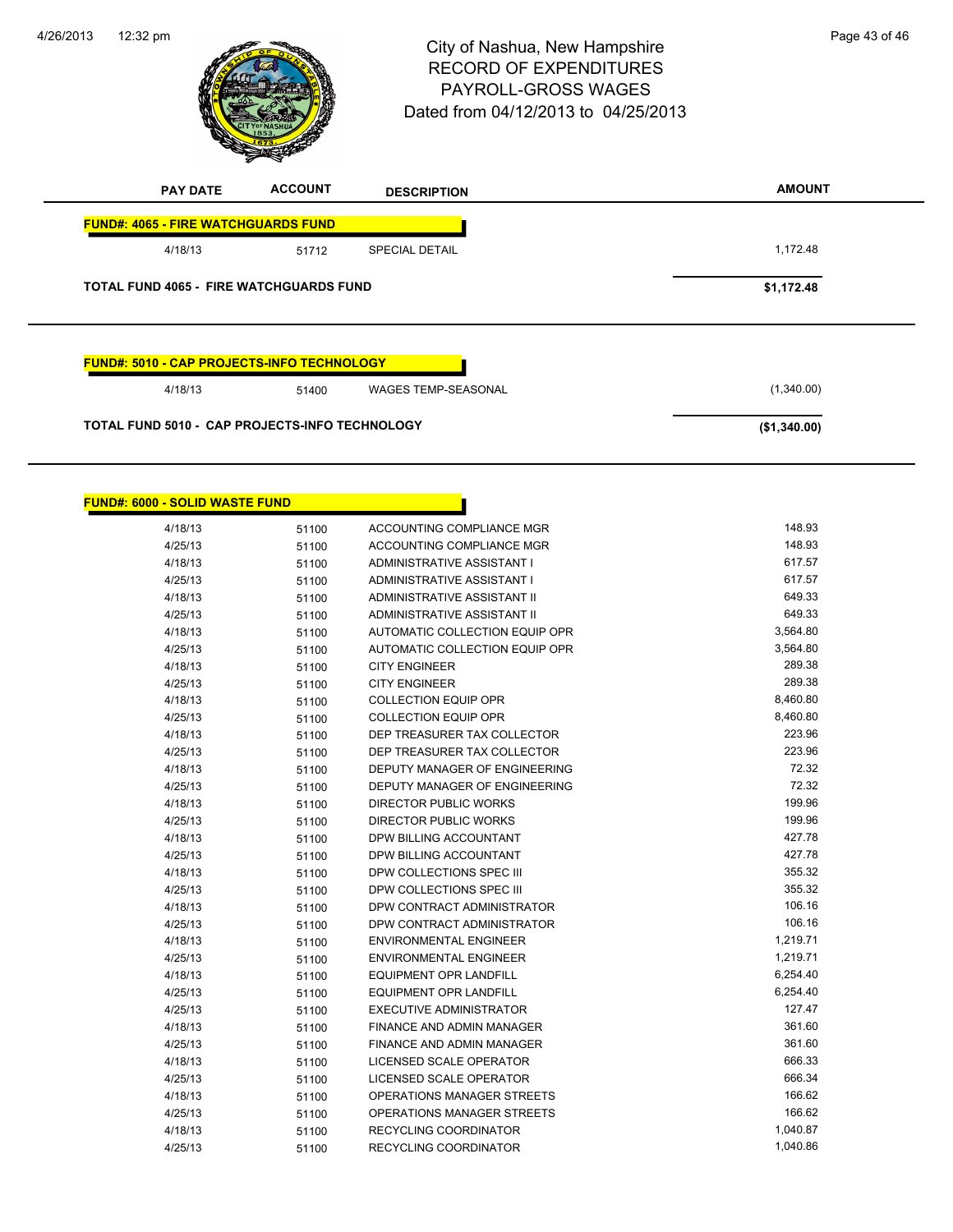

| <b>PAY DATE</b>                           | <b>ACCOUNT</b> | <b>DESCRIPTION</b>            | <b>AMOUNT</b> |
|-------------------------------------------|----------------|-------------------------------|---------------|
| <b>FUND#: 6000 - SOLID WASTE FUND</b>     |                |                               |               |
| 4/18/13                                   | 51100          | SOLID WASTE FOREMAN           | 2,262.97      |
| 4/25/13                                   | 51100          | SOLID WASTE FOREMAN           | 2,262.98      |
| 4/18/13                                   | 51100          | SUPERINTENDENT OF SOLID WASTE | 1,485.69      |
| 4/25/13                                   | 51100          | SUPERINTENDENT OF SOLID WASTE | 1,485.69      |
| 4/18/13                                   | 51300          | OVERTIME-REGULAR              | 1,995.13      |
| 4/25/13                                   | 51300          | OVERTIME-REGULAR              | 4,875.84      |
| 4/18/13                                   | 51400          | <b>WAGES TEMP-SEASONAL</b>    | 3.097.25      |
| 4/25/13                                   | 51400          | <b>WAGES TEMP-SEASONAL</b>    | 3,016.00      |
| 4/25/13                                   | 55118          | TELEPHONE-CELLULAR            | 67.00         |
|                                           |                |                               |               |
| <b>TOTAL FUND 6000 - SOLID WASTE FUND</b> |                |                               | \$70.327.70   |

| <u> FUND#: 6200 - WASTEWATER FUND</u> |       |                                      |          |
|---------------------------------------|-------|--------------------------------------|----------|
| 4/18/13                               | 51100 | ACCOUNTING COMPLIANCE MGR            | 297.88   |
| 4/25/13                               | 51100 | ACCOUNTING COMPLIANCE MGR            | 297.88   |
| 4/18/13                               | 51100 | ADMINISTRATIVE ASSISTANT II          | 791.44   |
| 4/25/13                               | 51100 | <b>ADMINISTRATIVE ASSISTANT II</b>   | 791.44   |
| 4/18/13                               | 51100 | ANALYTICAL CHEMIST                   | 855.63   |
| 4/25/13                               | 51100 | <b>ANALYTICAL CHEMIST</b>            | 855.64   |
| 4/18/13                               | 51100 | <b>CITY ENGINEER</b>                 | 675.24   |
| 4/25/13                               | 51100 | <b>CITY ENGINEER</b>                 | 675.24   |
| 4/18/13                               | 51100 | <b>COLLECTION SYSTEM FOREMAN</b>     | 1,066.22 |
| 4/25/13                               | 51100 | <b>COLLECTION SYSTEM FOREMAN</b>     | 1,066.22 |
| 4/18/13                               | 51100 | <b>COLLECTION SYSTEMS OPERATOR</b>   | 3,655.20 |
| 4/25/13                               | 51100 | <b>COLLECTION SYSTEMS OPERATOR</b>   | 3,655.20 |
| 4/18/13                               | 51100 | COLLECTION SYSTEMS TECHNICIAN        | 1,912.80 |
| 4/25/13                               | 51100 | <b>COLLECTION SYSTEMS TECHNICIAN</b> | 1,912.80 |
| 4/18/13                               | 51100 | <b>CSO STORM WATER ENGINEER</b>      | 1,173.51 |
| 4/25/13                               | 51100 | CSO STORM WATER ENGINEER             | 1,173.51 |
| 4/18/13                               | 51100 | CSO TECHNICIAN INSPECTOR             | 974.23   |
| 4/25/13                               | 51100 | <b>CSO TECHNICIAN INSPECTOR</b>      | 974.23   |
| 4/18/13                               | 51100 | DEP TREASURER TAX COLLECTOR          | 223.96   |
| 4/25/13                               | 51100 | DEP TREASURER TAX COLLECTOR          | 223.96   |
| 4/18/13                               | 51100 | DEPUTY MANAGER OF ENGINEERING        | 723.20   |
| 4/25/13                               | 51100 | DEPUTY MANAGER OF ENGINEERING        | 723.20   |
| 4/18/13                               | 51100 | DIRECTOR PUBLIC WORKS                | 399.94   |
| 4/25/13                               | 51100 | <b>DIRECTOR PUBLIC WORKS</b>         | 399.94   |
| 4/18/13                               | 51100 | DPW BILLING ACCOUNTANT               | 427.77   |
| 4/25/13                               | 51100 | DPW BILLING ACCOUNTANT               | 427.78   |
| 4/18/13                               | 51100 | DPW COLLECTIONS SPEC III             | 355.33   |
| 4/25/13                               | 51100 | DPW COLLECTIONS SPEC III             | 355.33   |
| 4/18/13                               | 51100 | DPW CONTRACT ADMINISTRATOR           | 637.02   |
| 4/25/13                               | 51100 | DPW CONTRACT ADMINISTRATOR           | 637.02   |
| 4/18/13                               | 51100 | ELECTRICAL DIAGNOSTIC TECH I         | 2,038.40 |
| 4/25/13                               | 51100 | ELECTRICAL DIAGNOSTIC TECH I         | 2,038.40 |
| 4/18/13                               | 51100 | ENGINEERING DESIGNER INSP            | 223.72   |
| 4/25/13                               | 51100 | ENGINEERING DESIGNER INSP            | 223.72   |
| 4/25/13                               | 51100 | <b>EXECUTIVE ADMINISTRATOR</b>       | 127.47   |
| 4/18/13                               | 51100 | <b>FINANCE AND ADMIN MANAGER</b>     | 361.60   |

4/25/13 51100 FINANCE AND ADMIN MANAGER 361.60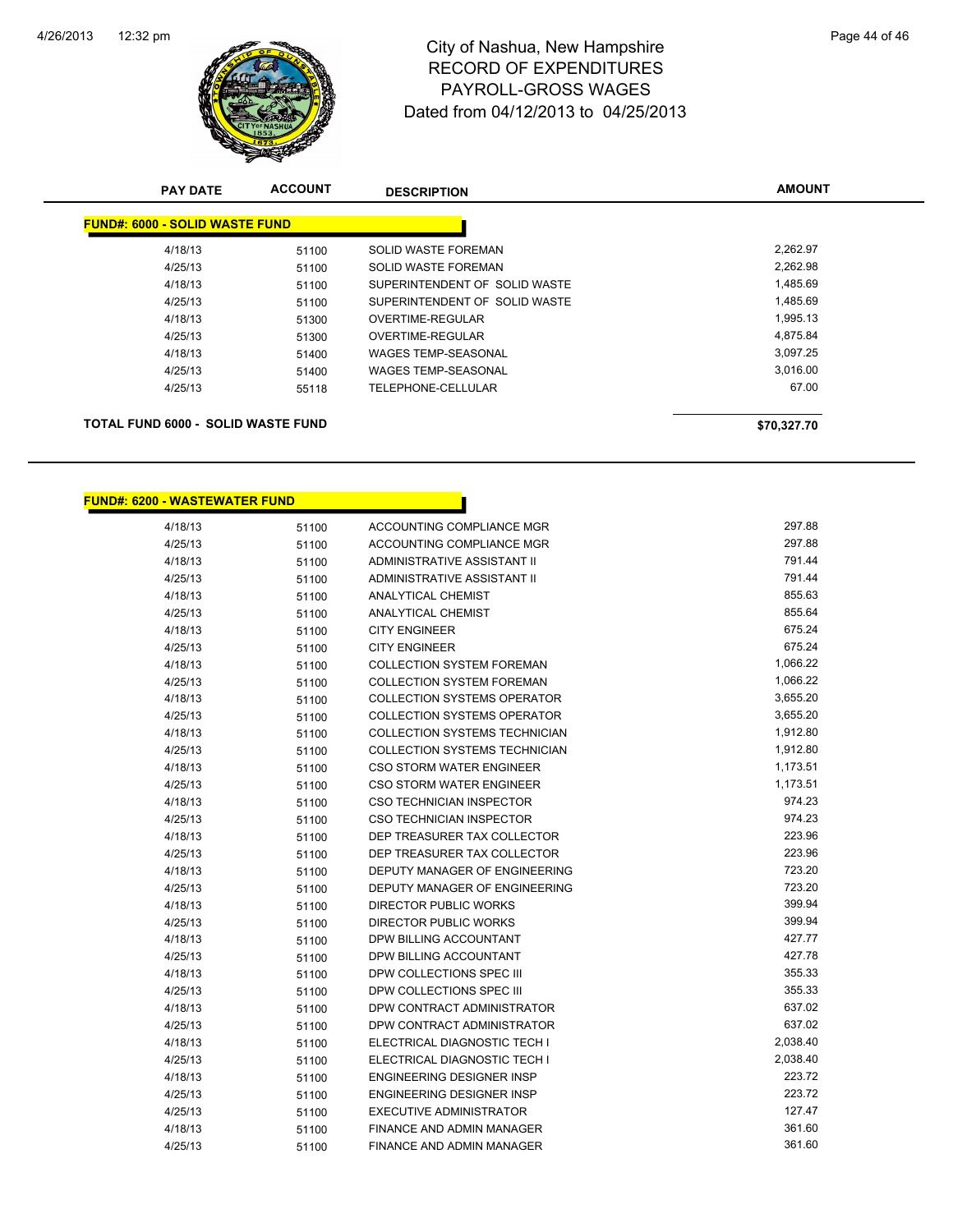

# 12:32 pm Page 45 of 46 RECORD OF EXPENDITURES PAYROLL-GROSS WAGES Dated from 04/12/2013 to 04/25/2013

| <b>PAY DATE</b>                      | <b>ACCOUNT</b> | <b>DESCRIPTION</b>                 | <b>AMOUNT</b> |
|--------------------------------------|----------------|------------------------------------|---------------|
| <b>FUND#: 6200 - WASTEWATER FUND</b> |                |                                    |               |
| 4/18/13                              | 51100          | FLEET MANAGER STREET DEPT          | 341.90        |
| 4/25/13                              | 51100          | FLEET MANAGER STREET DEPT          | 341.90        |
| 4/18/13                              | 51100          | <b>FOREMAN MAINTENANCE</b>         | 1,131.49      |
| 4/25/13                              | 51100          | <b>FOREMAN MAINTENANCE</b>         | 1,131.49      |
| 4/18/13                              | 51100          | INDUSTRIAL PRETREATMENT COORD      | 1,131.52      |
| 4/25/13                              | 51100          | INDUSTRIAL PRETREATMENT COORD      | 1,131.51      |
| 4/18/13                              | 51100          | <b>MECHANIC WWTP 1ST CLASS</b>     | 1,963.20      |
| 4/25/13                              | 51100          | <b>MECHANIC WWTP 1ST CLASS</b>     | 1,963.20      |
| 4/18/13                              | 51100          | OPERATIONS MANAGER STREETS         | 166.61        |
| 4/25/13                              | 51100          | OPERATIONS MANAGER STREETS         | 166.61        |
| 4/18/13                              | 51100          | OPERATOR II WWTP                   | 7,966.58      |
| 4/25/13                              | 51100          | OPERATOR II WWTP                   | 7,864.80      |
| 4/18/13                              | 51100          | <b>OPERATOR III WWTP</b>           | 3,396.59      |
| 4/25/13                              | 51100          | OPERATOR III WWTP                  | 3,086.00      |
| 4/18/13                              | 51100          | PROCESS CHEMIST                    | 1,063.65      |
| 4/25/13                              | 51100          | PROCESS CHEMIST                    | 1,052.89      |
| 4/18/13                              | 51100          | SUPERINTENDENT OF WASTEWATER       | 1,670.34      |
| 4/25/13                              | 51100          | SUPERINTENDENT OF WASTEWATER       | 1,670.34      |
| 4/18/13                              | 51100          | <b>SUPV LABORATORY</b>             | 1,131.51      |
| 4/25/13                              | 51100          | <b>SUPV LABORATORY</b>             | 1,131.52      |
| 4/18/13                              | 51100          | <b>WASTEWATER PROJECT ENGINEER</b> | 1,255.87      |
| 4/25/13                              | 51100          | <b>WASTEWATER PROJECT ENGINEER</b> | 1,255.86      |
| 4/18/13                              | 51300          | <b>OVERTIME-REGULAR</b>            | 4,913.35      |
| 4/25/13                              | 51300          | <b>OVERTIME-REGULAR</b>            | 3,447.68      |
| 4/25/13                              | 55118          | TELEPHONE-CELLULAR                 | 34.00         |
|                                      |                |                                    |               |

#### **TOTAL FUND 6200 - WASTEWATER FUND \$84,124.08**

|  | \$84,124.08 |
|--|-------------|
|--|-------------|

| <b>FUND#: 6500 - PROPERTY &amp; CASUALTY FUND</b> |       |                                |          |
|---------------------------------------------------|-------|--------------------------------|----------|
| 4/18/13                                           | 51100 | <b>PROGRAM SUPV</b>            | 1.110.43 |
| 4/25/13                                           | 51100 | <b>PROGRAM SUPV</b>            | 1.110.43 |
| 4/18/13                                           | 51100 | PROPERTY AND CASUALTY ADJUSTER | 2.007.66 |
| 4/25/13                                           | 51100 | PROPERTY AND CASUALTY ADJUSTER | 1.601.75 |
| 4/18/13                                           | 51100 | RISK MANAGER                   | 1.489.36 |
| 4/25/13                                           | 51100 | <b>RISK MANAGER</b>            | 1.489.36 |
| 4/18/13                                           | 51100 | SAFETY LOSS PREVENTION SPEC    | 990.86   |
| 4/25/13                                           | 51100 | SAFETY LOSS PREVENTION SPEC    | 990.86   |
| 4/18/13                                           | 59207 | WORKERS COMPENSATION CLAIMS    | 4.682.17 |
| 4/25/13                                           | 59207 | WORKERS COMPENSATION CLAIMS    | 3,486.63 |
| 4/18/13                                           | 59290 | LONG TERM DISABILITY CLAIMS    | 1,796.69 |
| 4/25/13                                           | 59290 | LONG TERM DISABILITY CLAIMS    | 1.238.98 |

### **TOTAL FUND 6500 - PROPERTY & CASUALTY FUND \$21,995.18**

## **FUND#: 6600 - BENEFITS SELF INSURANCE FUND** 4/18/13 51100 DEPUTY MGR HUMAN RESOURCES 1,184.60 4/25/13 51100 DEPUTY MGR HUMAN RESOURCES 1,184.60